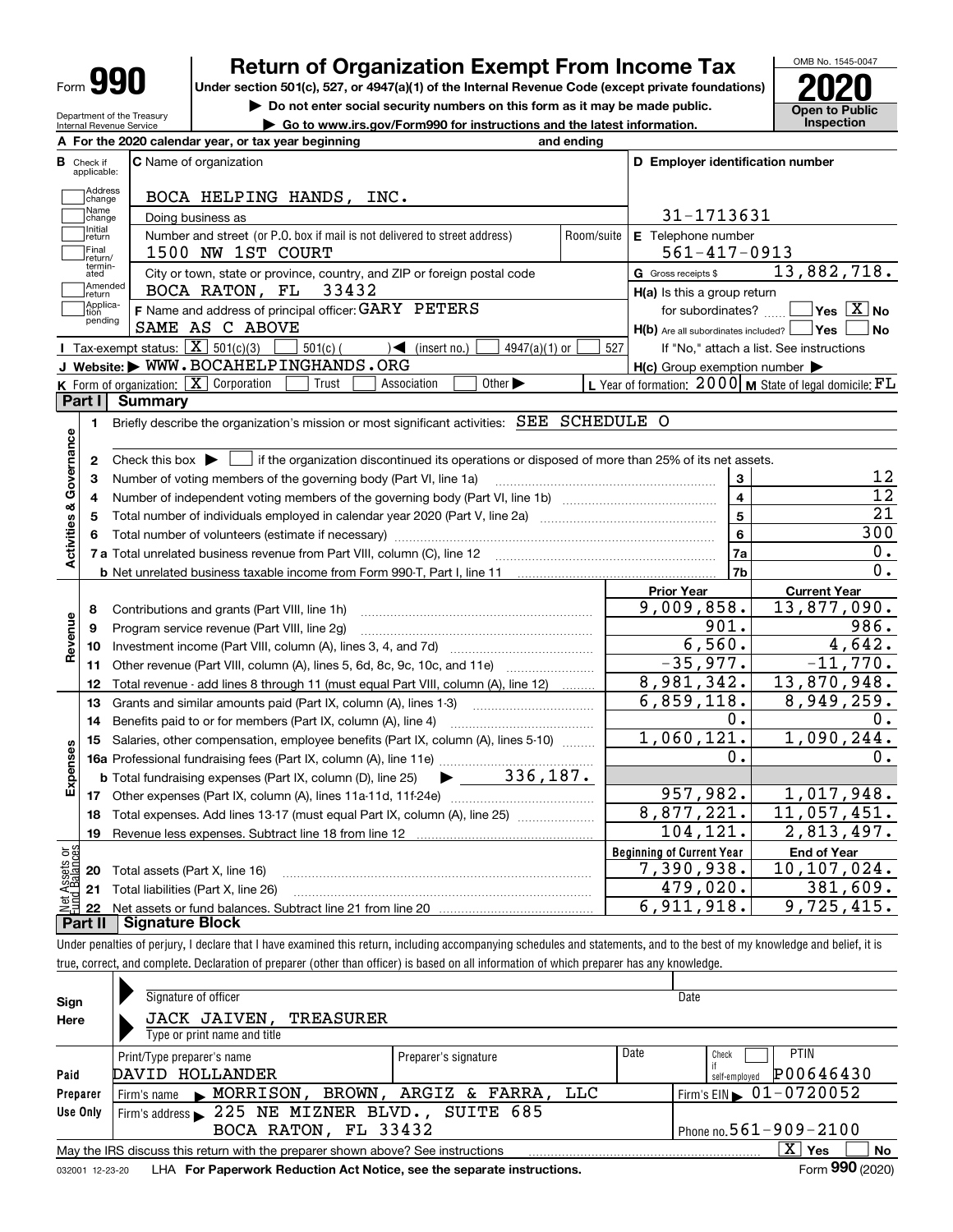|              | BOCA HELPING HANDS, INC.<br>Page 2<br>Form 990 (2020)<br>Part III Statement of Program Service Accomplishments                                                                                             |
|--------------|------------------------------------------------------------------------------------------------------------------------------------------------------------------------------------------------------------|
|              | $\overline{\mathbf{x}}$                                                                                                                                                                                    |
| 1            | Briefly describe the organization's mission:<br>PROVIDE FOOD, MEDICAL AND FINANCIAL ASSISTANCE TO MEET BASIC HUMAN<br>NEEDS AS WELL AS EDUCATION, JOB TRAINING AND GUIDANCE TO CREATE<br>SELF-SUFFICIENCY. |
| $\mathbf{2}$ | Did the organization undertake any significant program services during the year which were not listed on the                                                                                               |
|              | $\sqrt{}$ Yes $\sqrt{}$ X $\sqrt{}$ No<br>prior Form 990 or 990-EZ?<br>If "Yes," describe these new services on Schedule O.                                                                                |
| 3            | $\overline{\mathsf{Yes} \mathrel{\hspace{0.5pt}\mathsf{X}}}$ No<br>Did the organization cease conducting, or make significant changes in how it conducts, any program services?                            |
| 4            | If "Yes," describe these changes on Schedule O.<br>Describe the organization's program service accomplishments for each of its three largest program services, as measured by expenses.                    |
|              | Section 501(c)(3) and 501(c)(4) organizations are required to report the amount of grants and allocations to others, the total expenses, and<br>revenue, if any, for each program service reported.        |
| 4a           | 9,521,027. including grants of \$ 6,745,240. (Revenue \$<br>) (Expenses \$<br>(Code:<br>SEE SCHEDULE O - FOOD CENTER                                                                                       |
|              |                                                                                                                                                                                                            |
|              |                                                                                                                                                                                                            |
|              |                                                                                                                                                                                                            |
|              |                                                                                                                                                                                                            |
|              |                                                                                                                                                                                                            |
|              |                                                                                                                                                                                                            |
| 4b           | 299, 031. including grants of \$<br>) (Expenses \$<br>$\sqrt{2}$ (Revenue \$<br>(Code:<br>JOB TRAINING/JOB MENTORING PROGRAMS<br>SEE SCHEDULE O<br>$\overline{\phantom{m}}$                                |
|              |                                                                                                                                                                                                            |
|              |                                                                                                                                                                                                            |
|              |                                                                                                                                                                                                            |
|              |                                                                                                                                                                                                            |
|              |                                                                                                                                                                                                            |
|              |                                                                                                                                                                                                            |
|              |                                                                                                                                                                                                            |
| 4c           | 247, 361. including grants of \$ 66, 849. (Revenue \$<br>$\overline{\phantom{a}}$ ) (Expenses \$<br>(Code:<br>SEE SCHEDULE O - RESOURCE CENTER                                                             |
|              |                                                                                                                                                                                                            |
|              |                                                                                                                                                                                                            |
|              |                                                                                                                                                                                                            |
|              |                                                                                                                                                                                                            |
|              |                                                                                                                                                                                                            |
|              |                                                                                                                                                                                                            |
|              |                                                                                                                                                                                                            |
|              |                                                                                                                                                                                                            |
| 4d           | Other program services (Describe on Schedule O.)<br>986.<br>233, 352. including grants of \$<br>$137, 170.$ (Revenue \$<br>(Expenses \$                                                                    |
| 4e           | 10,300,771.<br>Total program service expenses<br>Form 990 (2020)                                                                                                                                           |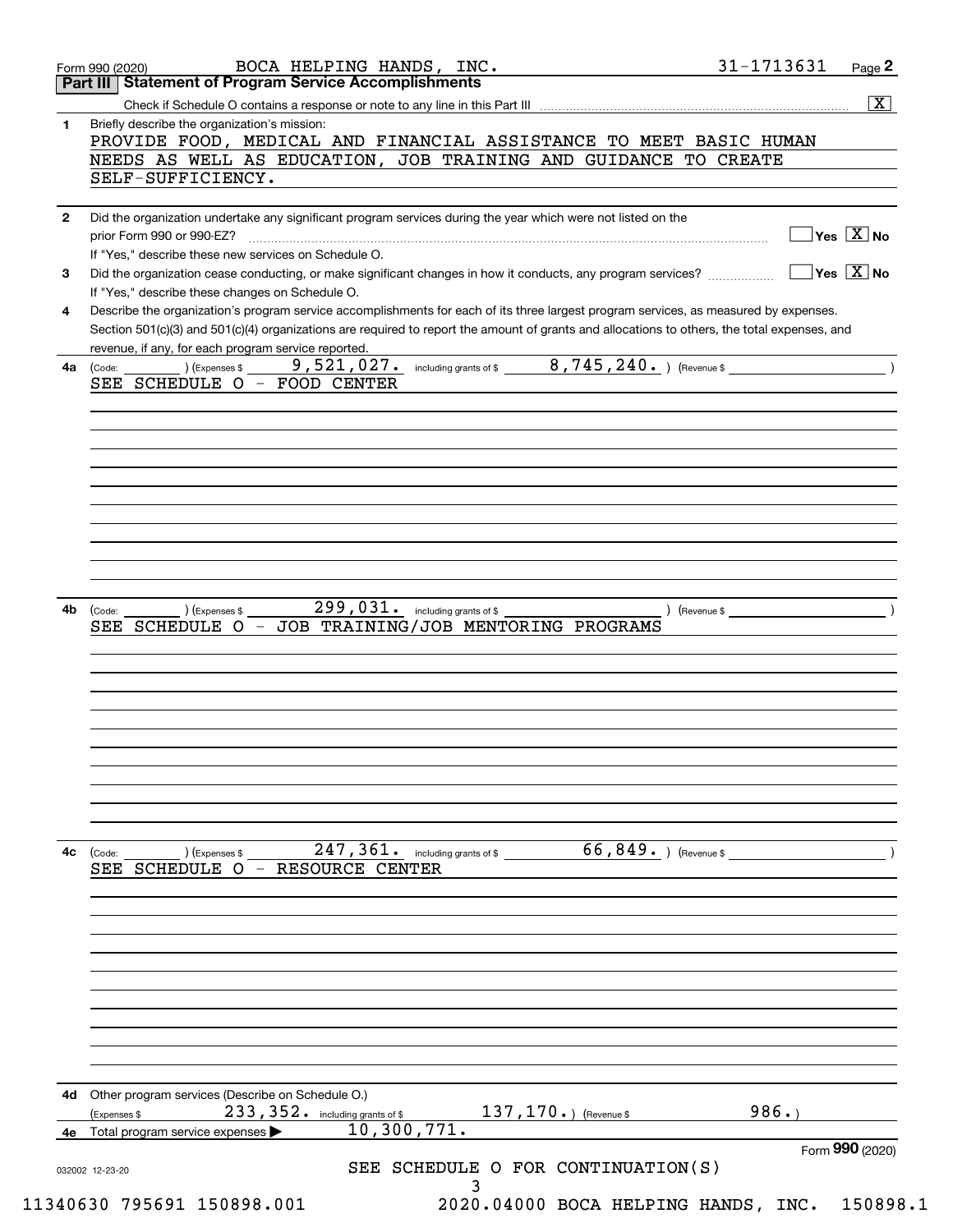Form 990 (2020) Page **3Part IV Checklist of Required Schedules** BOCA HELPING HANDS, INC. 31-1713631

|     |                                                                                                                                       |                 | Yes         | No              |
|-----|---------------------------------------------------------------------------------------------------------------------------------------|-----------------|-------------|-----------------|
| 1.  | Is the organization described in section $501(c)(3)$ or $4947(a)(1)$ (other than a private foundation)?                               |                 |             |                 |
|     |                                                                                                                                       | 1.              | X           |                 |
| 2   |                                                                                                                                       | $\overline{2}$  | $\mathbf X$ |                 |
| 3   | Did the organization engage in direct or indirect political campaign activities on behalf of or in opposition to candidates for       |                 |             |                 |
|     |                                                                                                                                       | 3               |             | x               |
| 4   | Section 501(c)(3) organizations. Did the organization engage in lobbying activities, or have a section 501(h) election in effect      |                 |             |                 |
|     |                                                                                                                                       | 4               |             | x               |
| 5   | Is the organization a section 501(c)(4), 501(c)(5), or 501(c)(6) organization that receives membership dues, assessments, or          |                 |             |                 |
|     |                                                                                                                                       | 5               |             | x               |
| 6   | Did the organization maintain any donor advised funds or any similar funds or accounts for which donors have the right to             |                 |             |                 |
|     | provide advice on the distribution or investment of amounts in such funds or accounts? If "Yes," complete Schedule D, Part I          | 6               |             | x               |
| 7   | Did the organization receive or hold a conservation easement, including easements to preserve open space,                             |                 |             |                 |
|     |                                                                                                                                       | $\overline{7}$  |             | x               |
| 8   | Did the organization maintain collections of works of art, historical treasures, or other similar assets? If "Yes," complete          |                 |             | x               |
|     |                                                                                                                                       | 8               |             |                 |
| 9   | Did the organization report an amount in Part X, line 21, for escrow or custodial account liability, serve as a custodian for         |                 |             |                 |
|     | amounts not listed in Part X; or provide credit counseling, debt management, credit repair, or debt negotiation services?             |                 |             | x               |
|     |                                                                                                                                       | 9               |             |                 |
| 10  | Did the organization, directly or through a related organization, hold assets in donor-restricted endowments                          | 10              | х           |                 |
|     | If the organization's answer to any of the following questions is "Yes," then complete Schedule D, Parts VI, VII, VIII, IX, or X      |                 |             |                 |
| 11  | as applicable.                                                                                                                        |                 |             |                 |
|     | a Did the organization report an amount for land, buildings, and equipment in Part X, line 10? If "Yes," complete Schedule D.         |                 |             |                 |
|     |                                                                                                                                       | 11a             | X           |                 |
|     | <b>b</b> Did the organization report an amount for investments - other securities in Part X, line 12, that is 5% or more of its total |                 |             |                 |
|     |                                                                                                                                       | 11 <sub>b</sub> |             | x               |
|     | c Did the organization report an amount for investments - program related in Part X, line 13, that is 5% or more of its total         |                 |             |                 |
|     |                                                                                                                                       | 11c             |             | x               |
|     | d Did the organization report an amount for other assets in Part X, line 15, that is 5% or more of its total assets reported in       |                 |             |                 |
|     |                                                                                                                                       | 11d             |             | x               |
|     | e Did the organization report an amount for other liabilities in Part X, line 25? If "Yes," complete Schedule D, Part X               | <b>11e</b>      | X           |                 |
| f   | Did the organization's separate or consolidated financial statements for the tax year include a footnote that addresses               |                 |             |                 |
|     | the organization's liability for uncertain tax positions under FIN 48 (ASC 740)? If "Yes," complete Schedule D, Part X                | 11f             | х           |                 |
|     | 12a Did the organization obtain separate, independent audited financial statements for the tax year? If "Yes," complete               |                 |             |                 |
|     |                                                                                                                                       | 12a             |             | x               |
|     | <b>b</b> Was the organization included in consolidated, independent audited financial statements for the tax year?                    |                 |             |                 |
|     | If "Yes," and if the organization answered "No" to line 12a, then completing Schedule D, Parts XI and XII is optional                 | 12 <sub>b</sub> | X           |                 |
| 13  |                                                                                                                                       | 13              |             | X               |
| 14a | Did the organization maintain an office, employees, or agents outside of the United States?                                           | 14a             |             | x               |
|     | <b>b</b> Did the organization have aggregate revenues or expenses of more than \$10,000 from grantmaking, fundraising, business,      |                 |             |                 |
|     | investment, and program service activities outside the United States, or aggregate foreign investments valued at \$100,000            |                 |             |                 |
|     |                                                                                                                                       | 14b             |             | x               |
| 15  | Did the organization report on Part IX, column (A), line 3, more than \$5,000 of grants or other assistance to or for any             |                 |             |                 |
|     |                                                                                                                                       | 15              |             | x               |
| 16  | Did the organization report on Part IX, column (A), line 3, more than \$5,000 of aggregate grants or other assistance to              |                 |             |                 |
|     |                                                                                                                                       | 16              |             | x               |
| 17  | Did the organization report a total of more than \$15,000 of expenses for professional fundraising services on Part IX,               |                 |             |                 |
|     |                                                                                                                                       | 17              |             | x               |
| 18  | Did the organization report more than \$15,000 total of fundraising event gross income and contributions on Part VIII, lines          |                 |             |                 |
|     |                                                                                                                                       | 18              | х           |                 |
| 19  | Did the organization report more than \$15,000 of gross income from gaming activities on Part VIII, line 9a? If "Yes."                |                 |             |                 |
|     |                                                                                                                                       | 19              |             | x               |
|     |                                                                                                                                       | 20a             |             | X               |
|     | <b>b</b> If "Yes" to line 20a, did the organization attach a copy of its audited financial statements to this return?                 | 20 <sub>b</sub> |             |                 |
| 21  | Did the organization report more than \$5,000 of grants or other assistance to any domestic organization or                           | 21              |             | x               |
|     |                                                                                                                                       |                 |             | Form 990 (2020) |
|     | 032003 12-23-20                                                                                                                       |                 |             |                 |

4

032003 12-23-20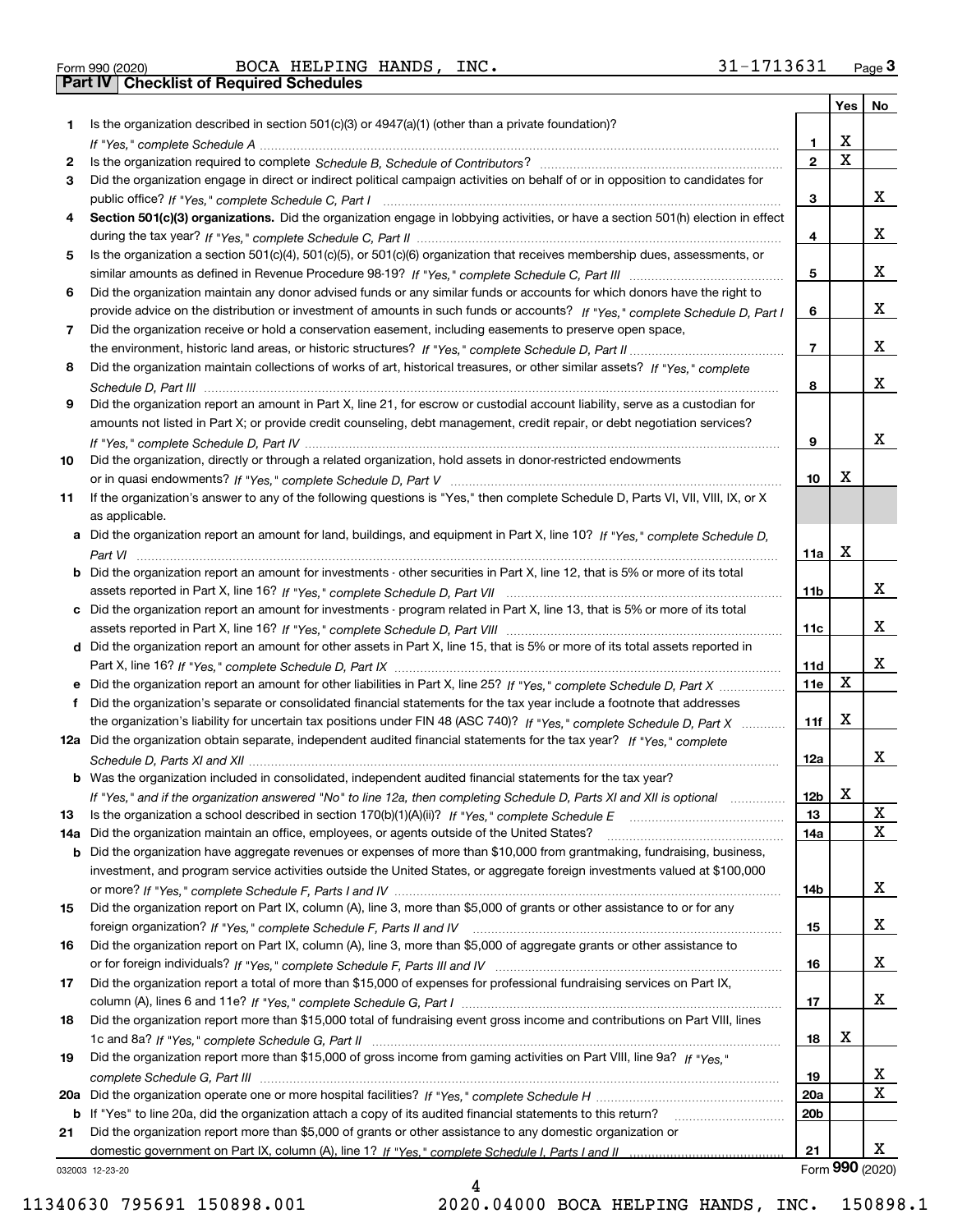Form 990 (2020) Page **4Part IV Checklist of Required Schedules** BOCA HELPING HANDS, INC. 31-1713631

*(continued)*

|    |                                                                                                                                                                                 |                 | Yes | No               |
|----|---------------------------------------------------------------------------------------------------------------------------------------------------------------------------------|-----------------|-----|------------------|
| 22 | Did the organization report more than \$5,000 of grants or other assistance to or for domestic individuals on                                                                   |                 |     |                  |
|    |                                                                                                                                                                                 | 22              | X   |                  |
| 23 | Did the organization answer "Yes" to Part VII, Section A, line 3, 4, or 5 about compensation of the organization's current                                                      |                 |     |                  |
|    | and former officers, directors, trustees, key employees, and highest compensated employees? If "Yes," complete                                                                  |                 |     |                  |
|    |                                                                                                                                                                                 | 23              | х   |                  |
|    | 24a Did the organization have a tax-exempt bond issue with an outstanding principal amount of more than \$100,000 as of the                                                     |                 |     |                  |
|    | last day of the year, that was issued after December 31, 2002? If "Yes," answer lines 24b through 24d and complete                                                              |                 |     |                  |
|    |                                                                                                                                                                                 | 24a             |     | x                |
|    | b Did the organization invest any proceeds of tax-exempt bonds beyond a temporary period exception?                                                                             | 24b             |     |                  |
|    | c Did the organization maintain an escrow account other than a refunding escrow at any time during the year to defease                                                          |                 |     |                  |
|    | any tax-exempt bonds?                                                                                                                                                           | 24c             |     |                  |
|    | d Did the organization act as an "on behalf of" issuer for bonds outstanding at any time during the year?                                                                       | 24d             |     |                  |
|    | 25a Section 501(c)(3), 501(c)(4), and 501(c)(29) organizations. Did the organization engage in an excess benefit                                                                |                 |     |                  |
|    |                                                                                                                                                                                 | 25a             |     | x                |
|    |                                                                                                                                                                                 |                 |     |                  |
|    | b Is the organization aware that it engaged in an excess benefit transaction with a disqualified person in a prior year, and                                                    |                 |     |                  |
|    | that the transaction has not been reported on any of the organization's prior Forms 990 or 990-EZ? If "Yes," complete                                                           |                 |     | x                |
|    | Schedule L, Part I                                                                                                                                                              | 25b             |     |                  |
| 26 | Did the organization report any amount on Part X, line 5 or 22, for receivables from or payables to any current                                                                 |                 |     |                  |
|    | or former officer, director, trustee, key employee, creator or founder, substantial contributor, or 35%                                                                         |                 |     |                  |
|    |                                                                                                                                                                                 | 26              |     | х                |
| 27 | Did the organization provide a grant or other assistance to any current or former officer, director, trustee, key employee,                                                     |                 |     |                  |
|    | creator or founder, substantial contributor or employee thereof, a grant selection committee member, or to a 35% controlled                                                     |                 |     |                  |
|    | entity (including an employee thereof) or family member of any of these persons? If "Yes," complete Schedule L, Part III                                                        | 27              |     | х                |
| 28 | Was the organization a party to a business transaction with one of the following parties (see Schedule L, Part IV                                                               |                 |     |                  |
|    | instructions, for applicable filing thresholds, conditions, and exceptions):                                                                                                    |                 |     |                  |
|    | a A current or former officer, director, trustee, key employee, creator or founder, or substantial contributor? If                                                              |                 |     |                  |
|    |                                                                                                                                                                                 | 28a             |     | x<br>$\mathbf x$ |
|    |                                                                                                                                                                                 | 28 <sub>b</sub> |     |                  |
|    | c A 35% controlled entity of one or more individuals and/or organizations described in lines 28a or 28b? If                                                                     |                 | х   |                  |
|    |                                                                                                                                                                                 | 28c             | X   |                  |
| 29 |                                                                                                                                                                                 | 29              |     |                  |
| 30 | Did the organization receive contributions of art, historical treasures, or other similar assets, or qualified conservation                                                     |                 |     |                  |
|    |                                                                                                                                                                                 | 30              |     | x<br>$\mathbf x$ |
| 31 | Did the organization liquidate, terminate, or dissolve and cease operations? If "Yes," complete Schedule N, Part I                                                              | 31              |     |                  |
| 32 | Did the organization sell, exchange, dispose of, or transfer more than 25% of its net assets? If "Yes." complete                                                                |                 |     |                  |
|    | Schedule N, Part II                                                                                                                                                             | 32              |     | х                |
| 33 | Did the organization own 100% of an entity disregarded as separate from the organization under Regulations                                                                      |                 |     |                  |
|    |                                                                                                                                                                                 | 33              |     | х                |
| 34 | Was the organization related to any tax-exempt or taxable entity? If "Yes," complete Schedule R, Part II, III, or IV, and                                                       |                 |     |                  |
|    |                                                                                                                                                                                 | 34              | х   |                  |
|    | 35a Did the organization have a controlled entity within the meaning of section 512(b)(13)?                                                                                     | 35a             | X   |                  |
|    | b If "Yes" to line 35a, did the organization receive any payment from or engage in any transaction with a controlled entity                                                     |                 |     |                  |
|    |                                                                                                                                                                                 | 35b             |     | X.               |
| 36 | Section 501(c)(3) organizations. Did the organization make any transfers to an exempt non-charitable related organization?                                                      |                 |     |                  |
|    |                                                                                                                                                                                 | 36              |     | x                |
| 37 | Did the organization conduct more than 5% of its activities through an entity that is not a related organization                                                                |                 |     |                  |
| 38 | and that is treated as a partnership for federal income tax purposes? If "Yes," complete Schedule R, Part VI                                                                    | 37              |     | x                |
|    | Did the organization complete Schedule O and provide explanations in Schedule O for Part VI, lines 11b and 19?<br>Note: All Form 990 filers are required to complete Schedule O | 38              | X   |                  |
|    | <b>Statements Regarding Other IRS Filings and Tax Compliance</b><br><b>Part V</b>                                                                                               |                 |     |                  |
|    | Check if Schedule O contains a response or note to any line in this Part V                                                                                                      |                 |     |                  |
|    |                                                                                                                                                                                 |                 | Yes | No               |
|    | <b>1a</b> Enter the number reported in Box 3 of Form 1096. Enter -0- if not applicable <i>manumumumum</i><br>1a                                                                 |                 |     |                  |
|    | $\mathbf{0}$<br><b>b</b> Enter the number of Forms W-2G included in line 1a. Enter -0- if not applicable <i>manumumumum</i><br>1b                                               |                 |     |                  |
|    | c Did the organization comply with backup withholding rules for reportable payments to vendors and reportable gaming                                                            |                 |     |                  |
|    | (gambling) winnings to prize winners?                                                                                                                                           | 1c              | х   |                  |
|    | 032004 12-23-20                                                                                                                                                                 |                 |     | Form 990 (2020)  |
|    | 5                                                                                                                                                                               |                 |     |                  |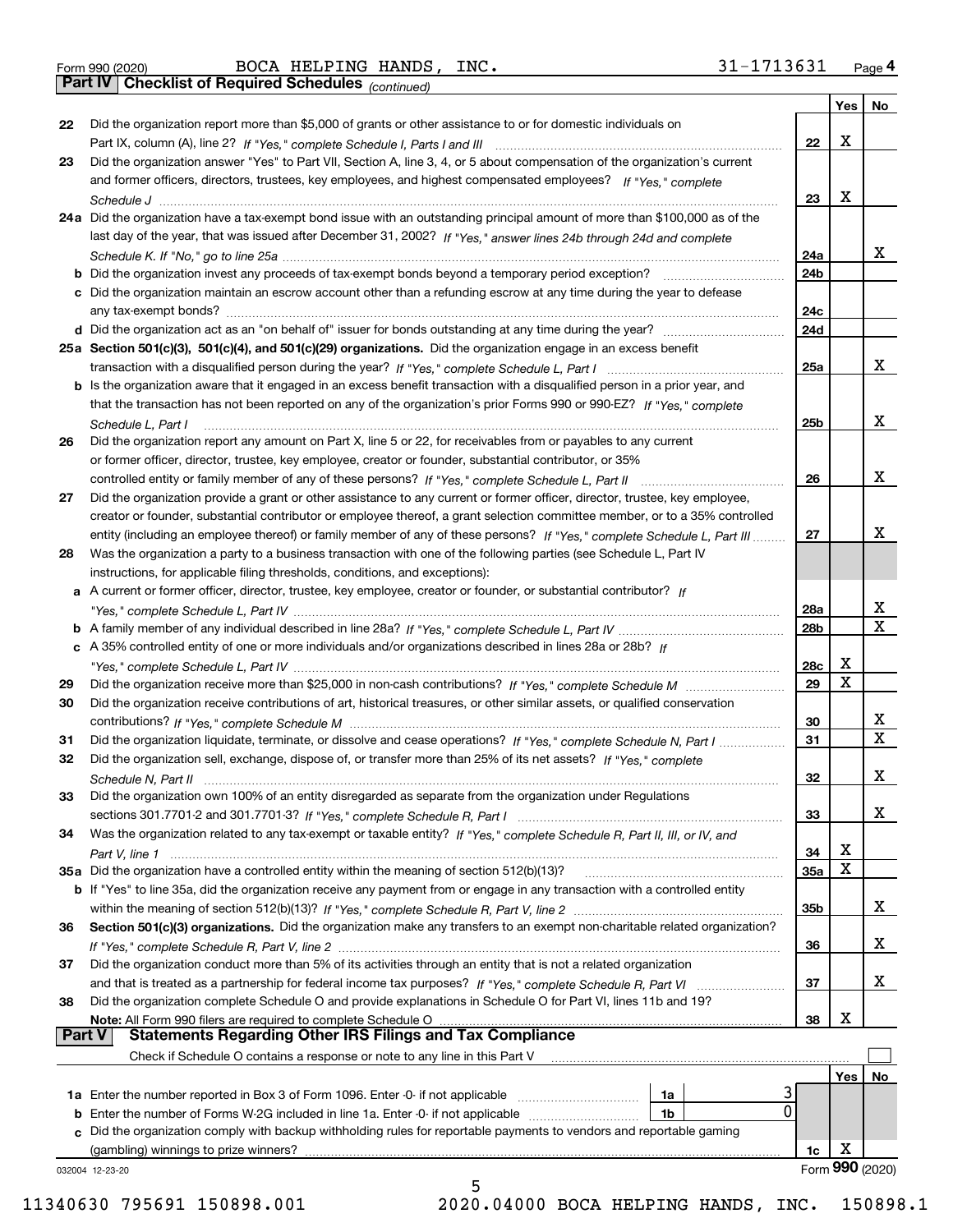|               | 31-1713631<br>BOCA HELPING HANDS, INC.<br>Form 990 (2020)                                                                                                                       |                |                    | $Page$ <sup>5</sup> |  |  |  |  |  |  |
|---------------|---------------------------------------------------------------------------------------------------------------------------------------------------------------------------------|----------------|--------------------|---------------------|--|--|--|--|--|--|
| <b>Part V</b> | Statements Regarding Other IRS Filings and Tax Compliance (continued)                                                                                                           |                |                    |                     |  |  |  |  |  |  |
|               |                                                                                                                                                                                 |                | Yes $ $            | No                  |  |  |  |  |  |  |
|               | 2a Enter the number of employees reported on Form W-3, Transmittal of Wage and Tax Statements,                                                                                  |                |                    |                     |  |  |  |  |  |  |
|               | 21<br>filed for the calendar year ending with or within the year covered by this return [11] [11] the calendar year ending with or within the year covered by this return<br>2a |                |                    |                     |  |  |  |  |  |  |
|               |                                                                                                                                                                                 |                |                    |                     |  |  |  |  |  |  |
|               |                                                                                                                                                                                 |                |                    |                     |  |  |  |  |  |  |
|               | 3a Did the organization have unrelated business gross income of \$1,000 or more during the year?                                                                                |                |                    |                     |  |  |  |  |  |  |
|               |                                                                                                                                                                                 | 3 <sub>b</sub> |                    |                     |  |  |  |  |  |  |
|               | 4a At any time during the calendar year, did the organization have an interest in, or a signature or other authority over, a                                                    |                |                    |                     |  |  |  |  |  |  |
|               |                                                                                                                                                                                 | 4a             |                    | x                   |  |  |  |  |  |  |
|               | <b>b</b> If "Yes," enter the name of the foreign country $\blacktriangleright$                                                                                                  |                |                    |                     |  |  |  |  |  |  |
|               | See instructions for filing requirements for FinCEN Form 114, Report of Foreign Bank and Financial Accounts (FBAR).                                                             |                |                    |                     |  |  |  |  |  |  |
|               | 5a Was the organization a party to a prohibited tax shelter transaction at any time during the tax year?                                                                        | 5a             |                    | х                   |  |  |  |  |  |  |
|               |                                                                                                                                                                                 | 5 <sub>b</sub> |                    | Х                   |  |  |  |  |  |  |
|               |                                                                                                                                                                                 | 5c             |                    |                     |  |  |  |  |  |  |
|               | 6a Does the organization have annual gross receipts that are normally greater than \$100,000, and did the organization solicit                                                  |                |                    |                     |  |  |  |  |  |  |
|               | any contributions that were not tax deductible as charitable contributions?                                                                                                     | 6a             |                    | x                   |  |  |  |  |  |  |
|               | <b>b</b> If "Yes," did the organization include with every solicitation an express statement that such contributions or gifts                                                   |                |                    |                     |  |  |  |  |  |  |
|               | were not tax deductible?                                                                                                                                                        | 6b             |                    |                     |  |  |  |  |  |  |
| 7             | Organizations that may receive deductible contributions under section 170(c).                                                                                                   |                |                    |                     |  |  |  |  |  |  |
| а             | Did the organization receive a payment in excess of \$75 made partly as a contribution and partly for goods and services provided to the payor?                                 | 7a             | х                  |                     |  |  |  |  |  |  |
|               | <b>b</b> If "Yes," did the organization notify the donor of the value of the goods or services provided?                                                                        | 7b             | X                  |                     |  |  |  |  |  |  |
|               | c Did the organization sell, exchange, or otherwise dispose of tangible personal property for which it was required                                                             |                |                    |                     |  |  |  |  |  |  |
|               |                                                                                                                                                                                 | 7c             |                    | x                   |  |  |  |  |  |  |
|               | 7d<br>d If "Yes," indicate the number of Forms 8282 filed during the year manufactured in the second of the New York                                                            |                |                    |                     |  |  |  |  |  |  |
|               | e Did the organization receive any funds, directly or indirectly, to pay premiums on a personal benefit contract?                                                               | 7e             |                    |                     |  |  |  |  |  |  |
|               | Did the organization, during the year, pay premiums, directly or indirectly, on a personal benefit contract?                                                                    | 7f             |                    |                     |  |  |  |  |  |  |
| g             | If the organization received a contribution of qualified intellectual property, did the organization file Form 8899 as required?                                                | 7g             |                    |                     |  |  |  |  |  |  |
|               | h If the organization received a contribution of cars, boats, airplanes, or other vehicles, did the organization file a Form 1098-C?                                            | 7h             |                    |                     |  |  |  |  |  |  |
| 8             | Sponsoring organizations maintaining donor advised funds. Did a donor advised fund maintained by the                                                                            |                |                    |                     |  |  |  |  |  |  |
|               | sponsoring organization have excess business holdings at any time during the year?                                                                                              | 8              |                    |                     |  |  |  |  |  |  |
| 9             | Sponsoring organizations maintaining donor advised funds.                                                                                                                       |                |                    |                     |  |  |  |  |  |  |
| а             | Did the sponsoring organization make any taxable distributions under section 4966?                                                                                              | 9а             |                    |                     |  |  |  |  |  |  |
|               |                                                                                                                                                                                 | 9b             |                    |                     |  |  |  |  |  |  |
| 10            | Section 501(c)(7) organizations. Enter:                                                                                                                                         |                |                    |                     |  |  |  |  |  |  |
|               | 10a                                                                                                                                                                             |                |                    |                     |  |  |  |  |  |  |
|               | <b>b</b> Gross receipts, included on Form 990, Part VIII, line 12, for public use of club facilities <i>manument</i><br>10b                                                     |                |                    |                     |  |  |  |  |  |  |
| 11            | Section 501(c)(12) organizations. Enter:                                                                                                                                        |                |                    |                     |  |  |  |  |  |  |
| a             | 11a                                                                                                                                                                             |                |                    |                     |  |  |  |  |  |  |
|               | <b>b</b> Gross income from other sources (Do not net amounts due or paid to other sources against                                                                               |                |                    |                     |  |  |  |  |  |  |
|               | amounts due or received from them.)<br>11b                                                                                                                                      |                |                    |                     |  |  |  |  |  |  |
|               | 12a Section 4947(a)(1) non-exempt charitable trusts. Is the organization filing Form 990 in lieu of Form 1041?                                                                  | 12a            |                    |                     |  |  |  |  |  |  |
|               | <b>b</b> If "Yes," enter the amount of tax-exempt interest received or accrued during the year<br>12b                                                                           |                |                    |                     |  |  |  |  |  |  |
| 13            | Section 501(c)(29) qualified nonprofit health insurance issuers.                                                                                                                |                |                    |                     |  |  |  |  |  |  |
|               | a Is the organization licensed to issue qualified health plans in more than one state?                                                                                          | 13а            |                    |                     |  |  |  |  |  |  |
|               | Note: See the instructions for additional information the organization must report on Schedule O.                                                                               |                |                    |                     |  |  |  |  |  |  |
|               | <b>b</b> Enter the amount of reserves the organization is required to maintain by the states in which the                                                                       |                |                    |                     |  |  |  |  |  |  |
|               | 13 <sub>b</sub>                                                                                                                                                                 |                |                    |                     |  |  |  |  |  |  |
|               | 13с                                                                                                                                                                             |                |                    |                     |  |  |  |  |  |  |
| 14a           | Did the organization receive any payments for indoor tanning services during the tax year?                                                                                      | 14a            |                    | х                   |  |  |  |  |  |  |
|               |                                                                                                                                                                                 | 14b            |                    |                     |  |  |  |  |  |  |
| 15            | Is the organization subject to the section 4960 tax on payment(s) of more than \$1,000,000 in remuneration or                                                                   |                |                    |                     |  |  |  |  |  |  |
|               |                                                                                                                                                                                 | 15             |                    | х                   |  |  |  |  |  |  |
|               | If "Yes," see instructions and file Form 4720, Schedule N.                                                                                                                      |                |                    |                     |  |  |  |  |  |  |
| 16            | Is the organization an educational institution subject to the section 4968 excise tax on net investment income?<br>.                                                            | 16             |                    | х                   |  |  |  |  |  |  |
|               | If "Yes," complete Form 4720, Schedule O.                                                                                                                                       |                | $000 \, \text{km}$ |                     |  |  |  |  |  |  |

6

Form (2020) **990**

032005 12-23-20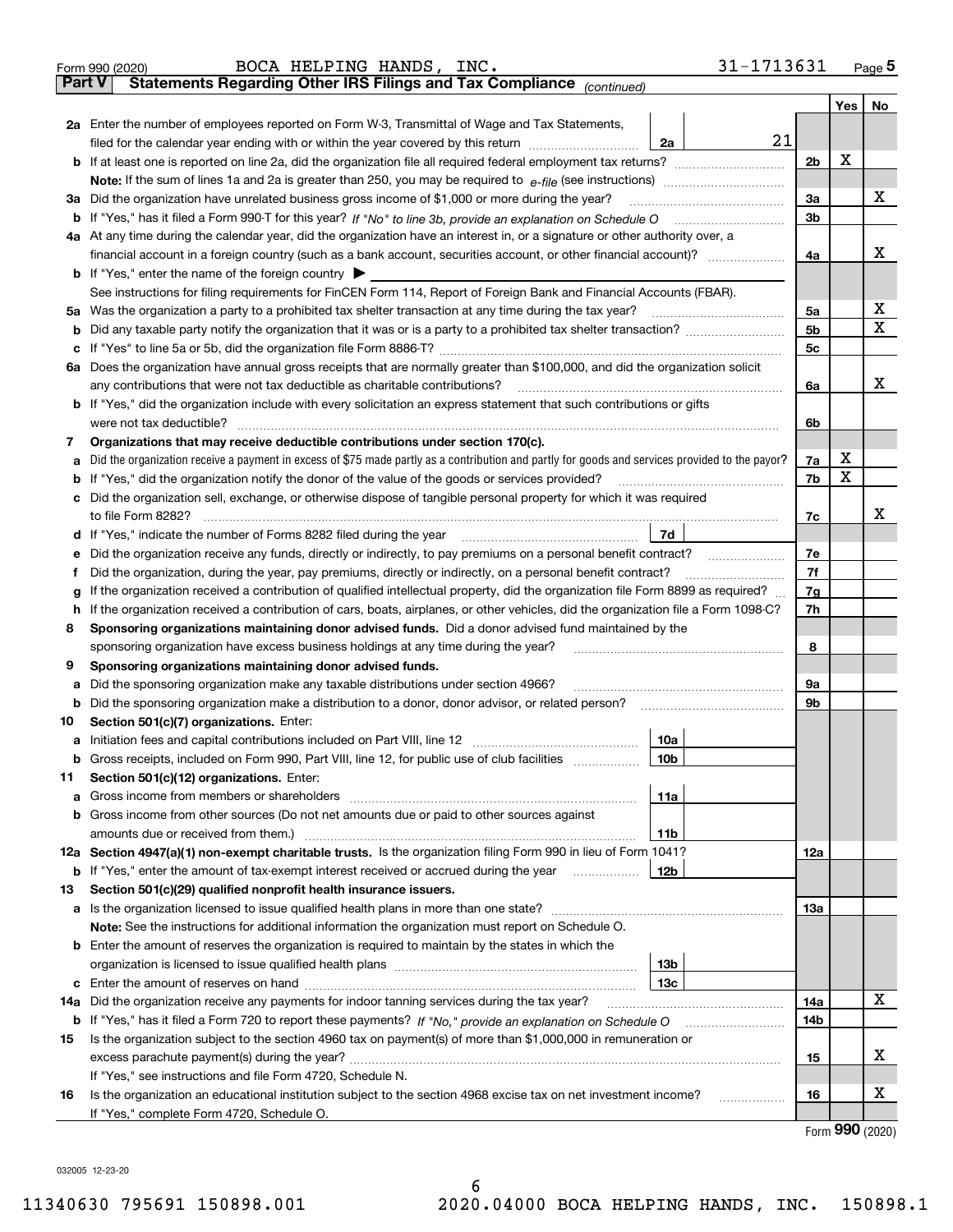|  | Form 990 (2020) |
|--|-----------------|
|  |                 |

BOCA HELPING HANDS, INC. 31-1713631

*For each "Yes" response to lines 2 through 7b below, and for a "No" response to line 8a, 8b, or 10b below, describe the circumstances, processes, or changes on Schedule O. See instructions.* Form 990 (2020) Page **6Part VI Governance, Management, and Disclosure**  Check if Schedule O contains a response or note to any line in this Part VI

|    | <b>1a</b> Enter the number of voting members of the governing body at the end of the tax year<br>.                                                                         | 1a | 12 |                 |                 |                         |
|----|----------------------------------------------------------------------------------------------------------------------------------------------------------------------------|----|----|-----------------|-----------------|-------------------------|
|    | If there are material differences in voting rights among members of the governing body, or if the governing                                                                |    |    |                 |                 |                         |
|    | body delegated broad authority to an executive committee or similar committee, explain on Schedule O.                                                                      |    |    |                 |                 |                         |
| b  | Enter the number of voting members included on line 1a, above, who are independent                                                                                         | 1b | 12 |                 |                 |                         |
| 2  | Did any officer, director, trustee, or key employee have a family relationship or a business relationship with any other                                                   |    |    |                 |                 |                         |
|    | officer, director, trustee, or key employee?                                                                                                                               |    |    | $\mathbf{2}$    | X               |                         |
| 3  | Did the organization delegate control over management duties customarily performed by or under the direct supervision                                                      |    |    |                 |                 |                         |
|    |                                                                                                                                                                            |    |    | 3               |                 | X                       |
| 4  | Did the organization make any significant changes to its governing documents since the prior Form 990 was filed?                                                           |    |    | 4               |                 | $\overline{\mathbf{x}}$ |
| 5  |                                                                                                                                                                            |    |    | 5               |                 | $\mathbf X$             |
| 6  | Did the organization have members or stockholders?                                                                                                                         |    |    | 6               |                 | X                       |
| 7a | Did the organization have members, stockholders, or other persons who had the power to elect or appoint one or                                                             |    |    |                 |                 |                         |
|    |                                                                                                                                                                            |    |    | 7a              |                 | x                       |
|    | <b>b</b> Are any governance decisions of the organization reserved to (or subject to approval by) members, stockholders, or                                                |    |    |                 |                 |                         |
|    | persons other than the governing body?                                                                                                                                     |    |    | 7b              |                 | х                       |
| 8  | Did the organization contemporaneously document the meetings held or written actions undertaken during the year by the following:                                          |    |    |                 |                 |                         |
| a  |                                                                                                                                                                            |    |    | 8a              | X               |                         |
| b  |                                                                                                                                                                            |    |    | 8b              | X               |                         |
| 9  | Is there any officer, director, trustee, or key employee listed in Part VII, Section A, who cannot be reached at the                                                       |    |    |                 |                 |                         |
|    |                                                                                                                                                                            |    |    | 9               |                 | х                       |
|    | <b>Section B. Policies</b> (This Section B requests information about policies not required by the Internal Revenue Code.)                                                 |    |    |                 |                 |                         |
|    |                                                                                                                                                                            |    |    |                 | Yes             | No                      |
|    |                                                                                                                                                                            |    |    | 10a             |                 | X                       |
|    | <b>b</b> If "Yes," did the organization have written policies and procedures governing the activities of such chapters, affiliates,                                        |    |    |                 |                 |                         |
|    |                                                                                                                                                                            |    |    | 10 <sub>b</sub> |                 |                         |
|    | 11a Has the organization provided a complete copy of this Form 990 to all members of its governing body before filing the form?                                            |    |    | 11a             | X               |                         |
|    | <b>b</b> Describe in Schedule O the process, if any, used by the organization to review this Form 990.                                                                     |    |    |                 |                 |                         |
|    |                                                                                                                                                                            |    |    | 12a             | Х               |                         |
| b  |                                                                                                                                                                            |    |    | 12b             | X               |                         |
|    | c Did the organization regularly and consistently monitor and enforce compliance with the policy? If "Yes." describe                                                       |    |    |                 |                 |                         |
|    | in Schedule O how this was done manufactured and continuum control of the state of the state of the state of t                                                             |    |    | 12c             | Х               |                         |
| 13 |                                                                                                                                                                            |    |    | 13              | X               |                         |
| 14 | Did the organization have a written document retention and destruction policy? manufactured and the organization have a written document retention and destruction policy? |    |    | 14              | X               |                         |
| 15 | Did the process for determining compensation of the following persons include a review and approval by independent                                                         |    |    |                 |                 |                         |
|    | persons, comparability data, and contemporaneous substantiation of the deliberation and decision?                                                                          |    |    |                 |                 |                         |
|    |                                                                                                                                                                            |    |    | <b>15a</b>      | X               |                         |
|    |                                                                                                                                                                            |    |    | 15b             | X               |                         |
|    | If "Yes" to line 15a or 15b, describe the process in Schedule O (see instructions).                                                                                        |    |    |                 |                 |                         |
|    | 16a Did the organization invest in, contribute assets to, or participate in a joint venture or similar arrangement with a                                                  |    |    |                 |                 |                         |
|    | taxable entity during the year?                                                                                                                                            |    |    | 16a             |                 | X                       |
|    | b If "Yes," did the organization follow a written policy or procedure requiring the organization to evaluate its participation                                             |    |    |                 |                 |                         |
|    | in joint venture arrangements under applicable federal tax law, and take steps to safeguard the organization's                                                             |    |    |                 |                 |                         |
|    | exempt status with respect to such arrangements?                                                                                                                           |    |    | 16b             |                 |                         |
|    | <b>Section C. Disclosure</b>                                                                                                                                               |    |    |                 |                 |                         |
| 17 | <b>NONE</b><br>List the states with which a copy of this Form 990 is required to be filed $\blacktriangleright$                                                            |    |    |                 |                 |                         |
| 18 | Section 6104 requires an organization to make its Forms 1023 (1024 or 1024-A, if applicable), 990, and 990-T (Section 501(c)(3)s only) available                           |    |    |                 |                 |                         |
|    | for public inspection. Indicate how you made these available. Check all that apply.                                                                                        |    |    |                 |                 |                         |
|    | $\boxed{\text{X}}$ Upon request<br>$\mid$ $\rm X \mid$ Own website<br>Another's website<br>Other (explain on Schedule O)                                                   |    |    |                 |                 |                         |
| 19 | Describe on Schedule O whether (and if so, how) the organization made its governing documents, conflict of interest policy, and financial                                  |    |    |                 |                 |                         |
|    | statements available to the public during the tax year.                                                                                                                    |    |    |                 |                 |                         |
| 20 | State the name, address, and telephone number of the person who possesses the organization's books and records<br>ANNE JAAKKOLA - 561-417-0913                             |    |    |                 |                 |                         |
|    | 33432<br>1500 NW 1ST COURT, BOCA RATON,<br>FL                                                                                                                              |    |    |                 |                 |                         |
|    | 032006 12-23-20                                                                                                                                                            |    |    |                 | Form 990 (2020) |                         |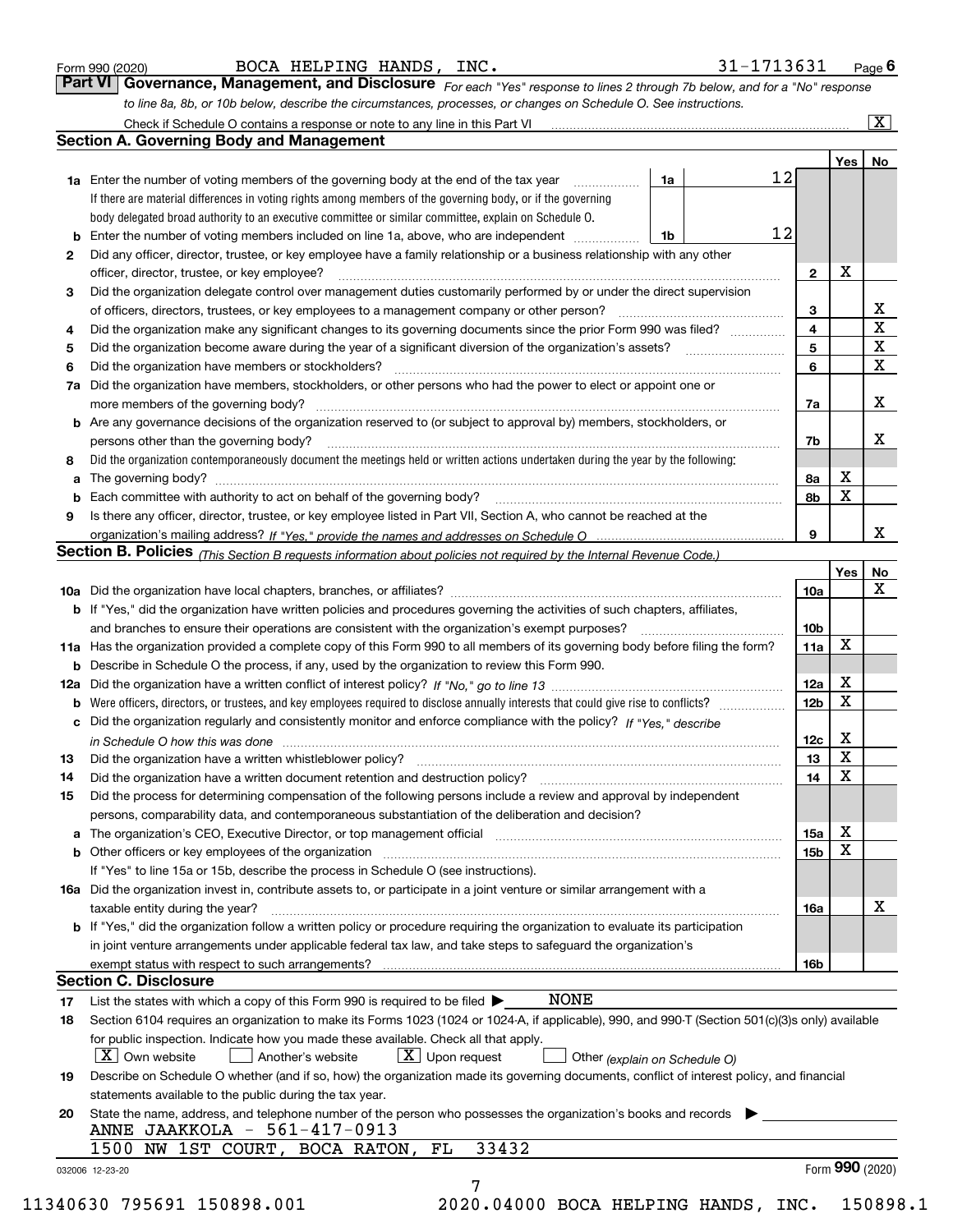|  | Form 990 (2020) |
|--|-----------------|
|  |                 |

 $\mathcal{L}^{\text{max}}$ 

## **7Part VII Compensation of Officers, Directors, Trustees, Key Employees, Highest Compensated Employees, and Independent Contractors**

Check if Schedule O contains a response or note to any line in this Part VII

**Section A. Officers, Directors, Trustees, Key Employees, and Highest Compensated Employees**

**1a**  Complete this table for all persons required to be listed. Report compensation for the calendar year ending with or within the organization's tax year. **•** List all of the organization's current officers, directors, trustees (whether individuals or organizations), regardless of amount of compensation.

Enter -0- in columns (D), (E), and (F) if no compensation was paid.

 $\bullet$  List all of the organization's  $\,$ current key employees, if any. See instructions for definition of "key employee."

**•** List the organization's five current highest compensated employees (other than an officer, director, trustee, or key employee) who received reportable compensation (Box 5 of Form W-2 and/or Box 7 of Form 1099-MISC) of more than \$100,000 from the organization and any related organizations.

**•** List all of the organization's former officers, key employees, and highest compensated employees who received more than \$100,000 of reportable compensation from the organization and any related organizations.

**former directors or trustees**  ¥ List all of the organization's that received, in the capacity as a former director or trustee of the organization, more than \$10,000 of reportable compensation from the organization and any related organizations.

See instructions for the order in which to list the persons above.

Check this box if neither the organization nor any related organization compensated any current officer, director, or trustee.  $\mathcal{L}^{\text{max}}$ 

| (A)                         | (B)               |                               |                                                                                                 |                         | (C)          |                                  |           | (D)             | (E)             | (F)           |
|-----------------------------|-------------------|-------------------------------|-------------------------------------------------------------------------------------------------|-------------------------|--------------|----------------------------------|-----------|-----------------|-----------------|---------------|
| Name and title              | Average           |                               |                                                                                                 |                         | Position     |                                  |           | Reportable      | Reportable      | Estimated     |
|                             | hours per         |                               | (do not check more than one<br>box, unless person is both an<br>officer and a director/trustee) |                         | compensation | compensation                     | amount of |                 |                 |               |
|                             | week              |                               |                                                                                                 |                         |              |                                  |           | from            | from related    | other         |
|                             | (list any         |                               |                                                                                                 |                         |              |                                  |           | the             | organizations   | compensation  |
|                             | hours for         |                               |                                                                                                 |                         |              |                                  |           | organization    | (W-2/1099-MISC) | from the      |
|                             | related           |                               |                                                                                                 |                         |              |                                  |           | (W-2/1099-MISC) |                 | organization  |
|                             | organizations     |                               |                                                                                                 |                         |              |                                  |           |                 |                 | and related   |
|                             | below<br>line)    | ndividual trustee or director | nstitutional trustee                                                                            | Officer                 | Key employee | Highest compensated<br> employee | Former    |                 |                 | organizations |
| GREGORY M. HAZLE<br>(1)     | 40.00             |                               |                                                                                                 |                         |              |                                  |           |                 |                 |               |
| EXECUTIVE DIRECTOR          |                   | $\rm X$                       |                                                                                                 |                         |              |                                  |           | 154,134.        | $\mathbf 0$ .   | $0_{.}$       |
| <b>GARY PETERS</b><br>(2)   | 20.00             |                               |                                                                                                 |                         |              |                                  |           |                 |                 |               |
| PRESIDENT                   |                   | $\overline{\textbf{X}}$       |                                                                                                 | X                       |              |                                  |           | 0.              | $\mathbf 0$ .   | $\mathbf 0$ . |
| <b>JACK JAIVEN</b><br>(3)   | $\overline{5.00}$ |                               |                                                                                                 |                         |              |                                  |           |                 |                 |               |
| TREASURER                   | 1.00              | $\mathbf X$                   |                                                                                                 | $\overline{\textbf{X}}$ |              |                                  |           | 0.              | 0.              | $0_{.}$       |
| DEAN J. BORG<br>(4)         | 5.00              |                               |                                                                                                 |                         |              |                                  |           |                 |                 |               |
| <b>DIRECTOR</b>             |                   | $\mathbf X$                   |                                                                                                 |                         |              |                                  |           | $0$ .           | 0.              | $0_{.}$       |
| (5)<br>PETER BROCKWAY       | 5.00              |                               |                                                                                                 |                         |              |                                  |           |                 |                 |               |
| <b>DIRECTOR</b>             | $\overline{2.00}$ | $\mathbf x$                   |                                                                                                 |                         |              |                                  |           | 0.              | 0.              | $\mathbf 0$ . |
| RON COOMBS<br>(6)           | 5.00              |                               |                                                                                                 |                         |              |                                  |           |                 |                 |               |
| VICE PRESIDENT              | 1.00              | $\mathbf x$                   |                                                                                                 | х                       |              |                                  |           | $0$ .           | $\mathbf 0$ .   | $0_{.}$       |
| REV DR. ANDREW HAGEN<br>(7) | $\overline{5.00}$ |                               |                                                                                                 |                         |              |                                  |           |                 |                 |               |
| <b>DIRECTOR</b>             |                   | $\mathbf X$                   |                                                                                                 |                         |              |                                  |           | 0.              | 0.              | $\mathbf 0$ . |
| (8)<br>TANDY ROBINSON       | 5.00              |                               |                                                                                                 |                         |              |                                  |           |                 |                 |               |
| <b>DIRECTOR</b>             | 1.00              | $\mathbf x$                   |                                                                                                 |                         |              |                                  |           | 0.              | $\mathbf{0}$ .  | 0.            |
| PEGGY JONES<br>(9)          | $\overline{5.00}$ |                               |                                                                                                 |                         |              |                                  |           |                 |                 |               |
| <b>SECRETARY</b>            |                   | $\overline{\textbf{X}}$       |                                                                                                 | X                       |              |                                  |           | 0.              | $\mathbf 0$ .   | $0_{.}$       |
| (10) GREGORY PETERS         | 5.00              |                               |                                                                                                 |                         |              |                                  |           |                 |                 |               |
| <b>DIRECTOR</b>             |                   | $\overline{\mathbf{X}}$       |                                                                                                 |                         |              |                                  |           | 0.              | $\mathbf{0}$ .  | $\mathbf 0$ . |
| (11) GARY HILDEBRAND        | 5.00              |                               |                                                                                                 |                         |              |                                  |           |                 |                 |               |
| <b>DIRECTOR</b>             |                   | $\mathbf X$                   |                                                                                                 |                         |              |                                  |           | 0.              | 0.              | $0_{.}$       |
| (12) GREG MITCHELL          | 5.00              |                               |                                                                                                 |                         |              |                                  |           |                 |                 |               |
| <b>DIRECTOR</b>             |                   | $\mathbf X$                   |                                                                                                 |                         |              |                                  |           | 0.              | $\mathbf 0$ .   | $\mathbf 0$ . |
| (13) MARTINE PIERRE PAUL    | 5.00              |                               |                                                                                                 |                         |              |                                  |           |                 |                 |               |
| <b>DIRECTOR</b>             |                   | $\mathbf X$                   |                                                                                                 |                         |              |                                  |           | 0.              | $\mathbf 0$ .   | $\mathbf 0$ . |
|                             |                   |                               |                                                                                                 |                         |              |                                  |           |                 |                 |               |
|                             |                   |                               |                                                                                                 |                         |              |                                  |           |                 |                 |               |
|                             |                   |                               |                                                                                                 |                         |              |                                  |           |                 |                 |               |
|                             |                   |                               |                                                                                                 |                         |              |                                  |           |                 |                 |               |
|                             |                   |                               |                                                                                                 |                         |              |                                  |           |                 |                 |               |
|                             |                   |                               |                                                                                                 |                         |              |                                  |           |                 |                 |               |
|                             |                   |                               |                                                                                                 |                         |              |                                  |           |                 |                 |               |
|                             |                   |                               |                                                                                                 |                         |              |                                  |           |                 |                 | nov           |

032007 12-23-20

Form (2020) **990**

8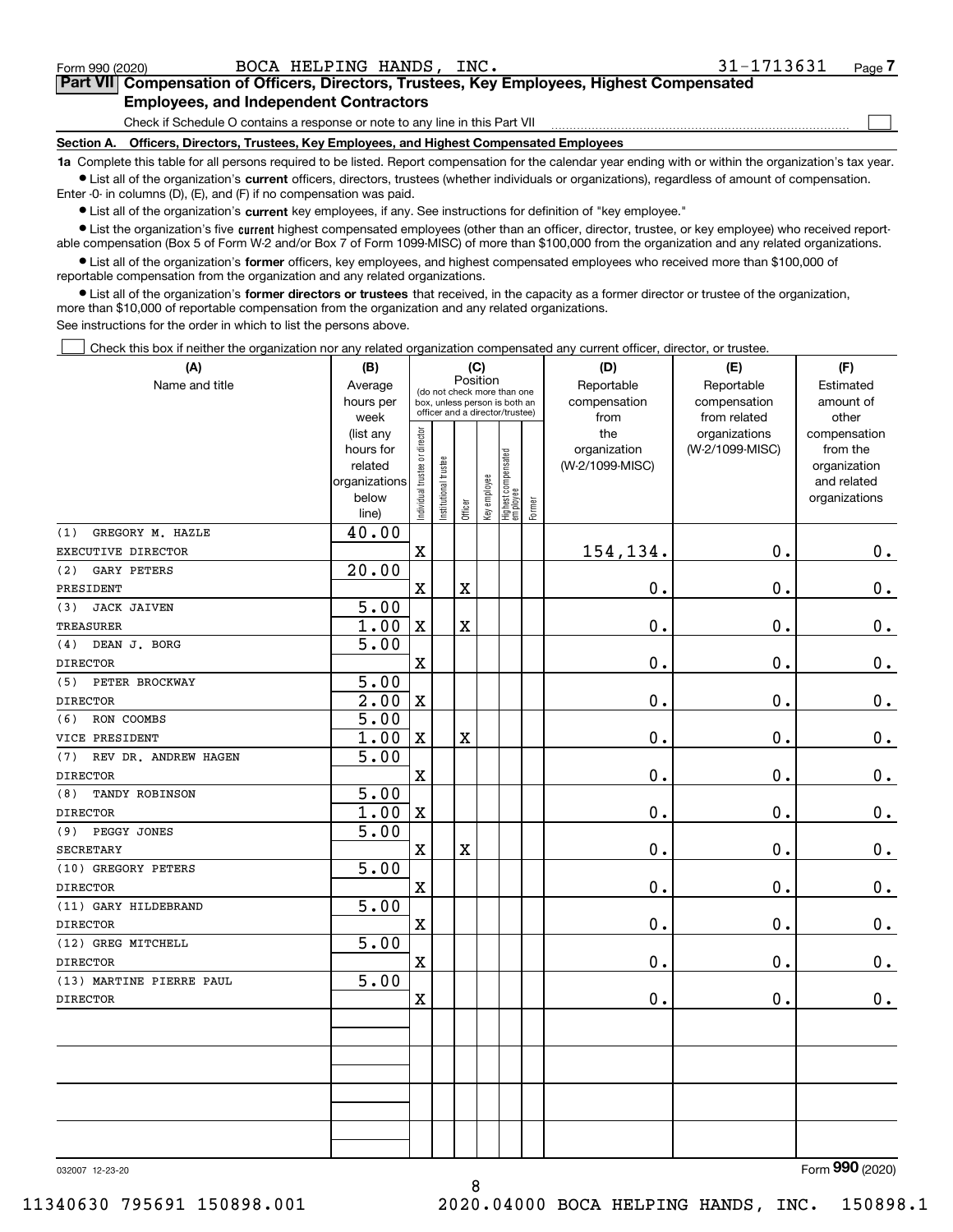|                                                                                                                                                                                                                                  | Form 990 (2020)                                                                                                                                                                                                                            | BOCA HELPING HANDS, INC. |                                                                              |                                |                        |         |              |                                 |                                   |                                                                                                        | 31-1713631                                       |                        |                               |                                                                                   | Page 8                    |
|----------------------------------------------------------------------------------------------------------------------------------------------------------------------------------------------------------------------------------|--------------------------------------------------------------------------------------------------------------------------------------------------------------------------------------------------------------------------------------------|--------------------------|------------------------------------------------------------------------------|--------------------------------|------------------------|---------|--------------|---------------------------------|-----------------------------------|--------------------------------------------------------------------------------------------------------|--------------------------------------------------|------------------------|-------------------------------|-----------------------------------------------------------------------------------|---------------------------|
|                                                                                                                                                                                                                                  | Part VII                                                                                                                                                                                                                                   |                          |                                                                              |                                |                        |         |              |                                 |                                   | Section A. Officers, Directors, Trustees, Key Employees, and Highest Compensated Employees (continued) |                                                  |                        |                               |                                                                                   |                           |
| (B)<br>(C)<br>(A)<br>Position<br>Average<br>Name and title<br>(do not check more than one<br>hours per<br>box, unless person is both an<br>officer and a director/trustee)                                                       |                                                                                                                                                                                                                                            |                          |                                                                              |                                |                        |         |              |                                 | (D)<br>Reportable<br>compensation | (E)<br>Reportable<br>compensation                                                                      |                                                  |                        | (F)<br>Estimated<br>amount of |                                                                                   |                           |
|                                                                                                                                                                                                                                  |                                                                                                                                                                                                                                            |                          | week<br>(list any<br>hours for<br>related<br>organizations<br>below<br>line) | Individual trustee or director | In stitutional trustee | Officer | Key employee | Highest compensated<br>employee | Former                            | from<br>the<br>organization<br>(W-2/1099-MISC)                                                         | from related<br>organizations<br>(W-2/1099-MISC) |                        |                               | other<br>compensation<br>from the<br>organization<br>and related<br>organizations |                           |
|                                                                                                                                                                                                                                  |                                                                                                                                                                                                                                            |                          |                                                                              |                                |                        |         |              |                                 |                                   |                                                                                                        |                                                  |                        |                               |                                                                                   |                           |
|                                                                                                                                                                                                                                  |                                                                                                                                                                                                                                            |                          |                                                                              |                                |                        |         |              |                                 |                                   |                                                                                                        |                                                  |                        |                               |                                                                                   |                           |
|                                                                                                                                                                                                                                  |                                                                                                                                                                                                                                            |                          |                                                                              |                                |                        |         |              |                                 |                                   |                                                                                                        |                                                  |                        |                               |                                                                                   |                           |
|                                                                                                                                                                                                                                  |                                                                                                                                                                                                                                            |                          |                                                                              |                                |                        |         |              |                                 |                                   |                                                                                                        |                                                  |                        |                               |                                                                                   |                           |
|                                                                                                                                                                                                                                  |                                                                                                                                                                                                                                            |                          |                                                                              |                                |                        |         |              |                                 |                                   |                                                                                                        |                                                  |                        |                               |                                                                                   |                           |
|                                                                                                                                                                                                                                  |                                                                                                                                                                                                                                            |                          |                                                                              |                                |                        |         |              |                                 |                                   |                                                                                                        |                                                  |                        |                               |                                                                                   |                           |
|                                                                                                                                                                                                                                  |                                                                                                                                                                                                                                            |                          |                                                                              |                                |                        |         |              |                                 |                                   |                                                                                                        |                                                  |                        |                               |                                                                                   |                           |
|                                                                                                                                                                                                                                  | 1b Subtotal                                                                                                                                                                                                                                |                          |                                                                              |                                |                        |         |              |                                 |                                   | 154,134.<br>0.                                                                                         |                                                  | 0.<br>$\overline{0}$ . |                               |                                                                                   | $0$ .<br>$\overline{0}$ . |
| c Total from continuation sheets to Part VII, Section A <b>manual</b> Testion by Section 3.<br>Total number of individuals (including but not limited to those listed above) who received more than \$100,000 of reportable<br>2 |                                                                                                                                                                                                                                            |                          |                                                                              |                                |                        |         |              |                                 | 154,134.                          |                                                                                                        | $\overline{\mathfrak{o}}$ .                      |                        |                               | $\overline{0}$ .                                                                  |                           |
|                                                                                                                                                                                                                                  | compensation from the organization $\blacktriangleright$                                                                                                                                                                                   |                          |                                                                              |                                |                        |         |              |                                 |                                   |                                                                                                        |                                                  |                        |                               |                                                                                   | 1                         |
| 3                                                                                                                                                                                                                                | Did the organization list any former officer, director, trustee, key employee, or highest compensated employee on                                                                                                                          |                          |                                                                              |                                |                        |         |              |                                 |                                   |                                                                                                        |                                                  |                        |                               | Yes                                                                               | No<br>х                   |
| 4                                                                                                                                                                                                                                | line 1a? If "Yes," complete Schedule J for such individual material content content to the complete Schedule J<br>For any individual listed on line 1a, is the sum of reportable compensation and other compensation from the organization |                          |                                                                              |                                |                        |         |              |                                 |                                   |                                                                                                        |                                                  |                        | 3<br>4                        | х                                                                                 |                           |
| Did any person listed on line 1a receive or accrue compensation from any unrelated organization or individual for services<br>5                                                                                                  |                                                                                                                                                                                                                                            |                          |                                                                              |                                |                        |         |              |                                 |                                   |                                                                                                        | 5                                                |                        | X                             |                                                                                   |                           |
| 1                                                                                                                                                                                                                                | <b>Section B. Independent Contractors</b><br>Complete this table for your five highest compensated independent contractors that received more than \$100,000 of compensation from                                                          |                          |                                                                              |                                |                        |         |              |                                 |                                   |                                                                                                        |                                                  |                        |                               |                                                                                   |                           |
| the organization. Report compensation for the calendar year ending with or within the organization's tax year.<br>(A)<br>Name and business address                                                                               |                                                                                                                                                                                                                                            |                          |                                                                              |                                |                        |         |              |                                 | (B)<br>Description of services    |                                                                                                        |                                                  | (C)                    | Compensation                  |                                                                                   |                           |
| CHENEY BROTHERS, INC<br>1 CHENEY WAY, RIVIERA BEACH, FL 33404<br>HOLT-LEE CONSTRUCTION, INC, 216 SOUTH                                                                                                                           |                                                                                                                                                                                                                                            |                          |                                                                              |                                |                        |         |              |                                 | <b>FOOD PURCHASE</b>              |                                                                                                        |                                                  | 228,583.               |                               |                                                                                   |                           |
|                                                                                                                                                                                                                                  | MILITARY TRAIL, DEERFIELD BEACH, FL 33442                                                                                                                                                                                                  |                          |                                                                              |                                |                        |         |              |                                 |                                   | CONSTRUCTION                                                                                           |                                                  |                        |                               | 130,541.                                                                          |                           |
|                                                                                                                                                                                                                                  |                                                                                                                                                                                                                                            |                          |                                                                              |                                |                        |         |              |                                 |                                   |                                                                                                        |                                                  |                        |                               |                                                                                   |                           |
| $\mathbf{2}$                                                                                                                                                                                                                     | Total number of independent contractors (including but not limited to those listed above) who received more than                                                                                                                           |                          |                                                                              |                                |                        |         |              |                                 |                                   |                                                                                                        |                                                  |                        |                               |                                                                                   |                           |
|                                                                                                                                                                                                                                  | \$100,000 of compensation from the organization >                                                                                                                                                                                          |                          |                                                                              |                                |                        |         | 2            |                                 |                                   |                                                                                                        |                                                  |                        |                               | Form 990 (2020)                                                                   |                           |

9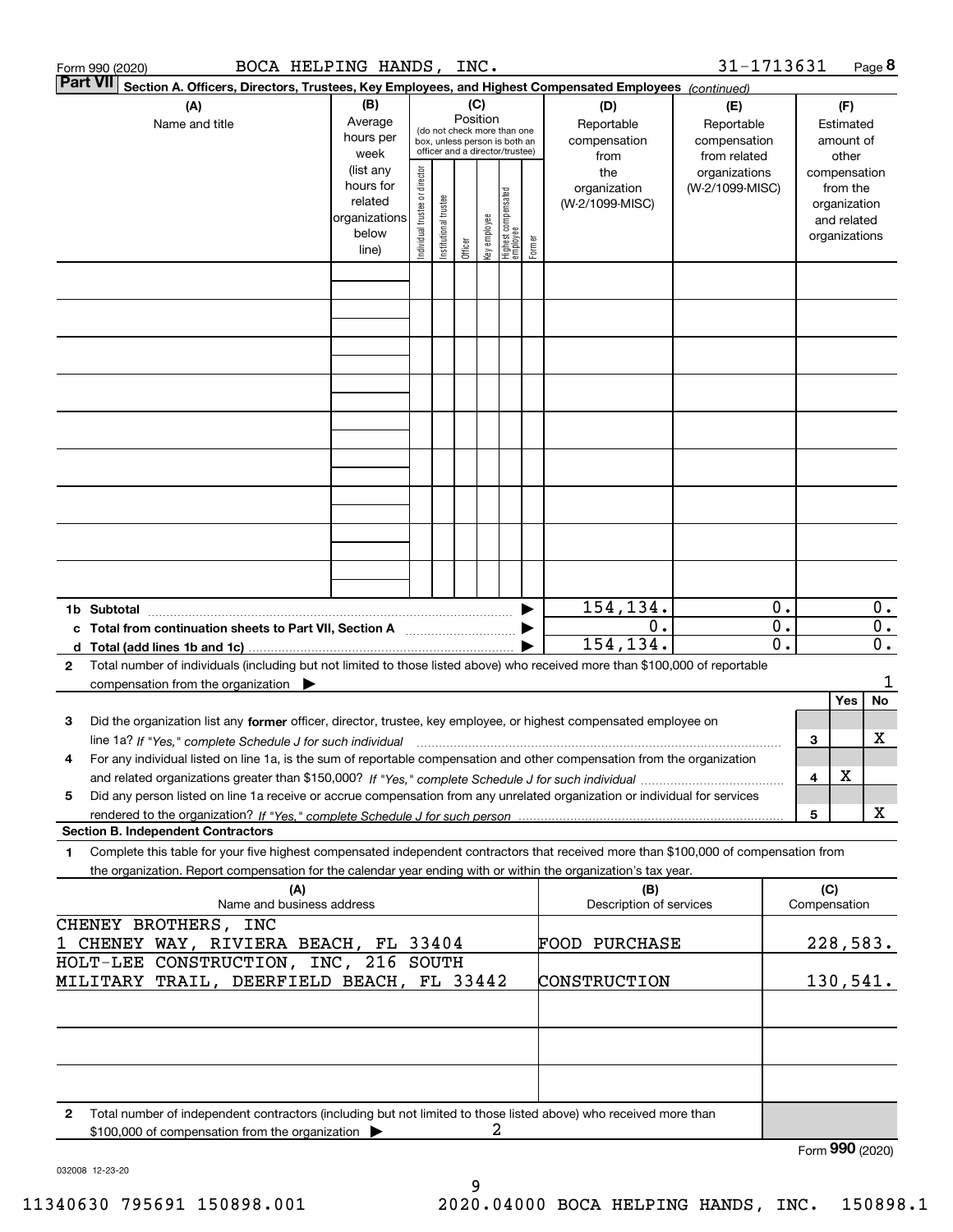|                                                           |                  | BOCA HELPING HANDS, INC.<br>Form 990 (2020)                                          |                                           |                                                     | 31-1713631                    | Page 9                                                          |
|-----------------------------------------------------------|------------------|--------------------------------------------------------------------------------------|-------------------------------------------|-----------------------------------------------------|-------------------------------|-----------------------------------------------------------------|
|                                                           | <b>Part VIII</b> | <b>Statement of Revenue</b>                                                          |                                           |                                                     |                               |                                                                 |
|                                                           |                  | Check if Schedule O contains a response or note to any line in this Part VIII        |                                           | $\overline{(\mathsf{B})}$ $\overline{(\mathsf{C})}$ |                               |                                                                 |
|                                                           |                  |                                                                                      | (A)<br>Total revenue                      | Related or exempt<br>function revenue               | Unrelated<br>business revenue | (D)<br>Revenue excluded<br>from tax under<br>sections 512 - 514 |
|                                                           |                  | 1a<br>1 a Federated campaigns                                                        |                                           |                                                     |                               |                                                                 |
| Contributions, Gifts, Grants<br>and Other Similar Amounts |                  | 1 <sub>b</sub><br><b>b</b> Membership dues                                           |                                           |                                                     |                               |                                                                 |
|                                                           |                  | 1c<br>153,675.<br>Fundraising events<br>с                                            |                                           |                                                     |                               |                                                                 |
|                                                           |                  | 1 <sub>d</sub><br>d Related organizations                                            |                                           |                                                     |                               |                                                                 |
|                                                           |                  | Government grants (contributions)<br>1e<br>е                                         |                                           |                                                     |                               |                                                                 |
|                                                           |                  | f All other contributions, gifts, grants, and                                        |                                           |                                                     |                               |                                                                 |
|                                                           |                  | 13,723,415.<br>similar amounts not included above<br>1f                              |                                           |                                                     |                               |                                                                 |
|                                                           |                  | 8,550,000.<br>$1g$ \$<br>Noncash contributions included in lines 1a-1f<br>g          |                                           |                                                     |                               |                                                                 |
|                                                           |                  |                                                                                      | 13,877,090.                               |                                                     |                               |                                                                 |
|                                                           |                  | <b>Business Code</b><br>900099                                                       | 986.                                      | 986.                                                |                               |                                                                 |
|                                                           | 2a               | CARDBOARD BALER - RECYCLING                                                          |                                           |                                                     |                               |                                                                 |
|                                                           |                  | b<br><u> 1989 - Johann Barn, mars eta bainar eta idazlea (</u>                       |                                           |                                                     |                               |                                                                 |
|                                                           |                  | c<br><u> 1989 - Andrea Stadt Britain, amerikansk politiker (</u><br>d                |                                           |                                                     |                               |                                                                 |
| Program Service<br>Revenue                                |                  | <u> 1989 - Johann Barn, amerikansk politiker (</u><br>е                              |                                           |                                                     |                               |                                                                 |
|                                                           |                  | All other program service revenue<br>f                                               |                                           |                                                     |                               |                                                                 |
|                                                           |                  | g                                                                                    | 986.                                      |                                                     |                               |                                                                 |
|                                                           | 3                | Investment income (including dividends, interest, and                                |                                           |                                                     |                               |                                                                 |
|                                                           |                  |                                                                                      | 4,642.<br>▶                               |                                                     |                               | 4,642.                                                          |
|                                                           | 4                | Income from investment of tax-exempt bond proceeds                                   |                                           |                                                     |                               |                                                                 |
|                                                           | 5                |                                                                                      |                                           |                                                     |                               |                                                                 |
|                                                           |                  | (ii) Personal<br>(i) Real                                                            |                                           |                                                     |                               |                                                                 |
|                                                           |                  | 6a<br>6 a Gross rents                                                                |                                           |                                                     |                               |                                                                 |
|                                                           |                  | 6b<br>Less: rental expenses<br>b                                                     |                                           |                                                     |                               |                                                                 |
|                                                           |                  | Rental income or (loss)<br>6c<br>с                                                   |                                           |                                                     |                               |                                                                 |
|                                                           |                  | d Net rental income or (loss)                                                        |                                           |                                                     |                               |                                                                 |
|                                                           |                  | (i) Securities<br>(ii) Other<br>7 a Gross amount from sales of                       |                                           |                                                     |                               |                                                                 |
|                                                           |                  | assets other than inventory<br>7a                                                    |                                           |                                                     |                               |                                                                 |
|                                                           |                  | <b>b</b> Less: cost or other basis                                                   |                                           |                                                     |                               |                                                                 |
| evenue                                                    |                  | 7b<br>and sales expenses<br>7c                                                       |                                           |                                                     |                               |                                                                 |
|                                                           |                  | c Gain or (loss)                                                                     |                                           |                                                     |                               |                                                                 |
| Other <sub>R</sub>                                        |                  | 8 a Gross income from fundraising events (not                                        |                                           |                                                     |                               |                                                                 |
|                                                           |                  | including \$ 153,675. of                                                             |                                           |                                                     |                               |                                                                 |
|                                                           |                  | contributions reported on line 1c). See                                              |                                           |                                                     |                               |                                                                 |
|                                                           |                  | 8a                                                                                   | 0.                                        |                                                     |                               |                                                                 |
|                                                           |                  | 11,770.<br>8b<br><b>b</b> Less: direct expenses <b>constants b</b>                   |                                           |                                                     |                               |                                                                 |
|                                                           |                  | c Net income or (loss) from fundraising events                                       | $-11,770.$<br>▶                           |                                                     |                               | $-11,770.$                                                      |
|                                                           |                  | 9 a Gross income from gaming activities. See                                         |                                           |                                                     |                               |                                                                 |
|                                                           |                  | 9a                                                                                   |                                           |                                                     |                               |                                                                 |
|                                                           |                  | 9 <sub>b</sub><br><b>b</b> Less: direct expenses <b>manually</b>                     |                                           |                                                     |                               |                                                                 |
|                                                           |                  | c Net income or (loss) from gaming activities<br>.                                   |                                           |                                                     |                               |                                                                 |
|                                                           |                  | 10 a Gross sales of inventory, less returns                                          |                                           |                                                     |                               |                                                                 |
|                                                           |                  | 10a                                                                                  |                                           |                                                     |                               |                                                                 |
|                                                           |                  | 10 <sub>b</sub><br><b>b</b> Less: cost of goods sold                                 |                                           |                                                     |                               |                                                                 |
|                                                           |                  | c Net income or (loss) from sales of inventory                                       |                                           |                                                     |                               |                                                                 |
|                                                           |                  | <b>Business Code</b>                                                                 |                                           |                                                     |                               |                                                                 |
| Miscellaneous                                             | 11 a             | <u> 1989 - Andrea Stadt Britain, amerikansk politiker (</u>                          |                                           |                                                     |                               |                                                                 |
| evenue                                                    |                  | b<br>the contract of the contract of the contract of the contract of the contract of |                                           |                                                     |                               |                                                                 |
|                                                           |                  | c<br>the control of the control of the control of the control of the control of      |                                           |                                                     |                               |                                                                 |
|                                                           |                  |                                                                                      |                                           |                                                     |                               |                                                                 |
|                                                           | 12               |                                                                                      | $\blacktriangleright$<br>13,870,948.<br>▶ | 986.                                                | 0.                            | $-7,128.$                                                       |
|                                                           |                  |                                                                                      |                                           |                                                     |                               | Form 990 (2020)                                                 |

10

032009 12-23-20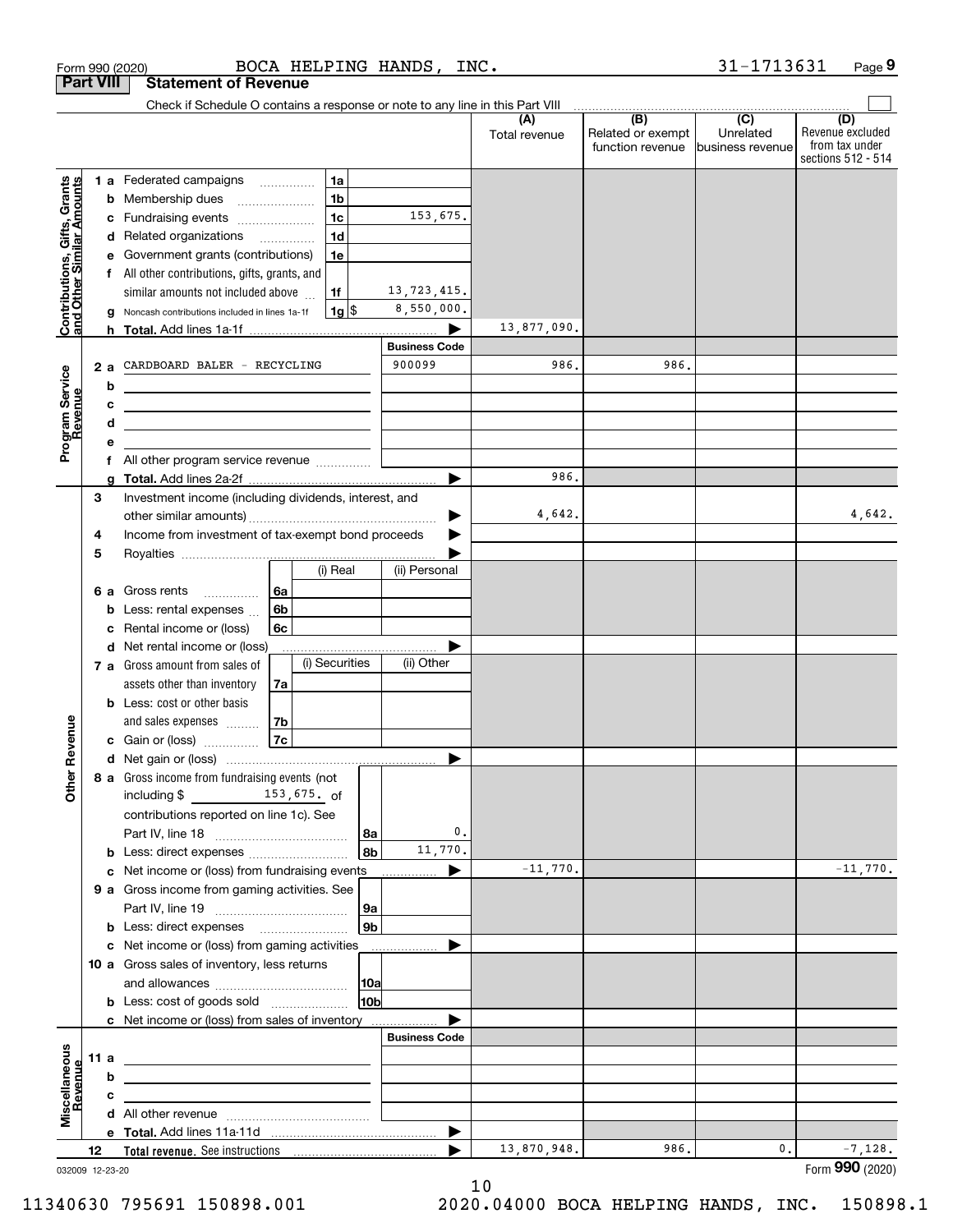Form 990 (2020) BOCA HELPING HANDS, INC. 3 $1\text{--}1713631$  Page **Part IX Statement of Functional Expenses**

*Section 501(c)(3) and 501(c)(4) organizations must complete all columns. All other organizations must complete column (A).*

|              | Do not include amounts reported on lines 6b,<br>7b, 8b, 9b, and 10b of Part VIII.                                                                        | (A)<br>Total expenses | (B)<br>Program service<br>expenses | (C)<br>Management and<br>general expenses | (D)<br>Fundraising<br>expenses |
|--------------|----------------------------------------------------------------------------------------------------------------------------------------------------------|-----------------------|------------------------------------|-------------------------------------------|--------------------------------|
| 1.           | Grants and other assistance to domestic organizations                                                                                                    |                       |                                    |                                           |                                |
|              | and domestic governments. See Part IV, line 21                                                                                                           |                       |                                    |                                           |                                |
| $\mathbf{2}$ | Grants and other assistance to domestic                                                                                                                  |                       |                                    |                                           |                                |
|              | individuals. See Part IV, line 22                                                                                                                        | 8,949,259.            | 8,949,259.                         |                                           |                                |
| 3            | Grants and other assistance to foreign                                                                                                                   |                       |                                    |                                           |                                |
|              | organizations, foreign governments, and foreign                                                                                                          |                       |                                    |                                           |                                |
|              | individuals. See Part IV, lines 15 and 16                                                                                                                |                       |                                    |                                           |                                |
| 4            | Benefits paid to or for members                                                                                                                          |                       |                                    |                                           |                                |
| 5            | Compensation of current officers, directors,                                                                                                             |                       |                                    |                                           |                                |
|              | trustees, and key employees                                                                                                                              | 159,968.              | 63,987.                            | 39,992.                                   | 55,989.                        |
| 6            | Compensation not included above to disqualified                                                                                                          |                       |                                    |                                           |                                |
|              | persons (as defined under section 4958(f)(1)) and                                                                                                        |                       |                                    |                                           |                                |
|              | persons described in section 4958(c)(3)(B)                                                                                                               |                       |                                    |                                           |                                |
| 7            |                                                                                                                                                          | 719,296.              | 471,045.                           | 168,213.                                  | 80,038.                        |
| 8            | Pension plan accruals and contributions (include                                                                                                         |                       |                                    |                                           |                                |
|              | section 401(k) and 403(b) employer contributions)                                                                                                        | 19,517.               | 11,876.                            | $\frac{4,622}{30,181}$ .                  | $\frac{3,019.}{19,718.}$       |
| 9            |                                                                                                                                                          | 127,455.              | 77,556.                            |                                           |                                |
| 10           |                                                                                                                                                          | 64,008.               | 38,949.                            | 15, 157.                                  | 9,902.                         |
| 11           | Fees for services (nonemployees):                                                                                                                        |                       |                                    |                                           |                                |
| a            |                                                                                                                                                          |                       |                                    |                                           |                                |
| b            |                                                                                                                                                          | 1,031.                |                                    | 1,031.                                    |                                |
| c            |                                                                                                                                                          | $\overline{26,200}$ . |                                    | 26, 200.                                  |                                |
| d            |                                                                                                                                                          |                       |                                    |                                           |                                |
|              | e Professional fundraising services. See Part IV, line 17                                                                                                |                       |                                    |                                           |                                |
| f            | Investment management fees                                                                                                                               |                       |                                    |                                           |                                |
| g            | Other. (If line 11g amount exceeds 10% of line 25,                                                                                                       |                       |                                    |                                           |                                |
|              | column (A) amount, list line 11g expenses on Sch 0.)                                                                                                     | 3,055.                |                                    | 3,055.                                    |                                |
| 12           |                                                                                                                                                          | 71,482.               |                                    |                                           | 71,482.                        |
| 13           |                                                                                                                                                          | 64,766.               | 16, 192.                           | 24,287.                                   | 24, 287.                       |
| 14           |                                                                                                                                                          | 44,615.               | 11, 153.                           | 16,731.                                   | 16,731.                        |
| 15           |                                                                                                                                                          |                       |                                    |                                           |                                |
| 16           |                                                                                                                                                          | 164,020.              | 136,584.                           | 13,718.                                   | 13,718.                        |
| 17           | Travel                                                                                                                                                   |                       |                                    |                                           |                                |
| 18           | Payments of travel or entertainment expenses                                                                                                             |                       |                                    |                                           |                                |
|              | for any federal, state, or local public officials                                                                                                        |                       |                                    |                                           |                                |
| 19           | Conferences, conventions, and meetings                                                                                                                   |                       |                                    |                                           |                                |
| 20           | Interest                                                                                                                                                 | 12, 128.              |                                    | 12, 128.                                  |                                |
| 21           |                                                                                                                                                          |                       |                                    |                                           |                                |
| 22           | Depreciation, depletion, and amortization                                                                                                                | 203,599.              | 169,664.                           | 16,968.                                   | 16,967.                        |
| 23           | Insurance                                                                                                                                                | 128,467.              | 112,947.                           | 8, 241.                                   | 7,279.                         |
| 24           | Other expenses. Itemize expenses not covered<br>above (List miscellaneous expenses on line 24e. If<br>line 24e amount exceeds 10% of line 25, column (A) |                       |                                    |                                           |                                |
| a            | amount, list line 24e expenses on Schedule 0.)<br>JOB TRAINING PROGRAM EX                                                                                | 124,771.              | 124,771.                           |                                           |                                |
| b            | VEHICLE, FUEL AND MAINT                                                                                                                                  | 43,752.               | 43,752.                            |                                           |                                |
| c            | SECURITY                                                                                                                                                 | 38,744.               | 38,744.                            |                                           |                                |
| d            | SPECIAL EVENTS                                                                                                                                           | 29,830.               | 7,458.                             | 11, 186.                                  | 11,186.                        |
|              | e All other expenses                                                                                                                                     | 61,488.               | $\overline{26}$ , 834.             | 28,783.                                   | 5,871.                         |
| 25           | Total functional expenses. Add lines 1 through 24e                                                                                                       | 11,057,451.           | 10,300,771.                        | 420,493.                                  | 336,187.                       |
| 26           | Joint costs. Complete this line only if the organization                                                                                                 |                       |                                    |                                           |                                |
|              | reported in column (B) joint costs from a combined                                                                                                       |                       |                                    |                                           |                                |
|              | educational campaign and fundraising solicitation.                                                                                                       |                       |                                    |                                           |                                |
|              | Check here $\blacktriangleright$<br>if following SOP 98-2 (ASC 958-720)                                                                                  |                       |                                    |                                           |                                |

11

032010 12-23-20

Form (2020) **990**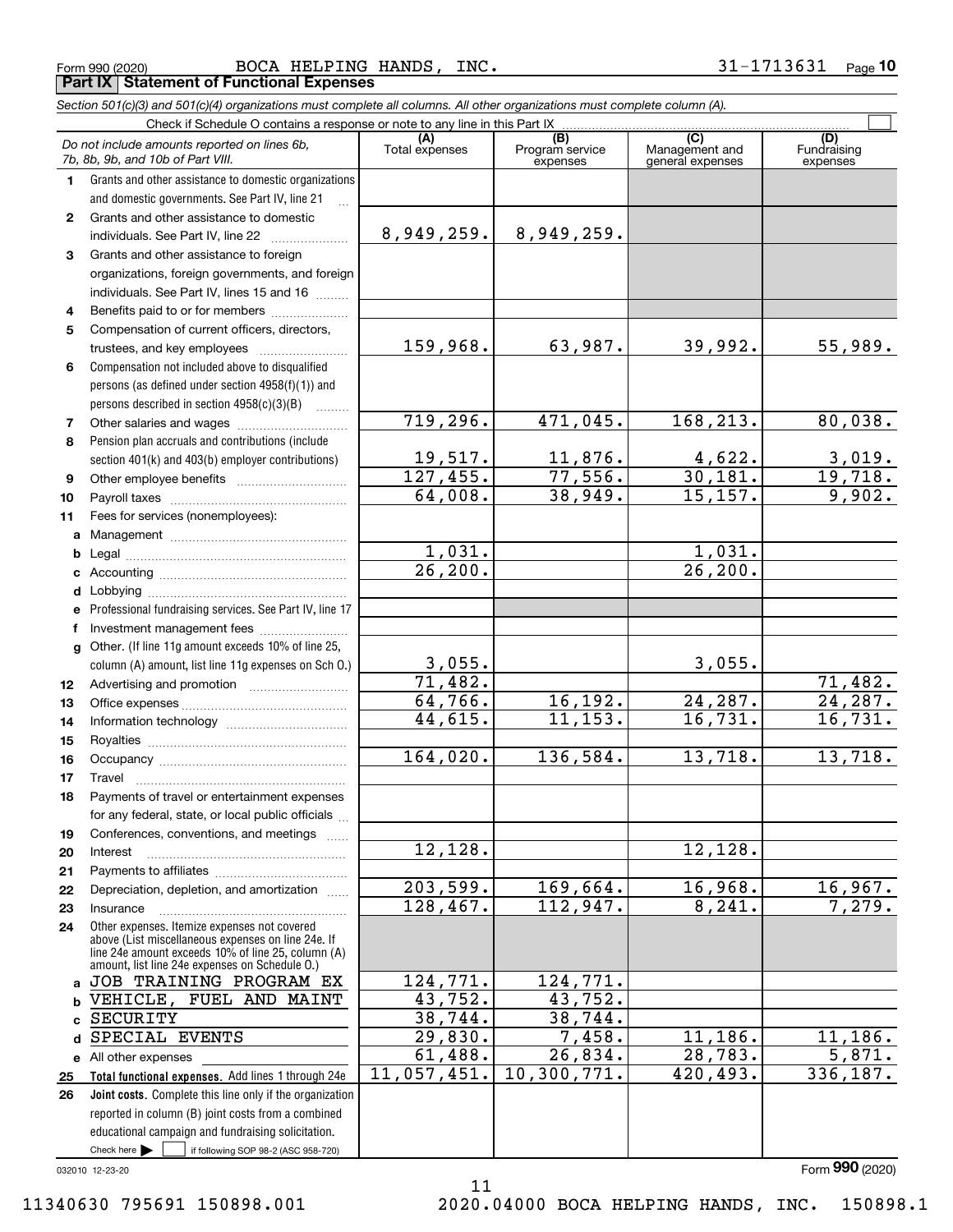$\overline{\phantom{0}}$ 

| 1,058,779.<br>3,747,290.<br>$\mathbf{2}$<br>2<br>95,100.<br>$\mathbf{3}$<br>з<br>74,050.<br>$\overline{\mathbf{4}}$<br>4<br>Loans and other receivables from any current or former officer, director,<br>5<br>trustee, key employee, creator or founder, substantial contributor, or 35%<br>5<br>controlled entity or family member of any of these persons<br>Loans and other receivables from other disqualified persons (as defined<br>6<br>6<br>under section $4958(f)(1)$ , and persons described in section $4958(c)(3)(B)$<br>.<br>$\overline{7}$<br>7<br>Assets<br>8<br>8<br>16, 112.<br>$\mathbf{9}$<br>9<br>Prepaid expenses and deferred charges<br><b>10a</b> Land, buildings, and equipment: cost or other<br>6,083,281.<br>$\frac{6,258,628.}{19,941.}$<br>10 <sub>c</sub><br><b>b</b> Less: accumulated depreciation<br>40,877.<br>11<br>11<br>12<br>12<br>13<br>13<br>14<br>14<br>22,739.<br>15<br>15<br>7,390,938.<br>10, 107, 024.<br>16<br>16<br>119,020.<br>211,454.<br>17<br>17<br>18<br>18<br>19<br>19<br>20<br>20<br>21<br>21<br>Escrow or custodial account liability. Complete Part IV of Schedule D<br>1.1.1.1.1.1.1.1.1.1<br>22<br>Loans and other payables to any current or former officer, director,<br>Liabilities<br>trustee, key employee, creator or founder, substantial contributor, or 35%<br>22<br>controlled entity or family member of any of these persons | 23,000.<br>14,431.<br>18,465. |
|-----------------------------------------------------------------------------------------------------------------------------------------------------------------------------------------------------------------------------------------------------------------------------------------------------------------------------------------------------------------------------------------------------------------------------------------------------------------------------------------------------------------------------------------------------------------------------------------------------------------------------------------------------------------------------------------------------------------------------------------------------------------------------------------------------------------------------------------------------------------------------------------------------------------------------------------------------------------------------------------------------------------------------------------------------------------------------------------------------------------------------------------------------------------------------------------------------------------------------------------------------------------------------------------------------------------------------------------------------------------------------------------------------|-------------------------------|
|                                                                                                                                                                                                                                                                                                                                                                                                                                                                                                                                                                                                                                                                                                                                                                                                                                                                                                                                                                                                                                                                                                                                                                                                                                                                                                                                                                                                     |                               |
|                                                                                                                                                                                                                                                                                                                                                                                                                                                                                                                                                                                                                                                                                                                                                                                                                                                                                                                                                                                                                                                                                                                                                                                                                                                                                                                                                                                                     |                               |
|                                                                                                                                                                                                                                                                                                                                                                                                                                                                                                                                                                                                                                                                                                                                                                                                                                                                                                                                                                                                                                                                                                                                                                                                                                                                                                                                                                                                     |                               |
|                                                                                                                                                                                                                                                                                                                                                                                                                                                                                                                                                                                                                                                                                                                                                                                                                                                                                                                                                                                                                                                                                                                                                                                                                                                                                                                                                                                                     |                               |
|                                                                                                                                                                                                                                                                                                                                                                                                                                                                                                                                                                                                                                                                                                                                                                                                                                                                                                                                                                                                                                                                                                                                                                                                                                                                                                                                                                                                     |                               |
|                                                                                                                                                                                                                                                                                                                                                                                                                                                                                                                                                                                                                                                                                                                                                                                                                                                                                                                                                                                                                                                                                                                                                                                                                                                                                                                                                                                                     |                               |
|                                                                                                                                                                                                                                                                                                                                                                                                                                                                                                                                                                                                                                                                                                                                                                                                                                                                                                                                                                                                                                                                                                                                                                                                                                                                                                                                                                                                     |                               |
|                                                                                                                                                                                                                                                                                                                                                                                                                                                                                                                                                                                                                                                                                                                                                                                                                                                                                                                                                                                                                                                                                                                                                                                                                                                                                                                                                                                                     |                               |
|                                                                                                                                                                                                                                                                                                                                                                                                                                                                                                                                                                                                                                                                                                                                                                                                                                                                                                                                                                                                                                                                                                                                                                                                                                                                                                                                                                                                     |                               |
|                                                                                                                                                                                                                                                                                                                                                                                                                                                                                                                                                                                                                                                                                                                                                                                                                                                                                                                                                                                                                                                                                                                                                                                                                                                                                                                                                                                                     |                               |
|                                                                                                                                                                                                                                                                                                                                                                                                                                                                                                                                                                                                                                                                                                                                                                                                                                                                                                                                                                                                                                                                                                                                                                                                                                                                                                                                                                                                     |                               |
|                                                                                                                                                                                                                                                                                                                                                                                                                                                                                                                                                                                                                                                                                                                                                                                                                                                                                                                                                                                                                                                                                                                                                                                                                                                                                                                                                                                                     |                               |
|                                                                                                                                                                                                                                                                                                                                                                                                                                                                                                                                                                                                                                                                                                                                                                                                                                                                                                                                                                                                                                                                                                                                                                                                                                                                                                                                                                                                     |                               |
|                                                                                                                                                                                                                                                                                                                                                                                                                                                                                                                                                                                                                                                                                                                                                                                                                                                                                                                                                                                                                                                                                                                                                                                                                                                                                                                                                                                                     |                               |
|                                                                                                                                                                                                                                                                                                                                                                                                                                                                                                                                                                                                                                                                                                                                                                                                                                                                                                                                                                                                                                                                                                                                                                                                                                                                                                                                                                                                     |                               |
|                                                                                                                                                                                                                                                                                                                                                                                                                                                                                                                                                                                                                                                                                                                                                                                                                                                                                                                                                                                                                                                                                                                                                                                                                                                                                                                                                                                                     |                               |
|                                                                                                                                                                                                                                                                                                                                                                                                                                                                                                                                                                                                                                                                                                                                                                                                                                                                                                                                                                                                                                                                                                                                                                                                                                                                                                                                                                                                     |                               |
|                                                                                                                                                                                                                                                                                                                                                                                                                                                                                                                                                                                                                                                                                                                                                                                                                                                                                                                                                                                                                                                                                                                                                                                                                                                                                                                                                                                                     |                               |
|                                                                                                                                                                                                                                                                                                                                                                                                                                                                                                                                                                                                                                                                                                                                                                                                                                                                                                                                                                                                                                                                                                                                                                                                                                                                                                                                                                                                     | 25, 269.                      |
|                                                                                                                                                                                                                                                                                                                                                                                                                                                                                                                                                                                                                                                                                                                                                                                                                                                                                                                                                                                                                                                                                                                                                                                                                                                                                                                                                                                                     |                               |
|                                                                                                                                                                                                                                                                                                                                                                                                                                                                                                                                                                                                                                                                                                                                                                                                                                                                                                                                                                                                                                                                                                                                                                                                                                                                                                                                                                                                     |                               |
|                                                                                                                                                                                                                                                                                                                                                                                                                                                                                                                                                                                                                                                                                                                                                                                                                                                                                                                                                                                                                                                                                                                                                                                                                                                                                                                                                                                                     |                               |
|                                                                                                                                                                                                                                                                                                                                                                                                                                                                                                                                                                                                                                                                                                                                                                                                                                                                                                                                                                                                                                                                                                                                                                                                                                                                                                                                                                                                     |                               |
|                                                                                                                                                                                                                                                                                                                                                                                                                                                                                                                                                                                                                                                                                                                                                                                                                                                                                                                                                                                                                                                                                                                                                                                                                                                                                                                                                                                                     |                               |
|                                                                                                                                                                                                                                                                                                                                                                                                                                                                                                                                                                                                                                                                                                                                                                                                                                                                                                                                                                                                                                                                                                                                                                                                                                                                                                                                                                                                     |                               |
|                                                                                                                                                                                                                                                                                                                                                                                                                                                                                                                                                                                                                                                                                                                                                                                                                                                                                                                                                                                                                                                                                                                                                                                                                                                                                                                                                                                                     |                               |
|                                                                                                                                                                                                                                                                                                                                                                                                                                                                                                                                                                                                                                                                                                                                                                                                                                                                                                                                                                                                                                                                                                                                                                                                                                                                                                                                                                                                     |                               |
|                                                                                                                                                                                                                                                                                                                                                                                                                                                                                                                                                                                                                                                                                                                                                                                                                                                                                                                                                                                                                                                                                                                                                                                                                                                                                                                                                                                                     |                               |
| 23<br>Secured mortgages and notes payable to unrelated third parties<br>23                                                                                                                                                                                                                                                                                                                                                                                                                                                                                                                                                                                                                                                                                                                                                                                                                                                                                                                                                                                                                                                                                                                                                                                                                                                                                                                          |                               |
| 24<br>24<br>Unsecured notes and loans payable to unrelated third parties                                                                                                                                                                                                                                                                                                                                                                                                                                                                                                                                                                                                                                                                                                                                                                                                                                                                                                                                                                                                                                                                                                                                                                                                                                                                                                                            |                               |
| Other liabilities (including federal income tax, payables to related third<br>25                                                                                                                                                                                                                                                                                                                                                                                                                                                                                                                                                                                                                                                                                                                                                                                                                                                                                                                                                                                                                                                                                                                                                                                                                                                                                                                    |                               |
| parties, and other liabilities not included on lines 17-24). Complete Part X                                                                                                                                                                                                                                                                                                                                                                                                                                                                                                                                                                                                                                                                                                                                                                                                                                                                                                                                                                                                                                                                                                                                                                                                                                                                                                                        |                               |
| 360,000.<br>25<br>of Schedule D                                                                                                                                                                                                                                                                                                                                                                                                                                                                                                                                                                                                                                                                                                                                                                                                                                                                                                                                                                                                                                                                                                                                                                                                                                                                                                                                                                     |                               |
| 479,020.<br>26<br>26                                                                                                                                                                                                                                                                                                                                                                                                                                                                                                                                                                                                                                                                                                                                                                                                                                                                                                                                                                                                                                                                                                                                                                                                                                                                                                                                                                                | $\frac{170,155.}{381,609.}$   |
| Organizations that follow FASB ASC 958, check here $\triangleright \lfloor X \rfloor$                                                                                                                                                                                                                                                                                                                                                                                                                                                                                                                                                                                                                                                                                                                                                                                                                                                                                                                                                                                                                                                                                                                                                                                                                                                                                                               |                               |
| and complete lines 27, 28, 32, and 33.                                                                                                                                                                                                                                                                                                                                                                                                                                                                                                                                                                                                                                                                                                                                                                                                                                                                                                                                                                                                                                                                                                                                                                                                                                                                                                                                                              |                               |
| 6,816,818.<br>9,700,665.<br>27<br>${\bf 27}$                                                                                                                                                                                                                                                                                                                                                                                                                                                                                                                                                                                                                                                                                                                                                                                                                                                                                                                                                                                                                                                                                                                                                                                                                                                                                                                                                        |                               |
| 95,100.<br>28<br>28<br>Net assets with donor restrictions                                                                                                                                                                                                                                                                                                                                                                                                                                                                                                                                                                                                                                                                                                                                                                                                                                                                                                                                                                                                                                                                                                                                                                                                                                                                                                                                           | 24,750.                       |
| Organizations that do not follow FASB ASC 958, check here $\blacktriangleright$                                                                                                                                                                                                                                                                                                                                                                                                                                                                                                                                                                                                                                                                                                                                                                                                                                                                                                                                                                                                                                                                                                                                                                                                                                                                                                                     |                               |
| and complete lines 29 through 33.                                                                                                                                                                                                                                                                                                                                                                                                                                                                                                                                                                                                                                                                                                                                                                                                                                                                                                                                                                                                                                                                                                                                                                                                                                                                                                                                                                   |                               |
| 29<br>29                                                                                                                                                                                                                                                                                                                                                                                                                                                                                                                                                                                                                                                                                                                                                                                                                                                                                                                                                                                                                                                                                                                                                                                                                                                                                                                                                                                            |                               |
| Paid-in or capital surplus, or land, building, or equipment fund<br>30<br>30                                                                                                                                                                                                                                                                                                                                                                                                                                                                                                                                                                                                                                                                                                                                                                                                                                                                                                                                                                                                                                                                                                                                                                                                                                                                                                                        |                               |
| 31<br>Retained earnings, endowment, accumulated income, or other funds<br>31<br>1.1.1.1.1.1.1.1.1.1                                                                                                                                                                                                                                                                                                                                                                                                                                                                                                                                                                                                                                                                                                                                                                                                                                                                                                                                                                                                                                                                                                                                                                                                                                                                                                 |                               |
| Net Assets or Fund Balances<br>6,911,918.<br>$\overline{9,725},415.$<br>32<br>Total net assets or fund balances<br>32                                                                                                                                                                                                                                                                                                                                                                                                                                                                                                                                                                                                                                                                                                                                                                                                                                                                                                                                                                                                                                                                                                                                                                                                                                                                               |                               |
| 7,390,938.<br>10, 107, 024.<br>33<br>Total liabilities and net assets/fund balances<br>33                                                                                                                                                                                                                                                                                                                                                                                                                                                                                                                                                                                                                                                                                                                                                                                                                                                                                                                                                                                                                                                                                                                                                                                                                                                                                                           |                               |
| Form 990 (2020)                                                                                                                                                                                                                                                                                                                                                                                                                                                                                                                                                                                                                                                                                                                                                                                                                                                                                                                                                                                                                                                                                                                                                                                                                                                                                                                                                                                     |                               |

### Form 990 (2020) BOCA HELPING HANDS, INC. 3 $1\text{--}1713631$  Page

Check if Schedule O contains a response or note to any line in this Part X

**11**

 $(B)$ <br>End of year

 $\mathcal{L}^{\text{max}}$ 

**(A) (B)**

Beginning of year | | End of year

**Part X Balance Sheet**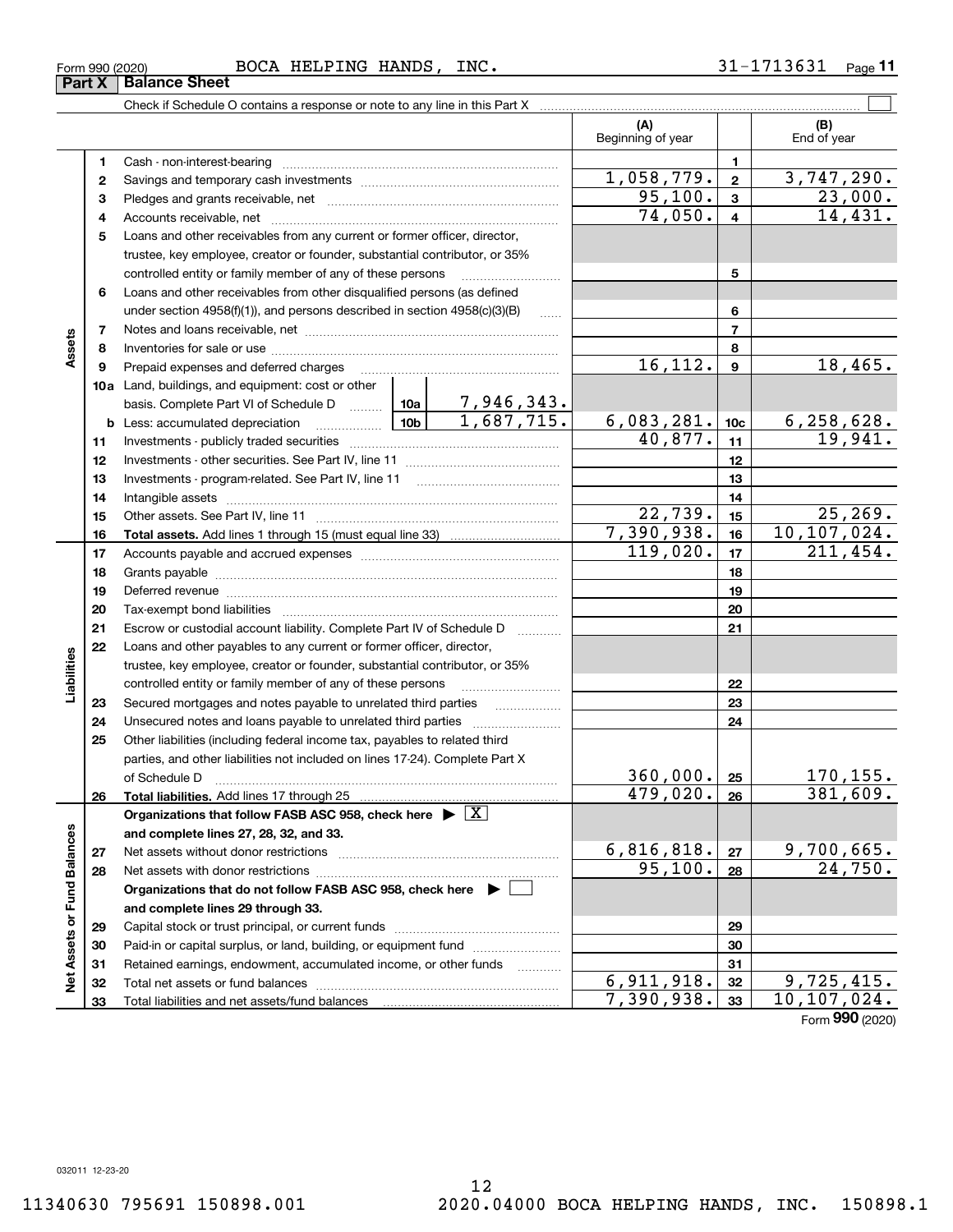|    | BOCA HELPING HANDS, INC.<br>Form 990 (2020)                                                                                                                                                                                    |                | 31-1713631     |            | Page $12$               |
|----|--------------------------------------------------------------------------------------------------------------------------------------------------------------------------------------------------------------------------------|----------------|----------------|------------|-------------------------|
|    | <b>Reconciliation of Net Assets</b><br>Part XI                                                                                                                                                                                 |                |                |            |                         |
|    |                                                                                                                                                                                                                                |                |                |            |                         |
|    |                                                                                                                                                                                                                                |                |                |            |                         |
| 1  | Total revenue (must equal Part VIII, column (A), line 12)                                                                                                                                                                      | $\mathbf{1}$   | 13,870,948.    |            |                         |
| 2  |                                                                                                                                                                                                                                | $\mathbf{2}$   | 11,057,451.    |            |                         |
| 3  | Revenue less expenses. Subtract line 2 from line 1                                                                                                                                                                             | 3              | 2,813,497.     |            |                         |
| 4  |                                                                                                                                                                                                                                | 4              | 6,911,918.     |            |                         |
| 5  | Net unrealized gains (losses) on investments [11] matter continuum matter is a set of the set of the set of the                                                                                                                | 5              |                |            |                         |
| 6  | Donated services and use of facilities [111] matter contracts and the service of facilities [11] matter contracts and use of facilities [11] matter contracts and the service of facilities [11] matter contracts and the serv | 6              |                |            |                         |
| 7  | Investment expenses www.communication.communication.com/www.communication.com/www.communication.com                                                                                                                            | $\overline{7}$ |                |            |                         |
| 8  | Prior period adjustments                                                                                                                                                                                                       | 8              |                |            |                         |
| 9  | Other changes in net assets or fund balances (explain on Schedule O)                                                                                                                                                           | 9              |                |            | 0.                      |
| 10 | Net assets or fund balances at end of year. Combine lines 3 through 9 (must equal Part X, line 32,                                                                                                                             |                |                |            |                         |
|    |                                                                                                                                                                                                                                | 10             | 9,725,415.     |            |                         |
|    | Part XII Financial Statements and Reporting                                                                                                                                                                                    |                |                |            |                         |
|    | Check if Schedule O contains a response or note to any line in this Part XII [11] [12] Check if Schedule O contains a response or note to any line in this Part XII                                                            |                |                |            | $\overline{\mathbf{X}}$ |
|    |                                                                                                                                                                                                                                |                |                | Yes        | No                      |
| 1  | $\boxed{\text{X}}$ Accrual<br>Accounting method used to prepare the Form 990: <u>I</u> Cash<br>Other                                                                                                                           |                |                |            |                         |
|    | If the organization changed its method of accounting from a prior year or checked "Other," explain in Schedule O.                                                                                                              |                |                |            |                         |
|    | 2a Were the organization's financial statements compiled or reviewed by an independent accountant?                                                                                                                             |                | 2a             |            | x                       |
|    | If "Yes," check a box below to indicate whether the financial statements for the year were compiled or reviewed on a                                                                                                           |                |                |            |                         |
|    | separate basis, consolidated basis, or both:                                                                                                                                                                                   |                |                |            |                         |
|    | Separate basis<br><b>Consolidated basis</b><br>Both consolidated and separate basis                                                                                                                                            |                |                |            |                         |
|    | <b>b</b> Were the organization's financial statements audited by an independent accountant?                                                                                                                                    |                | 2 <sub>b</sub> | Х          |                         |
|    | If "Yes," check a box below to indicate whether the financial statements for the year were audited on a separate basis,                                                                                                        |                |                |            |                         |
|    | consolidated basis, or both:                                                                                                                                                                                                   |                |                |            |                         |
|    | $\overline{X}$ Consolidated basis<br>Both consolidated and separate basis<br>Separate basis                                                                                                                                    |                |                |            |                         |
|    | c If "Yes" to line 2a or 2b, does the organization have a committee that assumes responsibility for oversight of the audit,                                                                                                    |                |                |            |                         |
|    |                                                                                                                                                                                                                                |                | 2c             | х          |                         |
|    | If the organization changed either its oversight process or selection process during the tax year, explain on Schedule O.                                                                                                      |                |                |            |                         |
|    | 3a As a result of a federal award, was the organization required to undergo an audit or audits as set forth in the Single Audit                                                                                                |                |                |            |                         |
|    |                                                                                                                                                                                                                                |                | Зa             |            | х                       |
|    | b If "Yes," did the organization undergo the required audit or audits? If the organization did not undergo the required audit                                                                                                  |                |                |            |                         |
|    |                                                                                                                                                                                                                                |                | 3b             | <u>nnn</u> |                         |

Form (2020) **990**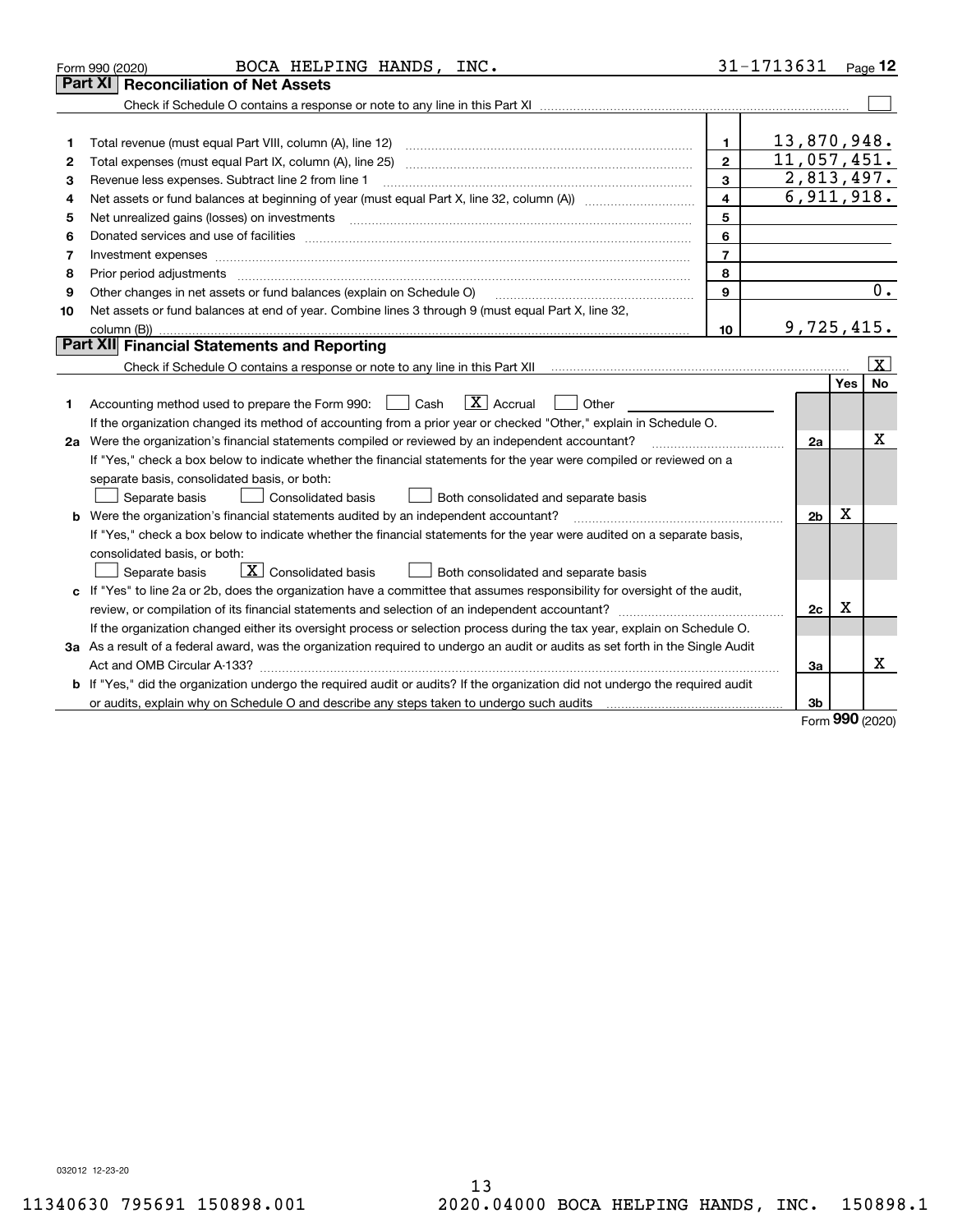| <b>SCHEDULE A</b> |
|-------------------|
|-------------------|

Department of the Treasury Internal Revenue Service

**(Form 990 or 990-EZ)**

## **Public Charity Status and Public Support**

**Complete if the organization is a section 501(c)(3) organization or a section 4947(a)(1) nonexempt charitable trust.**

| Attach to Form 990 or Form 990-EZ. |  |
|------------------------------------|--|
|------------------------------------|--|

**| Go to www.irs.gov/Form990 for instructions and the latest information.**

| OMB No. 1545-0047                   |
|-------------------------------------|
|                                     |
| <b>Open to Public</b><br>Inspection |

 $\blacksquare$ 

## **Name of the organization Employer identification** number

|                                         |                     |                                                                                                                                                                                                                                                                                                                                                                                                                                                                                                                                                                                                                                                                                                                                                                                                                                                                                                                                                                                                                                                                                                                                                                                                                                                                                                                                                                                                                                                                                                                                                                                                                                                                                                                                                                                                                                                                                                                                                                                                                                                                                                                                                                                                                                                 |                                                                                                                                                                                                                                                                                                                                                                                                                                                                                                                                                                                                                                                                                                                      | BOCA HELPING HANDS, INC. |                                                                                     |                                                                       |    |                                                      |  | 31-1713631                                         |  |  |
|-----------------------------------------|---------------------|-------------------------------------------------------------------------------------------------------------------------------------------------------------------------------------------------------------------------------------------------------------------------------------------------------------------------------------------------------------------------------------------------------------------------------------------------------------------------------------------------------------------------------------------------------------------------------------------------------------------------------------------------------------------------------------------------------------------------------------------------------------------------------------------------------------------------------------------------------------------------------------------------------------------------------------------------------------------------------------------------------------------------------------------------------------------------------------------------------------------------------------------------------------------------------------------------------------------------------------------------------------------------------------------------------------------------------------------------------------------------------------------------------------------------------------------------------------------------------------------------------------------------------------------------------------------------------------------------------------------------------------------------------------------------------------------------------------------------------------------------------------------------------------------------------------------------------------------------------------------------------------------------------------------------------------------------------------------------------------------------------------------------------------------------------------------------------------------------------------------------------------------------------------------------------------------------------------------------------------------------|----------------------------------------------------------------------------------------------------------------------------------------------------------------------------------------------------------------------------------------------------------------------------------------------------------------------------------------------------------------------------------------------------------------------------------------------------------------------------------------------------------------------------------------------------------------------------------------------------------------------------------------------------------------------------------------------------------------------|--------------------------|-------------------------------------------------------------------------------------|-----------------------------------------------------------------------|----|------------------------------------------------------|--|----------------------------------------------------|--|--|
|                                         | Part I              | Reason for Public Charity Status. (All organizations must complete this part.) See instructions.                                                                                                                                                                                                                                                                                                                                                                                                                                                                                                                                                                                                                                                                                                                                                                                                                                                                                                                                                                                                                                                                                                                                                                                                                                                                                                                                                                                                                                                                                                                                                                                                                                                                                                                                                                                                                                                                                                                                                                                                                                                                                                                                                |                                                                                                                                                                                                                                                                                                                                                                                                                                                                                                                                                                                                                                                                                                                      |                          |                                                                                     |                                                                       |    |                                                      |  |                                                    |  |  |
| 1.<br>$\mathbf{2}$<br>З<br>4<br>5       |                     |                                                                                                                                                                                                                                                                                                                                                                                                                                                                                                                                                                                                                                                                                                                                                                                                                                                                                                                                                                                                                                                                                                                                                                                                                                                                                                                                                                                                                                                                                                                                                                                                                                                                                                                                                                                                                                                                                                                                                                                                                                                                                                                                                                                                                                                 | The organization is not a private foundation because it is: (For lines 1 through 12, check only one box.)<br>A church, convention of churches, or association of churches described in section 170(b)(1)(A)(i).<br>A school described in section 170(b)(1)(A)(ii). (Attach Schedule E (Form 990 or 990-EZ).)<br>A hospital or a cooperative hospital service organization described in section 170(b)(1)(A)(iii).<br>A medical research organization operated in conjunction with a hospital described in section 170(b)(1)(A)(iii). Enter the hospital's name,<br>city, and state:<br>An organization operated for the benefit of a college or university owned or operated by a governmental unit described in     |                          |                                                                                     |                                                                       |    |                                                      |  |                                                    |  |  |
| 6<br>$\overline{7}$<br>8<br>9           | $\lfloor x \rfloor$ |                                                                                                                                                                                                                                                                                                                                                                                                                                                                                                                                                                                                                                                                                                                                                                                                                                                                                                                                                                                                                                                                                                                                                                                                                                                                                                                                                                                                                                                                                                                                                                                                                                                                                                                                                                                                                                                                                                                                                                                                                                                                                                                                                                                                                                                 | section 170(b)(1)(A)(iv). (Complete Part II.)<br>A federal, state, or local government or governmental unit described in section $170(b)(1)(A)(v)$ .<br>An organization that normally receives a substantial part of its support from a governmental unit or from the general public described in<br>section 170(b)(1)(A)(vi). (Complete Part II.)<br>A community trust described in section 170(b)(1)(A)(vi). (Complete Part II.)<br>An agricultural research organization described in section 170(b)(1)(A)(ix) operated in conjunction with a land-grant college<br>or university or a non-land-grant college of agriculture (see instructions). Enter the name, city, and state of the college or<br>university: |                          |                                                                                     |                                                                       |    |                                                      |  |                                                    |  |  |
| 10<br>11<br>12<br>а<br>b<br>с<br>d<br>е |                     | An organization that normally receives (1) more than 33 1/3% of its support from contributions, membership fees, and gross receipts from<br>activities related to its exempt functions, subject to certain exceptions; and (2) no more than 33 1/3% of its support from gross investment<br>income and unrelated business taxable income (less section 511 tax) from businesses acquired by the organization after June 30, 1975.<br>See section 509(a)(2). (Complete Part III.)<br>An organization organized and operated exclusively to test for public safety. See section 509(a)(4).<br>An organization organized and operated exclusively for the benefit of, to perform the functions of, or to carry out the purposes of one or<br>more publicly supported organizations described in section 509(a)(1) or section 509(a)(2). See section 509(a)(3). Check the box in<br>lines 12a through 12d that describes the type of supporting organization and complete lines 12e, 12f, and 12g.<br>Type I. A supporting organization operated, supervised, or controlled by its supported organization(s), typically by giving<br>the supported organization(s) the power to regularly appoint or elect a majority of the directors or trustees of the supporting<br>organization. You must complete Part IV, Sections A and B.<br>Type II. A supporting organization supervised or controlled in connection with its supported organization(s), by having<br>control or management of the supporting organization vested in the same persons that control or manage the supported<br>organization(s). You must complete Part IV, Sections A and C.<br>Type III functionally integrated. A supporting organization operated in connection with, and functionally integrated with,<br>its supported organization(s) (see instructions). You must complete Part IV, Sections A, D, and E.<br>Type III non-functionally integrated. A supporting organization operated in connection with its supported organization(s)<br>that is not functionally integrated. The organization generally must satisfy a distribution requirement and an attentiveness<br>requirement (see instructions). You must complete Part IV, Sections A and D, and Part V. |                                                                                                                                                                                                                                                                                                                                                                                                                                                                                                                                                                                                                                                                                                                      |                          |                                                                                     |                                                                       |    |                                                      |  |                                                    |  |  |
| f<br>a                                  |                     |                                                                                                                                                                                                                                                                                                                                                                                                                                                                                                                                                                                                                                                                                                                                                                                                                                                                                                                                                                                                                                                                                                                                                                                                                                                                                                                                                                                                                                                                                                                                                                                                                                                                                                                                                                                                                                                                                                                                                                                                                                                                                                                                                                                                                                                 | functionally integrated, or Type III non-functionally integrated supporting organization.<br>Enter the number of supported organizations<br>Provide the following information about the supported organization(s).                                                                                                                                                                                                                                                                                                                                                                                                                                                                                                   |                          |                                                                                     |                                                                       |    |                                                      |  |                                                    |  |  |
|                                         |                     |                                                                                                                                                                                                                                                                                                                                                                                                                                                                                                                                                                                                                                                                                                                                                                                                                                                                                                                                                                                                                                                                                                                                                                                                                                                                                                                                                                                                                                                                                                                                                                                                                                                                                                                                                                                                                                                                                                                                                                                                                                                                                                                                                                                                                                                 | (i) Name of supported<br>organization                                                                                                                                                                                                                                                                                                                                                                                                                                                                                                                                                                                                                                                                                | (ii) EIN                 | (iii) Type of organization<br>(described on lines 1-10<br>above (see instructions)) | (iv) Is the organization listed<br>in your governing document?<br>Yes | No | (v) Amount of monetary<br>support (see instructions) |  | (vi) Amount of other<br>support (see instructions) |  |  |
|                                         |                     |                                                                                                                                                                                                                                                                                                                                                                                                                                                                                                                                                                                                                                                                                                                                                                                                                                                                                                                                                                                                                                                                                                                                                                                                                                                                                                                                                                                                                                                                                                                                                                                                                                                                                                                                                                                                                                                                                                                                                                                                                                                                                                                                                                                                                                                 |                                                                                                                                                                                                                                                                                                                                                                                                                                                                                                                                                                                                                                                                                                                      |                          |                                                                                     |                                                                       |    |                                                      |  |                                                    |  |  |
|                                         |                     |                                                                                                                                                                                                                                                                                                                                                                                                                                                                                                                                                                                                                                                                                                                                                                                                                                                                                                                                                                                                                                                                                                                                                                                                                                                                                                                                                                                                                                                                                                                                                                                                                                                                                                                                                                                                                                                                                                                                                                                                                                                                                                                                                                                                                                                 |                                                                                                                                                                                                                                                                                                                                                                                                                                                                                                                                                                                                                                                                                                                      |                          |                                                                                     |                                                                       |    |                                                      |  |                                                    |  |  |
|                                         |                     |                                                                                                                                                                                                                                                                                                                                                                                                                                                                                                                                                                                                                                                                                                                                                                                                                                                                                                                                                                                                                                                                                                                                                                                                                                                                                                                                                                                                                                                                                                                                                                                                                                                                                                                                                                                                                                                                                                                                                                                                                                                                                                                                                                                                                                                 |                                                                                                                                                                                                                                                                                                                                                                                                                                                                                                                                                                                                                                                                                                                      |                          |                                                                                     |                                                                       |    |                                                      |  |                                                    |  |  |
|                                         |                     |                                                                                                                                                                                                                                                                                                                                                                                                                                                                                                                                                                                                                                                                                                                                                                                                                                                                                                                                                                                                                                                                                                                                                                                                                                                                                                                                                                                                                                                                                                                                                                                                                                                                                                                                                                                                                                                                                                                                                                                                                                                                                                                                                                                                                                                 |                                                                                                                                                                                                                                                                                                                                                                                                                                                                                                                                                                                                                                                                                                                      |                          |                                                                                     |                                                                       |    |                                                      |  |                                                    |  |  |
|                                         |                     |                                                                                                                                                                                                                                                                                                                                                                                                                                                                                                                                                                                                                                                                                                                                                                                                                                                                                                                                                                                                                                                                                                                                                                                                                                                                                                                                                                                                                                                                                                                                                                                                                                                                                                                                                                                                                                                                                                                                                                                                                                                                                                                                                                                                                                                 |                                                                                                                                                                                                                                                                                                                                                                                                                                                                                                                                                                                                                                                                                                                      |                          |                                                                                     |                                                                       |    |                                                      |  |                                                    |  |  |
| Total                                   |                     |                                                                                                                                                                                                                                                                                                                                                                                                                                                                                                                                                                                                                                                                                                                                                                                                                                                                                                                                                                                                                                                                                                                                                                                                                                                                                                                                                                                                                                                                                                                                                                                                                                                                                                                                                                                                                                                                                                                                                                                                                                                                                                                                                                                                                                                 |                                                                                                                                                                                                                                                                                                                                                                                                                                                                                                                                                                                                                                                                                                                      |                          |                                                                                     |                                                                       |    |                                                      |  |                                                    |  |  |

LHA For Paperwork Reduction Act Notice, see the Instructions for Form 990 or 990-EZ. <sub>032021</sub> o1-25-21 Schedule A (Form 990 or 990-EZ) 2020 14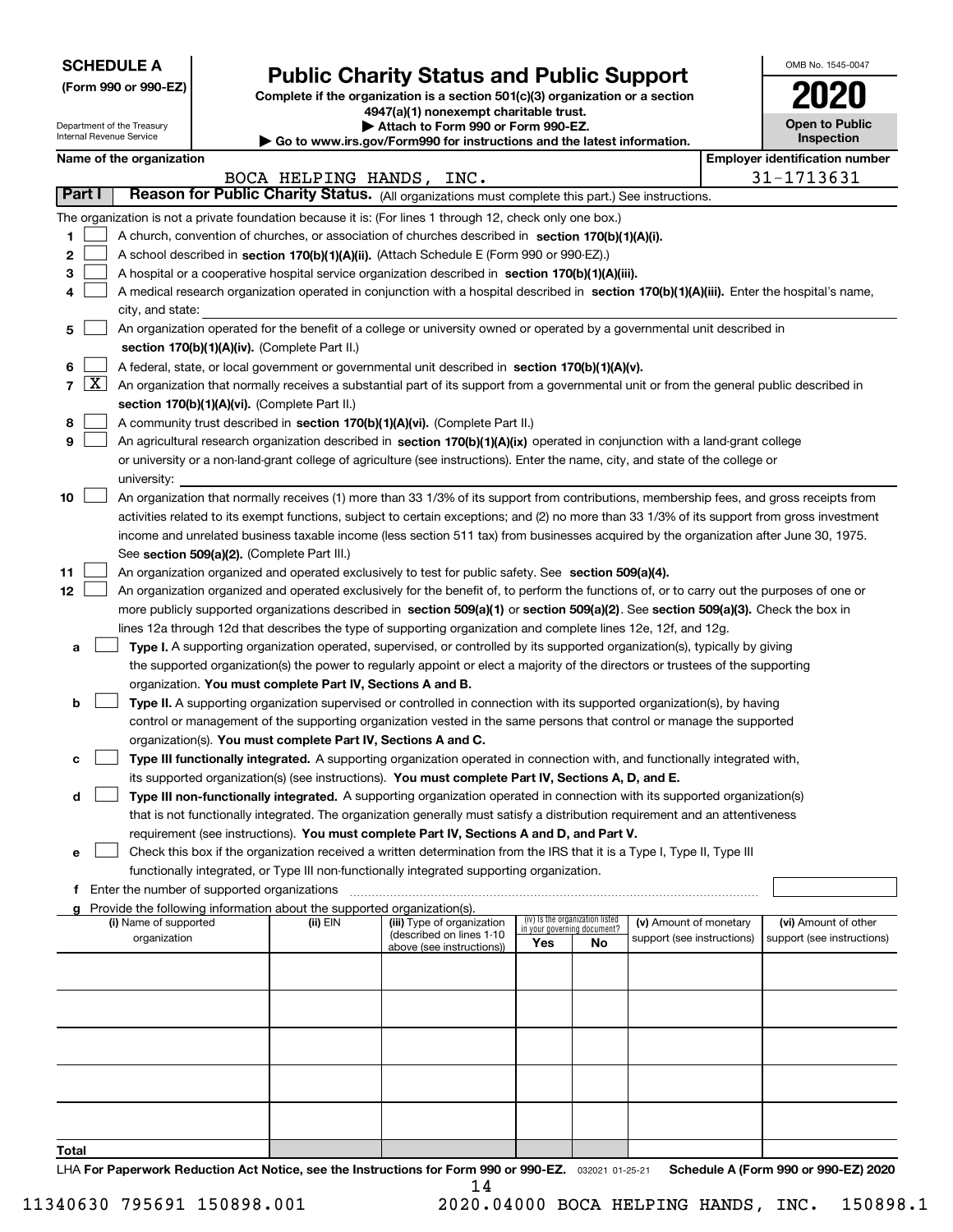#### Schedule A (Form 990 or 990-EZ) 2020 BOCA HELPING HANDS, INC。 3I-I7I3b3l Page BOCA HELPING HANDS, INC. 31-1713631

31-1713631 Page 2

(Complete only if you checked the box on line 5, 7, or 8 of Part I or if the organization failed to qualify under Part III. If the organization fails to qualify under the tests listed below, please complete Part III.) **Part II Support Schedule for Organizations Described in Sections 170(b)(1)(A)(iv) and 170(b)(1)(A)(vi)**

| Calendar year (or fiscal year beginning in) $\blacktriangleright$<br>(a) 2016<br>(b) 2017<br>$(c)$ 2018<br>$(d)$ 2019<br>(e) 2020<br>(f) Total<br>1 Gifts, grants, contributions, and<br>membership fees received. (Do not<br>9030157.13877090.43817921.<br>6753174.<br>7885587.<br>6271913.<br>include any "unusual grants.")<br>2 Tax revenues levied for the organ-<br>ization's benefit and either paid to<br>or expended on its behalf<br>3 The value of services or facilities<br>furnished by a governmental unit to<br>the organization without charge<br>6271913.<br>9030157.13877090.43817921.<br>6753174.<br>7885587.<br>4 Total. Add lines 1 through 3<br>The portion of total contributions<br>5.<br>by each person (other than a<br>governmental unit or publicly<br>supported organization) included<br>on line 1 that exceeds 2% of the<br>amount shown on line 11,<br>column (f)<br>43817921.<br>6 Public support. Subtract line 5 from line 4.<br><b>Section B. Total Support</b><br>Calendar year (or fiscal year beginning in)<br>(b) 2017<br>$(d)$ 2019<br>(e) 2020<br>(a) 2016<br>$(c)$ 2018<br>(f) Total<br>9030157.13877090.43817921.<br>6271913.<br>6753174.<br>7885587.<br><b>7</b> Amounts from line 4<br>Gross income from interest,<br>8<br>dividends, payments received on<br>securities loans, rents, royalties,<br>10, 309.<br>28,166.<br>4,577.<br>7,249.<br>1,389.<br>4,642.<br>and income from similar sources<br><b>9</b> Net income from unrelated business<br>activities, whether or not the<br>business is regularly carried on<br>10 Other income. Do not include gain<br>or loss from the sale of capital<br>assets (Explain in Part VI.)<br>43846087.<br>11 Total support. Add lines 7 through 10<br>12<br>12 Gross receipts from related activities, etc. (see instructions)<br>13 First 5 years. If the Form 990 is for the organization's first, second, third, fourth, or fifth tax year as a section 501(c)(3)<br>organization, check this box and stop here manufactured and according to the state of the state of the state of the state of the state of the state of the state of the state of the state of the state of the state of the st<br><b>Section C. Computation of Public Support Percentage</b><br>99.94<br>14<br>% |                                                                                                                                       |  |  |                                      |  |
|-----------------------------------------------------------------------------------------------------------------------------------------------------------------------------------------------------------------------------------------------------------------------------------------------------------------------------------------------------------------------------------------------------------------------------------------------------------------------------------------------------------------------------------------------------------------------------------------------------------------------------------------------------------------------------------------------------------------------------------------------------------------------------------------------------------------------------------------------------------------------------------------------------------------------------------------------------------------------------------------------------------------------------------------------------------------------------------------------------------------------------------------------------------------------------------------------------------------------------------------------------------------------------------------------------------------------------------------------------------------------------------------------------------------------------------------------------------------------------------------------------------------------------------------------------------------------------------------------------------------------------------------------------------------------------------------------------------------------------------------------------------------------------------------------------------------------------------------------------------------------------------------------------------------------------------------------------------------------------------------------------------------------------------------------------------------------------------------------------------------------------------------------------------------------------------------------------------------------------------------------------------------------------------|---------------------------------------------------------------------------------------------------------------------------------------|--|--|--------------------------------------|--|
|                                                                                                                                                                                                                                                                                                                                                                                                                                                                                                                                                                                                                                                                                                                                                                                                                                                                                                                                                                                                                                                                                                                                                                                                                                                                                                                                                                                                                                                                                                                                                                                                                                                                                                                                                                                                                                                                                                                                                                                                                                                                                                                                                                                                                                                                                   |                                                                                                                                       |  |  |                                      |  |
|                                                                                                                                                                                                                                                                                                                                                                                                                                                                                                                                                                                                                                                                                                                                                                                                                                                                                                                                                                                                                                                                                                                                                                                                                                                                                                                                                                                                                                                                                                                                                                                                                                                                                                                                                                                                                                                                                                                                                                                                                                                                                                                                                                                                                                                                                   |                                                                                                                                       |  |  |                                      |  |
|                                                                                                                                                                                                                                                                                                                                                                                                                                                                                                                                                                                                                                                                                                                                                                                                                                                                                                                                                                                                                                                                                                                                                                                                                                                                                                                                                                                                                                                                                                                                                                                                                                                                                                                                                                                                                                                                                                                                                                                                                                                                                                                                                                                                                                                                                   |                                                                                                                                       |  |  |                                      |  |
|                                                                                                                                                                                                                                                                                                                                                                                                                                                                                                                                                                                                                                                                                                                                                                                                                                                                                                                                                                                                                                                                                                                                                                                                                                                                                                                                                                                                                                                                                                                                                                                                                                                                                                                                                                                                                                                                                                                                                                                                                                                                                                                                                                                                                                                                                   |                                                                                                                                       |  |  |                                      |  |
|                                                                                                                                                                                                                                                                                                                                                                                                                                                                                                                                                                                                                                                                                                                                                                                                                                                                                                                                                                                                                                                                                                                                                                                                                                                                                                                                                                                                                                                                                                                                                                                                                                                                                                                                                                                                                                                                                                                                                                                                                                                                                                                                                                                                                                                                                   |                                                                                                                                       |  |  |                                      |  |
|                                                                                                                                                                                                                                                                                                                                                                                                                                                                                                                                                                                                                                                                                                                                                                                                                                                                                                                                                                                                                                                                                                                                                                                                                                                                                                                                                                                                                                                                                                                                                                                                                                                                                                                                                                                                                                                                                                                                                                                                                                                                                                                                                                                                                                                                                   |                                                                                                                                       |  |  |                                      |  |
|                                                                                                                                                                                                                                                                                                                                                                                                                                                                                                                                                                                                                                                                                                                                                                                                                                                                                                                                                                                                                                                                                                                                                                                                                                                                                                                                                                                                                                                                                                                                                                                                                                                                                                                                                                                                                                                                                                                                                                                                                                                                                                                                                                                                                                                                                   |                                                                                                                                       |  |  |                                      |  |
|                                                                                                                                                                                                                                                                                                                                                                                                                                                                                                                                                                                                                                                                                                                                                                                                                                                                                                                                                                                                                                                                                                                                                                                                                                                                                                                                                                                                                                                                                                                                                                                                                                                                                                                                                                                                                                                                                                                                                                                                                                                                                                                                                                                                                                                                                   |                                                                                                                                       |  |  |                                      |  |
|                                                                                                                                                                                                                                                                                                                                                                                                                                                                                                                                                                                                                                                                                                                                                                                                                                                                                                                                                                                                                                                                                                                                                                                                                                                                                                                                                                                                                                                                                                                                                                                                                                                                                                                                                                                                                                                                                                                                                                                                                                                                                                                                                                                                                                                                                   |                                                                                                                                       |  |  |                                      |  |
|                                                                                                                                                                                                                                                                                                                                                                                                                                                                                                                                                                                                                                                                                                                                                                                                                                                                                                                                                                                                                                                                                                                                                                                                                                                                                                                                                                                                                                                                                                                                                                                                                                                                                                                                                                                                                                                                                                                                                                                                                                                                                                                                                                                                                                                                                   |                                                                                                                                       |  |  |                                      |  |
|                                                                                                                                                                                                                                                                                                                                                                                                                                                                                                                                                                                                                                                                                                                                                                                                                                                                                                                                                                                                                                                                                                                                                                                                                                                                                                                                                                                                                                                                                                                                                                                                                                                                                                                                                                                                                                                                                                                                                                                                                                                                                                                                                                                                                                                                                   |                                                                                                                                       |  |  |                                      |  |
|                                                                                                                                                                                                                                                                                                                                                                                                                                                                                                                                                                                                                                                                                                                                                                                                                                                                                                                                                                                                                                                                                                                                                                                                                                                                                                                                                                                                                                                                                                                                                                                                                                                                                                                                                                                                                                                                                                                                                                                                                                                                                                                                                                                                                                                                                   |                                                                                                                                       |  |  |                                      |  |
|                                                                                                                                                                                                                                                                                                                                                                                                                                                                                                                                                                                                                                                                                                                                                                                                                                                                                                                                                                                                                                                                                                                                                                                                                                                                                                                                                                                                                                                                                                                                                                                                                                                                                                                                                                                                                                                                                                                                                                                                                                                                                                                                                                                                                                                                                   |                                                                                                                                       |  |  |                                      |  |
|                                                                                                                                                                                                                                                                                                                                                                                                                                                                                                                                                                                                                                                                                                                                                                                                                                                                                                                                                                                                                                                                                                                                                                                                                                                                                                                                                                                                                                                                                                                                                                                                                                                                                                                                                                                                                                                                                                                                                                                                                                                                                                                                                                                                                                                                                   |                                                                                                                                       |  |  |                                      |  |
|                                                                                                                                                                                                                                                                                                                                                                                                                                                                                                                                                                                                                                                                                                                                                                                                                                                                                                                                                                                                                                                                                                                                                                                                                                                                                                                                                                                                                                                                                                                                                                                                                                                                                                                                                                                                                                                                                                                                                                                                                                                                                                                                                                                                                                                                                   |                                                                                                                                       |  |  |                                      |  |
|                                                                                                                                                                                                                                                                                                                                                                                                                                                                                                                                                                                                                                                                                                                                                                                                                                                                                                                                                                                                                                                                                                                                                                                                                                                                                                                                                                                                                                                                                                                                                                                                                                                                                                                                                                                                                                                                                                                                                                                                                                                                                                                                                                                                                                                                                   |                                                                                                                                       |  |  |                                      |  |
|                                                                                                                                                                                                                                                                                                                                                                                                                                                                                                                                                                                                                                                                                                                                                                                                                                                                                                                                                                                                                                                                                                                                                                                                                                                                                                                                                                                                                                                                                                                                                                                                                                                                                                                                                                                                                                                                                                                                                                                                                                                                                                                                                                                                                                                                                   |                                                                                                                                       |  |  |                                      |  |
|                                                                                                                                                                                                                                                                                                                                                                                                                                                                                                                                                                                                                                                                                                                                                                                                                                                                                                                                                                                                                                                                                                                                                                                                                                                                                                                                                                                                                                                                                                                                                                                                                                                                                                                                                                                                                                                                                                                                                                                                                                                                                                                                                                                                                                                                                   |                                                                                                                                       |  |  |                                      |  |
|                                                                                                                                                                                                                                                                                                                                                                                                                                                                                                                                                                                                                                                                                                                                                                                                                                                                                                                                                                                                                                                                                                                                                                                                                                                                                                                                                                                                                                                                                                                                                                                                                                                                                                                                                                                                                                                                                                                                                                                                                                                                                                                                                                                                                                                                                   |                                                                                                                                       |  |  |                                      |  |
|                                                                                                                                                                                                                                                                                                                                                                                                                                                                                                                                                                                                                                                                                                                                                                                                                                                                                                                                                                                                                                                                                                                                                                                                                                                                                                                                                                                                                                                                                                                                                                                                                                                                                                                                                                                                                                                                                                                                                                                                                                                                                                                                                                                                                                                                                   |                                                                                                                                       |  |  |                                      |  |
|                                                                                                                                                                                                                                                                                                                                                                                                                                                                                                                                                                                                                                                                                                                                                                                                                                                                                                                                                                                                                                                                                                                                                                                                                                                                                                                                                                                                                                                                                                                                                                                                                                                                                                                                                                                                                                                                                                                                                                                                                                                                                                                                                                                                                                                                                   |                                                                                                                                       |  |  |                                      |  |
|                                                                                                                                                                                                                                                                                                                                                                                                                                                                                                                                                                                                                                                                                                                                                                                                                                                                                                                                                                                                                                                                                                                                                                                                                                                                                                                                                                                                                                                                                                                                                                                                                                                                                                                                                                                                                                                                                                                                                                                                                                                                                                                                                                                                                                                                                   |                                                                                                                                       |  |  |                                      |  |
|                                                                                                                                                                                                                                                                                                                                                                                                                                                                                                                                                                                                                                                                                                                                                                                                                                                                                                                                                                                                                                                                                                                                                                                                                                                                                                                                                                                                                                                                                                                                                                                                                                                                                                                                                                                                                                                                                                                                                                                                                                                                                                                                                                                                                                                                                   |                                                                                                                                       |  |  |                                      |  |
|                                                                                                                                                                                                                                                                                                                                                                                                                                                                                                                                                                                                                                                                                                                                                                                                                                                                                                                                                                                                                                                                                                                                                                                                                                                                                                                                                                                                                                                                                                                                                                                                                                                                                                                                                                                                                                                                                                                                                                                                                                                                                                                                                                                                                                                                                   |                                                                                                                                       |  |  |                                      |  |
|                                                                                                                                                                                                                                                                                                                                                                                                                                                                                                                                                                                                                                                                                                                                                                                                                                                                                                                                                                                                                                                                                                                                                                                                                                                                                                                                                                                                                                                                                                                                                                                                                                                                                                                                                                                                                                                                                                                                                                                                                                                                                                                                                                                                                                                                                   |                                                                                                                                       |  |  |                                      |  |
|                                                                                                                                                                                                                                                                                                                                                                                                                                                                                                                                                                                                                                                                                                                                                                                                                                                                                                                                                                                                                                                                                                                                                                                                                                                                                                                                                                                                                                                                                                                                                                                                                                                                                                                                                                                                                                                                                                                                                                                                                                                                                                                                                                                                                                                                                   |                                                                                                                                       |  |  |                                      |  |
|                                                                                                                                                                                                                                                                                                                                                                                                                                                                                                                                                                                                                                                                                                                                                                                                                                                                                                                                                                                                                                                                                                                                                                                                                                                                                                                                                                                                                                                                                                                                                                                                                                                                                                                                                                                                                                                                                                                                                                                                                                                                                                                                                                                                                                                                                   |                                                                                                                                       |  |  |                                      |  |
|                                                                                                                                                                                                                                                                                                                                                                                                                                                                                                                                                                                                                                                                                                                                                                                                                                                                                                                                                                                                                                                                                                                                                                                                                                                                                                                                                                                                                                                                                                                                                                                                                                                                                                                                                                                                                                                                                                                                                                                                                                                                                                                                                                                                                                                                                   |                                                                                                                                       |  |  |                                      |  |
|                                                                                                                                                                                                                                                                                                                                                                                                                                                                                                                                                                                                                                                                                                                                                                                                                                                                                                                                                                                                                                                                                                                                                                                                                                                                                                                                                                                                                                                                                                                                                                                                                                                                                                                                                                                                                                                                                                                                                                                                                                                                                                                                                                                                                                                                                   |                                                                                                                                       |  |  |                                      |  |
|                                                                                                                                                                                                                                                                                                                                                                                                                                                                                                                                                                                                                                                                                                                                                                                                                                                                                                                                                                                                                                                                                                                                                                                                                                                                                                                                                                                                                                                                                                                                                                                                                                                                                                                                                                                                                                                                                                                                                                                                                                                                                                                                                                                                                                                                                   |                                                                                                                                       |  |  |                                      |  |
|                                                                                                                                                                                                                                                                                                                                                                                                                                                                                                                                                                                                                                                                                                                                                                                                                                                                                                                                                                                                                                                                                                                                                                                                                                                                                                                                                                                                                                                                                                                                                                                                                                                                                                                                                                                                                                                                                                                                                                                                                                                                                                                                                                                                                                                                                   |                                                                                                                                       |  |  |                                      |  |
|                                                                                                                                                                                                                                                                                                                                                                                                                                                                                                                                                                                                                                                                                                                                                                                                                                                                                                                                                                                                                                                                                                                                                                                                                                                                                                                                                                                                                                                                                                                                                                                                                                                                                                                                                                                                                                                                                                                                                                                                                                                                                                                                                                                                                                                                                   |                                                                                                                                       |  |  |                                      |  |
|                                                                                                                                                                                                                                                                                                                                                                                                                                                                                                                                                                                                                                                                                                                                                                                                                                                                                                                                                                                                                                                                                                                                                                                                                                                                                                                                                                                                                                                                                                                                                                                                                                                                                                                                                                                                                                                                                                                                                                                                                                                                                                                                                                                                                                                                                   |                                                                                                                                       |  |  |                                      |  |
|                                                                                                                                                                                                                                                                                                                                                                                                                                                                                                                                                                                                                                                                                                                                                                                                                                                                                                                                                                                                                                                                                                                                                                                                                                                                                                                                                                                                                                                                                                                                                                                                                                                                                                                                                                                                                                                                                                                                                                                                                                                                                                                                                                                                                                                                                   |                                                                                                                                       |  |  |                                      |  |
|                                                                                                                                                                                                                                                                                                                                                                                                                                                                                                                                                                                                                                                                                                                                                                                                                                                                                                                                                                                                                                                                                                                                                                                                                                                                                                                                                                                                                                                                                                                                                                                                                                                                                                                                                                                                                                                                                                                                                                                                                                                                                                                                                                                                                                                                                   |                                                                                                                                       |  |  |                                      |  |
|                                                                                                                                                                                                                                                                                                                                                                                                                                                                                                                                                                                                                                                                                                                                                                                                                                                                                                                                                                                                                                                                                                                                                                                                                                                                                                                                                                                                                                                                                                                                                                                                                                                                                                                                                                                                                                                                                                                                                                                                                                                                                                                                                                                                                                                                                   |                                                                                                                                       |  |  |                                      |  |
|                                                                                                                                                                                                                                                                                                                                                                                                                                                                                                                                                                                                                                                                                                                                                                                                                                                                                                                                                                                                                                                                                                                                                                                                                                                                                                                                                                                                                                                                                                                                                                                                                                                                                                                                                                                                                                                                                                                                                                                                                                                                                                                                                                                                                                                                                   |                                                                                                                                       |  |  |                                      |  |
|                                                                                                                                                                                                                                                                                                                                                                                                                                                                                                                                                                                                                                                                                                                                                                                                                                                                                                                                                                                                                                                                                                                                                                                                                                                                                                                                                                                                                                                                                                                                                                                                                                                                                                                                                                                                                                                                                                                                                                                                                                                                                                                                                                                                                                                                                   |                                                                                                                                       |  |  |                                      |  |
|                                                                                                                                                                                                                                                                                                                                                                                                                                                                                                                                                                                                                                                                                                                                                                                                                                                                                                                                                                                                                                                                                                                                                                                                                                                                                                                                                                                                                                                                                                                                                                                                                                                                                                                                                                                                                                                                                                                                                                                                                                                                                                                                                                                                                                                                                   |                                                                                                                                       |  |  |                                      |  |
| 99.60<br>15<br>$\%$                                                                                                                                                                                                                                                                                                                                                                                                                                                                                                                                                                                                                                                                                                                                                                                                                                                                                                                                                                                                                                                                                                                                                                                                                                                                                                                                                                                                                                                                                                                                                                                                                                                                                                                                                                                                                                                                                                                                                                                                                                                                                                                                                                                                                                                               |                                                                                                                                       |  |  |                                      |  |
| 16a 33 1/3% support test - 2020. If the organization did not check the box on line 13, and line 14 is 33 1/3% or more, check this box and                                                                                                                                                                                                                                                                                                                                                                                                                                                                                                                                                                                                                                                                                                                                                                                                                                                                                                                                                                                                                                                                                                                                                                                                                                                                                                                                                                                                                                                                                                                                                                                                                                                                                                                                                                                                                                                                                                                                                                                                                                                                                                                                         |                                                                                                                                       |  |  |                                      |  |
| $\blacktriangleright$ $\boxed{\text{X}}$<br>stop here. The organization qualifies as a publicly supported organization                                                                                                                                                                                                                                                                                                                                                                                                                                                                                                                                                                                                                                                                                                                                                                                                                                                                                                                                                                                                                                                                                                                                                                                                                                                                                                                                                                                                                                                                                                                                                                                                                                                                                                                                                                                                                                                                                                                                                                                                                                                                                                                                                            |                                                                                                                                       |  |  |                                      |  |
| b 33 1/3% support test - 2019. If the organization did not check a box on line 13 or 16a, and line 15 is 33 1/3% or more, check this box                                                                                                                                                                                                                                                                                                                                                                                                                                                                                                                                                                                                                                                                                                                                                                                                                                                                                                                                                                                                                                                                                                                                                                                                                                                                                                                                                                                                                                                                                                                                                                                                                                                                                                                                                                                                                                                                                                                                                                                                                                                                                                                                          |                                                                                                                                       |  |  |                                      |  |
| and stop here. The organization qualifies as a publicly supported organization                                                                                                                                                                                                                                                                                                                                                                                                                                                                                                                                                                                                                                                                                                                                                                                                                                                                                                                                                                                                                                                                                                                                                                                                                                                                                                                                                                                                                                                                                                                                                                                                                                                                                                                                                                                                                                                                                                                                                                                                                                                                                                                                                                                                    |                                                                                                                                       |  |  |                                      |  |
| 17a 10% -facts-and-circumstances test - 2020. If the organization did not check a box on line 13, 16a, or 16b, and line 14 is 10% or more,                                                                                                                                                                                                                                                                                                                                                                                                                                                                                                                                                                                                                                                                                                                                                                                                                                                                                                                                                                                                                                                                                                                                                                                                                                                                                                                                                                                                                                                                                                                                                                                                                                                                                                                                                                                                                                                                                                                                                                                                                                                                                                                                        |                                                                                                                                       |  |  |                                      |  |
| and if the organization meets the facts-and-circumstances test, check this box and stop here. Explain in Part VI how the organization                                                                                                                                                                                                                                                                                                                                                                                                                                                                                                                                                                                                                                                                                                                                                                                                                                                                                                                                                                                                                                                                                                                                                                                                                                                                                                                                                                                                                                                                                                                                                                                                                                                                                                                                                                                                                                                                                                                                                                                                                                                                                                                                             |                                                                                                                                       |  |  |                                      |  |
| meets the facts-and-circumstances test. The organization qualifies as a publicly supported organization                                                                                                                                                                                                                                                                                                                                                                                                                                                                                                                                                                                                                                                                                                                                                                                                                                                                                                                                                                                                                                                                                                                                                                                                                                                                                                                                                                                                                                                                                                                                                                                                                                                                                                                                                                                                                                                                                                                                                                                                                                                                                                                                                                           |                                                                                                                                       |  |  |                                      |  |
| <b>b 10% -facts-and-circumstances test - 2019.</b> If the organization did not check a box on line 13, 16a, 16b, or 17a, and line 15 is 10% or                                                                                                                                                                                                                                                                                                                                                                                                                                                                                                                                                                                                                                                                                                                                                                                                                                                                                                                                                                                                                                                                                                                                                                                                                                                                                                                                                                                                                                                                                                                                                                                                                                                                                                                                                                                                                                                                                                                                                                                                                                                                                                                                    |                                                                                                                                       |  |  |                                      |  |
| more, and if the organization meets the facts-and-circumstances test, check this box and stop here. Explain in Part VI how the                                                                                                                                                                                                                                                                                                                                                                                                                                                                                                                                                                                                                                                                                                                                                                                                                                                                                                                                                                                                                                                                                                                                                                                                                                                                                                                                                                                                                                                                                                                                                                                                                                                                                                                                                                                                                                                                                                                                                                                                                                                                                                                                                    |                                                                                                                                       |  |  |                                      |  |
| organization meets the facts-and-circumstances test. The organization qualifies as a publicly supported organization                                                                                                                                                                                                                                                                                                                                                                                                                                                                                                                                                                                                                                                                                                                                                                                                                                                                                                                                                                                                                                                                                                                                                                                                                                                                                                                                                                                                                                                                                                                                                                                                                                                                                                                                                                                                                                                                                                                                                                                                                                                                                                                                                              |                                                                                                                                       |  |  |                                      |  |
|                                                                                                                                                                                                                                                                                                                                                                                                                                                                                                                                                                                                                                                                                                                                                                                                                                                                                                                                                                                                                                                                                                                                                                                                                                                                                                                                                                                                                                                                                                                                                                                                                                                                                                                                                                                                                                                                                                                                                                                                                                                                                                                                                                                                                                                                                   | 18 Private foundation. If the organization did not check a box on line 13, 16a, 16b, 17a, or 17b, check this box and see instructions |  |  | Schodule A (Form 000 or 000 EZ) 2020 |  |

**Schedule A (Form 990 or 990-EZ) 2020**

032022 01-25-21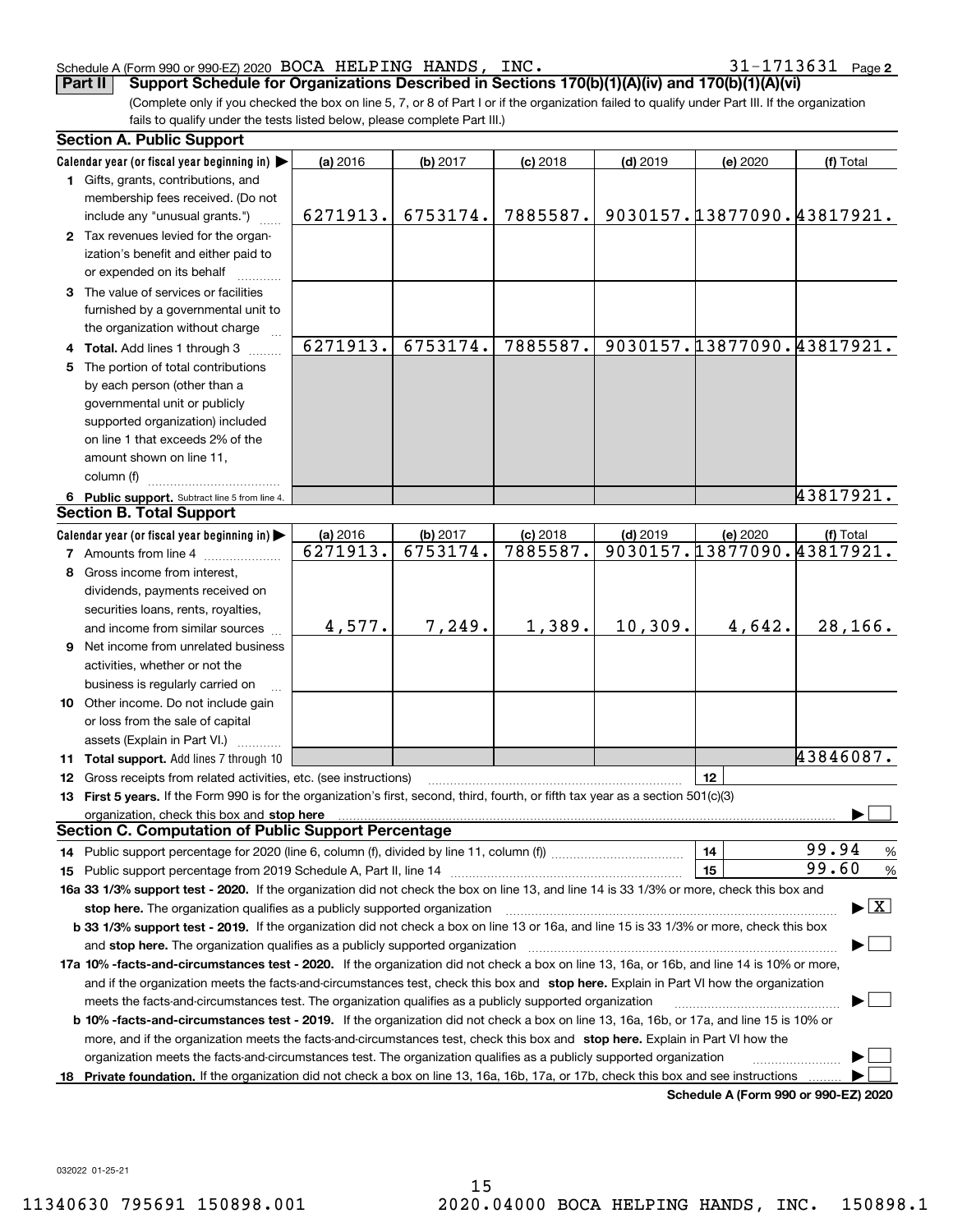#### Schedule A (Form 990 or 990-EZ) 2020 Page BOCA HELPING HANDS, INC. 31-1713631 **Part III Support Schedule for Organizations Described in Section 509(a)(2)**

(Complete only if you checked the box on line 10 of Part I or if the organization failed to qualify under Part II. If the organization fails to qualify under the tests listed below, please complete Part II.)

| <b>Section A. Public Support</b>                                                                                                                                                                                                     |          |          |            |            |          |                                      |
|--------------------------------------------------------------------------------------------------------------------------------------------------------------------------------------------------------------------------------------|----------|----------|------------|------------|----------|--------------------------------------|
| Calendar year (or fiscal year beginning in) $\blacktriangleright$                                                                                                                                                                    | (a) 2016 | (b) 2017 | $(c)$ 2018 | $(d)$ 2019 | (e) 2020 | (f) Total                            |
| 1 Gifts, grants, contributions, and                                                                                                                                                                                                  |          |          |            |            |          |                                      |
| membership fees received. (Do not                                                                                                                                                                                                    |          |          |            |            |          |                                      |
| include any "unusual grants.")                                                                                                                                                                                                       |          |          |            |            |          |                                      |
| 2 Gross receipts from admissions,<br>merchandise sold or services per-<br>formed, or facilities furnished in<br>any activity that is related to the<br>organization's tax-exempt purpose                                             |          |          |            |            |          |                                      |
| 3 Gross receipts from activities that<br>are not an unrelated trade or bus-                                                                                                                                                          |          |          |            |            |          |                                      |
| iness under section 513                                                                                                                                                                                                              |          |          |            |            |          |                                      |
| 4 Tax revenues levied for the organ-<br>ization's benefit and either paid to<br>or expended on its behalf                                                                                                                            |          |          |            |            |          |                                      |
| .<br>5 The value of services or facilities                                                                                                                                                                                           |          |          |            |            |          |                                      |
| furnished by a governmental unit to<br>the organization without charge                                                                                                                                                               |          |          |            |            |          |                                      |
| <b>6 Total.</b> Add lines 1 through 5                                                                                                                                                                                                |          |          |            |            |          |                                      |
| 7a Amounts included on lines 1, 2, and<br>3 received from disqualified persons                                                                                                                                                       |          |          |            |            |          |                                      |
| <b>b</b> Amounts included on lines 2 and 3 received<br>from other than disqualified persons that<br>exceed the greater of \$5,000 or 1% of the<br>amount on line 13 for the year                                                     |          |          |            |            |          |                                      |
| c Add lines 7a and 7b                                                                                                                                                                                                                |          |          |            |            |          |                                      |
| 8 Public support. (Subtract line 7c from line 6.)                                                                                                                                                                                    |          |          |            |            |          |                                      |
| <b>Section B. Total Support</b>                                                                                                                                                                                                      |          |          |            |            |          |                                      |
| Calendar year (or fiscal year beginning in)                                                                                                                                                                                          | (a) 2016 | (b) 2017 | $(c)$ 2018 | $(d)$ 2019 | (e) 2020 | (f) Total                            |
| 9 Amounts from line 6                                                                                                                                                                                                                |          |          |            |            |          |                                      |
| 10a Gross income from interest,<br>dividends, payments received on<br>securities loans, rents, royalties,<br>and income from similar sources                                                                                         |          |          |            |            |          |                                      |
| <b>b</b> Unrelated business taxable income<br>(less section 511 taxes) from businesses<br>acquired after June 30, 1975                                                                                                               |          |          |            |            |          |                                      |
| c Add lines 10a and 10b                                                                                                                                                                                                              |          |          |            |            |          |                                      |
| <b>11</b> Net income from unrelated business<br>activities not included in line 10b,<br>whether or not the business is<br>regularly carried on                                                                                       |          |          |            |            |          |                                      |
| <b>12</b> Other income. Do not include gain<br>or loss from the sale of capital<br>assets (Explain in Part VI.)                                                                                                                      |          |          |            |            |          |                                      |
| <b>13</b> Total support. (Add lines 9, 10c, 11, and 12.)                                                                                                                                                                             |          |          |            |            |          |                                      |
| 14 First 5 years. If the Form 990 is for the organization's first, second, third, fourth, or fifth tax year as a section 501(c)(3) organization,                                                                                     |          |          |            |            |          |                                      |
| check this box and stop here <b>contract the contract of the contract of the state of the state of the state of the state of the state of the state of the state of the state of the state of the state of the state of the stat</b> |          |          |            |            |          |                                      |
| <b>Section C. Computation of Public Support Percentage</b>                                                                                                                                                                           |          |          |            |            |          |                                      |
|                                                                                                                                                                                                                                      |          |          |            |            | 15       | %                                    |
| 16 Public support percentage from 2019 Schedule A, Part III, line 15                                                                                                                                                                 |          |          |            |            | 16       | %                                    |
| <b>Section D. Computation of Investment Income Percentage</b>                                                                                                                                                                        |          |          |            |            |          |                                      |
| 17 Investment income percentage for 2020 (line 10c, column (f), divided by line 13, column (f))                                                                                                                                      |          |          |            |            | 17       | %                                    |
| 18 Investment income percentage from 2019 Schedule A, Part III, line 17                                                                                                                                                              |          |          |            |            | 18       | %                                    |
| 19a 33 1/3% support tests - 2020. If the organization did not check the box on line 14, and line 15 is more than 33 1/3%, and line 17 is not                                                                                         |          |          |            |            |          |                                      |
| more than 33 1/3%, check this box and stop here. The organization qualifies as a publicly supported organization                                                                                                                     |          |          |            |            |          | ▶                                    |
| b 33 1/3% support tests - 2019. If the organization did not check a box on line 14 or line 19a, and line 16 is more than 33 1/3%, and                                                                                                |          |          |            |            |          |                                      |
| line 18 is not more than 33 1/3%, check this box and stop here. The organization qualifies as a publicly supported organization                                                                                                      |          |          |            |            |          |                                      |
| 20 Private foundation. If the organization did not check a box on line 14, 19a, or 19b, check this box and see instructions                                                                                                          |          |          |            |            |          |                                      |
| 032023 01-25-21                                                                                                                                                                                                                      |          | 16       |            |            |          | Schedule A (Form 990 or 990-EZ) 2020 |

 <sup>11340630 795691 150898.001 2020.04000</sup> BOCA HELPING HANDS, INC. 150898.1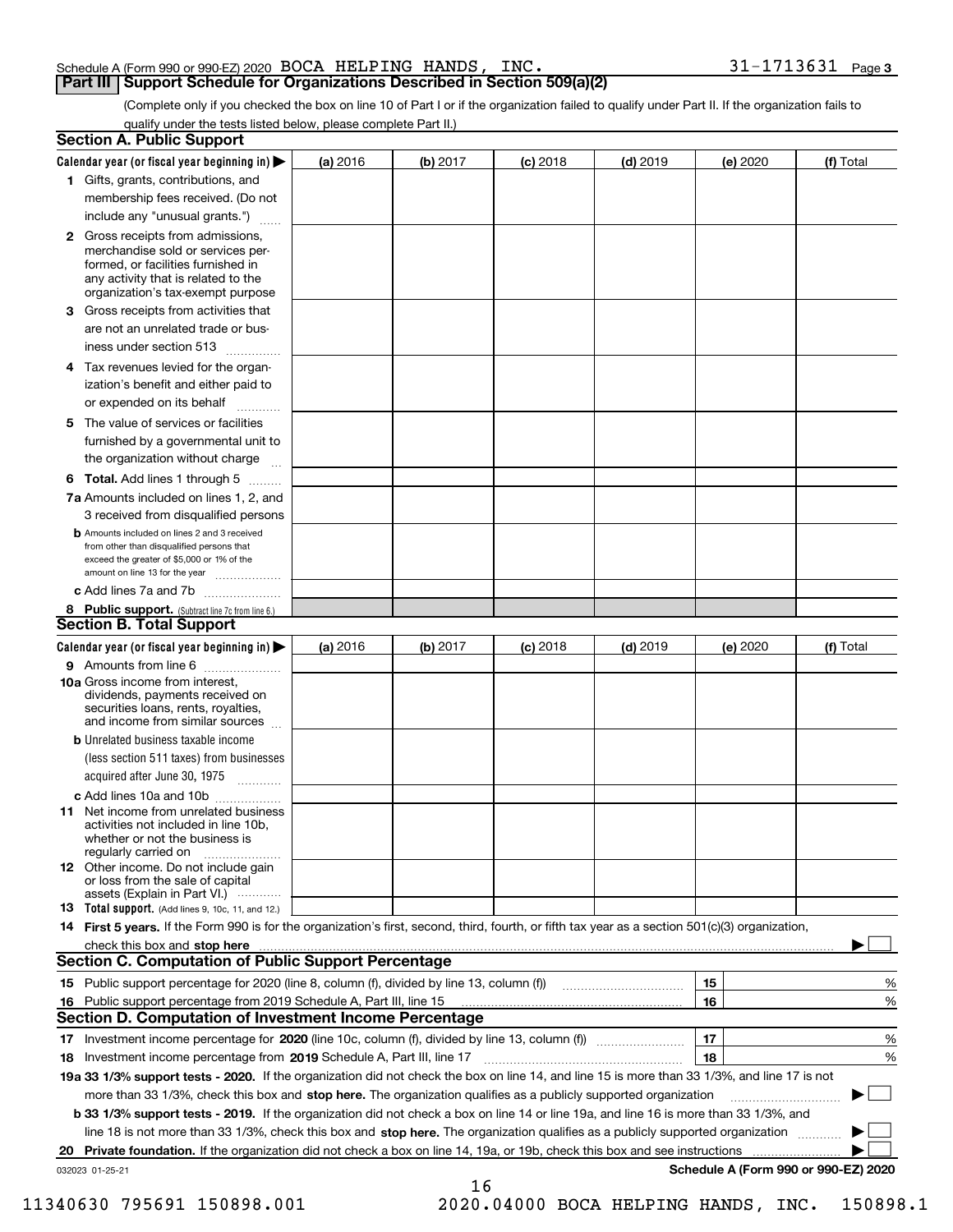**1**

**2**

**3a**

**3b**

**3c**

**4a**

**4b**

**4c**

**5a**

**5b5c**

**6**

**7**

**8**

**9a**

**9b**

**9c**

**10a**

**10b**

**YesNo**

### **Part IV Supporting Organizations**

(Complete only if you checked a box in line 12 on Part I. If you checked box 12a, Part I, complete Sections A and B. If you checked box 12b, Part I, complete Sections A and C. If you checked box 12c, Part I, complete Sections A, D, and E. If you checked box 12d, Part I, complete Sections A and D, and complete Part V.)

### **Section A. All Supporting Organizations**

- **1** Are all of the organization's supported organizations listed by name in the organization's governing documents? If "No," describe in **Part VI** how the supported organizations are designated. If designated by *class or purpose, describe the designation. If historic and continuing relationship, explain.*
- **2** Did the organization have any supported organization that does not have an IRS determination of status under section 509(a)(1) or (2)? If "Yes," explain in Part VI how the organization determined that the supported *organization was described in section 509(a)(1) or (2).*
- **3a** Did the organization have a supported organization described in section 501(c)(4), (5), or (6)? If "Yes," answer *lines 3b and 3c below.*
- **b** Did the organization confirm that each supported organization qualified under section 501(c)(4), (5), or (6) and satisfied the public support tests under section 509(a)(2)? If "Yes," describe in **Part VI** when and how the *organization made the determination.*
- **c**Did the organization ensure that all support to such organizations was used exclusively for section 170(c)(2)(B) purposes? If "Yes," explain in **Part VI** what controls the organization put in place to ensure such use.
- **4a***If* Was any supported organization not organized in the United States ("foreign supported organization")? *"Yes," and if you checked box 12a or 12b in Part I, answer lines 4b and 4c below.*
- **b** Did the organization have ultimate control and discretion in deciding whether to make grants to the foreign supported organization? If "Yes," describe in **Part VI** how the organization had such control and discretion *despite being controlled or supervised by or in connection with its supported organizations.*
- **c** Did the organization support any foreign supported organization that does not have an IRS determination under sections 501(c)(3) and 509(a)(1) or (2)? If "Yes," explain in **Part VI** what controls the organization used *to ensure that all support to the foreign supported organization was used exclusively for section 170(c)(2)(B) purposes.*
- **5a** Did the organization add, substitute, or remove any supported organizations during the tax year? If "Yes," answer lines 5b and 5c below (if applicable). Also, provide detail in **Part VI,** including (i) the names and EIN *numbers of the supported organizations added, substituted, or removed; (ii) the reasons for each such action; (iii) the authority under the organization's organizing document authorizing such action; and (iv) how the action was accomplished (such as by amendment to the organizing document).*
- **b** Type I or Type II only. Was any added or substituted supported organization part of a class already designated in the organization's organizing document?
- **cSubstitutions only.**  Was the substitution the result of an event beyond the organization's control?
- **6** Did the organization provide support (whether in the form of grants or the provision of services or facilities) to **Part VI.** *If "Yes," provide detail in* support or benefit one or more of the filing organization's supported organizations? anyone other than (i) its supported organizations, (ii) individuals that are part of the charitable class benefited by one or more of its supported organizations, or (iii) other supporting organizations that also
- **7**Did the organization provide a grant, loan, compensation, or other similar payment to a substantial contributor *If "Yes," complete Part I of Schedule L (Form 990 or 990-EZ).* regard to a substantial contributor? (as defined in section 4958(c)(3)(C)), a family member of a substantial contributor, or a 35% controlled entity with
- **8** Did the organization make a loan to a disqualified person (as defined in section 4958) not described in line 7? *If "Yes," complete Part I of Schedule L (Form 990 or 990-EZ).*
- **9a** Was the organization controlled directly or indirectly at any time during the tax year by one or more in section 509(a)(1) or (2))? If "Yes," *provide detail in* <code>Part VI.</code> disqualified persons, as defined in section 4946 (other than foundation managers and organizations described
- **b** Did one or more disqualified persons (as defined in line 9a) hold a controlling interest in any entity in which the supporting organization had an interest? If "Yes," provide detail in P**art VI**.
- **c**Did a disqualified person (as defined in line 9a) have an ownership interest in, or derive any personal benefit from, assets in which the supporting organization also had an interest? If "Yes," provide detail in P**art VI.**
- **10a** Was the organization subject to the excess business holdings rules of section 4943 because of section supporting organizations)? If "Yes," answer line 10b below. 4943(f) (regarding certain Type II supporting organizations, and all Type III non-functionally integrated
- **b** Did the organization have any excess business holdings in the tax year? (Use Schedule C, Form 4720, to *determine whether the organization had excess business holdings.)*

17

032024 01-25-21

**Schedule A (Form 990 or 990-EZ) 2020**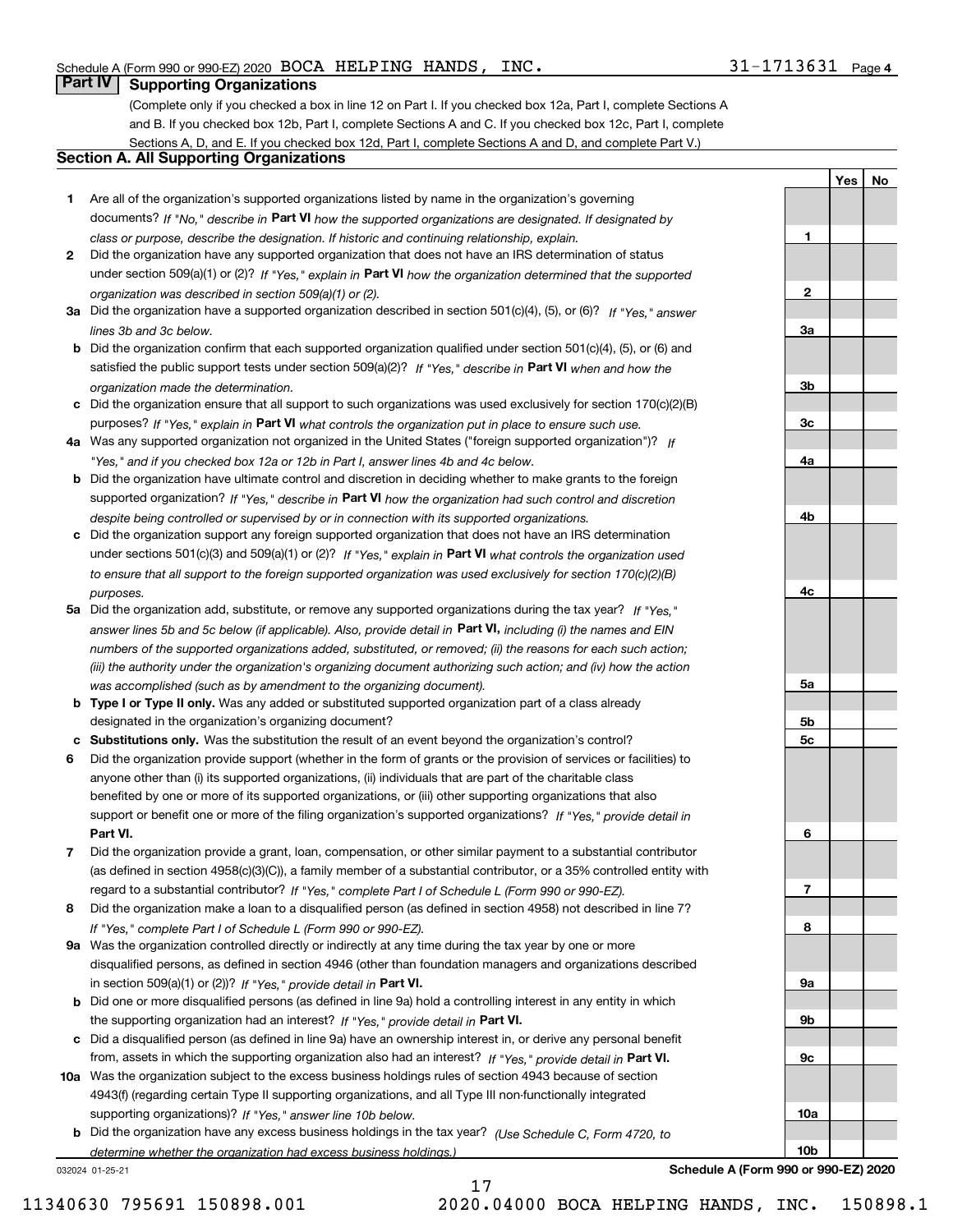|              |                                                                                                                                                                                                                         |                | Yes | No |
|--------------|-------------------------------------------------------------------------------------------------------------------------------------------------------------------------------------------------------------------------|----------------|-----|----|
| 11           | Has the organization accepted a gift or contribution from any of the following persons?                                                                                                                                 |                |     |    |
|              | a A person who directly or indirectly controls, either alone or together with persons described in lines 11b and                                                                                                        |                |     |    |
|              | 11c below, the governing body of a supported organization?                                                                                                                                                              | 11a            |     |    |
|              | <b>b</b> A family member of a person described in line 11a above?                                                                                                                                                       | 11b            |     |    |
| с            | A 35% controlled entity of a person described in line 11a or 11b above? If "Yes" to line 11a, 11b, or 11c, provide                                                                                                      |                |     |    |
|              | detail in Part VI.<br>Section B. Type I Supporting Organizations                                                                                                                                                        | 11c            |     |    |
|              |                                                                                                                                                                                                                         |                |     |    |
| 1            | Did the governing body, members of the governing body, officers acting in their official capacity, or membership of one or                                                                                              |                | Yes | No |
|              | more supported organizations have the power to regularly appoint or elect at least a majority of the organization's officers,                                                                                           |                |     |    |
|              | directors, or trustees at all times during the tax year? If "No," describe in Part VI how the supported organization(s)                                                                                                 |                |     |    |
|              | effectively operated, supervised, or controlled the organization's activities. If the organization had more than one supported                                                                                          |                |     |    |
|              | organization, describe how the powers to appoint and/or remove officers, directors, or trustees were allocated among the                                                                                                | 1              |     |    |
| $\mathbf{2}$ | supported organizations and what conditions or restrictions, if any, applied to such powers during the tax year.<br>Did the organization operate for the benefit of any supported organization other than the supported |                |     |    |
|              | organization(s) that operated, supervised, or controlled the supporting organization? If "Yes," explain in                                                                                                              |                |     |    |
|              |                                                                                                                                                                                                                         |                |     |    |
|              | Part VI how providing such benefit carried out the purposes of the supported organization(s) that operated,                                                                                                             | $\mathbf{2}$   |     |    |
|              | supervised, or controlled the supporting organization.<br>Section C. Type II Supporting Organizations                                                                                                                   |                |     |    |
|              |                                                                                                                                                                                                                         |                | Yes | No |
| 1.           | Were a majority of the organization's directors or trustees during the tax year also a majority of the directors                                                                                                        |                |     |    |
|              | or trustees of each of the organization's supported organization(s)? If "No," describe in Part VI how control                                                                                                           |                |     |    |
|              | or management of the supporting organization was vested in the same persons that controlled or managed                                                                                                                  |                |     |    |
|              | the supported organization(s).                                                                                                                                                                                          | 1              |     |    |
|              | Section D. All Type III Supporting Organizations                                                                                                                                                                        |                |     |    |
|              |                                                                                                                                                                                                                         |                | Yes | No |
| 1.           | Did the organization provide to each of its supported organizations, by the last day of the fifth month of the                                                                                                          |                |     |    |
|              | organization's tax year, (i) a written notice describing the type and amount of support provided during the prior tax                                                                                                   |                |     |    |
|              | year, (ii) a copy of the Form 990 that was most recently filed as of the date of notification, and (iii) copies of the                                                                                                  |                |     |    |
|              | organization's governing documents in effect on the date of notification, to the extent not previously provided?                                                                                                        | 1              |     |    |
| 2            | Were any of the organization's officers, directors, or trustees either (i) appointed or elected by the supported                                                                                                        |                |     |    |
|              | organization(s) or (ii) serving on the governing body of a supported organization? If "No," explain in Part VI how                                                                                                      |                |     |    |
|              | the organization maintained a close and continuous working relationship with the supported organization(s).                                                                                                             | $\mathbf{2}$   |     |    |
| 3            | By reason of the relationship described in line 2, above, did the organization's supported organizations have a                                                                                                         |                |     |    |
|              | significant voice in the organization's investment policies and in directing the use of the organization's                                                                                                              |                |     |    |
|              | income or assets at all times during the tax year? If "Yes," describe in Part VI the role the organization's                                                                                                            |                |     |    |
|              | supported organizations played in this regard.                                                                                                                                                                          | 3              |     |    |
|              | Section E. Type III Functionally Integrated Supporting Organizations                                                                                                                                                    |                |     |    |
| 1            | Check the box next to the method that the organization used to satisfy the Integral Part Test during the year (see instructions).                                                                                       |                |     |    |
| a            | The organization satisfied the Activities Test. Complete line 2 below.                                                                                                                                                  |                |     |    |
| b            | The organization is the parent of each of its supported organizations. Complete line 3 below.                                                                                                                           |                |     |    |
| c            | The organization supported a governmental entity. Describe in Part VI how you supported a governmental entity (see instructions)                                                                                        |                |     |    |
| 2            | Activities Test. Answer lines 2a and 2b below.                                                                                                                                                                          |                | Yes | No |
| а            | Did substantially all of the organization's activities during the tax year directly further the exempt purposes of                                                                                                      |                |     |    |
|              | the supported organization(s) to which the organization was responsive? If "Yes," then in Part VI identify                                                                                                              |                |     |    |
|              | those supported organizations and explain how these activities directly furthered their exempt purposes,                                                                                                                |                |     |    |
|              | how the organization was responsive to those supported organizations, and how the organization determined                                                                                                               |                |     |    |
|              | that these activities constituted substantially all of its activities.                                                                                                                                                  | 2a             |     |    |
| b            | Did the activities described in line 2a, above, constitute activities that, but for the organization's involvement,                                                                                                     |                |     |    |
|              | one or more of the organization's supported organization(s) would have been engaged in? If "Yes," explain in                                                                                                            |                |     |    |
|              | Part VI the reasons for the organization's position that its supported organization(s) would have engaged in                                                                                                            |                |     |    |
|              | these activities but for the organization's involvement.                                                                                                                                                                | 2 <sub>b</sub> |     |    |
| з            | Parent of Supported Organizations. Answer lines 3a and 3b below.                                                                                                                                                        |                |     |    |
| a            | Did the organization have the power to regularly appoint or elect a majority of the officers, directors, or                                                                                                             |                |     |    |
|              | trustees of each of the supported organizations? If "Yes" or "No" provide details in Part VI.                                                                                                                           | За             |     |    |

**b** Did the organization exercise a substantial degree of direction over the policies, programs, and activities of each of its supported organizations? If "Yes," describe in Part VI the role played by the organization in this regard.

18

032025 01-25-21

**Schedule A (Form 990 or 990-EZ) 2020**

**3b**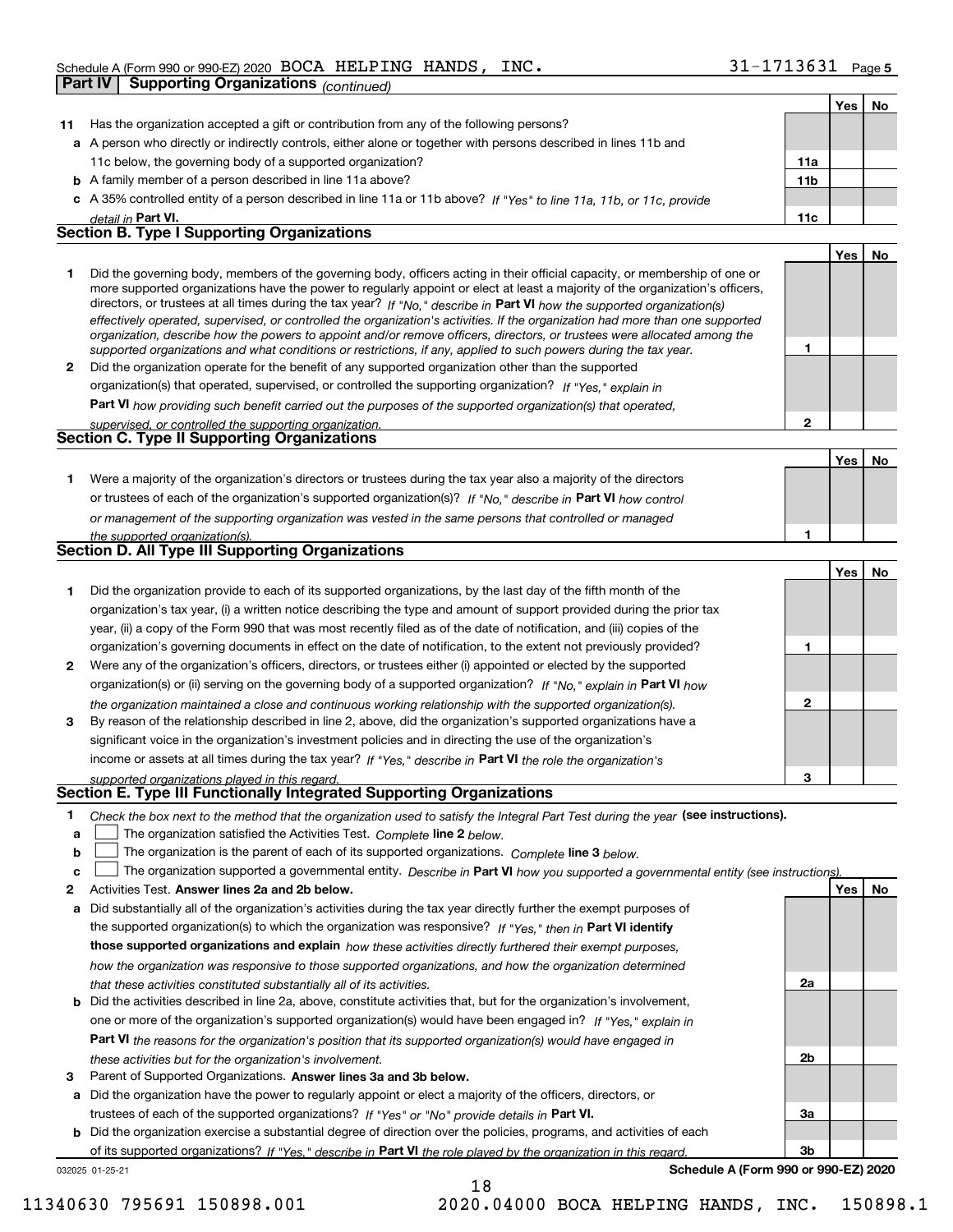| <b>Part V</b> Type III Non-Functionally Integrated 509(a)(3) Supporting Organizations |  |                   |  |
|---------------------------------------------------------------------------------------|--|-------------------|--|
| Schedule A (Form 990 or 990-EZ) 2020 BOCA HELPING HANDS, INC.                         |  | 31-1713631 Page 6 |  |

**1**1 Check here if the organization satisfied the Integral Part Test as a qualifying trust on Nov. 20, 1970 (explain in Part VI). See instructions. All other Type III non-functionally integrated supporting organizations must complete Sections A through E.

|              | Section A - Adjusted Net Income                                             |                | (A) Prior Year | (B) Current Year<br>(optional) |
|--------------|-----------------------------------------------------------------------------|----------------|----------------|--------------------------------|
| 1            | Net short-term capital gain                                                 | 1              |                |                                |
| 2            | Recoveries of prior-year distributions                                      | $\overline{2}$ |                |                                |
| з            | Other gross income (see instructions)                                       | 3              |                |                                |
| 4            | Add lines 1 through 3.                                                      | 4              |                |                                |
| 5            | Depreciation and depletion                                                  | 5              |                |                                |
| 6            | Portion of operating expenses paid or incurred for production or            |                |                |                                |
|              | collection of gross income or for management, conservation, or              |                |                |                                |
|              | maintenance of property held for production of income (see instructions)    | 6              |                |                                |
| 7            | Other expenses (see instructions)                                           | $\overline{7}$ |                |                                |
| 8            | Adjusted Net Income (subtract lines 5, 6, and 7 from line 4)                | 8              |                |                                |
|              | Section B - Minimum Asset Amount                                            |                | (A) Prior Year | (B) Current Year<br>(optional) |
| 1            | Aggregate fair market value of all non-exempt-use assets (see               |                |                |                                |
|              | instructions for short tax year or assets held for part of year):           |                |                |                                |
|              | <b>a</b> Average monthly value of securities                                | 1a             |                |                                |
|              | <b>b</b> Average monthly cash balances                                      | 1 <sub>b</sub> |                |                                |
|              | c Fair market value of other non-exempt-use assets                          | 1c             |                |                                |
|              | <b>d</b> Total (add lines 1a, 1b, and 1c)                                   | 1d             |                |                                |
|              | <b>e</b> Discount claimed for blockage or other factors                     |                |                |                                |
|              | (explain in detail in Part VI):                                             |                |                |                                |
| 2            | Acquisition indebtedness applicable to non-exempt-use assets                | $\overline{2}$ |                |                                |
| 3            | Subtract line 2 from line 1d.                                               | 3              |                |                                |
| 4            | Cash deemed held for exempt use. Enter 0.015 of line 3 (for greater amount, |                |                |                                |
|              | see instructions)                                                           | 4              |                |                                |
| 5            | Net value of non-exempt-use assets (subtract line 4 from line 3)            | 5              |                |                                |
| 6            | Multiply line 5 by 0.035.                                                   | 6              |                |                                |
| 7            | Recoveries of prior-year distributions                                      | $\overline{7}$ |                |                                |
| 8            | Minimum Asset Amount (add line 7 to line 6)                                 | 8              |                |                                |
|              | <b>Section C - Distributable Amount</b>                                     |                |                | <b>Current Year</b>            |
| 1            | Adjusted net income for prior year (from Section A, line 8, column A)       | 1              |                |                                |
| $\mathbf{2}$ | Enter 0.85 of line 1                                                        | $\overline{2}$ |                |                                |
| 3            | Minimum asset amount for prior year (from Section B, line 8, column A)      | 3              |                |                                |
| 4            | Enter greater of line 2 or line 3.                                          | 4              |                |                                |
| 5            | Income tax imposed in prior year                                            | 5              |                |                                |
| 6            | <b>Distributable Amount.</b> Subtract line 5 from line 4, unless subject to |                |                |                                |
|              | emergency temporary reduction (see instructions).                           | 6              |                |                                |
|              |                                                                             |                |                |                                |

**7**Check here if the current year is the organization's first as a non-functionally integrated Type III supporting organization (see instructions).

**Schedule A (Form 990 or 990-EZ) 2020**

032026 01-25-21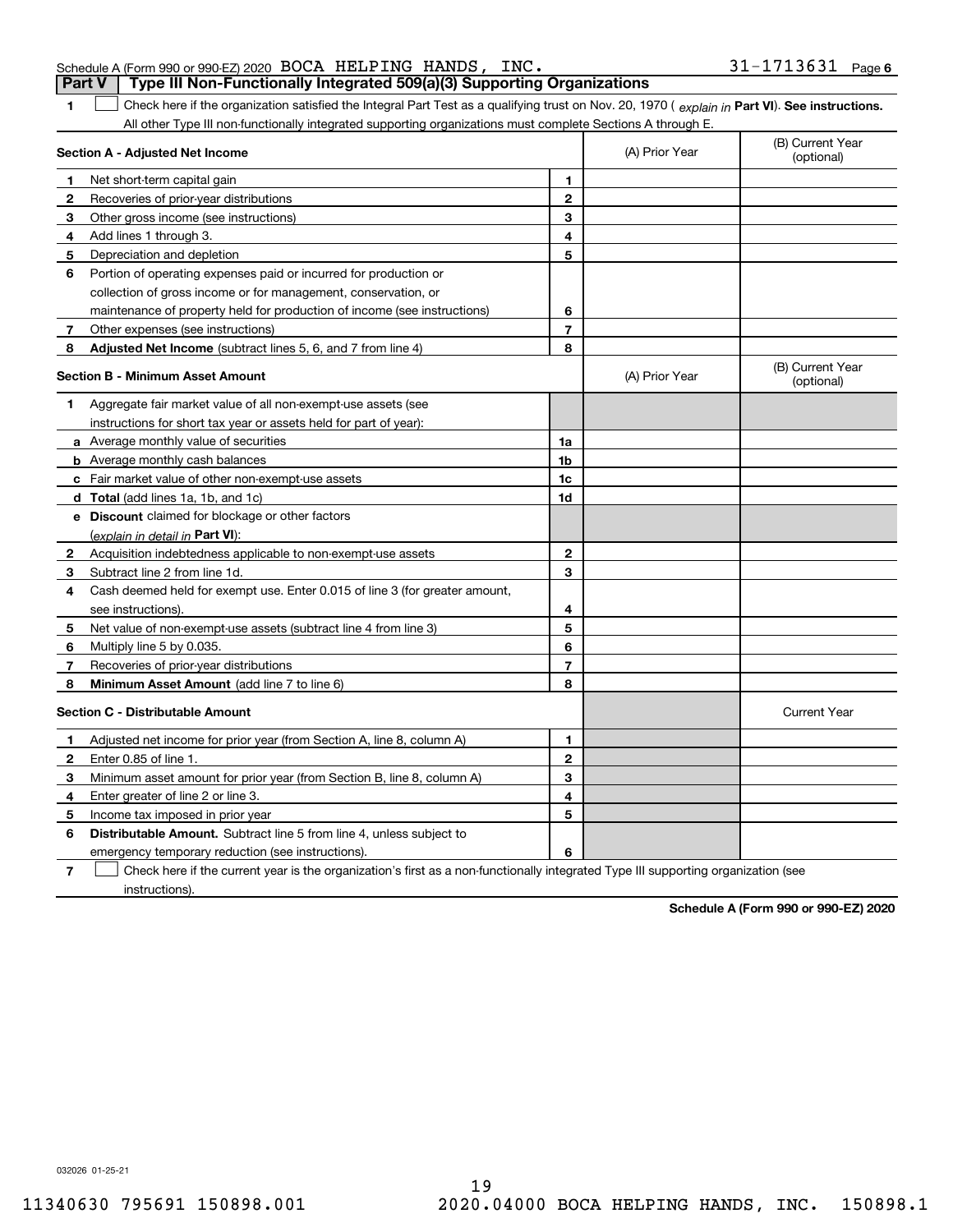| Schedule A (Form 990 or 990-EZ) 2020 $\,$ BOCA $\,$ HELPING $\,$ HANDS , |  | INC. | 31-1713631 | - $Paae^-$ |
|--------------------------------------------------------------------------|--|------|------------|------------|
|                                                                          |  |      |            |            |

| <b>Part V</b> | Type III Non-Functionally Integrated 509(a)(3) Supporting Organizations                    |                             | (continued)                           |    |                                         |  |  |  |  |
|---------------|--------------------------------------------------------------------------------------------|-----------------------------|---------------------------------------|----|-----------------------------------------|--|--|--|--|
|               | <b>Section D - Distributions</b><br><b>Current Year</b>                                    |                             |                                       |    |                                         |  |  |  |  |
| 1             | Amounts paid to supported organizations to accomplish exempt purposes                      |                             | 1                                     |    |                                         |  |  |  |  |
| 2             | Amounts paid to perform activity that directly furthers exempt purposes of supported       |                             |                                       |    |                                         |  |  |  |  |
|               | organizations, in excess of income from activity                                           |                             |                                       | 2  |                                         |  |  |  |  |
| 3             | Administrative expenses paid to accomplish exempt purposes of supported organizations      |                             |                                       | 3  |                                         |  |  |  |  |
| 4             | Amounts paid to acquire exempt-use assets                                                  |                             |                                       | 4  |                                         |  |  |  |  |
| 5             | Qualified set-aside amounts (prior IRS approval required - provide details in Part VI)     |                             |                                       | 5  |                                         |  |  |  |  |
| 6             | Other distributions (describe in Part VI). See instructions.                               |                             |                                       | 6  |                                         |  |  |  |  |
| 7             | Total annual distributions. Add lines 1 through 6.                                         |                             |                                       | 7  |                                         |  |  |  |  |
| 8             | Distributions to attentive supported organizations to which the organization is responsive |                             |                                       |    |                                         |  |  |  |  |
|               | (provide details in Part VI). See instructions.                                            |                             |                                       | 8  |                                         |  |  |  |  |
| 9             | Distributable amount for 2020 from Section C, line 6                                       |                             |                                       | 9  |                                         |  |  |  |  |
| 10            | Line 8 amount divided by line 9 amount                                                     |                             |                                       | 10 |                                         |  |  |  |  |
|               |                                                                                            | (i)                         | (ii)                                  |    | (iii)                                   |  |  |  |  |
|               | <b>Section E - Distribution Allocations</b> (see instructions)                             | <b>Excess Distributions</b> | <b>Underdistributions</b><br>Pre-2020 |    | <b>Distributable</b><br>Amount for 2020 |  |  |  |  |
| 1             | Distributable amount for 2020 from Section C, line 6                                       |                             |                                       |    |                                         |  |  |  |  |
| 2             | Underdistributions, if any, for years prior to 2020 (reason-                               |                             |                                       |    |                                         |  |  |  |  |
|               | able cause required - explain in Part VI). See instructions.                               |                             |                                       |    |                                         |  |  |  |  |
| 3             | Excess distributions carryover, if any, to 2020                                            |                             |                                       |    |                                         |  |  |  |  |
|               | <b>a</b> From 2015                                                                         |                             |                                       |    |                                         |  |  |  |  |
|               | <b>b</b> From 2016                                                                         |                             |                                       |    |                                         |  |  |  |  |
|               | c From 2017                                                                                |                             |                                       |    |                                         |  |  |  |  |
|               | <b>d</b> From 2018                                                                         |                             |                                       |    |                                         |  |  |  |  |
|               | e From 2019                                                                                |                             |                                       |    |                                         |  |  |  |  |
|               | f Total of lines 3a through 3e                                                             |                             |                                       |    |                                         |  |  |  |  |
|               | g Applied to underdistributions of prior years                                             |                             |                                       |    |                                         |  |  |  |  |
|               | <b>h</b> Applied to 2020 distributable amount                                              |                             |                                       |    |                                         |  |  |  |  |
|               | Carryover from 2015 not applied (see instructions)                                         |                             |                                       |    |                                         |  |  |  |  |
|               | Remainder. Subtract lines 3g, 3h, and 3i from line 3f.                                     |                             |                                       |    |                                         |  |  |  |  |
| 4             | Distributions for 2020 from Section D,                                                     |                             |                                       |    |                                         |  |  |  |  |
|               | line $7:$                                                                                  |                             |                                       |    |                                         |  |  |  |  |
|               | a Applied to underdistributions of prior years                                             |                             |                                       |    |                                         |  |  |  |  |
|               | <b>b</b> Applied to 2020 distributable amount                                              |                             |                                       |    |                                         |  |  |  |  |
|               | c Remainder. Subtract lines 4a and 4b from line 4.                                         |                             |                                       |    |                                         |  |  |  |  |
| 5             | Remaining underdistributions for years prior to 2020, if                                   |                             |                                       |    |                                         |  |  |  |  |
|               | any. Subtract lines 3g and 4a from line 2. For result greater                              |                             |                                       |    |                                         |  |  |  |  |
|               | than zero, explain in Part VI. See instructions.                                           |                             |                                       |    |                                         |  |  |  |  |
| 6             | Remaining underdistributions for 2020. Subtract lines 3h                                   |                             |                                       |    |                                         |  |  |  |  |
|               | and 4b from line 1. For result greater than zero, explain in                               |                             |                                       |    |                                         |  |  |  |  |
|               | Part VI. See instructions.                                                                 |                             |                                       |    |                                         |  |  |  |  |
| 7             | Excess distributions carryover to 2021. Add lines 3j                                       |                             |                                       |    |                                         |  |  |  |  |
|               | and 4c.                                                                                    |                             |                                       |    |                                         |  |  |  |  |
| 8             | Breakdown of line 7:                                                                       |                             |                                       |    |                                         |  |  |  |  |
|               | a Excess from 2016                                                                         |                             |                                       |    |                                         |  |  |  |  |
|               | <b>b</b> Excess from 2017                                                                  |                             |                                       |    |                                         |  |  |  |  |
|               | c Excess from 2018                                                                         |                             |                                       |    |                                         |  |  |  |  |
|               | d Excess from 2019                                                                         |                             |                                       |    |                                         |  |  |  |  |
|               | e Excess from 2020                                                                         |                             |                                       |    |                                         |  |  |  |  |

**Schedule A (Form 990 or 990-EZ) 2020**

032027 01-25-21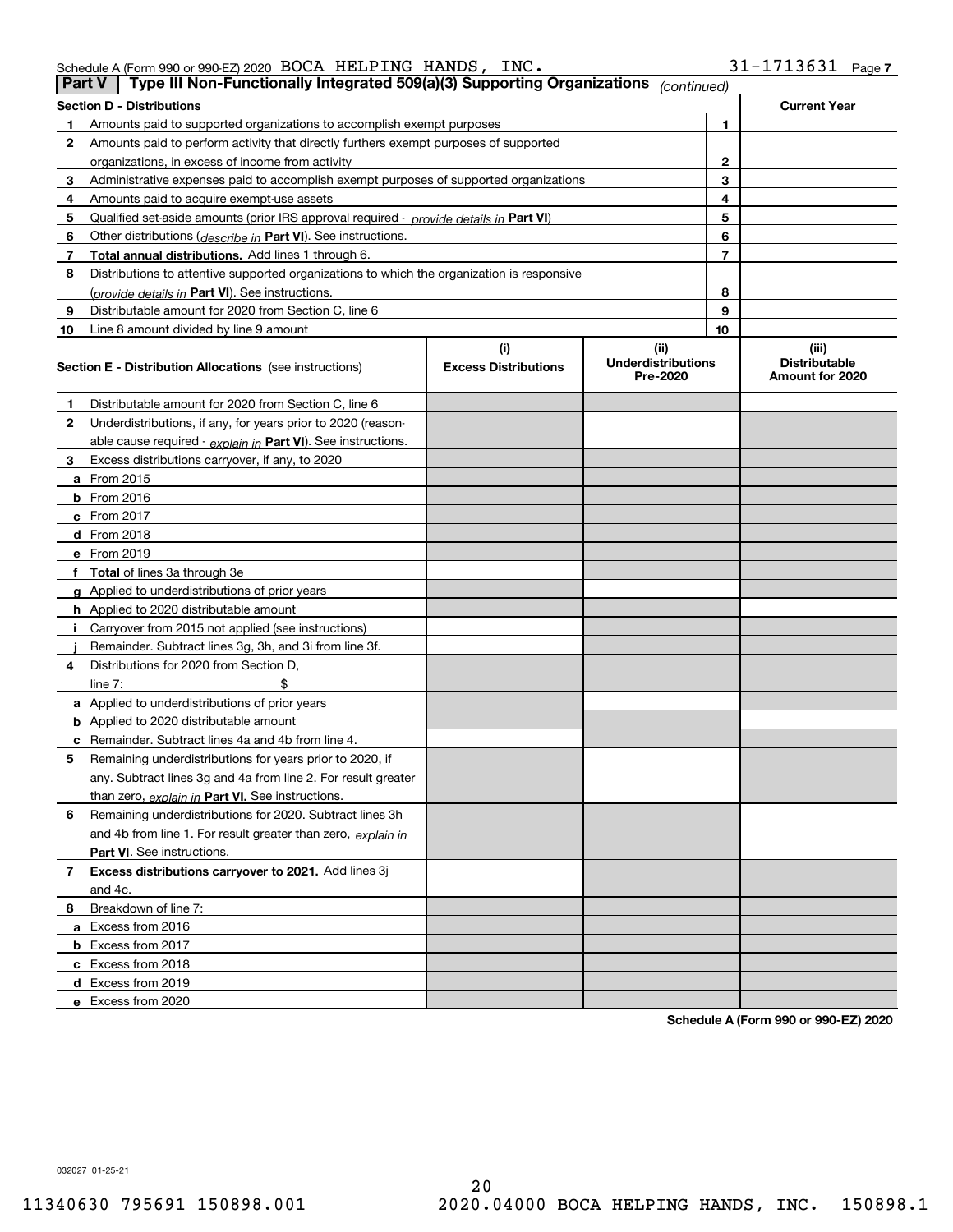|                 | Schedule A (Form 990 or 990-EZ) 2020 BOCA HELPING HANDS, INC.                                                                                                                                                                                                                                                                                                                                                                                                                                                                                                        |    |                                    | $31 - 1713631$ Page 8                |
|-----------------|----------------------------------------------------------------------------------------------------------------------------------------------------------------------------------------------------------------------------------------------------------------------------------------------------------------------------------------------------------------------------------------------------------------------------------------------------------------------------------------------------------------------------------------------------------------------|----|------------------------------------|--------------------------------------|
| <b>Part VI</b>  | Supplemental Information. Provide the explanations required by Part II, line 10; Part II, line 17a or 17b; Part III, line 12;<br>Part IV, Section A, lines 1, 2, 3b, 3c, 4b, 4c, 5a, 6, 9a, 9b, 9c, 11a, 11b, and 11c; Part IV, Section B, lines 1 and 2; Part IV, Section C,<br>line 1; Part IV, Section D, lines 2 and 3; Part IV, Section E, lines 1c, 2a, 2b, 3a, and 3b; Part V, line 1; Part V, Section B, line 1e; Part V,<br>Section D, lines 5, 6, and 8; and Part V, Section E, lines 2, 5, and 6. Also complete this part for any additional information. |    |                                    |                                      |
|                 | (See instructions.)                                                                                                                                                                                                                                                                                                                                                                                                                                                                                                                                                  |    |                                    |                                      |
|                 |                                                                                                                                                                                                                                                                                                                                                                                                                                                                                                                                                                      |    |                                    |                                      |
|                 |                                                                                                                                                                                                                                                                                                                                                                                                                                                                                                                                                                      |    |                                    |                                      |
|                 |                                                                                                                                                                                                                                                                                                                                                                                                                                                                                                                                                                      |    |                                    |                                      |
|                 |                                                                                                                                                                                                                                                                                                                                                                                                                                                                                                                                                                      |    |                                    |                                      |
|                 |                                                                                                                                                                                                                                                                                                                                                                                                                                                                                                                                                                      |    |                                    |                                      |
|                 |                                                                                                                                                                                                                                                                                                                                                                                                                                                                                                                                                                      |    |                                    |                                      |
|                 |                                                                                                                                                                                                                                                                                                                                                                                                                                                                                                                                                                      |    |                                    |                                      |
|                 |                                                                                                                                                                                                                                                                                                                                                                                                                                                                                                                                                                      |    |                                    |                                      |
|                 |                                                                                                                                                                                                                                                                                                                                                                                                                                                                                                                                                                      |    |                                    |                                      |
|                 |                                                                                                                                                                                                                                                                                                                                                                                                                                                                                                                                                                      |    |                                    |                                      |
|                 |                                                                                                                                                                                                                                                                                                                                                                                                                                                                                                                                                                      |    |                                    |                                      |
|                 |                                                                                                                                                                                                                                                                                                                                                                                                                                                                                                                                                                      |    |                                    |                                      |
|                 |                                                                                                                                                                                                                                                                                                                                                                                                                                                                                                                                                                      |    |                                    |                                      |
|                 |                                                                                                                                                                                                                                                                                                                                                                                                                                                                                                                                                                      |    |                                    |                                      |
|                 |                                                                                                                                                                                                                                                                                                                                                                                                                                                                                                                                                                      |    |                                    |                                      |
|                 |                                                                                                                                                                                                                                                                                                                                                                                                                                                                                                                                                                      |    |                                    |                                      |
|                 |                                                                                                                                                                                                                                                                                                                                                                                                                                                                                                                                                                      |    |                                    |                                      |
|                 |                                                                                                                                                                                                                                                                                                                                                                                                                                                                                                                                                                      |    |                                    |                                      |
|                 |                                                                                                                                                                                                                                                                                                                                                                                                                                                                                                                                                                      |    |                                    |                                      |
|                 |                                                                                                                                                                                                                                                                                                                                                                                                                                                                                                                                                                      |    |                                    |                                      |
|                 |                                                                                                                                                                                                                                                                                                                                                                                                                                                                                                                                                                      |    |                                    |                                      |
|                 |                                                                                                                                                                                                                                                                                                                                                                                                                                                                                                                                                                      |    |                                    |                                      |
|                 |                                                                                                                                                                                                                                                                                                                                                                                                                                                                                                                                                                      |    |                                    |                                      |
|                 |                                                                                                                                                                                                                                                                                                                                                                                                                                                                                                                                                                      |    |                                    |                                      |
|                 |                                                                                                                                                                                                                                                                                                                                                                                                                                                                                                                                                                      |    |                                    |                                      |
|                 |                                                                                                                                                                                                                                                                                                                                                                                                                                                                                                                                                                      |    |                                    |                                      |
|                 |                                                                                                                                                                                                                                                                                                                                                                                                                                                                                                                                                                      |    |                                    |                                      |
|                 |                                                                                                                                                                                                                                                                                                                                                                                                                                                                                                                                                                      |    |                                    |                                      |
|                 |                                                                                                                                                                                                                                                                                                                                                                                                                                                                                                                                                                      |    |                                    |                                      |
|                 |                                                                                                                                                                                                                                                                                                                                                                                                                                                                                                                                                                      |    |                                    |                                      |
|                 |                                                                                                                                                                                                                                                                                                                                                                                                                                                                                                                                                                      |    |                                    |                                      |
|                 |                                                                                                                                                                                                                                                                                                                                                                                                                                                                                                                                                                      |    |                                    |                                      |
|                 |                                                                                                                                                                                                                                                                                                                                                                                                                                                                                                                                                                      |    |                                    |                                      |
|                 |                                                                                                                                                                                                                                                                                                                                                                                                                                                                                                                                                                      |    |                                    |                                      |
| 032028 01-25-21 |                                                                                                                                                                                                                                                                                                                                                                                                                                                                                                                                                                      |    |                                    | Schedule A (Form 990 or 990-EZ) 2020 |
|                 | 110630 705601 150808 001                                                                                                                                                                                                                                                                                                                                                                                                                                                                                                                                             | 21 | 2020 04000 BOCA UFI PING UANDS INC | $150808$                             |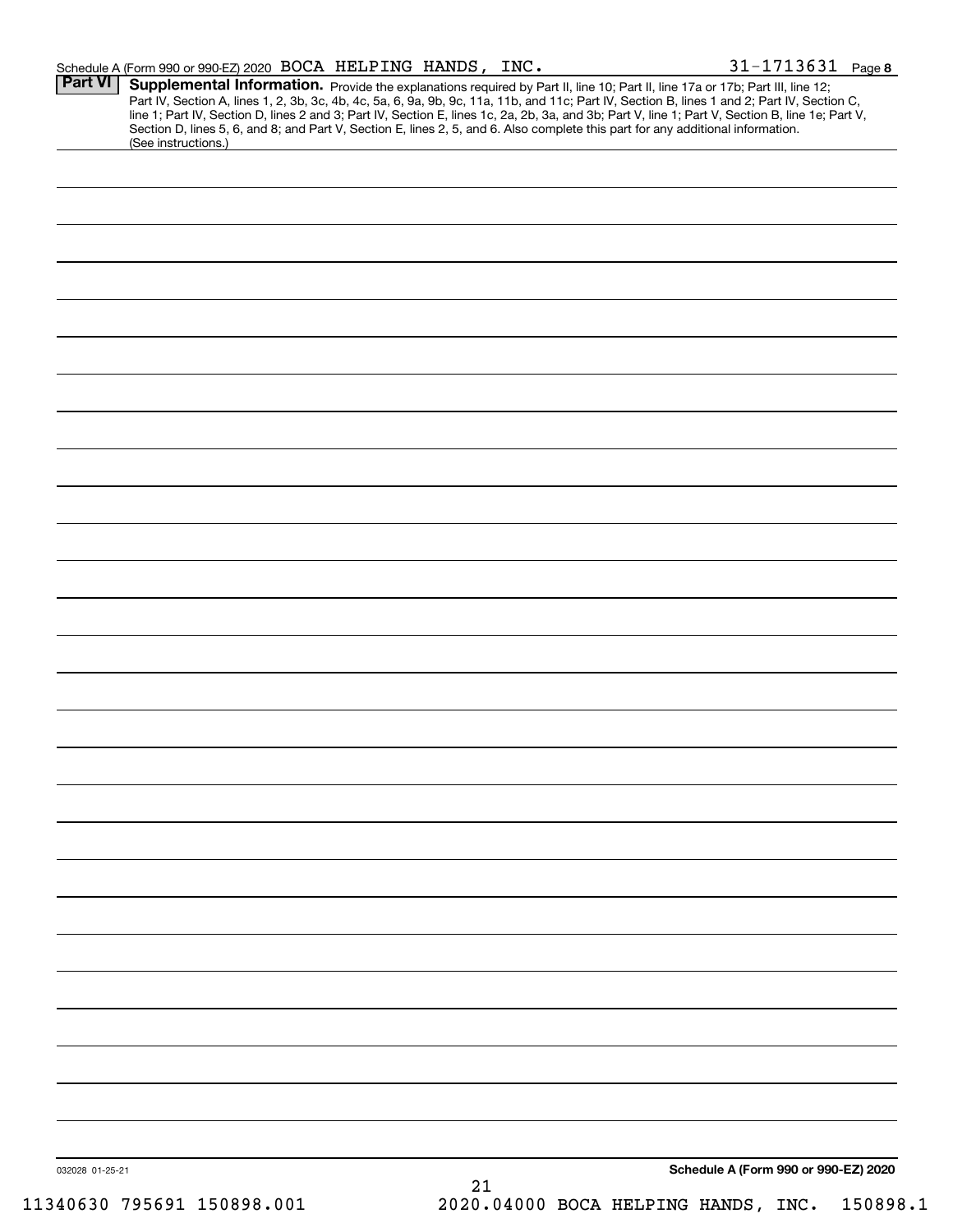Department of the Treasury Internal Revenue Service **(Form 990, 990-EZ, or 990-PF)**

Name of the organization

## **Schedule B Schedule of Contributors**

**| Attach to Form 990, Form 990-EZ, or Form 990-PF. | Go to www.irs.gov/Form990 for the latest information.** OMB No. 1545-0047

**2020**

**Employer identification number**

| 31-1713631 |  |
|------------|--|
|------------|--|

|                                       | BOCA HELPING HANDS, INC.                                                     | 31-1713631 |
|---------------------------------------|------------------------------------------------------------------------------|------------|
| <b>Organization type (check one):</b> |                                                                              |            |
| Filers of:                            | Section:                                                                     |            |
| Form 990 or 990-EZ                    | 501(c)( $3$ ) (enter number) organization<br>$X \mid$                        |            |
|                                       | 4947(a)(1) nonexempt charitable trust not treated as a private foundation    |            |
|                                       | 527 political organization                                                   |            |
| Form 990-PF                           | 501(c)(3) exempt private foundation                                          |            |
|                                       | 4947(a)(1) nonexempt charitable trust treated as a private foundation        |            |
|                                       | 501(c)(3) taxable private foundation                                         |            |
|                                       |                                                                              |            |
|                                       | Check if your organization is covered by the General Rule or a Special Rule. |            |

**Note:**  Only a section 501(c)(7), (8), or (10) organization can check boxes for both the General Rule and a Special Rule. See instructions.

#### **General Rule**

 $\mathcal{L}^{\text{max}}$ 

For an organization filing Form 990, 990-EZ, or 990-PF that received, during the year, contributions totaling \$5,000 or more (in money or property) from any one contributor. Complete Parts I and II. See instructions for determining a contributor's total contributions.

#### **Special Rules**

any one contributor, during the year, total contributions of the greater of  $\,$  (1) \$5,000; or **(2)** 2% of the amount on (i) Form 990, Part VIII, line 1h;  $\boxed{\textbf{X}}$  For an organization described in section 501(c)(3) filing Form 990 or 990-EZ that met the 33 1/3% support test of the regulations under sections 509(a)(1) and 170(b)(1)(A)(vi), that checked Schedule A (Form 990 or 990-EZ), Part II, line 13, 16a, or 16b, and that received from or (ii) Form 990-EZ, line 1. Complete Parts I and II.

For an organization described in section 501(c)(7), (8), or (10) filing Form 990 or 990-EZ that received from any one contributor, during the year, total contributions of more than \$1,000 exclusively for religious, charitable, scientific, literary, or educational purposes, or for the prevention of cruelty to children or animals. Complete Parts I (entering "N/A" in column (b) instead of the contributor name and address), II, and III.  $\mathcal{L}^{\text{max}}$ 

purpose. Don't complete any of the parts unless the **General Rule** applies to this organization because it received *nonexclusively* year, contributions <sub>exclusively</sub> for religious, charitable, etc., purposes, but no such contributions totaled more than \$1,000. If this box is checked, enter here the total contributions that were received during the year for an  $\;$ exclusively religious, charitable, etc., For an organization described in section 501(c)(7), (8), or (10) filing Form 990 or 990-EZ that received from any one contributor, during the religious, charitable, etc., contributions totaling \$5,000 or more during the year  $\Box$ — $\Box$   $\Box$   $\Box$  $\mathcal{L}^{\text{max}}$ 

**Caution:**  An organization that isn't covered by the General Rule and/or the Special Rules doesn't file Schedule B (Form 990, 990-EZ, or 990-PF),  **must** but it answer "No" on Part IV, line 2, of its Form 990; or check the box on line H of its Form 990-EZ or on its Form 990-PF, Part I, line 2, to certify that it doesn't meet the filing requirements of Schedule B (Form 990, 990-EZ, or 990-PF).

**For Paperwork Reduction Act Notice, see the instructions for Form 990, 990-EZ, or 990-PF. Schedule B (Form 990, 990-EZ, or 990-PF) (2020)** LHA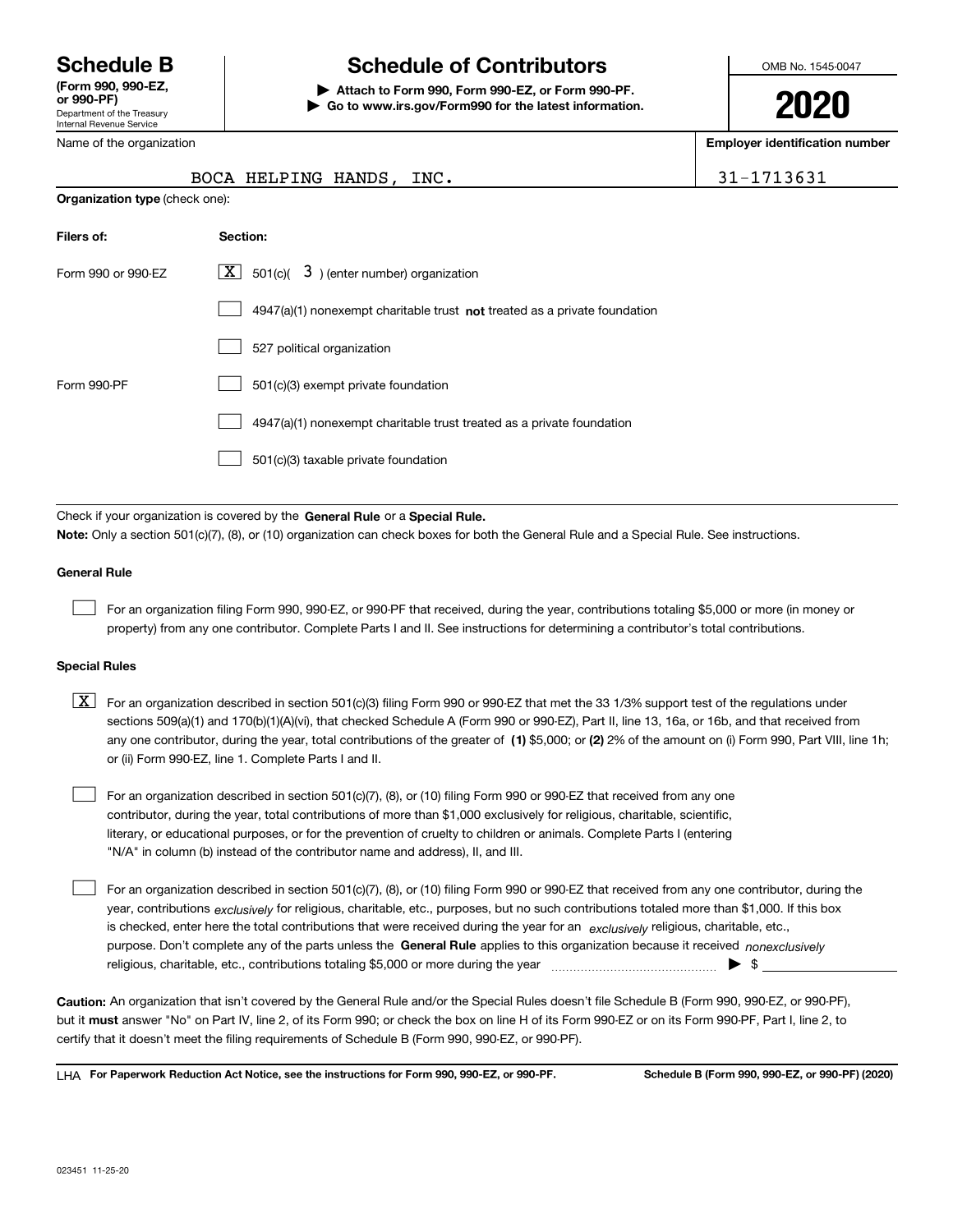**Employer identification number**

BOCA HELPING HANDS, INC. | 31-1713631

Employer identification Page 3<br>
Jame of organization<br>
30CA HELPING HANDS, INC.<br> **Part II Noncash Property** (see instructions). Use duplicate copies of Part II if additional space is needed.

| (a)<br>No.<br>from<br>Part I | (b)<br>Description of noncash property given | (c)<br>FMV (or estimate)<br>(See instructions.) | (d)<br>Date received                            |
|------------------------------|----------------------------------------------|-------------------------------------------------|-------------------------------------------------|
|                              | FOOD DONATIONS                               |                                                 |                                                 |
| 2                            |                                              |                                                 |                                                 |
|                              |                                              |                                                 |                                                 |
|                              |                                              | 277,692.<br>$\mathfrak{S}$                      | 12/31/20                                        |
|                              |                                              |                                                 |                                                 |
| (a)                          |                                              | (c)                                             |                                                 |
| No.                          | (b)                                          | FMV (or estimate)                               | (d)                                             |
| from                         | Description of noncash property given        | (See instructions.)                             | Date received                                   |
| Part I                       |                                              |                                                 |                                                 |
|                              | FOOD DONATIONS                               |                                                 |                                                 |
| 3                            |                                              |                                                 |                                                 |
|                              |                                              | 3,637,492.<br>$\frac{1}{2}$                     | 12/31/20                                        |
|                              |                                              |                                                 |                                                 |
| (a)                          |                                              |                                                 |                                                 |
| No.                          | (b)                                          | (c)                                             | (d)                                             |
| from                         | Description of noncash property given        | FMV (or estimate)                               | Date received                                   |
| Part I                       |                                              | (See instructions.)                             |                                                 |
|                              | FOOD DONATION                                |                                                 |                                                 |
| 4                            |                                              |                                                 |                                                 |
|                              |                                              |                                                 |                                                 |
|                              |                                              | 599,292.<br>$\frac{1}{2}$                       | 12/31/20                                        |
|                              |                                              |                                                 |                                                 |
| (a)                          |                                              | (c)                                             |                                                 |
| No.                          | (b)                                          | FMV (or estimate)                               | (d)                                             |
| from<br>Part I               | Description of noncash property given        | (See instructions.)                             | Date received                                   |
|                              |                                              |                                                 |                                                 |
|                              |                                              |                                                 |                                                 |
|                              |                                              |                                                 |                                                 |
|                              |                                              | \$                                              |                                                 |
|                              |                                              |                                                 |                                                 |
| (a)                          |                                              |                                                 |                                                 |
| No.                          | (b)                                          | (c)                                             | (d)                                             |
| from                         | Description of noncash property given        | FMV (or estimate)<br>(See instructions.)        | Date received                                   |
| Part I                       |                                              |                                                 |                                                 |
|                              |                                              |                                                 |                                                 |
|                              |                                              |                                                 |                                                 |
|                              |                                              |                                                 |                                                 |
|                              |                                              | \$                                              |                                                 |
|                              |                                              |                                                 |                                                 |
| (a)                          |                                              | (c)                                             |                                                 |
| No.                          | (b)                                          | FMV (or estimate)                               | (d)                                             |
| from<br>Part I               | Description of noncash property given        | (See instructions.)                             | Date received                                   |
|                              |                                              |                                                 |                                                 |
|                              |                                              |                                                 |                                                 |
|                              |                                              |                                                 |                                                 |
|                              |                                              | \$                                              |                                                 |
| 023453 11-25-20              |                                              |                                                 | Schedule B (Form 990, 990-EZ, or 990-PF) (2020) |
|                              |                                              |                                                 |                                                 |

24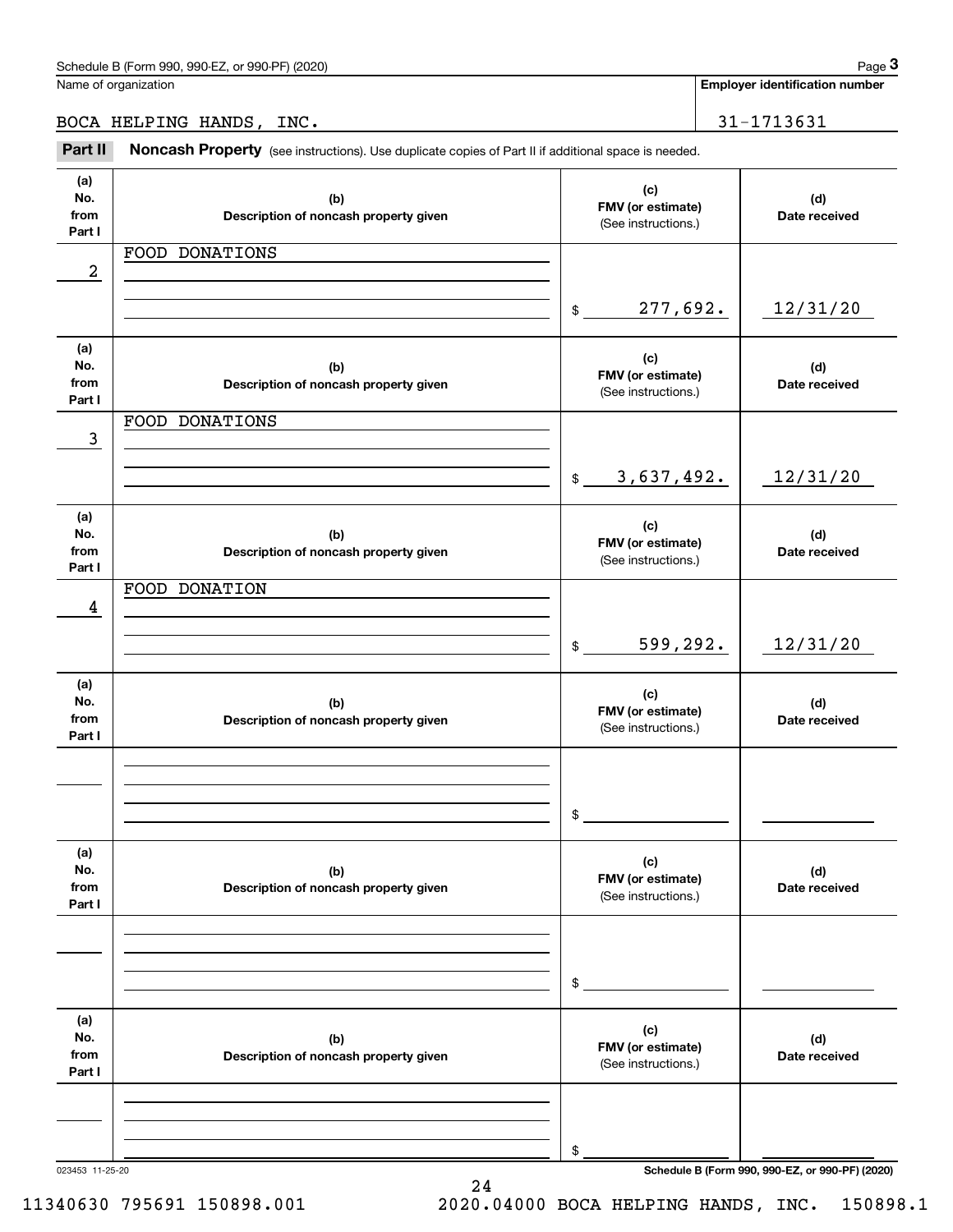|                           | Schedule B (Form 990, 990-EZ, or 990-PF) (2020)                                                                                                                                                                                                                            |                      | Page 4                                                                                                                                                         |  |  |  |  |  |
|---------------------------|----------------------------------------------------------------------------------------------------------------------------------------------------------------------------------------------------------------------------------------------------------------------------|----------------------|----------------------------------------------------------------------------------------------------------------------------------------------------------------|--|--|--|--|--|
|                           | Name of organization                                                                                                                                                                                                                                                       |                      | Employer identification number                                                                                                                                 |  |  |  |  |  |
|                           | BOCA HELPING HANDS, INC.                                                                                                                                                                                                                                                   |                      | 31-1713631                                                                                                                                                     |  |  |  |  |  |
| <b>Part III</b>           | from any one contributor. Complete columns (a) through (e) and the following line entry. For organizations<br>completing Part III, enter the total of exclusively religious, charitable, etc., contributions of \$1,000 or less for the year. (Enter this info. once.) \\$ |                      | Exclusively religious, charitable, etc., contributions to organizations described in section 501(c)(7), (8), or (10) that total more than \$1,000 for the year |  |  |  |  |  |
|                           | Use duplicate copies of Part III if additional space is needed.                                                                                                                                                                                                            |                      |                                                                                                                                                                |  |  |  |  |  |
| (a) No.<br>from<br>Part I | (b) Purpose of gift                                                                                                                                                                                                                                                        | (c) Use of gift      | (d) Description of how gift is held                                                                                                                            |  |  |  |  |  |
|                           |                                                                                                                                                                                                                                                                            |                      |                                                                                                                                                                |  |  |  |  |  |
|                           |                                                                                                                                                                                                                                                                            |                      |                                                                                                                                                                |  |  |  |  |  |
|                           |                                                                                                                                                                                                                                                                            | (e) Transfer of gift |                                                                                                                                                                |  |  |  |  |  |
|                           | Transferee's name, address, and ZIP + 4                                                                                                                                                                                                                                    |                      | Relationship of transferor to transferee                                                                                                                       |  |  |  |  |  |
|                           |                                                                                                                                                                                                                                                                            |                      |                                                                                                                                                                |  |  |  |  |  |
| (a) No.<br>from           | (b) Purpose of gift                                                                                                                                                                                                                                                        | (c) Use of gift      | (d) Description of how gift is held                                                                                                                            |  |  |  |  |  |
| Part I                    |                                                                                                                                                                                                                                                                            |                      |                                                                                                                                                                |  |  |  |  |  |
|                           |                                                                                                                                                                                                                                                                            |                      |                                                                                                                                                                |  |  |  |  |  |
|                           | (e) Transfer of gift                                                                                                                                                                                                                                                       |                      |                                                                                                                                                                |  |  |  |  |  |
|                           | Transferee's name, address, and ZIP + 4                                                                                                                                                                                                                                    |                      | Relationship of transferor to transferee                                                                                                                       |  |  |  |  |  |
|                           |                                                                                                                                                                                                                                                                            |                      |                                                                                                                                                                |  |  |  |  |  |
|                           |                                                                                                                                                                                                                                                                            |                      |                                                                                                                                                                |  |  |  |  |  |
| (a) No.<br>from<br>Part I | (b) Purpose of gift                                                                                                                                                                                                                                                        | (c) Use of gift      | (d) Description of how gift is held                                                                                                                            |  |  |  |  |  |
|                           |                                                                                                                                                                                                                                                                            |                      |                                                                                                                                                                |  |  |  |  |  |
|                           |                                                                                                                                                                                                                                                                            |                      |                                                                                                                                                                |  |  |  |  |  |
|                           | (e) Transfer of gift                                                                                                                                                                                                                                                       |                      |                                                                                                                                                                |  |  |  |  |  |
|                           | Transferee's name, address, and ZIP + 4                                                                                                                                                                                                                                    |                      | Relationship of transferor to transferee                                                                                                                       |  |  |  |  |  |
|                           |                                                                                                                                                                                                                                                                            |                      |                                                                                                                                                                |  |  |  |  |  |
| (a) No.<br>from<br>Part I | (b) Purpose of gift                                                                                                                                                                                                                                                        | (c) Use of gift      | (d) Description of how gift is held                                                                                                                            |  |  |  |  |  |
|                           |                                                                                                                                                                                                                                                                            |                      |                                                                                                                                                                |  |  |  |  |  |
|                           |                                                                                                                                                                                                                                                                            |                      |                                                                                                                                                                |  |  |  |  |  |
|                           |                                                                                                                                                                                                                                                                            | (e) Transfer of gift |                                                                                                                                                                |  |  |  |  |  |
|                           | Transferee's name, address, and $ZIP + 4$                                                                                                                                                                                                                                  |                      | Relationship of transferor to transferee                                                                                                                       |  |  |  |  |  |
|                           |                                                                                                                                                                                                                                                                            |                      |                                                                                                                                                                |  |  |  |  |  |
|                           |                                                                                                                                                                                                                                                                            |                      |                                                                                                                                                                |  |  |  |  |  |

25

**Schedule B (Form 990, 990-EZ, or 990-PF) (2020)**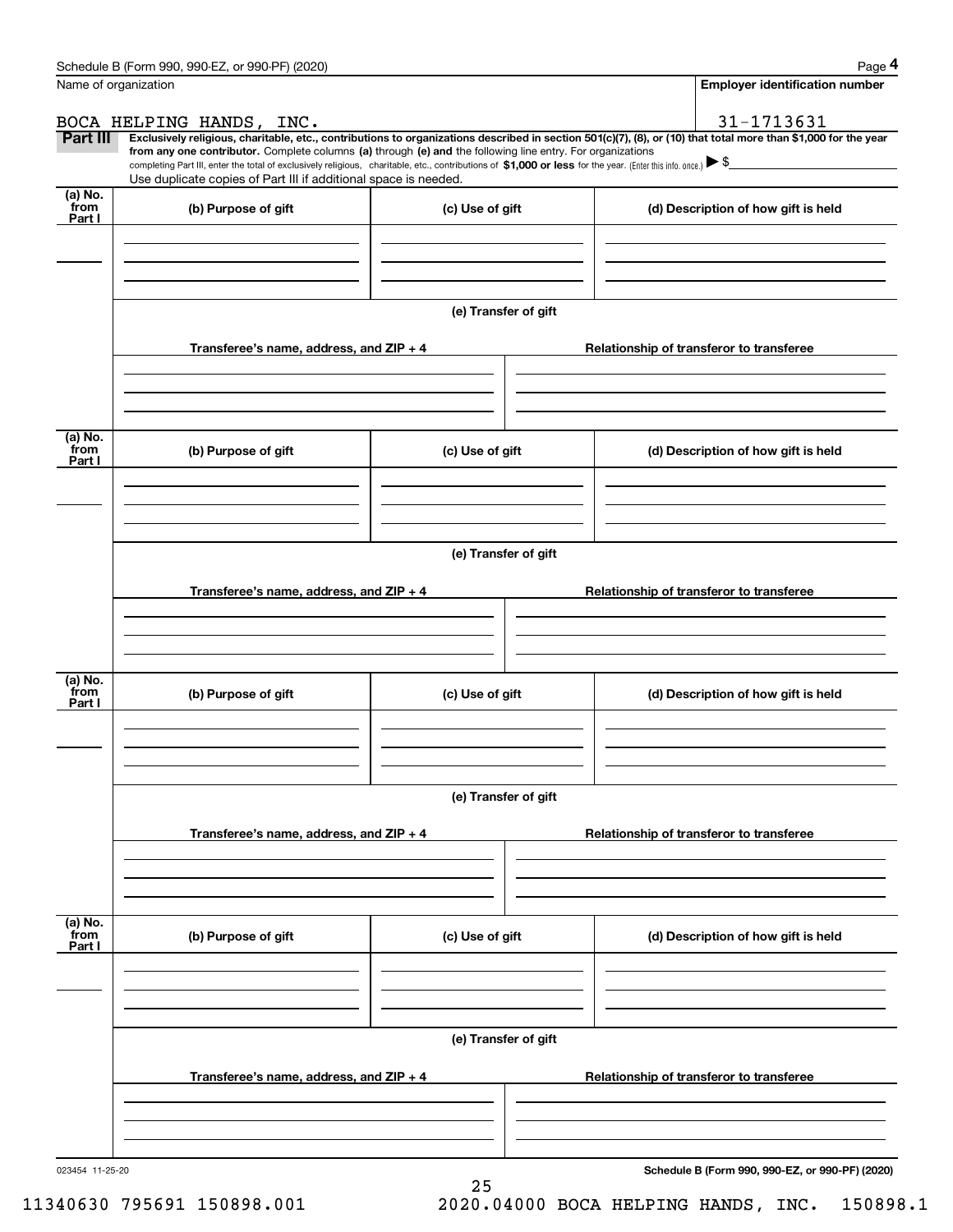|         |                                                                                                                      |                                                                                                        | <b>Supplemental Financial Statements</b>                                                                                                                                                                                                                                                                                                                          |                |                         | OMB No. 1545-0047               |  |
|---------|----------------------------------------------------------------------------------------------------------------------|--------------------------------------------------------------------------------------------------------|-------------------------------------------------------------------------------------------------------------------------------------------------------------------------------------------------------------------------------------------------------------------------------------------------------------------------------------------------------------------|----------------|-------------------------|---------------------------------|--|
|         | <b>SCHEDULE D</b><br>(Form 990)                                                                                      |                                                                                                        |                                                                                                                                                                                                                                                                                                                                                                   |                |                         |                                 |  |
|         |                                                                                                                      |                                                                                                        | Complete if the organization answered "Yes" on Form 990,<br>Part IV, line 6, 7, 8, 9, 10, 11a, 11b, 11c, 11d, 11e, 11f, 12a, or 12b.<br>Attach to Form 990.                                                                                                                                                                                                       |                |                         | <b>Open to Public</b>           |  |
|         | Department of the Treasury<br>Internal Revenue Service                                                               |                                                                                                        | Go to www.irs.gov/Form990 for instructions and the latest information.                                                                                                                                                                                                                                                                                            |                |                         | Inspection                      |  |
|         | Name of the organization                                                                                             |                                                                                                        | <b>Employer identification number</b>                                                                                                                                                                                                                                                                                                                             |                |                         |                                 |  |
| Part I  |                                                                                                                      | BOCA HELPING HANDS, INC.                                                                               | Organizations Maintaining Donor Advised Funds or Other Similar Funds or Accounts. Complete if the                                                                                                                                                                                                                                                                 |                |                         | 31-1713631                      |  |
|         |                                                                                                                      | organization answered "Yes" on Form 990, Part IV, line 6.                                              |                                                                                                                                                                                                                                                                                                                                                                   |                |                         |                                 |  |
|         |                                                                                                                      |                                                                                                        | (a) Donor advised funds                                                                                                                                                                                                                                                                                                                                           |                |                         | (b) Funds and other accounts    |  |
| 1       |                                                                                                                      |                                                                                                        |                                                                                                                                                                                                                                                                                                                                                                   |                |                         |                                 |  |
| 2       |                                                                                                                      | Aggregate value of contributions to (during year)                                                      |                                                                                                                                                                                                                                                                                                                                                                   |                |                         |                                 |  |
| з       |                                                                                                                      |                                                                                                        |                                                                                                                                                                                                                                                                                                                                                                   |                |                         |                                 |  |
| 4       |                                                                                                                      |                                                                                                        |                                                                                                                                                                                                                                                                                                                                                                   |                |                         |                                 |  |
| 5       |                                                                                                                      |                                                                                                        | Did the organization inform all donors and donor advisors in writing that the assets held in donor advised funds                                                                                                                                                                                                                                                  |                |                         |                                 |  |
|         |                                                                                                                      |                                                                                                        |                                                                                                                                                                                                                                                                                                                                                                   |                |                         | Yes<br>No                       |  |
| 6       |                                                                                                                      |                                                                                                        | Did the organization inform all grantees, donors, and donor advisors in writing that grant funds can be used only                                                                                                                                                                                                                                                 |                |                         |                                 |  |
|         |                                                                                                                      |                                                                                                        | for charitable purposes and not for the benefit of the donor or donor advisor, or for any other purpose conferring                                                                                                                                                                                                                                                |                |                         |                                 |  |
| Part II | impermissible private benefit?                                                                                       |                                                                                                        | Conservation Easements. Complete if the organization answered "Yes" on Form 990, Part IV, line 7.                                                                                                                                                                                                                                                                 |                |                         | Yes<br>No.                      |  |
| 1       |                                                                                                                      | Purpose(s) of conservation easements held by the organization (check all that apply).                  |                                                                                                                                                                                                                                                                                                                                                                   |                |                         |                                 |  |
|         |                                                                                                                      | Preservation of land for public use (for example, recreation or education)                             | Preservation of a historically important land area                                                                                                                                                                                                                                                                                                                |                |                         |                                 |  |
|         |                                                                                                                      | Protection of natural habitat                                                                          | Preservation of a certified historic structure                                                                                                                                                                                                                                                                                                                    |                |                         |                                 |  |
|         |                                                                                                                      | Preservation of open space                                                                             |                                                                                                                                                                                                                                                                                                                                                                   |                |                         |                                 |  |
| 2       |                                                                                                                      |                                                                                                        | Complete lines 2a through 2d if the organization held a qualified conservation contribution in the form of a conservation easement on the last                                                                                                                                                                                                                    |                |                         |                                 |  |
|         | day of the tax year.                                                                                                 |                                                                                                        |                                                                                                                                                                                                                                                                                                                                                                   |                |                         | Held at the End of the Tax Year |  |
| а       |                                                                                                                      |                                                                                                        |                                                                                                                                                                                                                                                                                                                                                                   | 2a             |                         |                                 |  |
|         |                                                                                                                      | Total acreage restricted by conservation easements                                                     |                                                                                                                                                                                                                                                                                                                                                                   | 2 <sub>b</sub> |                         |                                 |  |
|         | 2c<br>Number of conservation easements on a certified historic structure included in (a) manufacture included in (a) |                                                                                                        |                                                                                                                                                                                                                                                                                                                                                                   |                |                         |                                 |  |
| d       |                                                                                                                      |                                                                                                        | Number of conservation easements included in (c) acquired after 7/25/06, and not on a historic structure                                                                                                                                                                                                                                                          |                |                         |                                 |  |
|         |                                                                                                                      |                                                                                                        | listed in the National Register [111] increases and the National Property of the National Register [11] increases and the National Register [11] increases and the National Register [11] increases and the National Register<br>Number of conservation easements modified, transferred, released, extinguished, or terminated by the organization during the tax | 2d             |                         |                                 |  |
| 3       | $\vee$ ear                                                                                                           |                                                                                                        |                                                                                                                                                                                                                                                                                                                                                                   |                |                         |                                 |  |
| 4       |                                                                                                                      | Number of states where property subject to conservation easement is located $\blacktriangleright$      |                                                                                                                                                                                                                                                                                                                                                                   |                |                         |                                 |  |
| 5       |                                                                                                                      | Does the organization have a written policy regarding the periodic monitoring, inspection, handling of |                                                                                                                                                                                                                                                                                                                                                                   |                |                         |                                 |  |
|         |                                                                                                                      | violations, and enforcement of the conservation easements it holds?                                    |                                                                                                                                                                                                                                                                                                                                                                   |                |                         | Yes<br>No                       |  |
| 6       |                                                                                                                      |                                                                                                        | Staff and volunteer hours devoted to monitoring, inspecting, handling of violations, and enforcing conservation easements during the year                                                                                                                                                                                                                         |                |                         |                                 |  |
|         |                                                                                                                      |                                                                                                        |                                                                                                                                                                                                                                                                                                                                                                   |                |                         |                                 |  |
| 7       |                                                                                                                      |                                                                                                        | Amount of expenses incurred in monitoring, inspecting, handling of violations, and enforcing conservation easements during the year                                                                                                                                                                                                                               |                |                         |                                 |  |
|         | $\blacktriangleright$ \$                                                                                             |                                                                                                        |                                                                                                                                                                                                                                                                                                                                                                   |                |                         |                                 |  |
| 8       |                                                                                                                      |                                                                                                        | Does each conservation easement reported on line 2(d) above satisfy the requirements of section 170(h)(4)(B)(i)                                                                                                                                                                                                                                                   |                |                         |                                 |  |
|         | and section $170(h)(4)(B)(ii)?$                                                                                      |                                                                                                        | In Part XIII, describe how the organization reports conservation easements in its revenue and expense statement and                                                                                                                                                                                                                                               |                |                         | Yes<br><b>No</b>                |  |
| 9       |                                                                                                                      |                                                                                                        | balance sheet, and include, if applicable, the text of the footnote to the organization's financial statements that describes the                                                                                                                                                                                                                                 |                |                         |                                 |  |
|         |                                                                                                                      | organization's accounting for conservation easements.                                                  |                                                                                                                                                                                                                                                                                                                                                                   |                |                         |                                 |  |
|         | Part III                                                                                                             |                                                                                                        | Organizations Maintaining Collections of Art, Historical Treasures, or Other Similar Assets.                                                                                                                                                                                                                                                                      |                |                         |                                 |  |
|         |                                                                                                                      | Complete if the organization answered "Yes" on Form 990, Part IV, line 8.                              |                                                                                                                                                                                                                                                                                                                                                                   |                |                         |                                 |  |
|         |                                                                                                                      |                                                                                                        | 1a If the organization elected, as permitted under FASB ASC 958, not to report in its revenue statement and balance sheet works                                                                                                                                                                                                                                   |                |                         |                                 |  |
|         |                                                                                                                      |                                                                                                        | of art, historical treasures, or other similar assets held for public exhibition, education, or research in furtherance of public                                                                                                                                                                                                                                 |                |                         |                                 |  |
|         |                                                                                                                      |                                                                                                        | service, provide in Part XIII the text of the footnote to its financial statements that describes these items.                                                                                                                                                                                                                                                    |                |                         |                                 |  |
|         |                                                                                                                      |                                                                                                        | <b>b</b> If the organization elected, as permitted under FASB ASC 958, to report in its revenue statement and balance sheet works of                                                                                                                                                                                                                              |                |                         |                                 |  |
|         |                                                                                                                      |                                                                                                        | art, historical treasures, or other similar assets held for public exhibition, education, or research in furtherance of public service,                                                                                                                                                                                                                           |                |                         |                                 |  |
|         |                                                                                                                      | provide the following amounts relating to these items:                                                 |                                                                                                                                                                                                                                                                                                                                                                   |                |                         |                                 |  |
|         |                                                                                                                      |                                                                                                        |                                                                                                                                                                                                                                                                                                                                                                   |                |                         |                                 |  |
| 2       |                                                                                                                      | (ii) Assets included in Form 990, Part X                                                               | If the organization received or held works of art, historical treasures, or other similar assets for financial gain, provide                                                                                                                                                                                                                                      |                |                         | $\triangleright$ \$             |  |
|         |                                                                                                                      | the following amounts required to be reported under FASB ASC 958 relating to these items:              |                                                                                                                                                                                                                                                                                                                                                                   |                |                         |                                 |  |
| а       |                                                                                                                      |                                                                                                        |                                                                                                                                                                                                                                                                                                                                                                   |                | \$                      |                                 |  |
|         |                                                                                                                      |                                                                                                        | b Assets incl <u>uded in Form 990, Part X [Construction in the construction in the set of the set of the set of</u>                                                                                                                                                                                                                                               |                | $\blacktriangleright$ s |                                 |  |
|         |                                                                                                                      | LHA For Paperwork Reduction Act Notice, see the Instructions for Form 990.                             |                                                                                                                                                                                                                                                                                                                                                                   |                |                         | Schedule D (Form 990) 2020      |  |
|         | 032051 12-01-20                                                                                                      |                                                                                                        |                                                                                                                                                                                                                                                                                                                                                                   |                |                         |                                 |  |

|     | 26 |     |  |
|-----|----|-----|--|
| nnn |    | ົ ^ |  |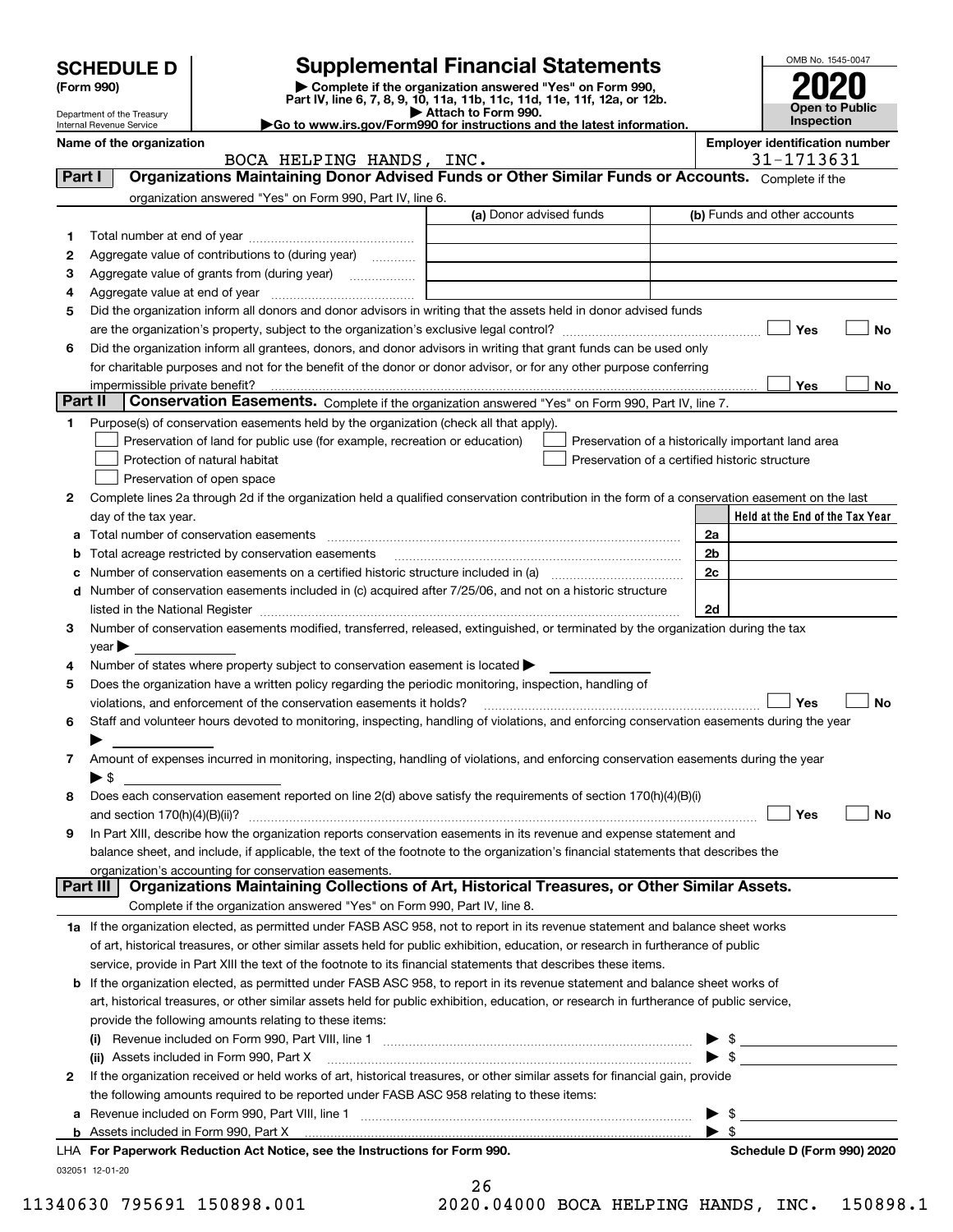|        | Schedule D (Form 990) 2020                                                                                                                                                                                                    | BOCA HELPING HANDS, INC. |                |                                                                                                                                                                                                                               |                 |                         | 31-1713631           |                | Page $2$                   |
|--------|-------------------------------------------------------------------------------------------------------------------------------------------------------------------------------------------------------------------------------|--------------------------|----------------|-------------------------------------------------------------------------------------------------------------------------------------------------------------------------------------------------------------------------------|-----------------|-------------------------|----------------------|----------------|----------------------------|
|        | Part III<br>Organizations Maintaining Collections of Art, Historical Treasures, or Other Similar Assets                                                                                                                       |                          |                |                                                                                                                                                                                                                               |                 |                         |                      | (continued)    |                            |
| з      | Using the organization's acquisition, accession, and other records, check any of the following that make significant use of its                                                                                               |                          |                |                                                                                                                                                                                                                               |                 |                         |                      |                |                            |
|        | collection items (check all that apply):                                                                                                                                                                                      |                          |                |                                                                                                                                                                                                                               |                 |                         |                      |                |                            |
| a      | Public exhibition                                                                                                                                                                                                             | d                        |                | Loan or exchange program                                                                                                                                                                                                      |                 |                         |                      |                |                            |
| b      | Scholarly research                                                                                                                                                                                                            | е                        |                | Other and the contract of the contract of the contract of the contract of the contract of the contract of the contract of the contract of the contract of the contract of the contract of the contract of the contract of the |                 |                         |                      |                |                            |
| c      | Preservation for future generations                                                                                                                                                                                           |                          |                |                                                                                                                                                                                                                               |                 |                         |                      |                |                            |
| 4      | Provide a description of the organization's collections and explain how they further the organization's exempt purpose in Part XIII.                                                                                          |                          |                |                                                                                                                                                                                                                               |                 |                         |                      |                |                            |
| 5      | During the year, did the organization solicit or receive donations of art, historical treasures, or other similar assets                                                                                                      |                          |                |                                                                                                                                                                                                                               |                 |                         |                      |                |                            |
|        | to be sold to raise funds rather than to be maintained as part of the organization's collection?                                                                                                                              |                          |                |                                                                                                                                                                                                                               |                 |                         |                      | Yes            | $N_{0}$                    |
|        | <b>Part IV</b><br>Escrow and Custodial Arrangements. Complete if the organization answered "Yes" on Form 990, Part IV, line 9, or                                                                                             |                          |                |                                                                                                                                                                                                                               |                 |                         |                      |                |                            |
|        | reported an amount on Form 990, Part X, line 21.                                                                                                                                                                              |                          |                |                                                                                                                                                                                                                               |                 |                         |                      |                |                            |
|        | 1a Is the organization an agent, trustee, custodian or other intermediary for contributions or other assets not included                                                                                                      |                          |                |                                                                                                                                                                                                                               |                 |                         |                      |                |                            |
|        | on Form 990, Part X? [11] matter contracts and contracts and contracts are contracted as a form 990, Part X?                                                                                                                  |                          |                |                                                                                                                                                                                                                               |                 |                         |                      | Yes            | No                         |
|        | b If "Yes," explain the arrangement in Part XIII and complete the following table:                                                                                                                                            |                          |                |                                                                                                                                                                                                                               |                 |                         |                      |                |                            |
|        |                                                                                                                                                                                                                               |                          |                |                                                                                                                                                                                                                               |                 |                         |                      | Amount         |                            |
| c      | Beginning balance material content contracts and all the content of the content of the content of the content of the content of the content of the content of the content of the content of the content of the content of the |                          |                |                                                                                                                                                                                                                               |                 | 1c                      |                      |                |                            |
|        |                                                                                                                                                                                                                               |                          |                |                                                                                                                                                                                                                               |                 | 1d                      |                      |                |                            |
| е      | Distributions during the year manufactured and an account of the state of the state of the state of the state o                                                                                                               |                          |                |                                                                                                                                                                                                                               |                 | 1e                      |                      |                |                            |
| Ť.     |                                                                                                                                                                                                                               |                          |                |                                                                                                                                                                                                                               |                 | 1f                      |                      |                |                            |
|        | 2a Did the organization include an amount on Form 990, Part X, line 21, for escrow or custodial account liability?                                                                                                            |                          |                |                                                                                                                                                                                                                               |                 |                         |                      | Yes            | No                         |
| Part V | <b>b</b> If "Yes," explain the arrangement in Part XIII. Check here if the explanation has been provided on Part XIII<br>Endowment Funds. Complete if the organization answered "Yes" on Form 990, Part IV, line 10.          |                          |                |                                                                                                                                                                                                                               |                 |                         |                      |                |                            |
|        |                                                                                                                                                                                                                               | (a) Current year         | (b) Prior year | (c) Two years back                                                                                                                                                                                                            |                 |                         | (d) Three years back |                | (e) Four years back        |
|        | Beginning of year balance                                                                                                                                                                                                     | 3,924,874.               | 2, 174, 317.   | 2,859,100.                                                                                                                                                                                                                    |                 |                         | 2, 251, 629.         |                | 1,987,620.                 |
| 1a     |                                                                                                                                                                                                                               | 388,545.                 | 1,243,069.     | 1,000.                                                                                                                                                                                                                        |                 |                         | 331,000.             |                | 100,000.                   |
|        | Net investment earnings, gains, and losses                                                                                                                                                                                    | 614, 241.                | 532,211.       | $-160, 468.$                                                                                                                                                                                                                  |                 |                         | 294,446.             |                | 179,585.                   |
| d      |                                                                                                                                                                                                                               |                          |                |                                                                                                                                                                                                                               |                 |                         |                      |                |                            |
|        | e Other expenditures for facilities                                                                                                                                                                                           |                          |                |                                                                                                                                                                                                                               |                 |                         |                      |                |                            |
|        | and programs                                                                                                                                                                                                                  |                          |                | 510,000.                                                                                                                                                                                                                      |                 |                         |                      |                |                            |
|        |                                                                                                                                                                                                                               | 29,616.                  | 24,723.        | 15, 315.                                                                                                                                                                                                                      |                 |                         | 17,975.              |                | 15,576.                    |
| g      | End of year balance                                                                                                                                                                                                           | 4,898,044.               | 3,924,874.     | 2, 174, 317.                                                                                                                                                                                                                  |                 |                         | 2,859,100.           |                | 2,251,629.                 |
| 2      | Provide the estimated percentage of the current year end balance (line 1g, column (a)) held as:                                                                                                                               |                          |                |                                                                                                                                                                                                                               |                 |                         |                      |                |                            |
| а      | Board designated or quasi-endowment                                                                                                                                                                                           | 100                      | %              |                                                                                                                                                                                                                               |                 |                         |                      |                |                            |
|        | Permanent endowment                                                                                                                                                                                                           | %                        |                |                                                                                                                                                                                                                               |                 |                         |                      |                |                            |
|        | Term endowment $\blacktriangleright$                                                                                                                                                                                          | %                        |                |                                                                                                                                                                                                                               |                 |                         |                      |                |                            |
|        | The percentages on lines 2a, 2b, and 2c should equal 100%.                                                                                                                                                                    |                          |                |                                                                                                                                                                                                                               |                 |                         |                      |                |                            |
|        | 3a Are there endowment funds not in the possession of the organization that are held and administered for the organization                                                                                                    |                          |                |                                                                                                                                                                                                                               |                 |                         |                      |                |                            |
|        | by:                                                                                                                                                                                                                           |                          |                |                                                                                                                                                                                                                               |                 |                         |                      |                | Yes<br>No                  |
|        | (i)                                                                                                                                                                                                                           |                          |                |                                                                                                                                                                                                                               |                 |                         |                      | 3a(i)          | X                          |
|        |                                                                                                                                                                                                                               |                          |                |                                                                                                                                                                                                                               |                 |                         |                      | 3a(ii)         | X                          |
|        |                                                                                                                                                                                                                               |                          |                |                                                                                                                                                                                                                               |                 |                         |                      | 3b             | X                          |
| 4      | Describe in Part XIII the intended uses of the organization's endowment funds.                                                                                                                                                |                          |                |                                                                                                                                                                                                                               |                 |                         |                      |                |                            |
|        | Land, Buildings, and Equipment.<br>Part VI                                                                                                                                                                                    |                          |                |                                                                                                                                                                                                                               |                 |                         |                      |                |                            |
|        | Complete if the organization answered "Yes" on Form 990, Part IV, line 11a. See Form 990, Part X, line 10.                                                                                                                    |                          |                |                                                                                                                                                                                                                               |                 |                         |                      |                |                            |
|        | Description of property                                                                                                                                                                                                       | (a) Cost or other        |                | (b) Cost or other                                                                                                                                                                                                             | (c) Accumulated |                         |                      | (d) Book value |                            |
|        |                                                                                                                                                                                                                               | basis (investment)       |                | basis (other)                                                                                                                                                                                                                 | depreciation    |                         |                      |                |                            |
|        |                                                                                                                                                                                                                               |                          |                | 3,066,214.                                                                                                                                                                                                                    |                 |                         |                      |                | 3,066,214.                 |
| b      |                                                                                                                                                                                                                               |                          |                | 3,889,511.                                                                                                                                                                                                                    |                 | 970,707.                |                      |                | $\overline{2}$ , 918, 804. |
|        |                                                                                                                                                                                                                               |                          |                |                                                                                                                                                                                                                               |                 |                         |                      |                |                            |
| d      |                                                                                                                                                                                                                               |                          |                | 676,976.                                                                                                                                                                                                                      |                 | 508,378.                |                      |                | 168,598.                   |
|        |                                                                                                                                                                                                                               |                          |                | 313,642.                                                                                                                                                                                                                      |                 | $\overline{208}$ , 630. |                      |                | 105,012.                   |
|        |                                                                                                                                                                                                                               |                          |                |                                                                                                                                                                                                                               |                 |                         |                      |                | 6,258,628.                 |

**Schedule D (Form 990) 2020**

032052 12-01-20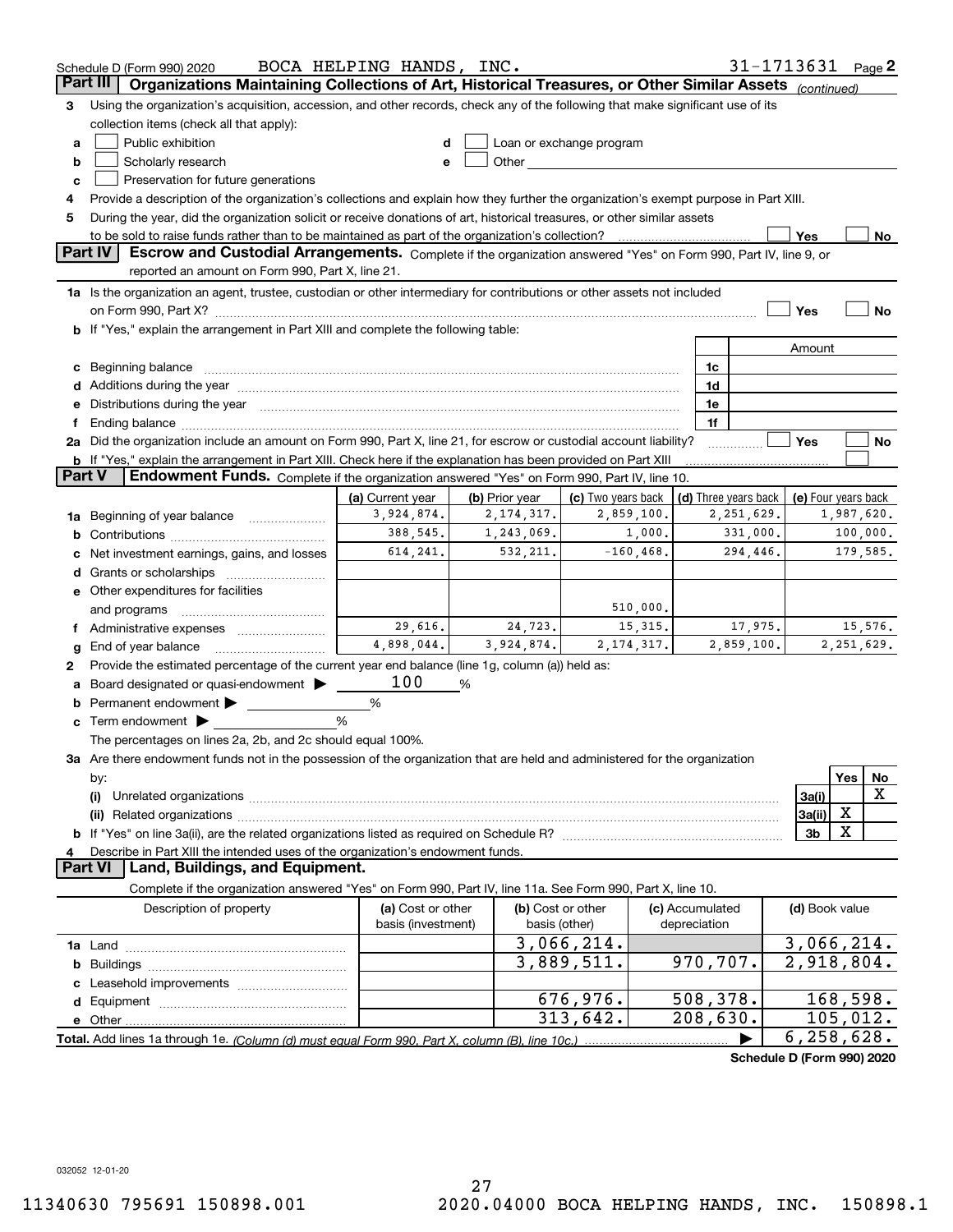| Schedule D (Form 990) 2020 | BOCA HELPING HANDS, | INC. | 31-1713631 | Page |
|----------------------------|---------------------|------|------------|------|
|                            |                     |      |            |      |

#### **Part VII Investments - Other Securities.**

Complete if the organization answered "Yes" on Form 990, Part IV, line 11b. See Form 990, Part X, line 12.

| (a) Description of security or category (including name of security)       | (b) Book value | (c) Method of valuation: Cost or end-of-year market value |
|----------------------------------------------------------------------------|----------------|-----------------------------------------------------------|
| (1) Financial derivatives                                                  |                |                                                           |
| (2) Closely held equity interests                                          |                |                                                           |
| $(3)$ Other                                                                |                |                                                           |
| (A)                                                                        |                |                                                           |
| (B)                                                                        |                |                                                           |
| (C)                                                                        |                |                                                           |
| (D)                                                                        |                |                                                           |
| (E)                                                                        |                |                                                           |
| (F)                                                                        |                |                                                           |
| (G)                                                                        |                |                                                           |
| (H)                                                                        |                |                                                           |
| <b>Total.</b> (Col. (b) must equal Form 990, Part X, col. (B) line $12$ .) |                |                                                           |

#### **Part VIII Investments - Program Related.**

Complete if the organization answered "Yes" on Form 990, Part IV, line 11c. See Form 990, Part X, line 13.

| (a) Description of investment                                       | (b) Book value | (c) Method of valuation: Cost or end-of-year market value |
|---------------------------------------------------------------------|----------------|-----------------------------------------------------------|
| (1)                                                                 |                |                                                           |
| (2)                                                                 |                |                                                           |
| $\frac{1}{2}$                                                       |                |                                                           |
| (4)                                                                 |                |                                                           |
| (5)                                                                 |                |                                                           |
| (6)                                                                 |                |                                                           |
| (7)                                                                 |                |                                                           |
| (8)                                                                 |                |                                                           |
| (9)                                                                 |                |                                                           |
| Total. (Col. (b) must equal Form 990, Part X, col. (B) line $13.$ ) |                |                                                           |

#### **Part IX Other Assets.**

Complete if the organization answered "Yes" on Form 990, Part IV, line 11d. See Form 990, Part X, line 15.

| (a) Description                                                                                                   | (b) Book value |
|-------------------------------------------------------------------------------------------------------------------|----------------|
| (1)                                                                                                               |                |
| (2)                                                                                                               |                |
| (3)                                                                                                               |                |
| (4)                                                                                                               |                |
| (5)                                                                                                               |                |
| (6)                                                                                                               |                |
| (7)                                                                                                               |                |
| (8)                                                                                                               |                |
| (9)                                                                                                               |                |
|                                                                                                                   |                |
| <b>Part X</b> Other Liabilities.                                                                                  |                |
| Complete if the organization answered "Yes" on Form 990, Part IV, line 11e or 11f. See Form 990, Part X, line 25. |                |

| 1.                | (a) Description of liability                                       | (b) Book value |
|-------------------|--------------------------------------------------------------------|----------------|
| (1)               | Federal income taxes                                               |                |
| (2)               | PAYCHECK PROTECTION PROGRAM LOAN                                   | 170, 155.      |
| (3)               |                                                                    |                |
| (4)               |                                                                    |                |
| $\frac{1}{2}$ (5) |                                                                    |                |
| (6)               |                                                                    |                |
| (7)               |                                                                    |                |
| (8)               |                                                                    |                |
| (9)               |                                                                    |                |
|                   | Total. (Column (b) must equal Form 990, Part X, col. (B) line 25.) | 170, 155.      |

**2.** Liability for uncertain tax positions. In Part XIII, provide the text of the footnote to the organization's financial statements that reports the organization's liability for uncertain tax positions under FASB ASC 740. Check here if the text of the footnote has been provided in Part XIII  $\boxed{\text{X}}$ 

**Schedule D (Form 990) 2020**

032053 12-01-20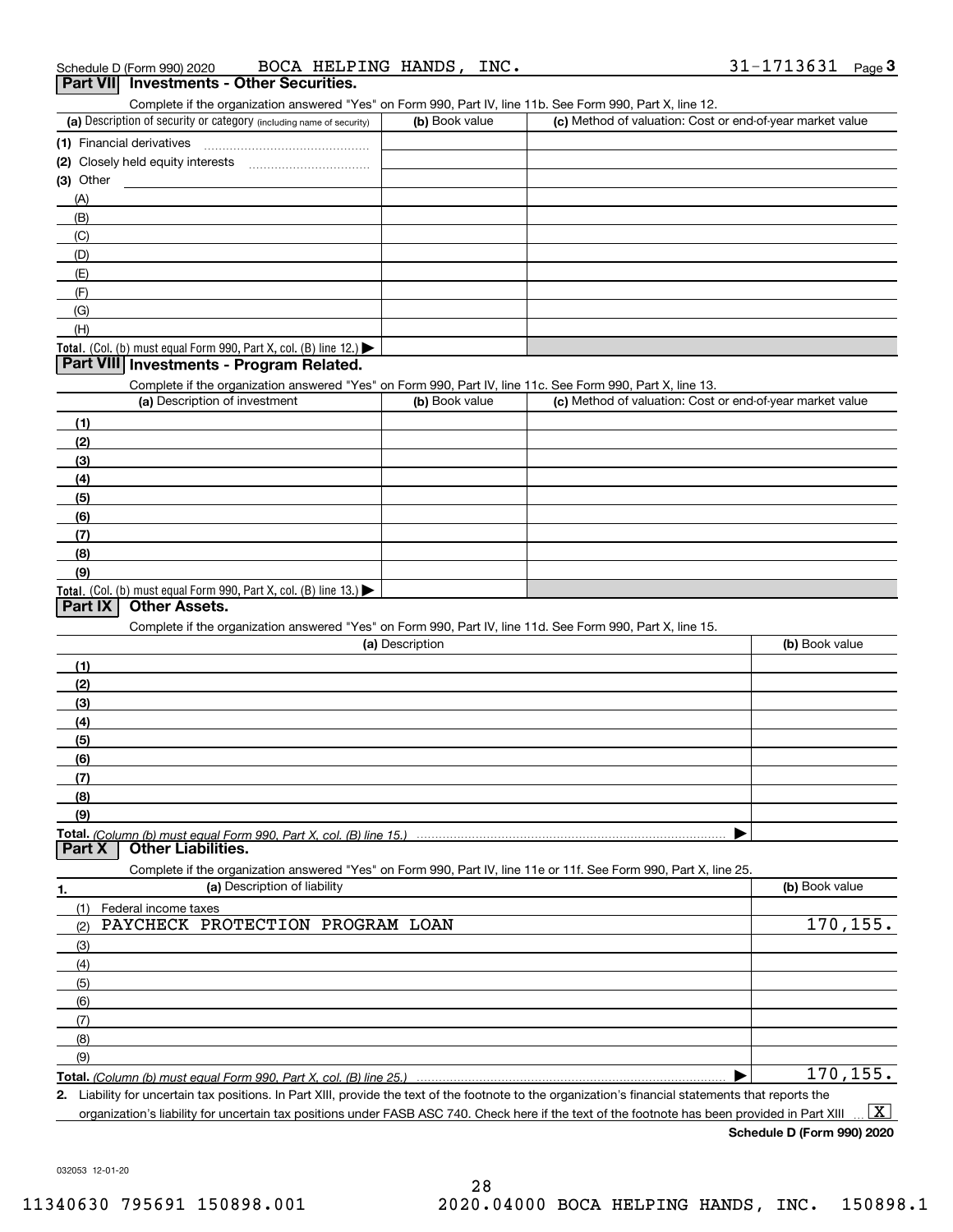|    | Schedule D (Form 990) 2020 BOCA HELPING HANDS, INC.                                                                      |                | 31-1713631<br>Page $4$ |
|----|--------------------------------------------------------------------------------------------------------------------------|----------------|------------------------|
|    | Part XI<br>Reconciliation of Revenue per Audited Financial Statements With Revenue per Return.                           |                |                        |
|    | Complete if the organization answered "Yes" on Form 990, Part IV, line 12a.                                              |                |                        |
| 1  | Total revenue, gains, and other support per audited financial statements                                                 |                | $\blacksquare$         |
| 2  | Amounts included on line 1 but not on Form 990, Part VIII, line 12:                                                      |                |                        |
| a  |                                                                                                                          | 2a             |                        |
|    |                                                                                                                          | 2 <sub>b</sub> |                        |
|    |                                                                                                                          | 2c             |                        |
| d  |                                                                                                                          | 2d             |                        |
| е  | Add lines 2a through 2d <b>must be a constructed as the constant of the constant of the constant of the construction</b> |                | <b>2e</b>              |
| З  |                                                                                                                          |                | 3                      |
| 4  | Amounts included on Form 990, Part VIII, line 12, but not on line 1:                                                     |                |                        |
|    |                                                                                                                          | 4a l           |                        |
| b  | Other (Describe in Part XIII.) <b>Construction Construction</b> Chern Construction Chern Chern Chern Chern Chern Chern   | 4 <sub>b</sub> |                        |
| c. | Add lines 4a and 4b                                                                                                      |                | 4с                     |
| 5  |                                                                                                                          |                | 5                      |
|    | Part XII   Reconciliation of Expenses per Audited Financial Statements With Expenses per Return.                         |                |                        |
|    | Complete if the organization answered "Yes" on Form 990, Part IV, line 12a.                                              |                |                        |
| 1  |                                                                                                                          |                | 1.                     |
| 2  | Amounts included on line 1 but not on Form 990, Part IX, line 25:                                                        |                |                        |
| a  |                                                                                                                          | 2a l           |                        |
|    |                                                                                                                          | 2 <sub>b</sub> |                        |
| c  |                                                                                                                          | 2c             |                        |
|    | Other (Describe in Part XIII.) (2000) (2000) (2000) (2010) (2010) (2010) (2010) (2010) (2010) (2010) (2010) (20          | 2d             |                        |
|    |                                                                                                                          |                | <b>2e</b>              |
| 3  |                                                                                                                          |                | 3                      |
| 4  | Amounts included on Form 990, Part IX, line 25, but not on line 1:                                                       |                |                        |
| a  | Investment expenses not included on Form 990, Part VIII, line 7b [1000000000000000000000000000000000                     | 4a l           |                        |
|    |                                                                                                                          | 4b.            |                        |
|    | Add lines 4a and 4b                                                                                                      |                | 4c                     |
|    |                                                                                                                          |                | 5                      |
|    | Part XIII Supplemental Information.                                                                                      |                |                        |

Provide the descriptions required for Part II, lines 3, 5, and 9; Part III, lines 1a and 4; Part IV, lines 1b and 2b; Part V, line 4; Part X, line 2; Part XI, lines 2d and 4b; and Part XII, lines 2d and 4b. Also complete this part to provide any additional information.

#### PART V, LINE 4:

#### TO BENEFIT, SUPPORT AND ENHANCE THE LONG RANGE GOALS OF BOCA HELPING

HANDS, INC.

PART X, LINE 2:

THE ORGANIZATION QUALIFIES AS A TAX-EXEMPT NOT-FOR-PROFIT ORGANIZATION

UNDER SECTION 501(C)(3) OF THE INTERNAL REVENUE CODE ("IRC"). ACCORDINGLY,

NO PROVISION FOR FEDERAL INCOME TAX IS REQUIRED.

#### THE ORGANIZATION RECOGNIZES AND MEASURES TAX POSITIONS BASED ON THEIR

### TECHNICAL MERIT AND ASSESSES THE LIKELIHOOD THAT THE POSITIONS WILL BE

#### SUSTAINED UPON EXAMINATION BASED ON THE FACTS, CIRCUMSTANCES AND

032054 12-01-20

29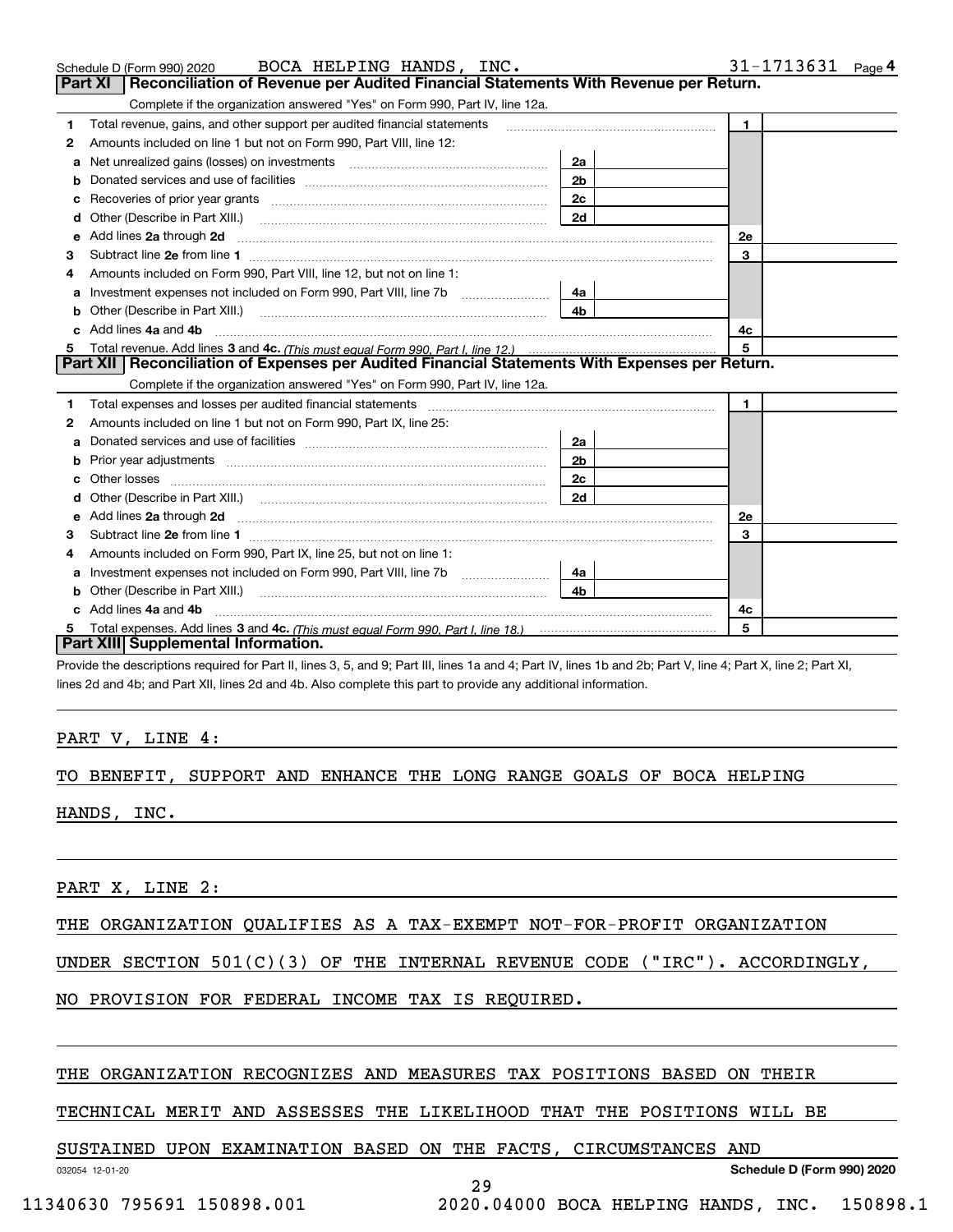| Schedule D (Form 990) 2020                            | BOCA HELPING HANDS, INC. | $31 - 1713631$ Page 5                                                      |
|-------------------------------------------------------|--------------------------|----------------------------------------------------------------------------|
| <b>Part XIII Supplemental Information</b> (continued) |                          |                                                                            |
|                                                       |                          |                                                                            |
|                                                       |                          | INFORMATION AVAILABLE AT THE END OF EACH PERIOD. INTEREST AND PENALTIES ON |
|                                                       |                          |                                                                            |
|                                                       |                          | TAX LIABILITIES, IF ANY, WOULD BE RECORDED IN INTEREST EXPENSE AND OTHER   |
|                                                       |                          |                                                                            |
| NON-INTEREST EXPENSE, RESPECTIVELY.                   |                          |                                                                            |

THE U.S. FEDERAL JURISDICTION IS THE MAJOR TAX JURISDICTION WHERE THE ORGANIZATION FILES INCOME TAX RETURNS. THE ORGANIZATION IS GENERALLY NO LONGER SUBJECT TO U.S. FEDERAL EXAMINATIONS BY TAX AUTHORITIES FOR YEARS BEFORE 2017.

**Schedule D (Form 990) 2020**

032055 12-01-20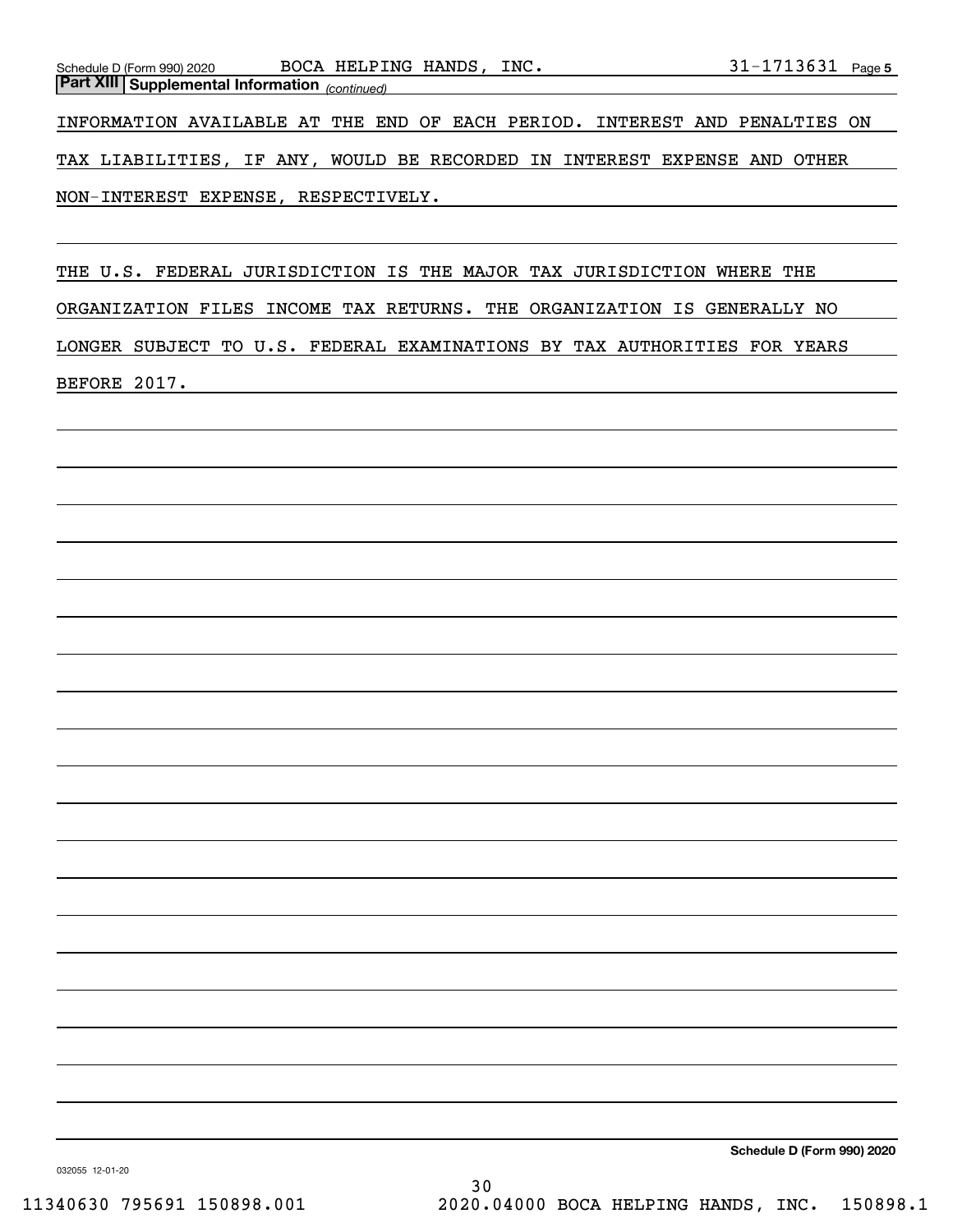| <b>SCHEDULE G</b>                                    | <b>Supplemental Information Regarding Fundraising or Gaming Activities</b>                                                                                          |                                                                                                                                                    |                                         |    |                                       |  |                                  | OMB No. 1545-0047                                   |
|------------------------------------------------------|---------------------------------------------------------------------------------------------------------------------------------------------------------------------|----------------------------------------------------------------------------------------------------------------------------------------------------|-----------------------------------------|----|---------------------------------------|--|----------------------------------|-----------------------------------------------------|
| (Form 990 or 990-EZ)                                 | Complete if the organization answered "Yes" on Form 990, Part IV, line 17, 18, or 19, or if the<br>organization entered more than \$15,000 on Form 990-EZ, line 6a. |                                                                                                                                                    |                                         |    |                                       |  |                                  | 2020                                                |
| Department of the Treasury                           | Attach to Form 990 or Form 990-EZ.                                                                                                                                  |                                                                                                                                                    |                                         |    |                                       |  |                                  | <b>Open to Public</b>                               |
| Internal Revenue Service<br>Name of the organization |                                                                                                                                                                     | Go to www.irs.gov/Form990 for instructions and the latest information.                                                                             |                                         |    |                                       |  |                                  | Inspection<br><b>Employer identification number</b> |
|                                                      |                                                                                                                                                                     | BOCA HELPING HANDS, INC.                                                                                                                           |                                         |    |                                       |  | 31-1713631                       |                                                     |
| Part I                                               | Fundraising Activities. Complete if the organization answered "Yes" on Form 990, Part IV, line 17. Form 990-EZ filers are not                                       |                                                                                                                                                    |                                         |    |                                       |  |                                  |                                                     |
|                                                      | required to complete this part.                                                                                                                                     |                                                                                                                                                    |                                         |    |                                       |  |                                  |                                                     |
| Mail solicitations<br>a                              |                                                                                                                                                                     | 1 Indicate whether the organization raised funds through any of the following activities. Check all that apply.<br>e                               |                                         |    | Solicitation of non-government grants |  |                                  |                                                     |
| b                                                    | Internet and email solicitations                                                                                                                                    | f                                                                                                                                                  |                                         |    | Solicitation of government grants     |  |                                  |                                                     |
| Phone solicitations<br>c                             |                                                                                                                                                                     | Special fundraising events<br>g                                                                                                                    |                                         |    |                                       |  |                                  |                                                     |
| In-person solicitations<br>d                         |                                                                                                                                                                     |                                                                                                                                                    |                                         |    |                                       |  |                                  |                                                     |
|                                                      |                                                                                                                                                                     | 2 a Did the organization have a written or oral agreement with any individual (including officers, directors, trustees, or                         |                                         |    |                                       |  |                                  |                                                     |
|                                                      |                                                                                                                                                                     | key employees listed in Form 990, Part VII) or entity in connection with professional fundraising services?                                        |                                         |    |                                       |  | Yes                              | No                                                  |
| compensated at least \$5,000 by the organization.    |                                                                                                                                                                     | b If "Yes," list the 10 highest paid individuals or entities (fundraisers) pursuant to agreements under which the fundraiser is to be              |                                         |    |                                       |  |                                  |                                                     |
|                                                      |                                                                                                                                                                     |                                                                                                                                                    |                                         |    |                                       |  | (v) Amount paid                  |                                                     |
| (i) Name and address of individual                   |                                                                                                                                                                     | (ii) Activity                                                                                                                                      | (iii) Did<br>fundraiser<br>have custody |    | (iv) Gross receipts                   |  | to (or retained by)              | (vi) Amount paid<br>to (or retained by)             |
| or entity (fundraiser)                               |                                                                                                                                                                     |                                                                                                                                                    | or control of<br>contributions?         |    | from activity                         |  | fundraiser<br>listed in col. (i) | organization                                        |
|                                                      |                                                                                                                                                                     |                                                                                                                                                    | Yes                                     | No |                                       |  |                                  |                                                     |
|                                                      |                                                                                                                                                                     |                                                                                                                                                    |                                         |    |                                       |  |                                  |                                                     |
|                                                      |                                                                                                                                                                     |                                                                                                                                                    |                                         |    |                                       |  |                                  |                                                     |
|                                                      |                                                                                                                                                                     |                                                                                                                                                    |                                         |    |                                       |  |                                  |                                                     |
|                                                      |                                                                                                                                                                     |                                                                                                                                                    |                                         |    |                                       |  |                                  |                                                     |
|                                                      |                                                                                                                                                                     |                                                                                                                                                    |                                         |    |                                       |  |                                  |                                                     |
|                                                      |                                                                                                                                                                     |                                                                                                                                                    |                                         |    |                                       |  |                                  |                                                     |
|                                                      |                                                                                                                                                                     |                                                                                                                                                    |                                         |    |                                       |  |                                  |                                                     |
|                                                      |                                                                                                                                                                     |                                                                                                                                                    |                                         |    |                                       |  |                                  |                                                     |
|                                                      |                                                                                                                                                                     |                                                                                                                                                    |                                         |    |                                       |  |                                  |                                                     |
|                                                      |                                                                                                                                                                     |                                                                                                                                                    |                                         |    |                                       |  |                                  |                                                     |
|                                                      |                                                                                                                                                                     |                                                                                                                                                    |                                         |    |                                       |  |                                  |                                                     |
|                                                      |                                                                                                                                                                     |                                                                                                                                                    |                                         |    |                                       |  |                                  |                                                     |
|                                                      |                                                                                                                                                                     |                                                                                                                                                    |                                         |    |                                       |  |                                  |                                                     |
|                                                      |                                                                                                                                                                     |                                                                                                                                                    |                                         |    |                                       |  |                                  |                                                     |
|                                                      |                                                                                                                                                                     |                                                                                                                                                    |                                         |    |                                       |  |                                  |                                                     |
|                                                      |                                                                                                                                                                     |                                                                                                                                                    |                                         |    |                                       |  |                                  |                                                     |
| Total                                                |                                                                                                                                                                     |                                                                                                                                                    |                                         |    |                                       |  |                                  |                                                     |
|                                                      |                                                                                                                                                                     | 3 List all states in which the organization is registered or licensed to solicit contributions or has been notified it is exempt from registration |                                         |    |                                       |  |                                  |                                                     |
| or licensing.                                        |                                                                                                                                                                     |                                                                                                                                                    |                                         |    |                                       |  |                                  |                                                     |
|                                                      |                                                                                                                                                                     |                                                                                                                                                    |                                         |    |                                       |  |                                  |                                                     |
|                                                      |                                                                                                                                                                     |                                                                                                                                                    |                                         |    |                                       |  |                                  |                                                     |
|                                                      |                                                                                                                                                                     |                                                                                                                                                    |                                         |    |                                       |  |                                  |                                                     |
|                                                      |                                                                                                                                                                     |                                                                                                                                                    |                                         |    |                                       |  |                                  |                                                     |
|                                                      |                                                                                                                                                                     |                                                                                                                                                    |                                         |    |                                       |  |                                  |                                                     |
|                                                      |                                                                                                                                                                     |                                                                                                                                                    |                                         |    |                                       |  |                                  |                                                     |
|                                                      |                                                                                                                                                                     |                                                                                                                                                    |                                         |    |                                       |  |                                  |                                                     |
|                                                      |                                                                                                                                                                     |                                                                                                                                                    |                                         |    |                                       |  |                                  |                                                     |
|                                                      |                                                                                                                                                                     | LHA For Paperwork Reduction Act Notice, see the Instructions for Form 990 or 990-EZ.                                                               |                                         |    |                                       |  |                                  | Schedule G (Form 990 or 990-EZ) 2020                |
|                                                      |                                                                                                                                                                     |                                                                                                                                                    |                                         |    |                                       |  |                                  |                                                     |

032081 11-25-20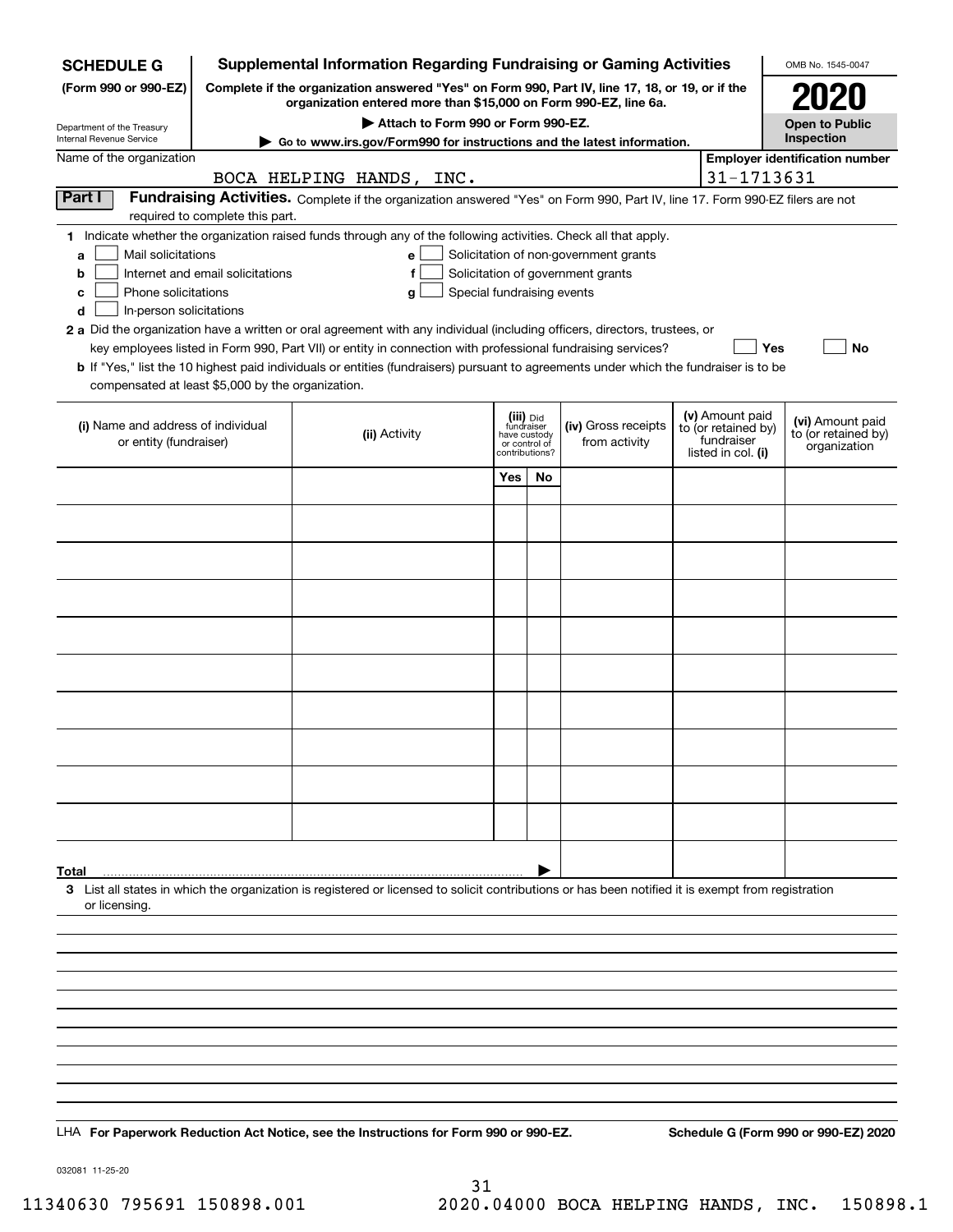#### Schedule G (Form 990 or 990-EZ) 2020 Page BOCA HELPING HANDS, INC. 31-1713631

**Part II** | Fundraising Events. Complete if the organization answered "Yes" on Form 990, Part IV, line 18, or reported more than \$15,000

|                 |          | of fundraising event contributions and gross income on Form 990-EZ, lines 1 and 6b. List events with gross receipts greater than \$5,000. |                |                         |                  |                                      |
|-----------------|----------|-------------------------------------------------------------------------------------------------------------------------------------------|----------------|-------------------------|------------------|--------------------------------------|
|                 |          |                                                                                                                                           | (a) Event $#1$ | $(b)$ Event #2          | (c) Other events | (d) Total events                     |
|                 |          |                                                                                                                                           | MONOPOLY       |                         | <b>NONE</b>      | (add col. (a) through                |
|                 |          |                                                                                                                                           | FUNDRAISING    |                         |                  | col. (c)                             |
|                 |          |                                                                                                                                           | (event type)   | (event type)            | (total number)   |                                      |
|                 |          |                                                                                                                                           |                |                         |                  |                                      |
| Revenue         | 1        |                                                                                                                                           | 153,675.       |                         |                  | <u>153,675.</u>                      |
|                 |          |                                                                                                                                           |                |                         |                  |                                      |
|                 |          |                                                                                                                                           | 153,675.       |                         |                  | <u>153,675.</u>                      |
|                 |          |                                                                                                                                           |                |                         |                  |                                      |
|                 | 3        | Gross income (line 1 minus line 2)                                                                                                        |                |                         |                  |                                      |
|                 |          |                                                                                                                                           |                |                         |                  |                                      |
|                 | 4        |                                                                                                                                           |                |                         |                  |                                      |
|                 |          |                                                                                                                                           |                |                         |                  |                                      |
|                 | 5        |                                                                                                                                           |                |                         |                  |                                      |
|                 |          |                                                                                                                                           |                |                         |                  |                                      |
| Direct Expenses | 6        |                                                                                                                                           |                |                         |                  |                                      |
|                 |          |                                                                                                                                           |                |                         |                  |                                      |
|                 | 7        | Food and beverages                                                                                                                        |                |                         |                  |                                      |
|                 |          |                                                                                                                                           |                |                         |                  |                                      |
|                 | 8        |                                                                                                                                           |                |                         |                  |                                      |
|                 | 9        |                                                                                                                                           | 11,770.        |                         |                  | 11,770.                              |
|                 | 10       | Direct expense summary. Add lines 4 through 9 in column (d)                                                                               |                |                         |                  | 11,770.                              |
|                 |          | 11 Net income summary. Subtract line 10 from line 3, column (d)                                                                           |                |                         |                  | $-11,770.$                           |
|                 | Part III | Gaming. Complete if the organization answered "Yes" on Form 990, Part IV, line 19, or reported more than                                  |                |                         |                  |                                      |
|                 |          | \$15,000 on Form 990-EZ, line 6a.                                                                                                         |                |                         |                  |                                      |
|                 |          |                                                                                                                                           |                | (b) Pull tabs/instant   |                  | (d) Total gaming (add                |
|                 |          |                                                                                                                                           | (a) Bingo      | bingo/progressive bingo | (c) Other gaming | col. (a) through col. (c))           |
| Revenue         |          |                                                                                                                                           |                |                         |                  |                                      |
|                 | 1.       |                                                                                                                                           |                |                         |                  |                                      |
|                 |          |                                                                                                                                           |                |                         |                  |                                      |
|                 | 2        |                                                                                                                                           |                |                         |                  |                                      |
| Expenses        |          |                                                                                                                                           |                |                         |                  |                                      |
|                 | З        |                                                                                                                                           |                |                         |                  |                                      |
|                 |          |                                                                                                                                           |                |                         |                  |                                      |
| <b>Direct</b>   | 4        |                                                                                                                                           |                |                         |                  |                                      |
|                 |          |                                                                                                                                           |                |                         |                  |                                      |
|                 |          | 5 Other direct expenses                                                                                                                   |                |                         |                  |                                      |
|                 |          |                                                                                                                                           | %<br>Yes       | Yes<br>%                | Yes<br>%         |                                      |
|                 | 6.       | Volunteer labor                                                                                                                           | No             | No                      | No               |                                      |
|                 |          |                                                                                                                                           |                |                         |                  |                                      |
|                 |          | 7 Direct expense summary. Add lines 2 through 5 in column (d)                                                                             |                |                         |                  |                                      |
|                 |          |                                                                                                                                           |                |                         |                  |                                      |
|                 |          |                                                                                                                                           |                |                         |                  |                                      |
|                 |          |                                                                                                                                           |                |                         |                  |                                      |
| 9               |          | Enter the state(s) in which the organization conducts gaming activities:                                                                  |                |                         |                  |                                      |
|                 |          |                                                                                                                                           |                |                         |                  | Yes<br>No                            |
|                 |          | <b>b</b> If "No," explain: $\qquad \qquad$                                                                                                |                |                         |                  |                                      |
|                 |          |                                                                                                                                           |                |                         |                  |                                      |
|                 |          |                                                                                                                                           |                |                         |                  |                                      |
|                 |          |                                                                                                                                           |                |                         |                  | Yes<br>No                            |
|                 |          |                                                                                                                                           |                |                         |                  |                                      |
|                 |          |                                                                                                                                           |                |                         |                  |                                      |
|                 |          |                                                                                                                                           |                |                         |                  |                                      |
|                 |          |                                                                                                                                           |                |                         |                  |                                      |
|                 |          | 032082 11-25-20                                                                                                                           |                |                         |                  | Schedule G (Form 990 or 990-EZ) 2020 |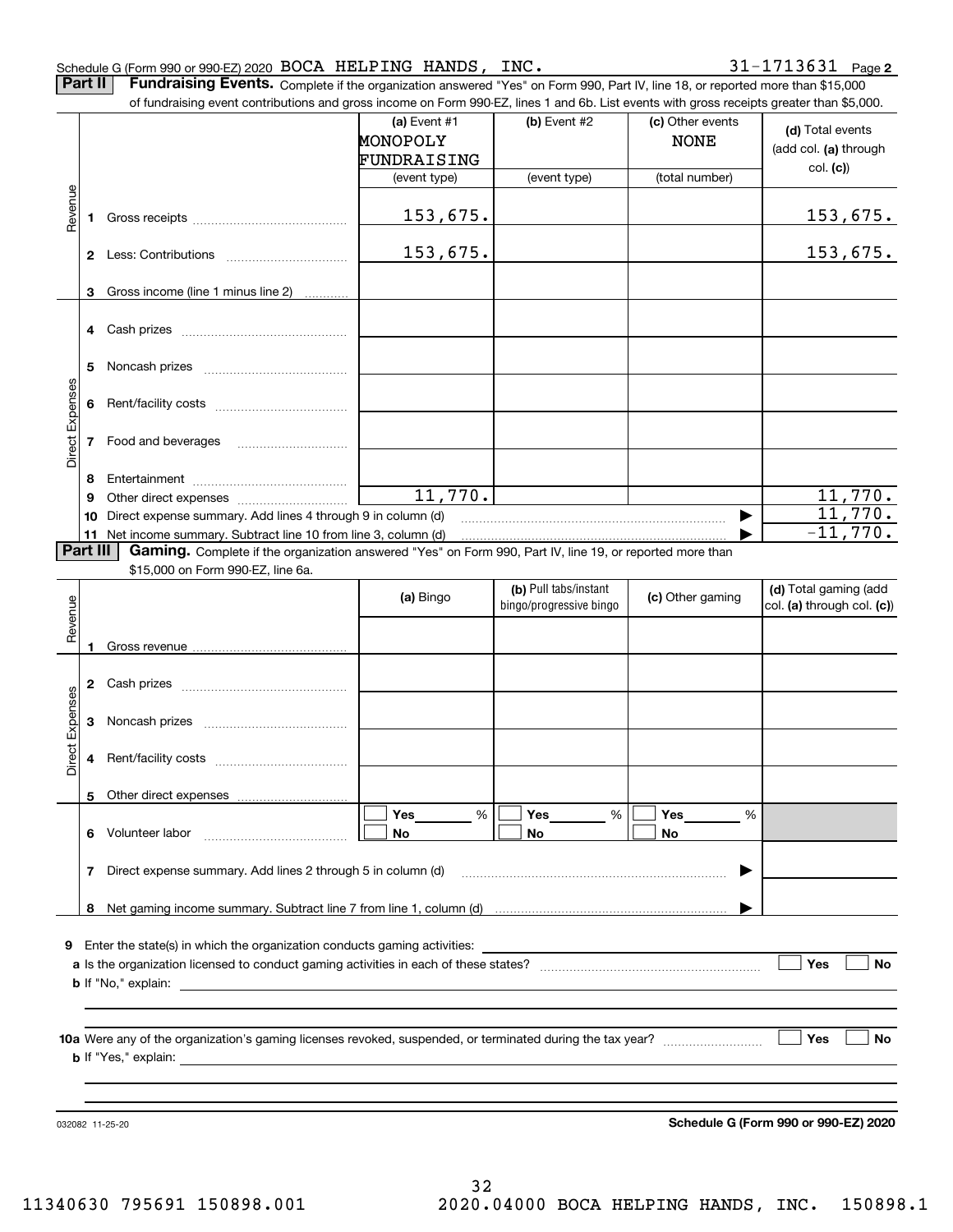| Schedule G (Form 990 or 990- $EZ$ ) 2020 BOCA HELPING HANDS, INC.                                                                                 | 31-1713631                           | Page 3    |
|---------------------------------------------------------------------------------------------------------------------------------------------------|--------------------------------------|-----------|
|                                                                                                                                                   | Yes                                  | No        |
| 12 Is the organization a grantor, beneficiary or trustee of a trust, or a member of a partnership or other entity formed                          |                                      |           |
|                                                                                                                                                   | Yes                                  | No        |
| 13 Indicate the percentage of gaming activity conducted in:                                                                                       |                                      |           |
|                                                                                                                                                   | <b>13a</b>                           | %         |
|                                                                                                                                                   | 13 <sub>b</sub>                      | %         |
| 14 Enter the name and address of the person who prepares the organization's gaming/special events books and records:                              |                                      |           |
|                                                                                                                                                   |                                      |           |
|                                                                                                                                                   |                                      |           |
|                                                                                                                                                   |                                      |           |
|                                                                                                                                                   |                                      |           |
|                                                                                                                                                   |                                      |           |
| 15a Does the organization have a contract with a third party from whom the organization receives gaming revenue?                                  | Yes                                  | No        |
|                                                                                                                                                   |                                      |           |
| <b>b</b> If "Yes," enter the amount of gaming revenue received by the organization $\triangleright$ \$                                            |                                      |           |
| of gaming revenue retained by the third party $\triangleright$ \$                                                                                 |                                      |           |
| c If "Yes," enter name and address of the third party:                                                                                            |                                      |           |
|                                                                                                                                                   |                                      |           |
|                                                                                                                                                   |                                      |           |
|                                                                                                                                                   |                                      |           |
|                                                                                                                                                   |                                      |           |
|                                                                                                                                                   |                                      |           |
| 16 Gaming manager information:                                                                                                                    |                                      |           |
|                                                                                                                                                   |                                      |           |
| Name $\blacktriangleright$ $\lrcorner$                                                                                                            |                                      |           |
|                                                                                                                                                   |                                      |           |
| Gaming manager compensation > \$                                                                                                                  |                                      |           |
|                                                                                                                                                   |                                      |           |
| $Description of services provided$ $\triangleright$                                                                                               |                                      |           |
|                                                                                                                                                   |                                      |           |
|                                                                                                                                                   |                                      |           |
|                                                                                                                                                   |                                      |           |
| Employee<br>Director/officer<br>Independent contractor                                                                                            |                                      |           |
|                                                                                                                                                   |                                      |           |
| 17 Mandatory distributions:                                                                                                                       |                                      |           |
| a Is the organization required under state law to make charitable distributions from the gaming proceeds to                                       |                                      |           |
| retain the state gaming license?                                                                                                                  | $\Box$ Yes                           | $\Box$ No |
| <b>b</b> Enter the amount of distributions required under state law to be distributed to other exempt organizations or spent in the               |                                      |           |
| organization's own exempt activities during the tax year $\triangleright$ \$                                                                      |                                      |           |
| Part IV<br>Supplemental Information. Provide the explanations required by Part I, line 2b, columns (iii) and (v); and Part III, lines 9, 9b, 10b, |                                      |           |
| 15b, 15c, 16, and 17b, as applicable. Also provide any additional information. See instructions.                                                  |                                      |           |
|                                                                                                                                                   |                                      |           |
|                                                                                                                                                   |                                      |           |
|                                                                                                                                                   |                                      |           |
|                                                                                                                                                   |                                      |           |
|                                                                                                                                                   |                                      |           |
|                                                                                                                                                   |                                      |           |
|                                                                                                                                                   |                                      |           |
|                                                                                                                                                   |                                      |           |
|                                                                                                                                                   |                                      |           |
|                                                                                                                                                   |                                      |           |
|                                                                                                                                                   |                                      |           |
|                                                                                                                                                   |                                      |           |
|                                                                                                                                                   |                                      |           |
|                                                                                                                                                   |                                      |           |
|                                                                                                                                                   |                                      |           |
|                                                                                                                                                   |                                      |           |
|                                                                                                                                                   |                                      |           |
| 032083 11-25-20                                                                                                                                   | Schedule G (Form 990 or 990-EZ) 2020 |           |
| 33<br>$\sim$ $\sim$ $\sim$ $\sim$ $\sim$ $\sim$                                                                                                   |                                      |           |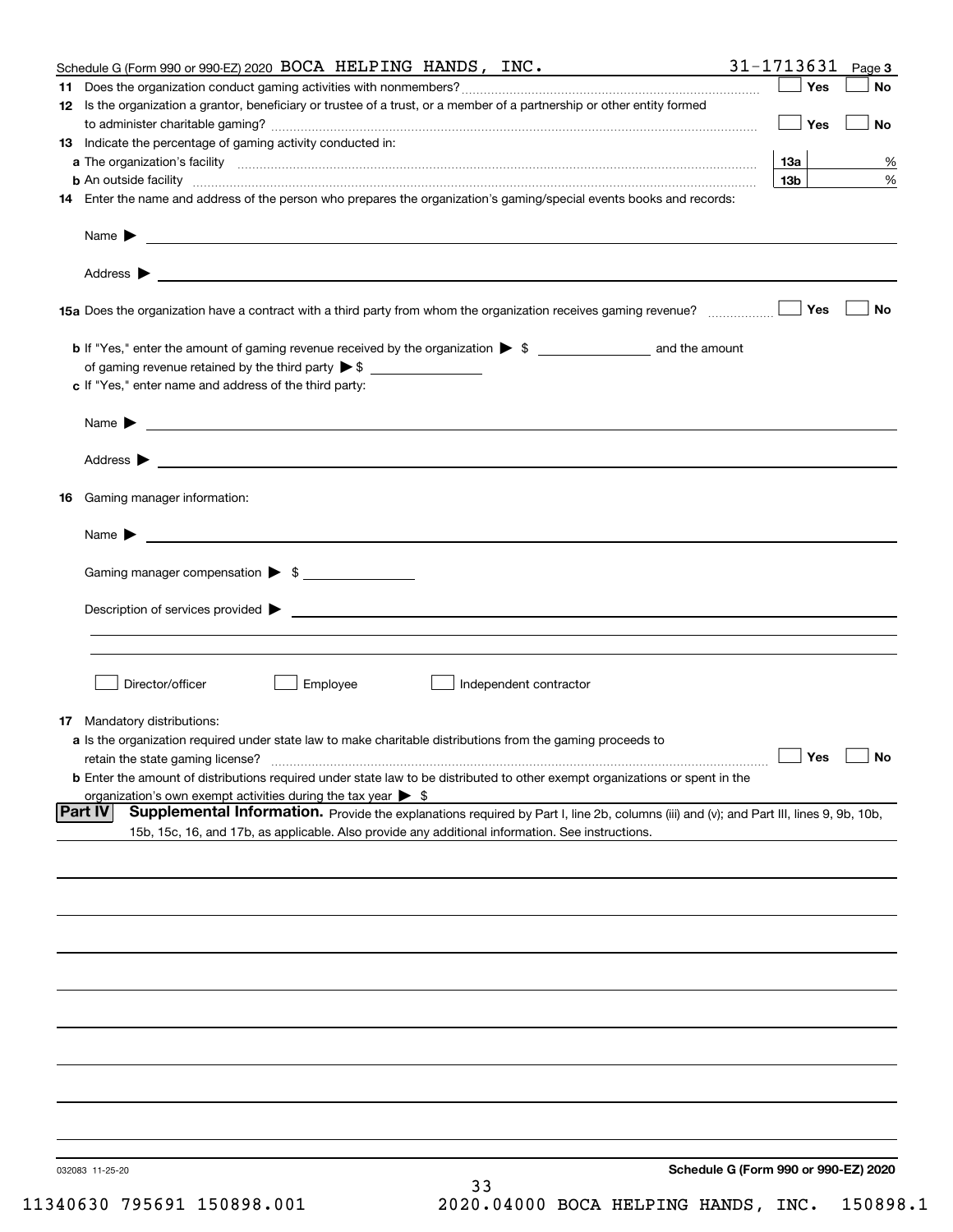|                | Schedule G (Form 990 or 990-EZ) | BOCA | HELPING     | HANDS | INC. | ـ دەد' | Page 4 |
|----------------|---------------------------------|------|-------------|-------|------|--------|--------|
| <b>Part IV</b> | Supplemental Information        |      | (continued) |       |      |        |        |

| . . | 10011111000 |                                 |
|-----|-------------|---------------------------------|
|     |             |                                 |
|     |             |                                 |
|     |             |                                 |
|     |             |                                 |
|     |             |                                 |
|     |             |                                 |
|     |             |                                 |
|     |             |                                 |
|     |             |                                 |
|     |             |                                 |
|     |             |                                 |
|     |             |                                 |
|     |             |                                 |
|     |             |                                 |
|     |             |                                 |
|     |             |                                 |
|     |             |                                 |
|     |             |                                 |
|     |             |                                 |
|     |             |                                 |
|     |             |                                 |
|     |             |                                 |
|     |             |                                 |
|     |             |                                 |
|     |             |                                 |
|     |             |                                 |
|     |             |                                 |
|     |             |                                 |
|     |             |                                 |
|     |             |                                 |
|     |             |                                 |
|     |             |                                 |
|     |             |                                 |
|     |             |                                 |
|     |             |                                 |
|     |             |                                 |
|     |             |                                 |
|     |             |                                 |
|     |             |                                 |
|     |             |                                 |
|     |             |                                 |
|     |             |                                 |
|     |             |                                 |
|     |             |                                 |
|     |             |                                 |
|     |             |                                 |
|     |             |                                 |
|     |             |                                 |
|     |             |                                 |
|     |             |                                 |
|     |             |                                 |
|     |             |                                 |
|     |             |                                 |
|     |             |                                 |
|     |             |                                 |
|     |             |                                 |
|     |             |                                 |
|     |             |                                 |
|     |             |                                 |
|     |             |                                 |
|     |             |                                 |
|     |             | Schedule G (Form 990 or 990-EZ) |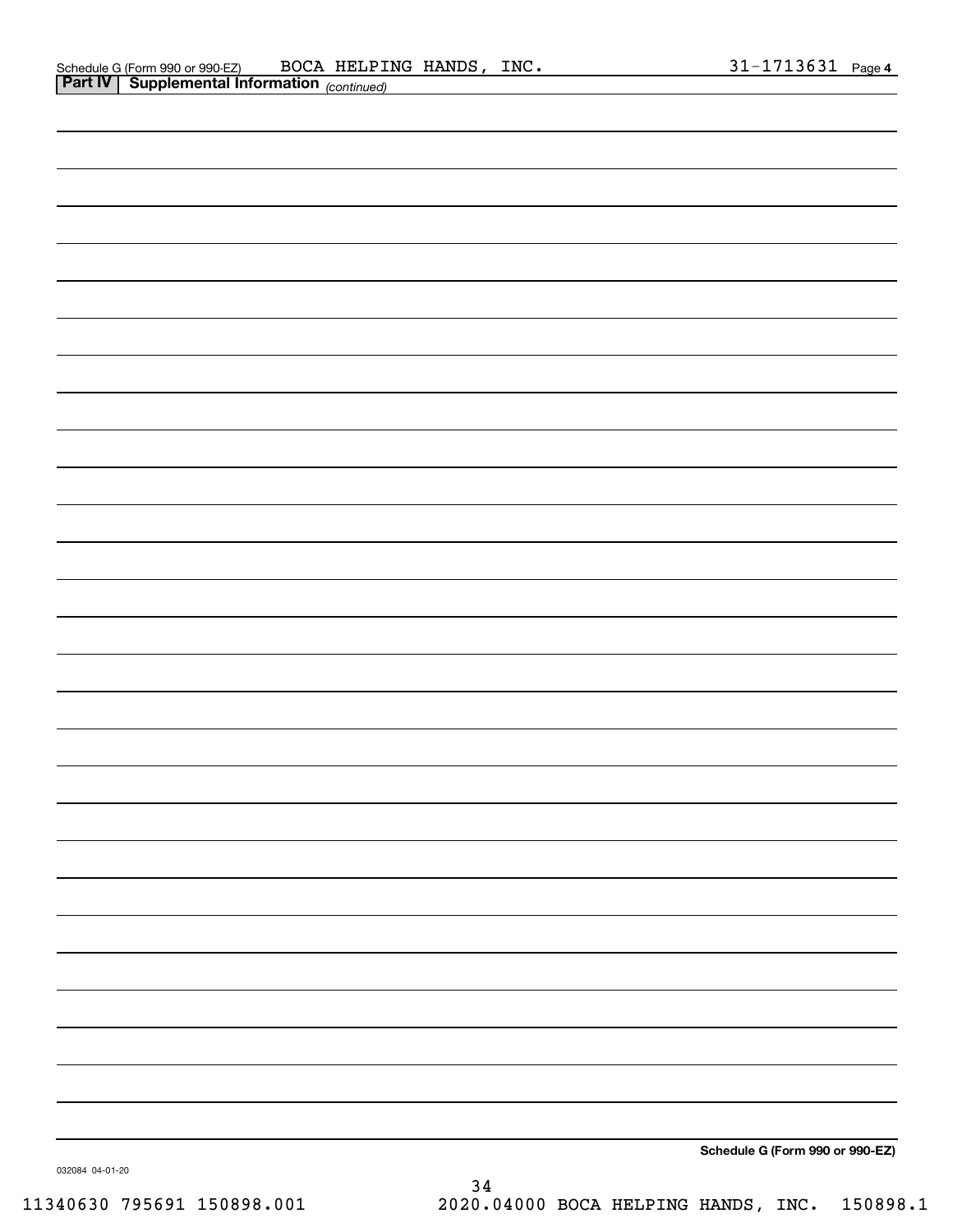| <b>SCHEDULE I</b>          |                                                                                                                                                                          |           | <b>Grants and Other Assistance to Organizations,</b>                                                                                  |                             |                                                       |                                                                |                                          | OMB No. 1545-0047                                   |
|----------------------------|--------------------------------------------------------------------------------------------------------------------------------------------------------------------------|-----------|---------------------------------------------------------------------------------------------------------------------------------------|-----------------------------|-------------------------------------------------------|----------------------------------------------------------------|------------------------------------------|-----------------------------------------------------|
| (Form 990)                 |                                                                                                                                                                          |           | Governments, and Individuals in the United States<br>Complete if the organization answered "Yes" on Form 990, Part IV, line 21 or 22. |                             |                                                       |                                                                |                                          | 2020                                                |
| Department of the Treasury |                                                                                                                                                                          |           |                                                                                                                                       | Attach to Form 990.         |                                                       |                                                                |                                          | <b>Open to Public</b>                               |
| Internal Revenue Service   |                                                                                                                                                                          |           |                                                                                                                                       |                             | Go to www.irs.gov/Form990 for the latest information. |                                                                |                                          | Inspection                                          |
| Name of the organization   | BOCA HELPING HANDS, INC.                                                                                                                                                 |           |                                                                                                                                       |                             |                                                       |                                                                |                                          | <b>Employer identification number</b><br>31-1713631 |
| Part I                     | <b>General Information on Grants and Assistance</b>                                                                                                                      |           |                                                                                                                                       |                             |                                                       |                                                                |                                          |                                                     |
| $\mathbf 1$                | Does the organization maintain records to substantiate the amount of the grants or assistance, the grantees' eligibility for the grants or assistance, and the selection |           |                                                                                                                                       |                             |                                                       |                                                                |                                          | $\boxed{\text{X}}$ Yes<br>l No                      |
| $\mathbf{2}$               | Describe in Part IV the organization's procedures for monitoring the use of grant funds in the United States.                                                            |           |                                                                                                                                       |                             |                                                       |                                                                |                                          |                                                     |
| Part II                    | Grants and Other Assistance to Domestic Organizations and Domestic Governments. Complete if the organization answered "Yes" on Form 990, Part IV, line 21, for any       |           |                                                                                                                                       |                             |                                                       |                                                                |                                          |                                                     |
|                            | recipient that received more than \$5,000. Part II can be duplicated if additional space is needed.                                                                      |           |                                                                                                                                       |                             |                                                       |                                                                |                                          |                                                     |
|                            | 1 (a) Name and address of organization<br>or government                                                                                                                  | $(b)$ EIN | (c) IRC section<br>(if applicable)                                                                                                    | (d) Amount of<br>cash grant | (e) Amount of<br>non-cash<br>assistance               | (f) Method of<br>valuation (book,<br>FMV, appraisal,<br>other) | (g) Description of<br>noncash assistance | (h) Purpose of grant<br>or assistance               |
|                            |                                                                                                                                                                          |           |                                                                                                                                       |                             |                                                       |                                                                |                                          |                                                     |
|                            |                                                                                                                                                                          |           |                                                                                                                                       |                             |                                                       |                                                                |                                          |                                                     |
|                            |                                                                                                                                                                          |           |                                                                                                                                       |                             |                                                       |                                                                |                                          |                                                     |
|                            |                                                                                                                                                                          |           |                                                                                                                                       |                             |                                                       |                                                                |                                          |                                                     |
|                            |                                                                                                                                                                          |           |                                                                                                                                       |                             |                                                       |                                                                |                                          |                                                     |
|                            |                                                                                                                                                                          |           |                                                                                                                                       |                             |                                                       |                                                                |                                          |                                                     |
|                            |                                                                                                                                                                          |           |                                                                                                                                       |                             |                                                       |                                                                |                                          |                                                     |
|                            |                                                                                                                                                                          |           |                                                                                                                                       |                             |                                                       |                                                                |                                          |                                                     |
|                            |                                                                                                                                                                          |           |                                                                                                                                       |                             |                                                       |                                                                |                                          |                                                     |
|                            |                                                                                                                                                                          |           |                                                                                                                                       |                             |                                                       |                                                                |                                          |                                                     |
|                            |                                                                                                                                                                          |           |                                                                                                                                       |                             |                                                       |                                                                |                                          |                                                     |
|                            |                                                                                                                                                                          |           |                                                                                                                                       |                             |                                                       |                                                                |                                          |                                                     |
| $\mathbf{2}$               | Enter total number of section $501(c)(3)$ and government organizations listed in the line 1 table                                                                        |           |                                                                                                                                       |                             |                                                       |                                                                |                                          |                                                     |
| 3                          | Enter total number of other organizations listed in the line 1 table                                                                                                     |           |                                                                                                                                       |                             |                                                       |                                                                |                                          |                                                     |
|                            | LHA For Paperwork Reduction Act Notice, see the Instructions for Form 990.                                                                                               |           |                                                                                                                                       |                             |                                                       |                                                                |                                          | Schedule I (Form 990) 2020                          |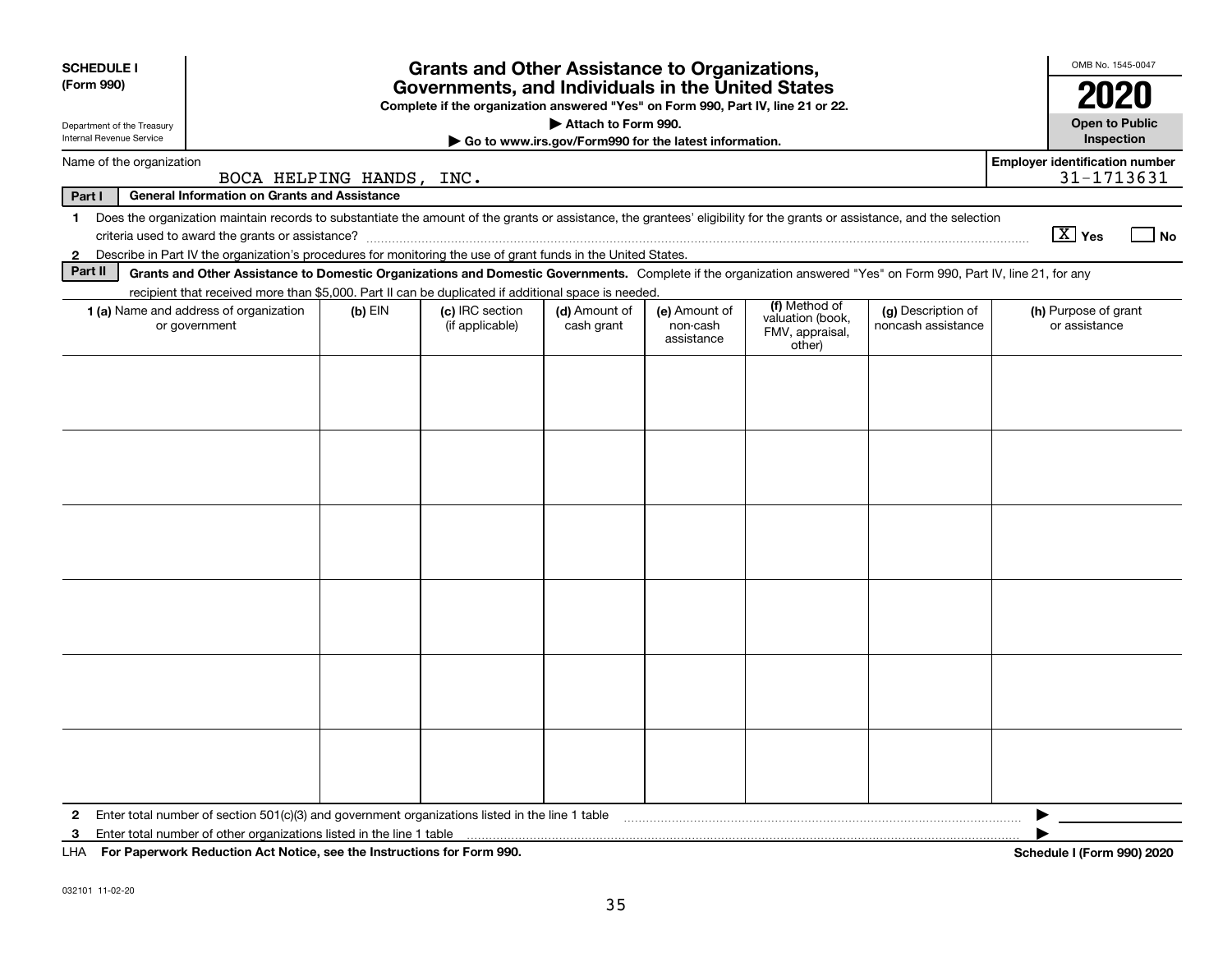**Part III | Grants and Other Assistance to Domestic Individuals. Complete if the organization answered "Yes" on Form 990, Part IV, line 22.** Part III can be duplicated if additional space is needed.

| (b) Number of<br>recipients | (c) Amount of<br>cash grant | cash assistance | (e) Method of valuation<br>(book, FMV, appraisal, other) | (f) Description of noncash assistance                 |
|-----------------------------|-----------------------------|-----------------|----------------------------------------------------------|-------------------------------------------------------|
|                             |                             |                 |                                                          |                                                       |
| 74                          |                             |                 |                                                          | N/A                                                   |
|                             |                             |                 |                                                          |                                                       |
|                             |                             |                 |                                                          | REFER TO FORM 990 PART III 4A                         |
|                             |                             |                 |                                                          |                                                       |
|                             |                             |                 |                                                          |                                                       |
|                             |                             |                 |                                                          |                                                       |
|                             |                             |                 |                                                          |                                                       |
|                             |                             |                 |                                                          |                                                       |
|                             |                             |                 |                                                          |                                                       |
|                             |                             | 89067           | 66,849.<br>332,410.                                      | (d) Amount of non-<br>$0$ . CASH<br>$8,550,000$ . FMV |

Part IV | Supplemental Information. Provide the information required in Part I, line 2; Part III, column (b); and any other additional information.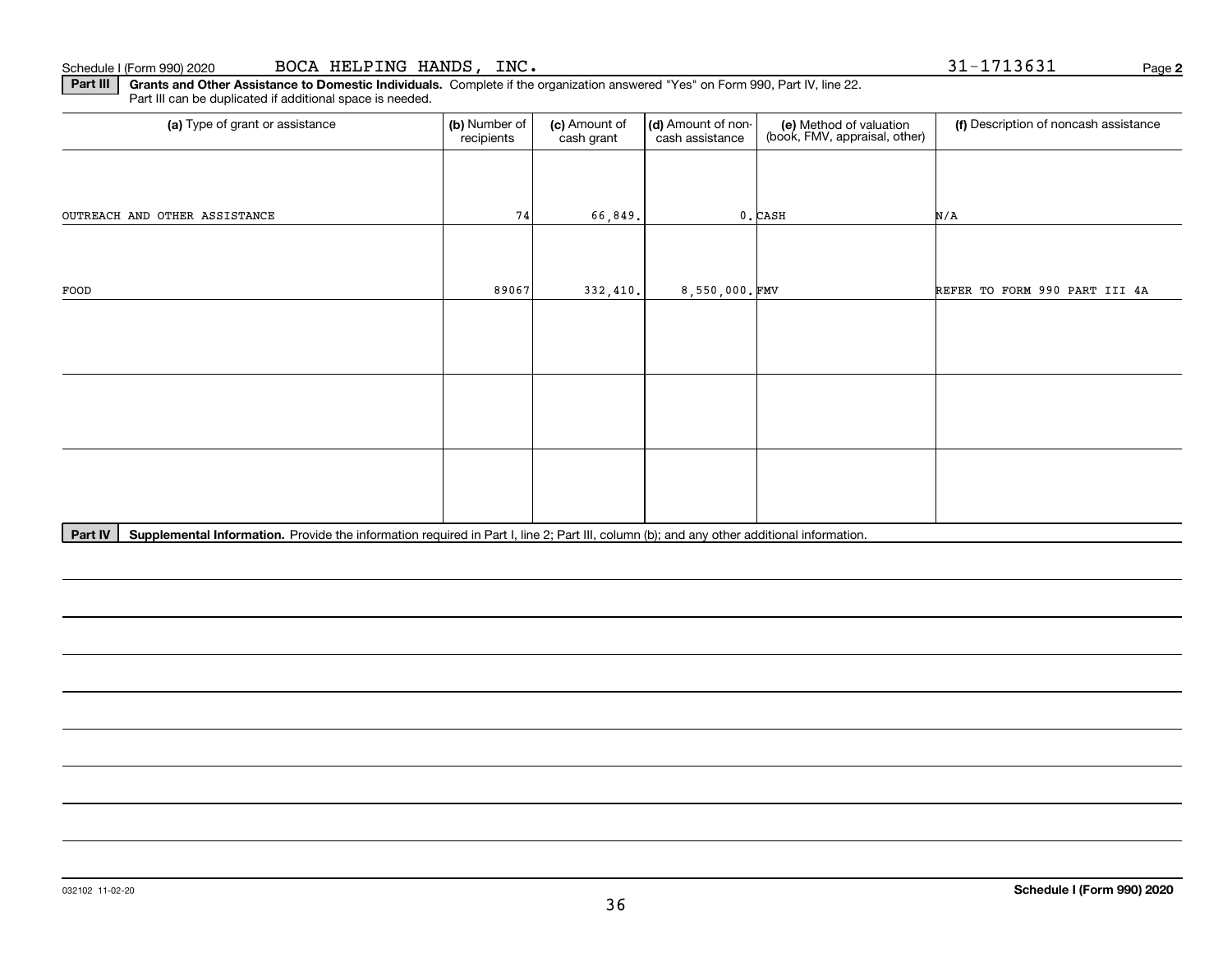| (Form 990)<br>For certain Officers, Directors, Trustees, Key Employees, and Highest<br>2020<br><b>Compensated Employees</b><br>Complete if the organization answered "Yes" on Form 990, Part IV, line 23.<br><b>Open to Public</b><br>Attach to Form 990.<br>Department of the Treasury<br>Inspection<br>Go to www.irs.gov/Form990 for instructions and the latest information.<br>Internal Revenue Service<br><b>Employer identification number</b><br>Name of the organization<br>31-1713631<br>BOCA HELPING HANDS, INC.<br><b>Questions Regarding Compensation</b><br>Part I<br><b>Yes</b><br>No<br><b>1a</b> Check the appropriate box(es) if the organization provided any of the following to or for a person listed on Form 990,<br>Part VII, Section A, line 1a. Complete Part III to provide any relevant information regarding these items.<br>First-class or charter travel<br>Housing allowance or residence for personal use<br>Travel for companions<br>Payments for business use of personal residence<br>Tax indemnification and gross-up payments<br>Health or social club dues or initiation fees<br>Discretionary spending account<br>Personal services (such as maid, chauffeur, chef)<br><b>b</b> If any of the boxes on line 1a are checked, did the organization follow a written policy regarding payment or<br>reimbursement or provision of all of the expenses described above? If "No," complete Part III to explain<br>1b<br>2<br>Did the organization require substantiation prior to reimbursing or allowing expenses incurred by all directors,<br>$\mathbf{2}$<br>trustees, and officers, including the CEO/Executive Director, regarding the items checked on line 1a?<br>з<br>Indicate which, if any, of the following the organization used to establish the compensation of the organization's<br>CEO/Executive Director. Check all that apply. Do not check any boxes for methods used by a related organization to<br>establish compensation of the CEO/Executive Director, but explain in Part III.<br>$X$ Compensation committee<br>$X$ Written employment contract<br>Compensation survey or study<br>Independent compensation consultant<br>$\boxed{\textbf{X}}$ Approval by the board or compensation committee<br>Form 990 of other organizations<br>During the year, did any person listed on Form 990, Part VII, Section A, line 1a, with respect to the filing<br>organization or a related organization:<br>х<br>Receive a severance payment or change-of-control payment?<br>4a<br>а<br>$\overline{\mathbf{x}}$<br>Participate in or receive payment from a supplemental nonqualified retirement plan?<br>4b<br>b<br>$\overline{\mathbf{x}}$<br>4c<br>Participate in or receive payment from an equity-based compensation arrangement?<br>с<br>If "Yes" to any of lines 4a-c, list the persons and provide the applicable amounts for each item in Part III.<br>Only section 501(c)(3), 501(c)(4), and 501(c)(29) organizations must complete lines 5-9.<br>For persons listed on Form 990, Part VII, Section A, line 1a, did the organization pay or accrue any compensation<br>contingent on the revenues of:<br>x<br>a The organization? <b>Entitation</b> and the organization?<br>5a<br>$\overline{\mathbf{x}}$<br>5b<br>If "Yes" on line 5a or 5b, describe in Part III.<br>For persons listed on Form 990, Part VII, Section A, line 1a, did the organization pay or accrue any compensation<br>6.<br>contingent on the net earnings of:<br>х<br>6a<br>a<br>$\overline{\mathbf{x}}$<br>6b<br>If "Yes" on line 6a or 6b, describe in Part III.<br>7 For persons listed on Form 990, Part VII, Section A, line 1a, did the organization provide any nonfixed payments<br>х<br>7<br>Were any amounts reported on Form 990, Part VII, paid or accrued pursuant to a contract that was subject to the<br>8<br>х<br>initial contract exception described in Regulations section 53.4958-4(a)(3)? If "Yes," describe in Part III<br>8<br>If "Yes" on line 8, did the organization also follow the rebuttable presumption procedure described in<br>9<br>9<br>Regulations section 53.4958-6(c)? | <b>Compensation Information</b><br><b>SCHEDULE J</b>                       | OMB No. 1545-0047 |  |
|--------------------------------------------------------------------------------------------------------------------------------------------------------------------------------------------------------------------------------------------------------------------------------------------------------------------------------------------------------------------------------------------------------------------------------------------------------------------------------------------------------------------------------------------------------------------------------------------------------------------------------------------------------------------------------------------------------------------------------------------------------------------------------------------------------------------------------------------------------------------------------------------------------------------------------------------------------------------------------------------------------------------------------------------------------------------------------------------------------------------------------------------------------------------------------------------------------------------------------------------------------------------------------------------------------------------------------------------------------------------------------------------------------------------------------------------------------------------------------------------------------------------------------------------------------------------------------------------------------------------------------------------------------------------------------------------------------------------------------------------------------------------------------------------------------------------------------------------------------------------------------------------------------------------------------------------------------------------------------------------------------------------------------------------------------------------------------------------------------------------------------------------------------------------------------------------------------------------------------------------------------------------------------------------------------------------------------------------------------------------------------------------------------------------------------------------------------------------------------------------------------------------------------------------------------------------------------------------------------------------------------------------------------------------------------------------------------------------------------------------------------------------------------------------------------------------------------------------------------------------------------------------------------------------------------------------------------------------------------------------------------------------------------------------------------------------------------------------------------------------------------------------------------------------------------------------------------------------------------------------------------------------------------------------------------------------------------------------------------------------------------------------------------------------------------------------------------------------------------------------------------------------------------------------------------------------------------------------------------------------------------------------------------------------------------------------------------------------------------------------------------------------------------------------------------------------------------------------------------------------------------------------------------------------------------------------------------------------------------------------------------------------------------------------------------------------------------------------------------------------------------------------------|----------------------------------------------------------------------------|-------------------|--|
|                                                                                                                                                                                                                                                                                                                                                                                                                                                                                                                                                                                                                                                                                                                                                                                                                                                                                                                                                                                                                                                                                                                                                                                                                                                                                                                                                                                                                                                                                                                                                                                                                                                                                                                                                                                                                                                                                                                                                                                                                                                                                                                                                                                                                                                                                                                                                                                                                                                                                                                                                                                                                                                                                                                                                                                                                                                                                                                                                                                                                                                                                                                                                                                                                                                                                                                                                                                                                                                                                                                                                                                                                                                                                                                                                                                                                                                                                                                                                                                                                                                                                                                                                  |                                                                            |                   |  |
|                                                                                                                                                                                                                                                                                                                                                                                                                                                                                                                                                                                                                                                                                                                                                                                                                                                                                                                                                                                                                                                                                                                                                                                                                                                                                                                                                                                                                                                                                                                                                                                                                                                                                                                                                                                                                                                                                                                                                                                                                                                                                                                                                                                                                                                                                                                                                                                                                                                                                                                                                                                                                                                                                                                                                                                                                                                                                                                                                                                                                                                                                                                                                                                                                                                                                                                                                                                                                                                                                                                                                                                                                                                                                                                                                                                                                                                                                                                                                                                                                                                                                                                                                  |                                                                            |                   |  |
|                                                                                                                                                                                                                                                                                                                                                                                                                                                                                                                                                                                                                                                                                                                                                                                                                                                                                                                                                                                                                                                                                                                                                                                                                                                                                                                                                                                                                                                                                                                                                                                                                                                                                                                                                                                                                                                                                                                                                                                                                                                                                                                                                                                                                                                                                                                                                                                                                                                                                                                                                                                                                                                                                                                                                                                                                                                                                                                                                                                                                                                                                                                                                                                                                                                                                                                                                                                                                                                                                                                                                                                                                                                                                                                                                                                                                                                                                                                                                                                                                                                                                                                                                  |                                                                            |                   |  |
|                                                                                                                                                                                                                                                                                                                                                                                                                                                                                                                                                                                                                                                                                                                                                                                                                                                                                                                                                                                                                                                                                                                                                                                                                                                                                                                                                                                                                                                                                                                                                                                                                                                                                                                                                                                                                                                                                                                                                                                                                                                                                                                                                                                                                                                                                                                                                                                                                                                                                                                                                                                                                                                                                                                                                                                                                                                                                                                                                                                                                                                                                                                                                                                                                                                                                                                                                                                                                                                                                                                                                                                                                                                                                                                                                                                                                                                                                                                                                                                                                                                                                                                                                  |                                                                            |                   |  |
|                                                                                                                                                                                                                                                                                                                                                                                                                                                                                                                                                                                                                                                                                                                                                                                                                                                                                                                                                                                                                                                                                                                                                                                                                                                                                                                                                                                                                                                                                                                                                                                                                                                                                                                                                                                                                                                                                                                                                                                                                                                                                                                                                                                                                                                                                                                                                                                                                                                                                                                                                                                                                                                                                                                                                                                                                                                                                                                                                                                                                                                                                                                                                                                                                                                                                                                                                                                                                                                                                                                                                                                                                                                                                                                                                                                                                                                                                                                                                                                                                                                                                                                                                  |                                                                            |                   |  |
|                                                                                                                                                                                                                                                                                                                                                                                                                                                                                                                                                                                                                                                                                                                                                                                                                                                                                                                                                                                                                                                                                                                                                                                                                                                                                                                                                                                                                                                                                                                                                                                                                                                                                                                                                                                                                                                                                                                                                                                                                                                                                                                                                                                                                                                                                                                                                                                                                                                                                                                                                                                                                                                                                                                                                                                                                                                                                                                                                                                                                                                                                                                                                                                                                                                                                                                                                                                                                                                                                                                                                                                                                                                                                                                                                                                                                                                                                                                                                                                                                                                                                                                                                  |                                                                            |                   |  |
|                                                                                                                                                                                                                                                                                                                                                                                                                                                                                                                                                                                                                                                                                                                                                                                                                                                                                                                                                                                                                                                                                                                                                                                                                                                                                                                                                                                                                                                                                                                                                                                                                                                                                                                                                                                                                                                                                                                                                                                                                                                                                                                                                                                                                                                                                                                                                                                                                                                                                                                                                                                                                                                                                                                                                                                                                                                                                                                                                                                                                                                                                                                                                                                                                                                                                                                                                                                                                                                                                                                                                                                                                                                                                                                                                                                                                                                                                                                                                                                                                                                                                                                                                  |                                                                            |                   |  |
|                                                                                                                                                                                                                                                                                                                                                                                                                                                                                                                                                                                                                                                                                                                                                                                                                                                                                                                                                                                                                                                                                                                                                                                                                                                                                                                                                                                                                                                                                                                                                                                                                                                                                                                                                                                                                                                                                                                                                                                                                                                                                                                                                                                                                                                                                                                                                                                                                                                                                                                                                                                                                                                                                                                                                                                                                                                                                                                                                                                                                                                                                                                                                                                                                                                                                                                                                                                                                                                                                                                                                                                                                                                                                                                                                                                                                                                                                                                                                                                                                                                                                                                                                  |                                                                            |                   |  |
|                                                                                                                                                                                                                                                                                                                                                                                                                                                                                                                                                                                                                                                                                                                                                                                                                                                                                                                                                                                                                                                                                                                                                                                                                                                                                                                                                                                                                                                                                                                                                                                                                                                                                                                                                                                                                                                                                                                                                                                                                                                                                                                                                                                                                                                                                                                                                                                                                                                                                                                                                                                                                                                                                                                                                                                                                                                                                                                                                                                                                                                                                                                                                                                                                                                                                                                                                                                                                                                                                                                                                                                                                                                                                                                                                                                                                                                                                                                                                                                                                                                                                                                                                  |                                                                            |                   |  |
|                                                                                                                                                                                                                                                                                                                                                                                                                                                                                                                                                                                                                                                                                                                                                                                                                                                                                                                                                                                                                                                                                                                                                                                                                                                                                                                                                                                                                                                                                                                                                                                                                                                                                                                                                                                                                                                                                                                                                                                                                                                                                                                                                                                                                                                                                                                                                                                                                                                                                                                                                                                                                                                                                                                                                                                                                                                                                                                                                                                                                                                                                                                                                                                                                                                                                                                                                                                                                                                                                                                                                                                                                                                                                                                                                                                                                                                                                                                                                                                                                                                                                                                                                  |                                                                            |                   |  |
|                                                                                                                                                                                                                                                                                                                                                                                                                                                                                                                                                                                                                                                                                                                                                                                                                                                                                                                                                                                                                                                                                                                                                                                                                                                                                                                                                                                                                                                                                                                                                                                                                                                                                                                                                                                                                                                                                                                                                                                                                                                                                                                                                                                                                                                                                                                                                                                                                                                                                                                                                                                                                                                                                                                                                                                                                                                                                                                                                                                                                                                                                                                                                                                                                                                                                                                                                                                                                                                                                                                                                                                                                                                                                                                                                                                                                                                                                                                                                                                                                                                                                                                                                  |                                                                            |                   |  |
|                                                                                                                                                                                                                                                                                                                                                                                                                                                                                                                                                                                                                                                                                                                                                                                                                                                                                                                                                                                                                                                                                                                                                                                                                                                                                                                                                                                                                                                                                                                                                                                                                                                                                                                                                                                                                                                                                                                                                                                                                                                                                                                                                                                                                                                                                                                                                                                                                                                                                                                                                                                                                                                                                                                                                                                                                                                                                                                                                                                                                                                                                                                                                                                                                                                                                                                                                                                                                                                                                                                                                                                                                                                                                                                                                                                                                                                                                                                                                                                                                                                                                                                                                  |                                                                            |                   |  |
|                                                                                                                                                                                                                                                                                                                                                                                                                                                                                                                                                                                                                                                                                                                                                                                                                                                                                                                                                                                                                                                                                                                                                                                                                                                                                                                                                                                                                                                                                                                                                                                                                                                                                                                                                                                                                                                                                                                                                                                                                                                                                                                                                                                                                                                                                                                                                                                                                                                                                                                                                                                                                                                                                                                                                                                                                                                                                                                                                                                                                                                                                                                                                                                                                                                                                                                                                                                                                                                                                                                                                                                                                                                                                                                                                                                                                                                                                                                                                                                                                                                                                                                                                  |                                                                            |                   |  |
|                                                                                                                                                                                                                                                                                                                                                                                                                                                                                                                                                                                                                                                                                                                                                                                                                                                                                                                                                                                                                                                                                                                                                                                                                                                                                                                                                                                                                                                                                                                                                                                                                                                                                                                                                                                                                                                                                                                                                                                                                                                                                                                                                                                                                                                                                                                                                                                                                                                                                                                                                                                                                                                                                                                                                                                                                                                                                                                                                                                                                                                                                                                                                                                                                                                                                                                                                                                                                                                                                                                                                                                                                                                                                                                                                                                                                                                                                                                                                                                                                                                                                                                                                  |                                                                            |                   |  |
|                                                                                                                                                                                                                                                                                                                                                                                                                                                                                                                                                                                                                                                                                                                                                                                                                                                                                                                                                                                                                                                                                                                                                                                                                                                                                                                                                                                                                                                                                                                                                                                                                                                                                                                                                                                                                                                                                                                                                                                                                                                                                                                                                                                                                                                                                                                                                                                                                                                                                                                                                                                                                                                                                                                                                                                                                                                                                                                                                                                                                                                                                                                                                                                                                                                                                                                                                                                                                                                                                                                                                                                                                                                                                                                                                                                                                                                                                                                                                                                                                                                                                                                                                  |                                                                            |                   |  |
|                                                                                                                                                                                                                                                                                                                                                                                                                                                                                                                                                                                                                                                                                                                                                                                                                                                                                                                                                                                                                                                                                                                                                                                                                                                                                                                                                                                                                                                                                                                                                                                                                                                                                                                                                                                                                                                                                                                                                                                                                                                                                                                                                                                                                                                                                                                                                                                                                                                                                                                                                                                                                                                                                                                                                                                                                                                                                                                                                                                                                                                                                                                                                                                                                                                                                                                                                                                                                                                                                                                                                                                                                                                                                                                                                                                                                                                                                                                                                                                                                                                                                                                                                  |                                                                            |                   |  |
|                                                                                                                                                                                                                                                                                                                                                                                                                                                                                                                                                                                                                                                                                                                                                                                                                                                                                                                                                                                                                                                                                                                                                                                                                                                                                                                                                                                                                                                                                                                                                                                                                                                                                                                                                                                                                                                                                                                                                                                                                                                                                                                                                                                                                                                                                                                                                                                                                                                                                                                                                                                                                                                                                                                                                                                                                                                                                                                                                                                                                                                                                                                                                                                                                                                                                                                                                                                                                                                                                                                                                                                                                                                                                                                                                                                                                                                                                                                                                                                                                                                                                                                                                  |                                                                            |                   |  |
|                                                                                                                                                                                                                                                                                                                                                                                                                                                                                                                                                                                                                                                                                                                                                                                                                                                                                                                                                                                                                                                                                                                                                                                                                                                                                                                                                                                                                                                                                                                                                                                                                                                                                                                                                                                                                                                                                                                                                                                                                                                                                                                                                                                                                                                                                                                                                                                                                                                                                                                                                                                                                                                                                                                                                                                                                                                                                                                                                                                                                                                                                                                                                                                                                                                                                                                                                                                                                                                                                                                                                                                                                                                                                                                                                                                                                                                                                                                                                                                                                                                                                                                                                  |                                                                            |                   |  |
|                                                                                                                                                                                                                                                                                                                                                                                                                                                                                                                                                                                                                                                                                                                                                                                                                                                                                                                                                                                                                                                                                                                                                                                                                                                                                                                                                                                                                                                                                                                                                                                                                                                                                                                                                                                                                                                                                                                                                                                                                                                                                                                                                                                                                                                                                                                                                                                                                                                                                                                                                                                                                                                                                                                                                                                                                                                                                                                                                                                                                                                                                                                                                                                                                                                                                                                                                                                                                                                                                                                                                                                                                                                                                                                                                                                                                                                                                                                                                                                                                                                                                                                                                  |                                                                            |                   |  |
|                                                                                                                                                                                                                                                                                                                                                                                                                                                                                                                                                                                                                                                                                                                                                                                                                                                                                                                                                                                                                                                                                                                                                                                                                                                                                                                                                                                                                                                                                                                                                                                                                                                                                                                                                                                                                                                                                                                                                                                                                                                                                                                                                                                                                                                                                                                                                                                                                                                                                                                                                                                                                                                                                                                                                                                                                                                                                                                                                                                                                                                                                                                                                                                                                                                                                                                                                                                                                                                                                                                                                                                                                                                                                                                                                                                                                                                                                                                                                                                                                                                                                                                                                  |                                                                            |                   |  |
|                                                                                                                                                                                                                                                                                                                                                                                                                                                                                                                                                                                                                                                                                                                                                                                                                                                                                                                                                                                                                                                                                                                                                                                                                                                                                                                                                                                                                                                                                                                                                                                                                                                                                                                                                                                                                                                                                                                                                                                                                                                                                                                                                                                                                                                                                                                                                                                                                                                                                                                                                                                                                                                                                                                                                                                                                                                                                                                                                                                                                                                                                                                                                                                                                                                                                                                                                                                                                                                                                                                                                                                                                                                                                                                                                                                                                                                                                                                                                                                                                                                                                                                                                  |                                                                            |                   |  |
|                                                                                                                                                                                                                                                                                                                                                                                                                                                                                                                                                                                                                                                                                                                                                                                                                                                                                                                                                                                                                                                                                                                                                                                                                                                                                                                                                                                                                                                                                                                                                                                                                                                                                                                                                                                                                                                                                                                                                                                                                                                                                                                                                                                                                                                                                                                                                                                                                                                                                                                                                                                                                                                                                                                                                                                                                                                                                                                                                                                                                                                                                                                                                                                                                                                                                                                                                                                                                                                                                                                                                                                                                                                                                                                                                                                                                                                                                                                                                                                                                                                                                                                                                  |                                                                            |                   |  |
|                                                                                                                                                                                                                                                                                                                                                                                                                                                                                                                                                                                                                                                                                                                                                                                                                                                                                                                                                                                                                                                                                                                                                                                                                                                                                                                                                                                                                                                                                                                                                                                                                                                                                                                                                                                                                                                                                                                                                                                                                                                                                                                                                                                                                                                                                                                                                                                                                                                                                                                                                                                                                                                                                                                                                                                                                                                                                                                                                                                                                                                                                                                                                                                                                                                                                                                                                                                                                                                                                                                                                                                                                                                                                                                                                                                                                                                                                                                                                                                                                                                                                                                                                  |                                                                            |                   |  |
|                                                                                                                                                                                                                                                                                                                                                                                                                                                                                                                                                                                                                                                                                                                                                                                                                                                                                                                                                                                                                                                                                                                                                                                                                                                                                                                                                                                                                                                                                                                                                                                                                                                                                                                                                                                                                                                                                                                                                                                                                                                                                                                                                                                                                                                                                                                                                                                                                                                                                                                                                                                                                                                                                                                                                                                                                                                                                                                                                                                                                                                                                                                                                                                                                                                                                                                                                                                                                                                                                                                                                                                                                                                                                                                                                                                                                                                                                                                                                                                                                                                                                                                                                  |                                                                            |                   |  |
|                                                                                                                                                                                                                                                                                                                                                                                                                                                                                                                                                                                                                                                                                                                                                                                                                                                                                                                                                                                                                                                                                                                                                                                                                                                                                                                                                                                                                                                                                                                                                                                                                                                                                                                                                                                                                                                                                                                                                                                                                                                                                                                                                                                                                                                                                                                                                                                                                                                                                                                                                                                                                                                                                                                                                                                                                                                                                                                                                                                                                                                                                                                                                                                                                                                                                                                                                                                                                                                                                                                                                                                                                                                                                                                                                                                                                                                                                                                                                                                                                                                                                                                                                  |                                                                            |                   |  |
|                                                                                                                                                                                                                                                                                                                                                                                                                                                                                                                                                                                                                                                                                                                                                                                                                                                                                                                                                                                                                                                                                                                                                                                                                                                                                                                                                                                                                                                                                                                                                                                                                                                                                                                                                                                                                                                                                                                                                                                                                                                                                                                                                                                                                                                                                                                                                                                                                                                                                                                                                                                                                                                                                                                                                                                                                                                                                                                                                                                                                                                                                                                                                                                                                                                                                                                                                                                                                                                                                                                                                                                                                                                                                                                                                                                                                                                                                                                                                                                                                                                                                                                                                  |                                                                            |                   |  |
|                                                                                                                                                                                                                                                                                                                                                                                                                                                                                                                                                                                                                                                                                                                                                                                                                                                                                                                                                                                                                                                                                                                                                                                                                                                                                                                                                                                                                                                                                                                                                                                                                                                                                                                                                                                                                                                                                                                                                                                                                                                                                                                                                                                                                                                                                                                                                                                                                                                                                                                                                                                                                                                                                                                                                                                                                                                                                                                                                                                                                                                                                                                                                                                                                                                                                                                                                                                                                                                                                                                                                                                                                                                                                                                                                                                                                                                                                                                                                                                                                                                                                                                                                  |                                                                            |                   |  |
|                                                                                                                                                                                                                                                                                                                                                                                                                                                                                                                                                                                                                                                                                                                                                                                                                                                                                                                                                                                                                                                                                                                                                                                                                                                                                                                                                                                                                                                                                                                                                                                                                                                                                                                                                                                                                                                                                                                                                                                                                                                                                                                                                                                                                                                                                                                                                                                                                                                                                                                                                                                                                                                                                                                                                                                                                                                                                                                                                                                                                                                                                                                                                                                                                                                                                                                                                                                                                                                                                                                                                                                                                                                                                                                                                                                                                                                                                                                                                                                                                                                                                                                                                  |                                                                            |                   |  |
|                                                                                                                                                                                                                                                                                                                                                                                                                                                                                                                                                                                                                                                                                                                                                                                                                                                                                                                                                                                                                                                                                                                                                                                                                                                                                                                                                                                                                                                                                                                                                                                                                                                                                                                                                                                                                                                                                                                                                                                                                                                                                                                                                                                                                                                                                                                                                                                                                                                                                                                                                                                                                                                                                                                                                                                                                                                                                                                                                                                                                                                                                                                                                                                                                                                                                                                                                                                                                                                                                                                                                                                                                                                                                                                                                                                                                                                                                                                                                                                                                                                                                                                                                  |                                                                            |                   |  |
|                                                                                                                                                                                                                                                                                                                                                                                                                                                                                                                                                                                                                                                                                                                                                                                                                                                                                                                                                                                                                                                                                                                                                                                                                                                                                                                                                                                                                                                                                                                                                                                                                                                                                                                                                                                                                                                                                                                                                                                                                                                                                                                                                                                                                                                                                                                                                                                                                                                                                                                                                                                                                                                                                                                                                                                                                                                                                                                                                                                                                                                                                                                                                                                                                                                                                                                                                                                                                                                                                                                                                                                                                                                                                                                                                                                                                                                                                                                                                                                                                                                                                                                                                  |                                                                            |                   |  |
|                                                                                                                                                                                                                                                                                                                                                                                                                                                                                                                                                                                                                                                                                                                                                                                                                                                                                                                                                                                                                                                                                                                                                                                                                                                                                                                                                                                                                                                                                                                                                                                                                                                                                                                                                                                                                                                                                                                                                                                                                                                                                                                                                                                                                                                                                                                                                                                                                                                                                                                                                                                                                                                                                                                                                                                                                                                                                                                                                                                                                                                                                                                                                                                                                                                                                                                                                                                                                                                                                                                                                                                                                                                                                                                                                                                                                                                                                                                                                                                                                                                                                                                                                  |                                                                            |                   |  |
|                                                                                                                                                                                                                                                                                                                                                                                                                                                                                                                                                                                                                                                                                                                                                                                                                                                                                                                                                                                                                                                                                                                                                                                                                                                                                                                                                                                                                                                                                                                                                                                                                                                                                                                                                                                                                                                                                                                                                                                                                                                                                                                                                                                                                                                                                                                                                                                                                                                                                                                                                                                                                                                                                                                                                                                                                                                                                                                                                                                                                                                                                                                                                                                                                                                                                                                                                                                                                                                                                                                                                                                                                                                                                                                                                                                                                                                                                                                                                                                                                                                                                                                                                  |                                                                            |                   |  |
|                                                                                                                                                                                                                                                                                                                                                                                                                                                                                                                                                                                                                                                                                                                                                                                                                                                                                                                                                                                                                                                                                                                                                                                                                                                                                                                                                                                                                                                                                                                                                                                                                                                                                                                                                                                                                                                                                                                                                                                                                                                                                                                                                                                                                                                                                                                                                                                                                                                                                                                                                                                                                                                                                                                                                                                                                                                                                                                                                                                                                                                                                                                                                                                                                                                                                                                                                                                                                                                                                                                                                                                                                                                                                                                                                                                                                                                                                                                                                                                                                                                                                                                                                  |                                                                            |                   |  |
|                                                                                                                                                                                                                                                                                                                                                                                                                                                                                                                                                                                                                                                                                                                                                                                                                                                                                                                                                                                                                                                                                                                                                                                                                                                                                                                                                                                                                                                                                                                                                                                                                                                                                                                                                                                                                                                                                                                                                                                                                                                                                                                                                                                                                                                                                                                                                                                                                                                                                                                                                                                                                                                                                                                                                                                                                                                                                                                                                                                                                                                                                                                                                                                                                                                                                                                                                                                                                                                                                                                                                                                                                                                                                                                                                                                                                                                                                                                                                                                                                                                                                                                                                  |                                                                            |                   |  |
|                                                                                                                                                                                                                                                                                                                                                                                                                                                                                                                                                                                                                                                                                                                                                                                                                                                                                                                                                                                                                                                                                                                                                                                                                                                                                                                                                                                                                                                                                                                                                                                                                                                                                                                                                                                                                                                                                                                                                                                                                                                                                                                                                                                                                                                                                                                                                                                                                                                                                                                                                                                                                                                                                                                                                                                                                                                                                                                                                                                                                                                                                                                                                                                                                                                                                                                                                                                                                                                                                                                                                                                                                                                                                                                                                                                                                                                                                                                                                                                                                                                                                                                                                  |                                                                            |                   |  |
|                                                                                                                                                                                                                                                                                                                                                                                                                                                                                                                                                                                                                                                                                                                                                                                                                                                                                                                                                                                                                                                                                                                                                                                                                                                                                                                                                                                                                                                                                                                                                                                                                                                                                                                                                                                                                                                                                                                                                                                                                                                                                                                                                                                                                                                                                                                                                                                                                                                                                                                                                                                                                                                                                                                                                                                                                                                                                                                                                                                                                                                                                                                                                                                                                                                                                                                                                                                                                                                                                                                                                                                                                                                                                                                                                                                                                                                                                                                                                                                                                                                                                                                                                  |                                                                            |                   |  |
|                                                                                                                                                                                                                                                                                                                                                                                                                                                                                                                                                                                                                                                                                                                                                                                                                                                                                                                                                                                                                                                                                                                                                                                                                                                                                                                                                                                                                                                                                                                                                                                                                                                                                                                                                                                                                                                                                                                                                                                                                                                                                                                                                                                                                                                                                                                                                                                                                                                                                                                                                                                                                                                                                                                                                                                                                                                                                                                                                                                                                                                                                                                                                                                                                                                                                                                                                                                                                                                                                                                                                                                                                                                                                                                                                                                                                                                                                                                                                                                                                                                                                                                                                  |                                                                            |                   |  |
|                                                                                                                                                                                                                                                                                                                                                                                                                                                                                                                                                                                                                                                                                                                                                                                                                                                                                                                                                                                                                                                                                                                                                                                                                                                                                                                                                                                                                                                                                                                                                                                                                                                                                                                                                                                                                                                                                                                                                                                                                                                                                                                                                                                                                                                                                                                                                                                                                                                                                                                                                                                                                                                                                                                                                                                                                                                                                                                                                                                                                                                                                                                                                                                                                                                                                                                                                                                                                                                                                                                                                                                                                                                                                                                                                                                                                                                                                                                                                                                                                                                                                                                                                  |                                                                            |                   |  |
|                                                                                                                                                                                                                                                                                                                                                                                                                                                                                                                                                                                                                                                                                                                                                                                                                                                                                                                                                                                                                                                                                                                                                                                                                                                                                                                                                                                                                                                                                                                                                                                                                                                                                                                                                                                                                                                                                                                                                                                                                                                                                                                                                                                                                                                                                                                                                                                                                                                                                                                                                                                                                                                                                                                                                                                                                                                                                                                                                                                                                                                                                                                                                                                                                                                                                                                                                                                                                                                                                                                                                                                                                                                                                                                                                                                                                                                                                                                                                                                                                                                                                                                                                  |                                                                            |                   |  |
|                                                                                                                                                                                                                                                                                                                                                                                                                                                                                                                                                                                                                                                                                                                                                                                                                                                                                                                                                                                                                                                                                                                                                                                                                                                                                                                                                                                                                                                                                                                                                                                                                                                                                                                                                                                                                                                                                                                                                                                                                                                                                                                                                                                                                                                                                                                                                                                                                                                                                                                                                                                                                                                                                                                                                                                                                                                                                                                                                                                                                                                                                                                                                                                                                                                                                                                                                                                                                                                                                                                                                                                                                                                                                                                                                                                                                                                                                                                                                                                                                                                                                                                                                  |                                                                            |                   |  |
|                                                                                                                                                                                                                                                                                                                                                                                                                                                                                                                                                                                                                                                                                                                                                                                                                                                                                                                                                                                                                                                                                                                                                                                                                                                                                                                                                                                                                                                                                                                                                                                                                                                                                                                                                                                                                                                                                                                                                                                                                                                                                                                                                                                                                                                                                                                                                                                                                                                                                                                                                                                                                                                                                                                                                                                                                                                                                                                                                                                                                                                                                                                                                                                                                                                                                                                                                                                                                                                                                                                                                                                                                                                                                                                                                                                                                                                                                                                                                                                                                                                                                                                                                  |                                                                            |                   |  |
|                                                                                                                                                                                                                                                                                                                                                                                                                                                                                                                                                                                                                                                                                                                                                                                                                                                                                                                                                                                                                                                                                                                                                                                                                                                                                                                                                                                                                                                                                                                                                                                                                                                                                                                                                                                                                                                                                                                                                                                                                                                                                                                                                                                                                                                                                                                                                                                                                                                                                                                                                                                                                                                                                                                                                                                                                                                                                                                                                                                                                                                                                                                                                                                                                                                                                                                                                                                                                                                                                                                                                                                                                                                                                                                                                                                                                                                                                                                                                                                                                                                                                                                                                  |                                                                            |                   |  |
|                                                                                                                                                                                                                                                                                                                                                                                                                                                                                                                                                                                                                                                                                                                                                                                                                                                                                                                                                                                                                                                                                                                                                                                                                                                                                                                                                                                                                                                                                                                                                                                                                                                                                                                                                                                                                                                                                                                                                                                                                                                                                                                                                                                                                                                                                                                                                                                                                                                                                                                                                                                                                                                                                                                                                                                                                                                                                                                                                                                                                                                                                                                                                                                                                                                                                                                                                                                                                                                                                                                                                                                                                                                                                                                                                                                                                                                                                                                                                                                                                                                                                                                                                  |                                                                            |                   |  |
|                                                                                                                                                                                                                                                                                                                                                                                                                                                                                                                                                                                                                                                                                                                                                                                                                                                                                                                                                                                                                                                                                                                                                                                                                                                                                                                                                                                                                                                                                                                                                                                                                                                                                                                                                                                                                                                                                                                                                                                                                                                                                                                                                                                                                                                                                                                                                                                                                                                                                                                                                                                                                                                                                                                                                                                                                                                                                                                                                                                                                                                                                                                                                                                                                                                                                                                                                                                                                                                                                                                                                                                                                                                                                                                                                                                                                                                                                                                                                                                                                                                                                                                                                  |                                                                            |                   |  |
|                                                                                                                                                                                                                                                                                                                                                                                                                                                                                                                                                                                                                                                                                                                                                                                                                                                                                                                                                                                                                                                                                                                                                                                                                                                                                                                                                                                                                                                                                                                                                                                                                                                                                                                                                                                                                                                                                                                                                                                                                                                                                                                                                                                                                                                                                                                                                                                                                                                                                                                                                                                                                                                                                                                                                                                                                                                                                                                                                                                                                                                                                                                                                                                                                                                                                                                                                                                                                                                                                                                                                                                                                                                                                                                                                                                                                                                                                                                                                                                                                                                                                                                                                  |                                                                            |                   |  |
|                                                                                                                                                                                                                                                                                                                                                                                                                                                                                                                                                                                                                                                                                                                                                                                                                                                                                                                                                                                                                                                                                                                                                                                                                                                                                                                                                                                                                                                                                                                                                                                                                                                                                                                                                                                                                                                                                                                                                                                                                                                                                                                                                                                                                                                                                                                                                                                                                                                                                                                                                                                                                                                                                                                                                                                                                                                                                                                                                                                                                                                                                                                                                                                                                                                                                                                                                                                                                                                                                                                                                                                                                                                                                                                                                                                                                                                                                                                                                                                                                                                                                                                                                  |                                                                            |                   |  |
|                                                                                                                                                                                                                                                                                                                                                                                                                                                                                                                                                                                                                                                                                                                                                                                                                                                                                                                                                                                                                                                                                                                                                                                                                                                                                                                                                                                                                                                                                                                                                                                                                                                                                                                                                                                                                                                                                                                                                                                                                                                                                                                                                                                                                                                                                                                                                                                                                                                                                                                                                                                                                                                                                                                                                                                                                                                                                                                                                                                                                                                                                                                                                                                                                                                                                                                                                                                                                                                                                                                                                                                                                                                                                                                                                                                                                                                                                                                                                                                                                                                                                                                                                  |                                                                            |                   |  |
|                                                                                                                                                                                                                                                                                                                                                                                                                                                                                                                                                                                                                                                                                                                                                                                                                                                                                                                                                                                                                                                                                                                                                                                                                                                                                                                                                                                                                                                                                                                                                                                                                                                                                                                                                                                                                                                                                                                                                                                                                                                                                                                                                                                                                                                                                                                                                                                                                                                                                                                                                                                                                                                                                                                                                                                                                                                                                                                                                                                                                                                                                                                                                                                                                                                                                                                                                                                                                                                                                                                                                                                                                                                                                                                                                                                                                                                                                                                                                                                                                                                                                                                                                  |                                                                            |                   |  |
|                                                                                                                                                                                                                                                                                                                                                                                                                                                                                                                                                                                                                                                                                                                                                                                                                                                                                                                                                                                                                                                                                                                                                                                                                                                                                                                                                                                                                                                                                                                                                                                                                                                                                                                                                                                                                                                                                                                                                                                                                                                                                                                                                                                                                                                                                                                                                                                                                                                                                                                                                                                                                                                                                                                                                                                                                                                                                                                                                                                                                                                                                                                                                                                                                                                                                                                                                                                                                                                                                                                                                                                                                                                                                                                                                                                                                                                                                                                                                                                                                                                                                                                                                  |                                                                            |                   |  |
|                                                                                                                                                                                                                                                                                                                                                                                                                                                                                                                                                                                                                                                                                                                                                                                                                                                                                                                                                                                                                                                                                                                                                                                                                                                                                                                                                                                                                                                                                                                                                                                                                                                                                                                                                                                                                                                                                                                                                                                                                                                                                                                                                                                                                                                                                                                                                                                                                                                                                                                                                                                                                                                                                                                                                                                                                                                                                                                                                                                                                                                                                                                                                                                                                                                                                                                                                                                                                                                                                                                                                                                                                                                                                                                                                                                                                                                                                                                                                                                                                                                                                                                                                  |                                                                            |                   |  |
| Schedule J (Form 990) 2020                                                                                                                                                                                                                                                                                                                                                                                                                                                                                                                                                                                                                                                                                                                                                                                                                                                                                                                                                                                                                                                                                                                                                                                                                                                                                                                                                                                                                                                                                                                                                                                                                                                                                                                                                                                                                                                                                                                                                                                                                                                                                                                                                                                                                                                                                                                                                                                                                                                                                                                                                                                                                                                                                                                                                                                                                                                                                                                                                                                                                                                                                                                                                                                                                                                                                                                                                                                                                                                                                                                                                                                                                                                                                                                                                                                                                                                                                                                                                                                                                                                                                                                       | LHA For Paperwork Reduction Act Notice, see the Instructions for Form 990. |                   |  |

032111 12-07-20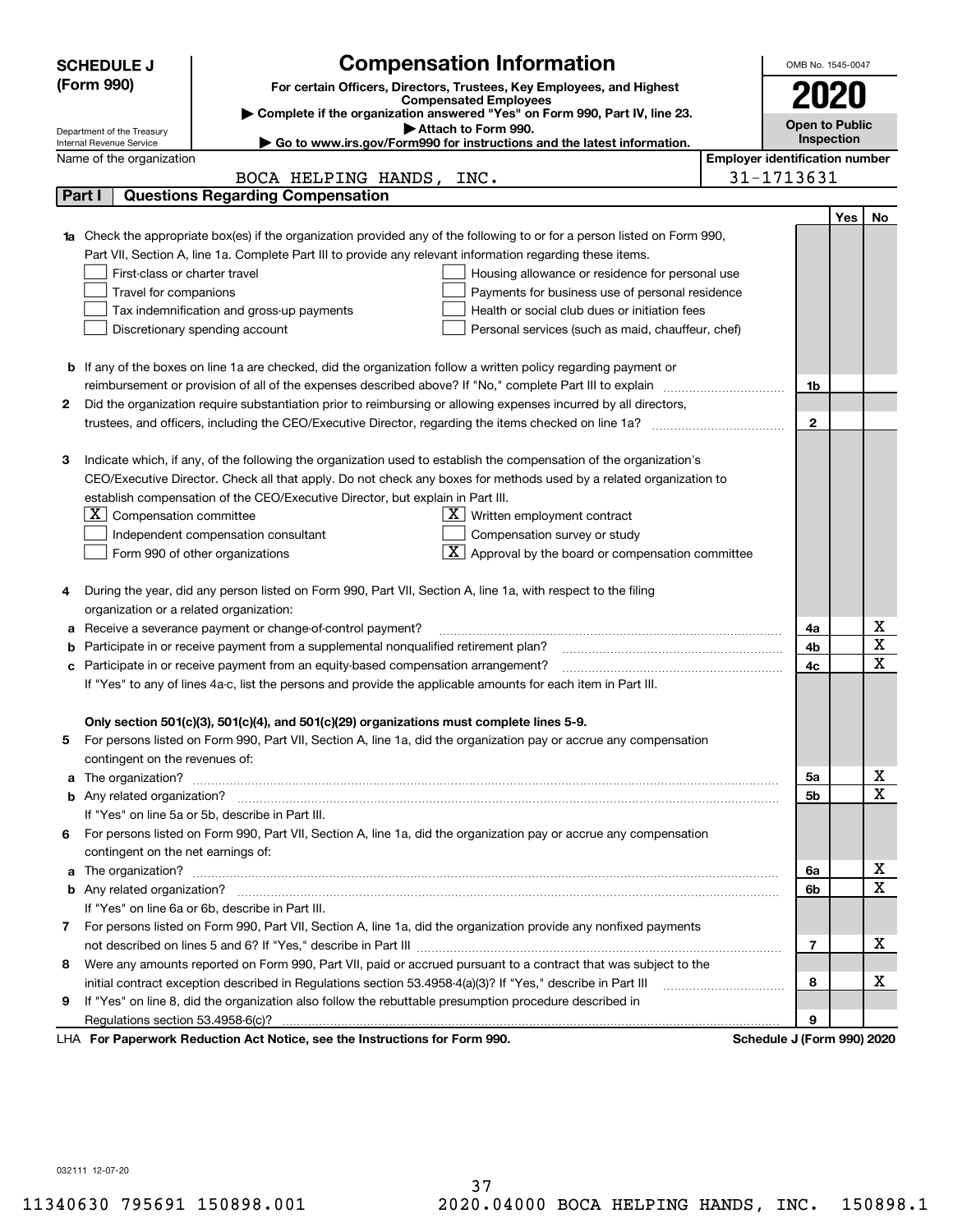31-1713631

**2**

# **Part II Officers, Directors, Trustees, Key Employees, and Highest Compensated Employees.**  Schedule J (Form 990) 2020 Page Use duplicate copies if additional space is needed.

For each individual whose compensation must be reported on Schedule J, report compensation from the organization on row (i) and from related organizations, described in the instructions, on row (ii). Do not list any individuals that aren't listed on Form 990, Part VII.

**Note:**  The sum of columns (B)(i)-(iii) for each listed individual must equal the total amount of Form 990, Part VII, Section A, line 1a, applicable column (D) and (E) amounts for that individual.

|                         |                    |                          | (B) Breakdown of W-2 and/or 1099-MISC compensation |                                           | (C) Retirement and<br>other deferred | (D) Nontaxable<br>benefits | (E) Total of columns | (F) Compensation<br>in column (B)         |
|-------------------------|--------------------|--------------------------|----------------------------------------------------|-------------------------------------------|--------------------------------------|----------------------------|----------------------|-------------------------------------------|
| (A) Name and Title      |                    | (i) Base<br>compensation | (ii) Bonus &<br>incentive<br>compensation          | (iii) Other<br>reportable<br>compensation | compensation                         |                            | $(B)(i)-(D)$         | reported as deferred<br>on prior Form 990 |
| GREGORY M. HAZLE<br>(1) | (i)                | 154, 134.                | $\overline{0}$ .                                   | $\overline{\mathbf{0}}$ .                 | $\overline{0}$ .                     | $\overline{0}$ .           | 154, 134.            | 0.                                        |
| EXECUTIVE DIRECTOR      | <u>(ii)</u>        | $\overline{0}$ .         | $\overline{0}$ .                                   | $\overline{0}$ .                          | $\overline{0}$ .                     | $\overline{0}$ .           | $\overline{0}$ .     | $\overline{0}$ .                          |
|                         | (i)                |                          |                                                    |                                           |                                      |                            |                      |                                           |
|                         | <u>(ii)</u>        |                          |                                                    |                                           |                                      |                            |                      |                                           |
|                         | (i)                |                          |                                                    |                                           |                                      |                            |                      |                                           |
|                         | <u>(ii)</u>        |                          |                                                    |                                           |                                      |                            |                      |                                           |
|                         | (i)                |                          |                                                    |                                           |                                      |                            |                      |                                           |
|                         | <u>(ii)</u>        |                          |                                                    |                                           |                                      |                            |                      |                                           |
|                         | $(\sf{i})$         |                          |                                                    |                                           |                                      |                            |                      |                                           |
|                         | <u>(ii)</u>        |                          |                                                    |                                           |                                      |                            |                      |                                           |
|                         | $(\sf{i})$         |                          |                                                    |                                           |                                      |                            |                      |                                           |
|                         | <u>(ii)</u>        |                          |                                                    |                                           |                                      |                            |                      |                                           |
|                         | $(\sf{i})$         |                          |                                                    |                                           |                                      |                            |                      |                                           |
|                         | <u>(ii)</u>        |                          |                                                    |                                           |                                      |                            |                      |                                           |
|                         | (i)<br><u>(ii)</u> |                          |                                                    |                                           |                                      |                            |                      |                                           |
|                         | (i)                |                          |                                                    |                                           |                                      |                            |                      |                                           |
|                         | <u>(ii)</u>        |                          |                                                    |                                           |                                      |                            |                      |                                           |
|                         | (i)                |                          |                                                    |                                           |                                      |                            |                      |                                           |
|                         | <u>(ii)</u>        |                          |                                                    |                                           |                                      |                            |                      |                                           |
|                         | (i)                |                          |                                                    |                                           |                                      |                            |                      |                                           |
|                         | <u>(ii)</u>        |                          |                                                    |                                           |                                      |                            |                      |                                           |
|                         | (i)                |                          |                                                    |                                           |                                      |                            |                      |                                           |
|                         | <u>(ii)</u>        |                          |                                                    |                                           |                                      |                            |                      |                                           |
|                         | (i)                |                          |                                                    |                                           |                                      |                            |                      |                                           |
|                         | <u>(ii)</u>        |                          |                                                    |                                           |                                      |                            |                      |                                           |
|                         | (i)                |                          |                                                    |                                           |                                      |                            |                      |                                           |
|                         | <u>(ii)</u>        |                          |                                                    |                                           |                                      |                            |                      |                                           |
|                         | (i)                |                          |                                                    |                                           |                                      |                            |                      |                                           |
|                         | <u>(ii)</u>        |                          |                                                    |                                           |                                      |                            |                      |                                           |
|                         | (i)                |                          |                                                    |                                           |                                      |                            |                      |                                           |
|                         | (ii)               |                          |                                                    |                                           |                                      |                            |                      |                                           |

**Schedule J (Form 990) 2020**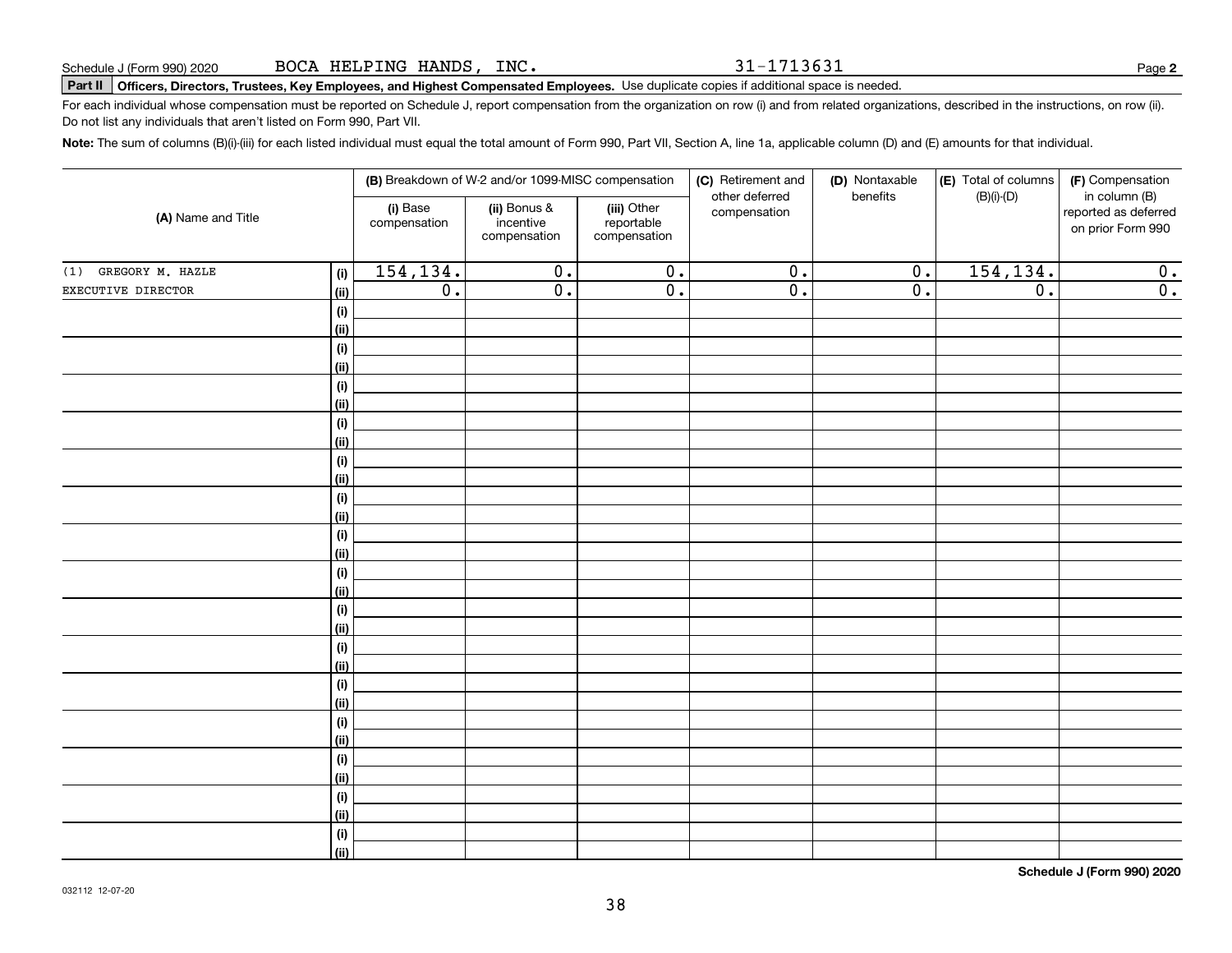#### **Part III Supplemental Information**

Schedule J (Form 990) 2020 BOCA HELPING HANDS, INC.<br>Part III Supplemental Information<br>Provide the information, explanation, or descriptions required for Part I, lines 1a, 1b, 3, 4a, 4b, 4c, 5a, 5b, 6a, 6b, 7, and 8, and fo

**Schedule J (Form 990) 2020**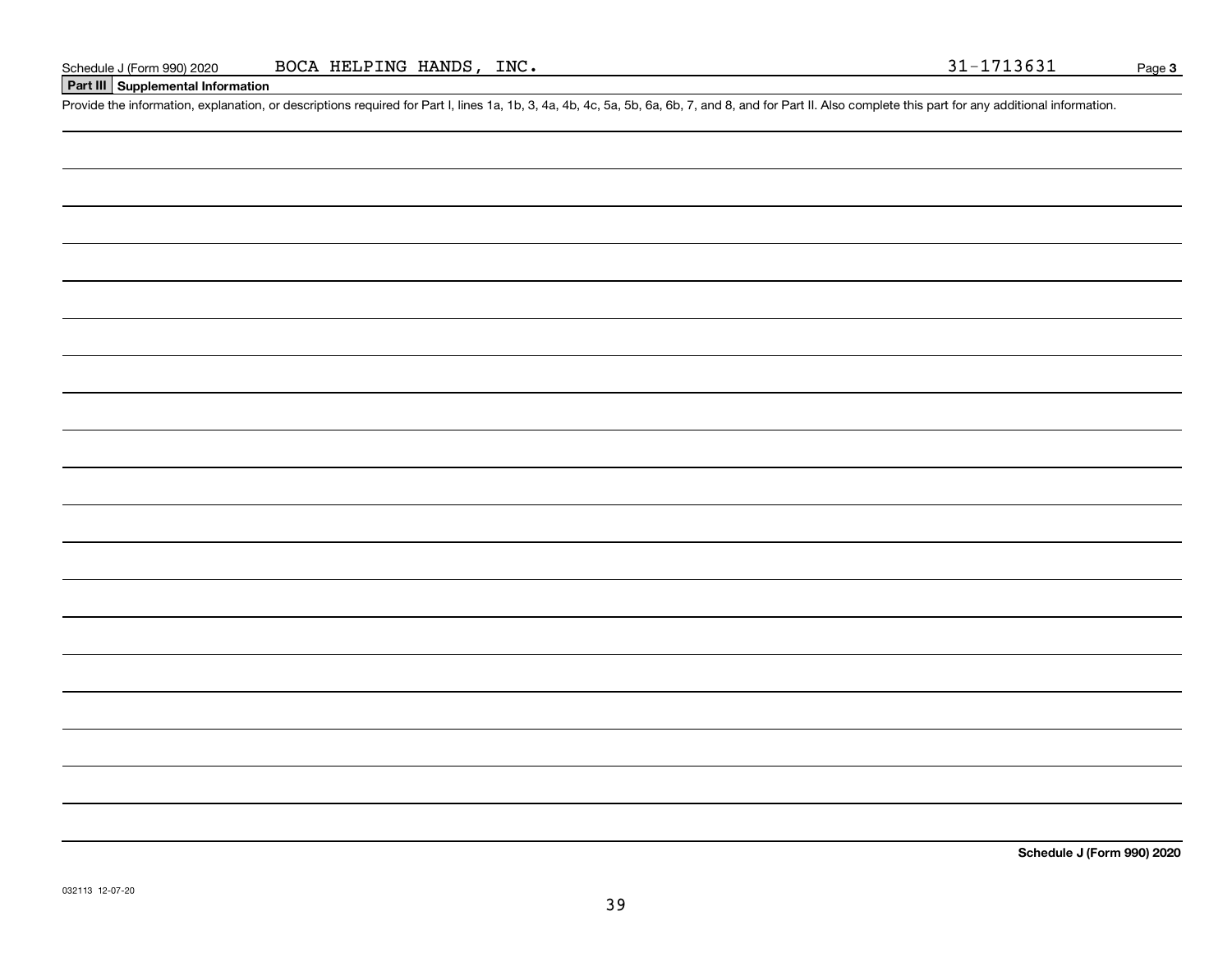| <b>SCHEDULE L</b>                                                                                                             |                                                                            | <b>Transactions With Interested Persons</b>                           |                            |                                    |                                                                                                                                    |     |          |                                       | OMB No. 1545-0047                   |       |                |
|-------------------------------------------------------------------------------------------------------------------------------|----------------------------------------------------------------------------|-----------------------------------------------------------------------|----------------------------|------------------------------------|------------------------------------------------------------------------------------------------------------------------------------|-----|----------|---------------------------------------|-------------------------------------|-------|----------------|
| (Form 990 or 990-EZ)                                                                                                          |                                                                            | 28b, or 28c, or Form 990-EZ, Part V, line 38a or 40b.                 |                            |                                    | ▶ Complete if the organization answered "Yes" on Form 990, Part IV, line 25a, 25b, 26, 27, 28a,                                    |     |          |                                       |                                     |       |                |
| Department of the Treasury                                                                                                    |                                                                            |                                                                       |                            | Attach to Form 990 or Form 990-EZ. |                                                                                                                                    |     |          |                                       | <b>Open To Public</b><br>Inspection |       |                |
| <b>Internal Revenue Service</b><br>Name of the organization                                                                   |                                                                            |                                                                       |                            |                                    | Go to www.irs.gov/Form990 for instructions and the latest information.                                                             |     |          | <b>Employer identification number</b> |                                     |       |                |
|                                                                                                                               |                                                                            | BOCA HELPING HANDS, INC.                                              |                            |                                    |                                                                                                                                    |     |          | 31-1713631                            |                                     |       |                |
| Part I                                                                                                                        |                                                                            |                                                                       |                            |                                    | Excess Benefit Transactions (section 501(c)(3), section 501(c)(4), and section 501(c)(29) organizations only).                     |     |          |                                       |                                     |       |                |
|                                                                                                                               |                                                                            |                                                                       |                            |                                    | Complete if the organization answered "Yes" on Form 990, Part IV, line 25a or 25b, or Form 990-EZ, Part V, line 40b.               |     |          |                                       |                                     |       |                |
| 1                                                                                                                             |                                                                            | (b) Relationship between disqualified                                 |                            |                                    |                                                                                                                                    |     |          |                                       |                                     |       | (d) Corrected? |
| (a) Name of disqualified person                                                                                               |                                                                            | person and organization                                               |                            |                                    | (c) Description of transaction                                                                                                     |     |          |                                       |                                     | Yes   | No             |
|                                                                                                                               |                                                                            |                                                                       |                            |                                    |                                                                                                                                    |     |          |                                       |                                     |       |                |
|                                                                                                                               |                                                                            |                                                                       |                            |                                    |                                                                                                                                    |     |          |                                       |                                     |       |                |
|                                                                                                                               |                                                                            |                                                                       |                            |                                    |                                                                                                                                    |     |          |                                       |                                     |       |                |
|                                                                                                                               |                                                                            |                                                                       |                            |                                    |                                                                                                                                    |     |          |                                       |                                     |       |                |
|                                                                                                                               |                                                                            |                                                                       |                            |                                    |                                                                                                                                    |     |          |                                       |                                     |       |                |
|                                                                                                                               |                                                                            |                                                                       |                            |                                    |                                                                                                                                    |     |          |                                       |                                     |       |                |
| 2 Enter the amount of tax incurred by the organization managers or disqualified persons during the year under<br>section 4958 |                                                                            |                                                                       |                            |                                    |                                                                                                                                    |     |          |                                       |                                     |       |                |
|                                                                                                                               |                                                                            |                                                                       |                            |                                    |                                                                                                                                    |     |          | $\frac{1}{2}$                         |                                     |       |                |
|                                                                                                                               |                                                                            |                                                                       |                            |                                    |                                                                                                                                    |     |          |                                       |                                     |       |                |
| Part II                                                                                                                       | Loans to and/or From Interested Persons.                                   |                                                                       |                            |                                    |                                                                                                                                    |     |          |                                       |                                     |       |                |
|                                                                                                                               |                                                                            |                                                                       |                            |                                    | Complete if the organization answered "Yes" on Form 990-EZ, Part V, line 38a or Form 990, Part IV, line 26; or if the organization |     |          |                                       |                                     |       |                |
|                                                                                                                               | reported an amount on Form 990, Part X, line 5, 6, or 22.                  |                                                                       |                            |                                    |                                                                                                                                    |     |          |                                       |                                     |       |                |
| (a) Name of                                                                                                                   | (b) Relationship                                                           | (c) Purpose                                                           | (d) Loan to or<br>from the | (e) Original                       | (f) Balance due                                                                                                                    |     | $(g)$ In | (h) Approved<br>by board or           |                                     |       | (i) Written    |
| interested person                                                                                                             | with organization                                                          | of loan                                                               | organization?              | principal amount                   |                                                                                                                                    |     | default? | committee?                            |                                     |       | agreement?     |
|                                                                                                                               |                                                                            |                                                                       | To From                    |                                    |                                                                                                                                    | Yes | No       | Yes                                   | No                                  | Yes l | <b>No</b>      |
|                                                                                                                               |                                                                            |                                                                       |                            |                                    |                                                                                                                                    |     |          |                                       |                                     |       |                |
|                                                                                                                               |                                                                            |                                                                       |                            |                                    |                                                                                                                                    |     |          |                                       |                                     |       |                |
|                                                                                                                               |                                                                            |                                                                       |                            |                                    |                                                                                                                                    |     |          |                                       |                                     |       |                |
|                                                                                                                               |                                                                            |                                                                       |                            |                                    |                                                                                                                                    |     |          |                                       |                                     |       |                |
|                                                                                                                               |                                                                            |                                                                       |                            |                                    |                                                                                                                                    |     |          |                                       |                                     |       |                |
|                                                                                                                               |                                                                            |                                                                       |                            |                                    |                                                                                                                                    |     |          |                                       |                                     |       |                |
|                                                                                                                               |                                                                            |                                                                       |                            |                                    |                                                                                                                                    |     |          |                                       |                                     |       |                |
|                                                                                                                               |                                                                            |                                                                       |                            |                                    |                                                                                                                                    |     |          |                                       |                                     |       |                |
|                                                                                                                               |                                                                            |                                                                       |                            |                                    |                                                                                                                                    |     |          |                                       |                                     |       |                |
| Total                                                                                                                         |                                                                            |                                                                       |                            | $\blacktriangleright$ \$           |                                                                                                                                    |     |          |                                       |                                     |       |                |
| Part II                                                                                                                       | <b>Grants or Assistance Benefiting Interested Persons.</b>                 |                                                                       |                            |                                    |                                                                                                                                    |     |          |                                       |                                     |       |                |
|                                                                                                                               | Complete if the organization answered "Yes" on Form 990, Part IV, line 27. |                                                                       |                            |                                    |                                                                                                                                    |     |          |                                       |                                     |       |                |
| (a) Name of interested person                                                                                                 |                                                                            | (b) Relationship between<br>interested person and<br>the organization |                            | (c) Amount of<br>assistance        | (d) Type of<br>assistance                                                                                                          |     |          |                                       | (e) Purpose of<br>assistance        |       |                |
|                                                                                                                               |                                                                            |                                                                       |                            |                                    |                                                                                                                                    |     |          |                                       |                                     |       |                |
|                                                                                                                               |                                                                            |                                                                       |                            |                                    |                                                                                                                                    |     |          |                                       |                                     |       |                |
|                                                                                                                               |                                                                            |                                                                       |                            |                                    |                                                                                                                                    |     |          |                                       |                                     |       |                |
|                                                                                                                               |                                                                            |                                                                       |                            |                                    |                                                                                                                                    |     |          |                                       |                                     |       |                |
|                                                                                                                               |                                                                            |                                                                       |                            |                                    |                                                                                                                                    |     |          |                                       |                                     |       |                |
|                                                                                                                               |                                                                            |                                                                       |                            |                                    |                                                                                                                                    |     |          |                                       |                                     |       |                |
|                                                                                                                               |                                                                            |                                                                       |                            |                                    |                                                                                                                                    |     |          |                                       |                                     |       |                |
|                                                                                                                               |                                                                            |                                                                       |                            |                                    |                                                                                                                                    |     |          |                                       |                                     |       |                |
|                                                                                                                               |                                                                            |                                                                       |                            |                                    |                                                                                                                                    |     |          |                                       |                                     |       |                |
|                                                                                                                               |                                                                            |                                                                       |                            |                                    |                                                                                                                                    |     |          |                                       |                                     |       |                |

LHA For Paperwork Reduction Act Notice, see the Instructions for Form 990 or 990-EZ. Schedule L (Form 990 or 990-EZ) 2020

032131 12-09-20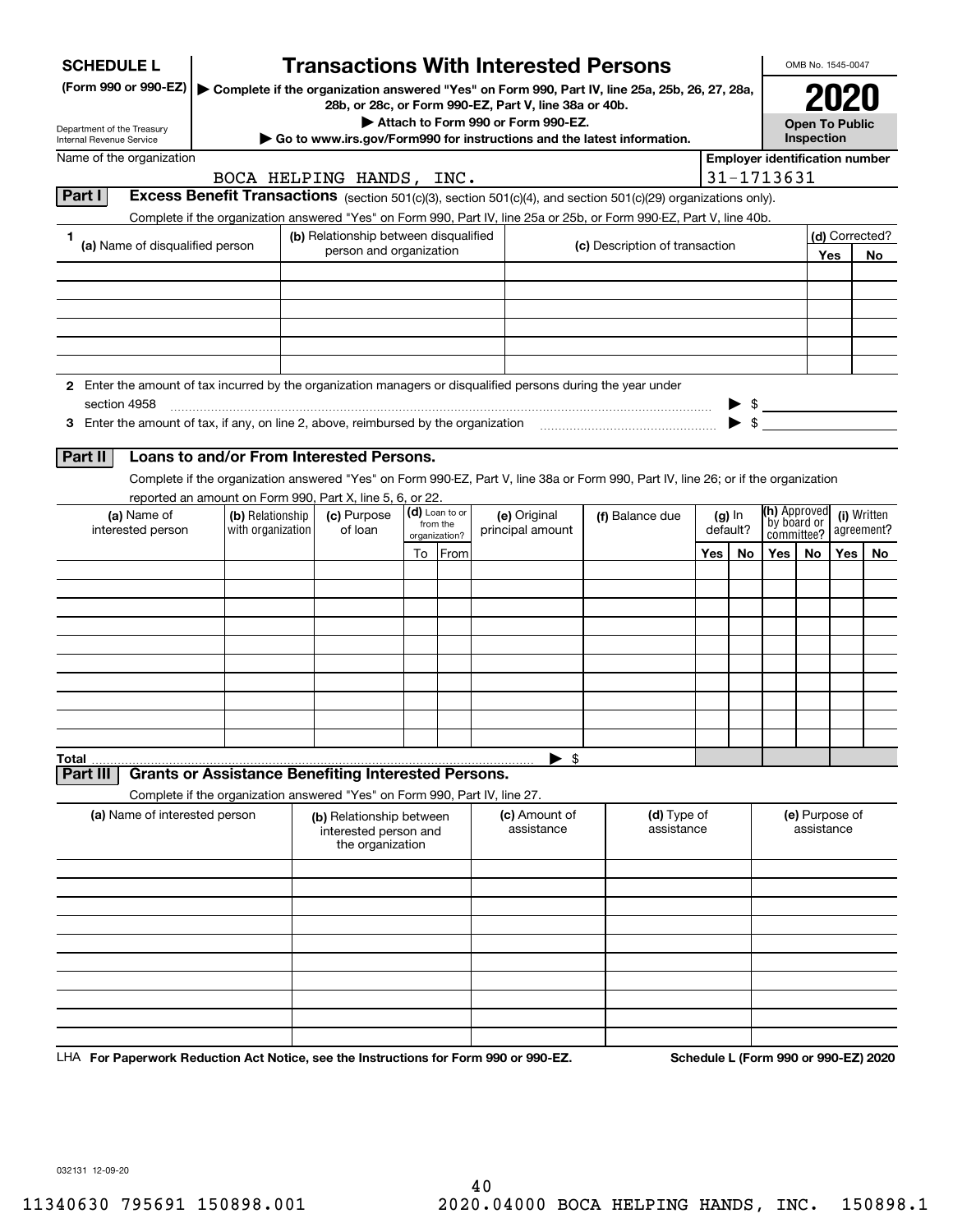| Schedule L (Form 990 or 990-EZ) 2020 $\,$ BOCA $\,$ HELPING $\,$ HANDS , $\,$ INC $\,$ . |  |  | 31-1713631 Page 2 |  |
|------------------------------------------------------------------------------------------|--|--|-------------------|--|
| Part IV   Business Transactions Involving Interested Persons.                            |  |  |                   |  |

Complete if the organization answered "Yes" on Form 990, Part IV, line 28a, 28b, or 28c.

| (a) Name of interested person |                                         | person and the organization | (b) Relationship between interested | (c) Amount of<br>transaction | (d) Description of<br>transaction | revenues? | (e) Sharing of<br>organization's |
|-------------------------------|-----------------------------------------|-----------------------------|-------------------------------------|------------------------------|-----------------------------------|-----------|----------------------------------|
|                               |                                         |                             |                                     |                              |                                   | Yes       | No                               |
|                               | BOCA HELPING HANDS ENDOWME WHOLLY OWNED |                             | <b>SUBSID</b>                       |                              | 372,128. PRINCIPAL A              |           | х                                |
|                               |                                         |                             |                                     |                              |                                   |           |                                  |
|                               |                                         |                             |                                     |                              |                                   |           |                                  |
|                               |                                         |                             |                                     |                              |                                   |           |                                  |
|                               |                                         |                             |                                     |                              |                                   |           |                                  |
|                               |                                         |                             |                                     |                              |                                   |           |                                  |
|                               |                                         |                             |                                     |                              |                                   |           |                                  |
|                               |                                         |                             |                                     |                              |                                   |           |                                  |
|                               |                                         |                             |                                     |                              |                                   |           |                                  |
|                               |                                         |                             |                                     |                              |                                   |           |                                  |

#### **Part V** Supplemental Information.

Provide additional information for responses to questions on Schedule L (see instructions).

#### SCH L, PART IV, BUSINESS TRANSACTIONS INVOLVING INTERESTED PERSONS:

(A) NAME OF PERSON: BOCA HELPING HANDS ENDOWMENT FUND, INC.

(B) RELATIONSHIP BETWEEN INTERESTED PERSON AND ORGANIZATION:

#### WHOLLY OWNED SUBSIDIARY OF THE ORGANIZATION

(D) DESCRIPTION OF TRANSACTION: PRINCIPAL AND INTEREST PAYMENT ON LOAN

**Schedule L (Form 990 or 990-EZ) 2020**

032132 12-09-20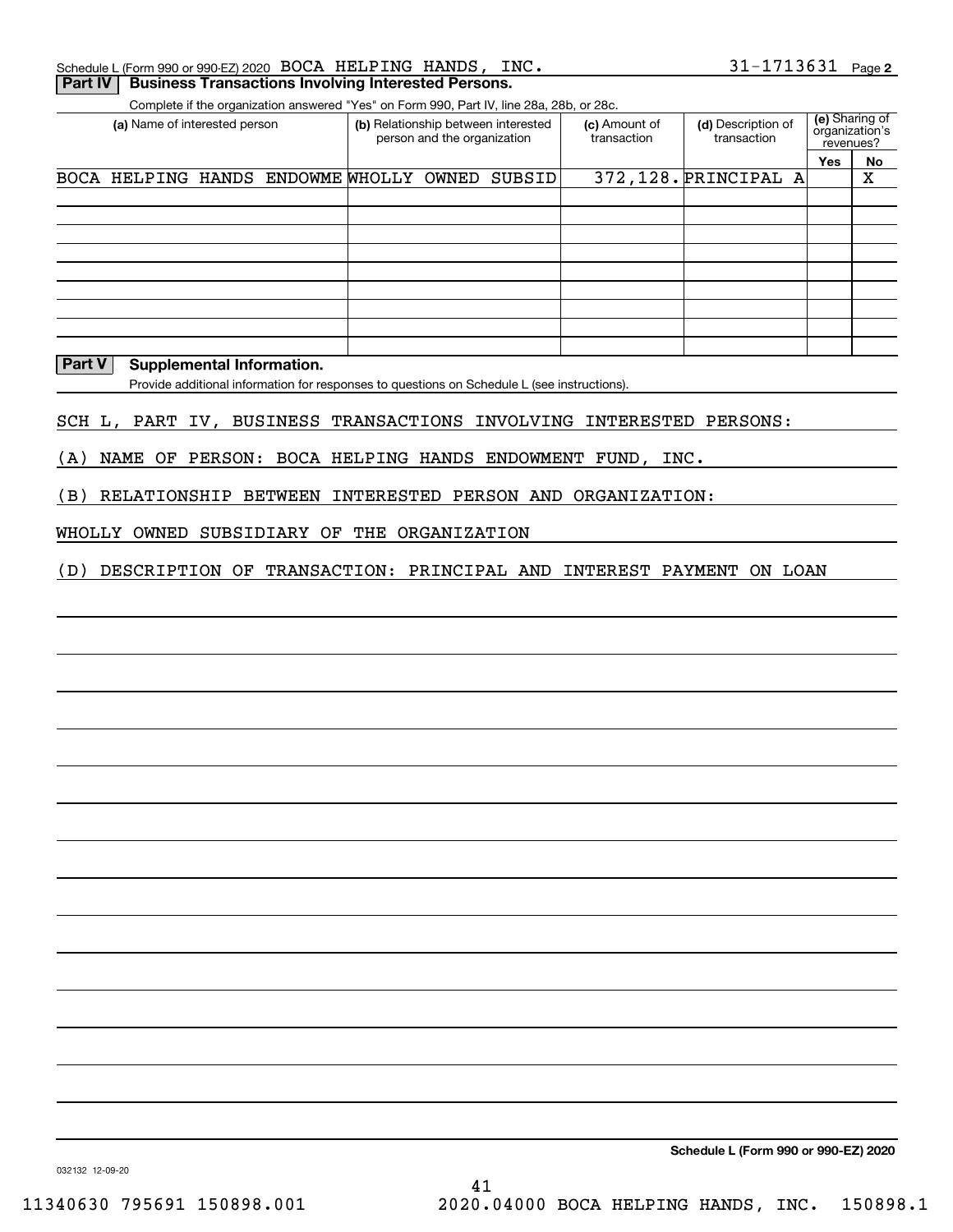#### **SCHEDULE M (Form 990)**

## **Noncash Contributions**

OMB No. 1545-0047

| Department of the Treasury |
|----------------------------|
| Internal Revenue Service   |

**Complete if the organizations answered "Yes" on Form 990, Part IV, lines 29 or 30.** <sup>J</sup>**2020 Attach to Form 990.** J

**Open to Public Inspection**

|  | Go to www.irs.gov/Form990 for instructions and the latest information. |  |  |  |
|--|------------------------------------------------------------------------|--|--|--|
|--|------------------------------------------------------------------------|--|--|--|

|        | Name of the organization                                                                                                       |                          |                  |                                                | <b>Employer identification number</b> |     |     |    |
|--------|--------------------------------------------------------------------------------------------------------------------------------|--------------------------|------------------|------------------------------------------------|---------------------------------------|-----|-----|----|
|        |                                                                                                                                | BOCA HELPING HANDS, INC. |                  |                                                | 31-1713631                            |     |     |    |
| Part I | <b>Types of Property</b>                                                                                                       |                          |                  |                                                |                                       |     |     |    |
|        |                                                                                                                                | (a)<br>Check if          | (b)<br>Number of | (c)<br>Noncash contribution                    | (d)<br>Method of determining          |     |     |    |
|        |                                                                                                                                | applicable               | contributions or | amounts reported on                            | noncash contribution amounts          |     |     |    |
|        |                                                                                                                                |                          |                  | items contributed Form 990, Part VIII, line 1q |                                       |     |     |    |
| 1      |                                                                                                                                |                          |                  |                                                |                                       |     |     |    |
| 2      |                                                                                                                                |                          |                  |                                                |                                       |     |     |    |
| З      | Art - Fractional interests                                                                                                     |                          |                  |                                                |                                       |     |     |    |
| 4      | Books and publications                                                                                                         |                          |                  |                                                |                                       |     |     |    |
| 5      | Clothing and household goods                                                                                                   |                          |                  |                                                |                                       |     |     |    |
| 6      |                                                                                                                                |                          |                  |                                                |                                       |     |     |    |
| 7      |                                                                                                                                |                          |                  |                                                |                                       |     |     |    |
| 8      | Intellectual property                                                                                                          |                          |                  |                                                |                                       |     |     |    |
| 9      | Securities - Publicly traded                                                                                                   |                          |                  |                                                |                                       |     |     |    |
| 10     | Securities - Closely held stock                                                                                                |                          |                  |                                                |                                       |     |     |    |
| 11     | Securities - Partnership, LLC, or                                                                                              |                          |                  |                                                |                                       |     |     |    |
|        | trust interests                                                                                                                |                          |                  |                                                |                                       |     |     |    |
| 12     |                                                                                                                                |                          |                  |                                                |                                       |     |     |    |
| 13     | Qualified conservation contribution -                                                                                          |                          |                  |                                                |                                       |     |     |    |
|        | Historic structures                                                                                                            |                          |                  |                                                |                                       |     |     |    |
| 14     | Qualified conservation contribution - Other                                                                                    |                          |                  |                                                |                                       |     |     |    |
| 15     | Real estate - Residential                                                                                                      |                          |                  |                                                |                                       |     |     |    |
| 16     | Real estate - Commercial                                                                                                       |                          |                  |                                                |                                       |     |     |    |
| 17     |                                                                                                                                |                          |                  |                                                |                                       |     |     |    |
| 18     |                                                                                                                                |                          |                  |                                                |                                       |     |     |    |
| 19     |                                                                                                                                | X                        |                  | 8,550,000. FAIR VALUE                          |                                       |     |     |    |
| 20     | Drugs and medical supplies                                                                                                     |                          |                  |                                                |                                       |     |     |    |
| 21     |                                                                                                                                |                          |                  |                                                |                                       |     |     |    |
| 22     |                                                                                                                                |                          |                  |                                                |                                       |     |     |    |
| 23     |                                                                                                                                |                          |                  |                                                |                                       |     |     |    |
| 24     |                                                                                                                                |                          |                  |                                                |                                       |     |     |    |
| 25     | Other $\blacktriangleright$                                                                                                    |                          |                  |                                                |                                       |     |     |    |
| 26     | Other<br>▶                                                                                                                     |                          |                  |                                                |                                       |     |     |    |
| 27     | Other<br>▸<br><u> 1999 - Johann Barn, mars ann an t-</u>                                                                       |                          |                  |                                                |                                       |     |     |    |
| 28     | Other                                                                                                                          |                          |                  |                                                |                                       |     |     |    |
| 29     | Number of Forms 8283 received by the organization during the tax year for contributions                                        |                          |                  |                                                |                                       |     |     |    |
|        | for which the organization completed Form 8283, Part V, Donee Acknowledgement                                                  |                          |                  | 29                                             |                                       |     |     |    |
|        |                                                                                                                                |                          |                  |                                                |                                       |     | Yes | No |
|        | 30a During the year, did the organization receive by contribution any property reported in Part I, lines 1 through 28, that it |                          |                  |                                                |                                       |     |     |    |
|        | must hold for at least three years from the date of the initial contribution, and which isn't required to be used for          |                          |                  |                                                |                                       |     |     |    |
|        | exempt purposes for the entire holding period?                                                                                 |                          |                  |                                                |                                       | 30a |     | х  |
| b      | If "Yes," describe the arrangement in Part II.                                                                                 |                          |                  |                                                |                                       |     |     |    |
| 31     | Does the organization have a gift acceptance policy that requires the review of any nonstandard contributions?                 |                          |                  |                                                |                                       | 31  | х   |    |
|        | 32a Does the organization hire or use third parties or related organizations to solicit, process, or sell noncash              |                          |                  |                                                |                                       |     |     |    |
|        |                                                                                                                                |                          |                  |                                                |                                       |     |     | X  |
|        | contributions?                                                                                                                 |                          |                  |                                                |                                       | 32a |     |    |
| b      | If "Yes," describe in Part II.                                                                                                 |                          |                  |                                                |                                       |     |     |    |
| 33     | If the organization didn't report an amount in column (c) for a type of property for which column (a) is checked,              |                          |                  |                                                |                                       |     |     |    |
|        | describe in Part II.                                                                                                           |                          |                  |                                                |                                       |     |     |    |

For Paperwork Reduction Act Notice, see the Instructions for Form 990. **Schedule M (Form 990) 2020** LHA

032141 11-23-20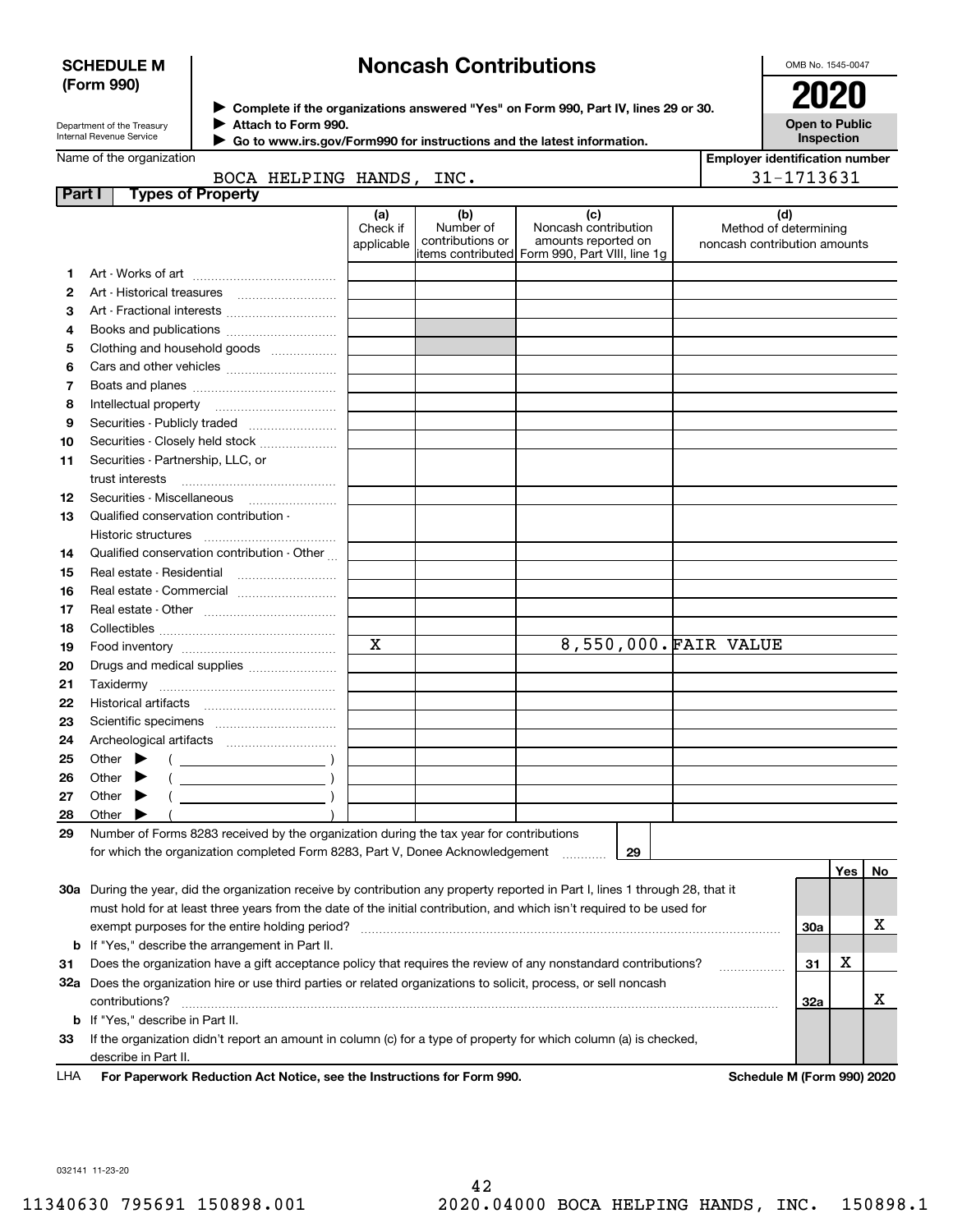Part II | Supplemental Information. Provide the information required by Part I, lines 30b, 32b, and 33, and whether the organization is reporting in Part I, column (b), the number of contributions, the number of items received, or a combination of both. Also complete this part for any additional information.

032142 11-23-20 **Schedule M (Form 990) 2020** 43 11340630 795691 150898.001 2020.04000 BOCA HELPING HANDS, INC. 150898.1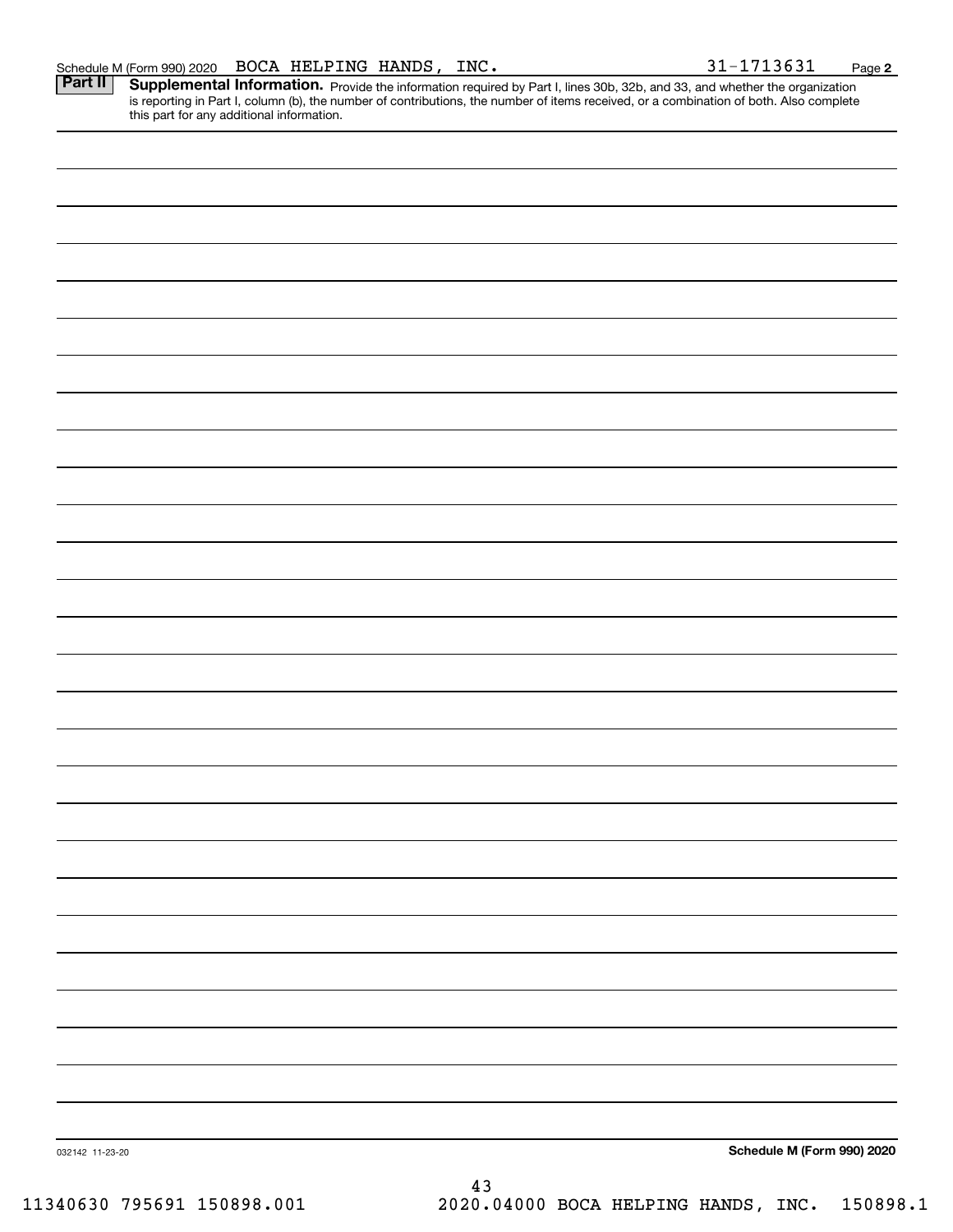**(Form 990 or 990-EZ)**

Department of the Treasury Internal Revenue Service Name of the organization

**Complete to provide information for responses to specific questions on SCHEDULE O Supplemental Information to Form 990 or 990-EZ**

**Form 990 or 990-EZ or to provide any additional information. | Attach to Form 990 or 990-EZ. | Go to www.irs.gov/Form990 for the latest information.**



BOCA HELPING HANDS, INC.  $\vert$  31-1713631

FORM 990, PART I, LINE 1, DESCRIPTION OF ORGANIZATION MISSION:

PROVIDE FOOD, MEDICAL AND FINANCIAL ASSISTANCE TO MEET BASIC HUMAN

NEEDS AS WELL AS EDUCATION, JOB TRAINING AND GUIDANCE TO CREATE

SELF-SUFFICIENCY.

FORM 990, PART III, LINE 4A, PROGRAM SERVICE ACCOMPLISHMENTS: THE ORGANIZATION OPERATES A FOOD CENTER, WHERE VOLUNTEERS COOK AND SERVE SEVEN HOT, NUTRITIOUS MEALS WEEKLY TO THOSE EXPERIENCING FOOD INSECURITY IN THE COMMUNITY (LUNCHES FROM MONDAY THROUGH SATURDAY AND A THURSDAY NIGHT FAMILY DINNER). VOLUNTEERS ALSO DELIVER HOT MEALS TO HOMEBOUND CLIENTS. (DURING THE PANDEMIC, SERVICE WAS CONVERTED TO A DRIVE-THROUGH OPERATION TO ELIMINATE CONTACT, AND THE THURSDAY DINNER WAS SUSPENDED.) STAFF AND VOLUNTEERS ALSO DISTRIBUTE PANTRY BAGS CONTAINING FOOD STAPLES (MEAT, FRUIT, PRODUCE, DAIRY, BREAD AND OTHER FOOD ITEMS) TO ELIGIBLE LOW-INCOME INDIVIDUALS AND FAMILIES FROM MONDAY THROUGH SATURDAY. ELIGIBILITY, AFFIRMING STATUS AT OR BELOW THE FEDERAL POVERTY LEVEL AS REQUIRED UNDER THE USDA'S TEFAP PROGRAM, IS MONITORED VERY CLOSELY. DURING THE YEAR ENDED DECEMBER 31, 2020, THE ORGANIZATION PREPARED AND DISTRIBUTED APPROXIMATELY 89,000 HOT MEALS, DELIVERING APPROXIMATELY 6,000 MEALS TO THE HOMEBOUND. THE ORGANIZATION ALSO DISTRIBUTED APPROXIMATELY 79,000 PANTRY BAGS OF FOOD TO CLIENTS WHO WERE PRIMARILY COMPRISED OF THE WORKING POOR OR RETIRED, DISABLED AND UNEMPLOYED INDIVIDUALS (MANY OF WHOM WERE OUT OF WORK DUE TO COVID-19). DURING THE YEAR ENDED DECEMBER 31, 2020, THE ORGANIZATION RECEIVED MORE THAN APPROXIMATELY 3,271,000 POUNDS OF FOOD FROM FOOD BANKS,

032211 11-20-20 LHA For Paperwork Reduction Act Notice, see the Instructions for Form 990 or 990-EZ. Schedule O (Form 990 or 990-EZ) 2020 SUPERMARKETS, RESTAURANTS, INDIVIDUALS, BUSINESSES, SCHOOLS,

44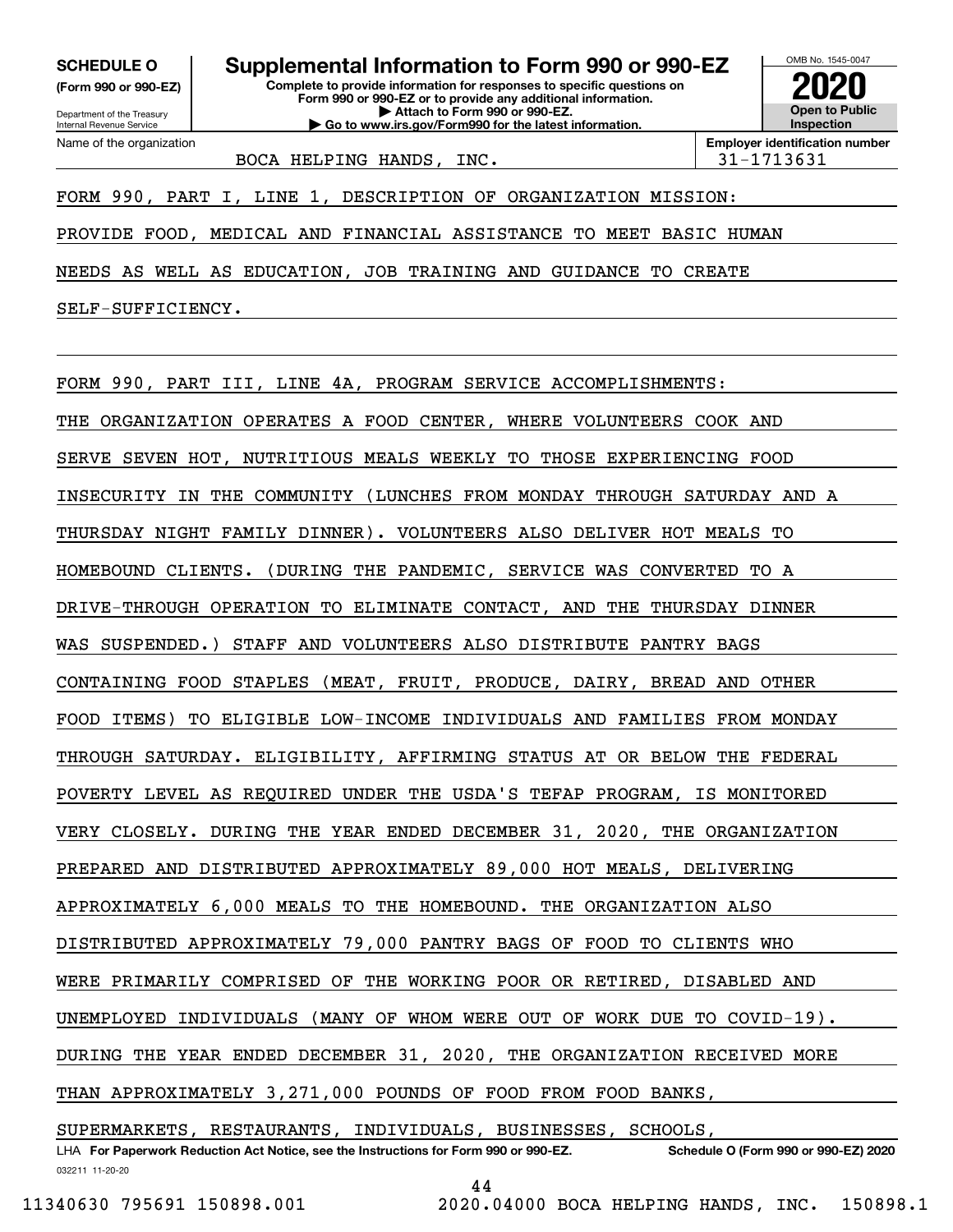BOCA HELPING HANDS, INC.  $\vert$  31-1713631

GOVERNMENTAL AGENCIES AND OTHER ORGANIZATIONS.

FORM 990, PART III, LINE 4B, PROGRAM SERVICE ACCOMPLISHMENTS:

BHH JOB TRAINING PROGRAMS ALLOW THE ORGANIZATION'S CLIENTS TO CHOOSE FROM A VARIETY OF NO-COST TRAINING PROGRAMS, INCLUDING COMMERCIAL DRIVER'S LICENSE, HOME HEALTH AIDE, CERTIFIED NURSING ASSISTANT, MEDICAL BILLING AND CODING, CUSTOMER SERVICE AND IT HELP DESK TECHNICIAN. SELECTED CLIENTS ARE CAREFULLY SCREENED FOR EACH PROGRAM AND INITIALLY MUST COMPLETE A JOB READINESS SKILLS CLASS. DURING THE YEAR ENDED DECEMBER 31, 2020, 93 STUDENTS GRADUATED FROM BHH'S JOB TRAINING PROGRAMS.

COMMERCIAL DRIVER'S LICENSE (CDL): THE ORGANIZATION HAS PARTNERED WITH THE CDL SCHOOL IN LAKE WORTH AND MIAMI AND THE METROPOLITAN TRUCKING AND TECHNICAL INSTITUTE IN WEST PALM BEACH TO TRAIN STUDENTS TO EARN A CLASS A COMMERCIAL DRIVER'S LICENSE. STUDENTS MUST BEGIN THE PROGRAM ALREADY HAVING THEIR TEMPORARY PERMIT AND THEN COMPLETE REQUIRED TESTS AND VEHICLE DRIVING TRAINING. GRADUATES WORK WITH THESE SCHOOLS AND THE ORGANIZATION'S JOB MENTORS TO PURSUE JOB OPPORTUNITIES.

032212 11-20-20 **Schedule O (Form 990 or 990-EZ) 2020** HOME HEALTH AIDE (HHA): THE ORGANIZATION WORKS IN PARTNERSHIP WITH FAMILY CARE TRAINING CENTER TO PREPARE STUDENTS TO WORK IN THE HOME HEALTHCARE INDUSTRY. THE ORGANIZATION PAYS THE TUITION & RELATED COSTS TO COMPLETE THEIR TRAINING CURRICULUM. GRADUATES WORK WITH THE ORGANIZATION'S JOB MENTORS TO PURSUE JOB OPPORTUNITIES WITH LOCAL HOME HEALTHCARE AGENCIES. THOSE STUDENTS WHO DEMONSTRATE SUPERIOR DEDICATION AND COMMITMENT ARE ENCOURAGED TO PURSUE AN ADVANCED 120 HOUR CLASS 45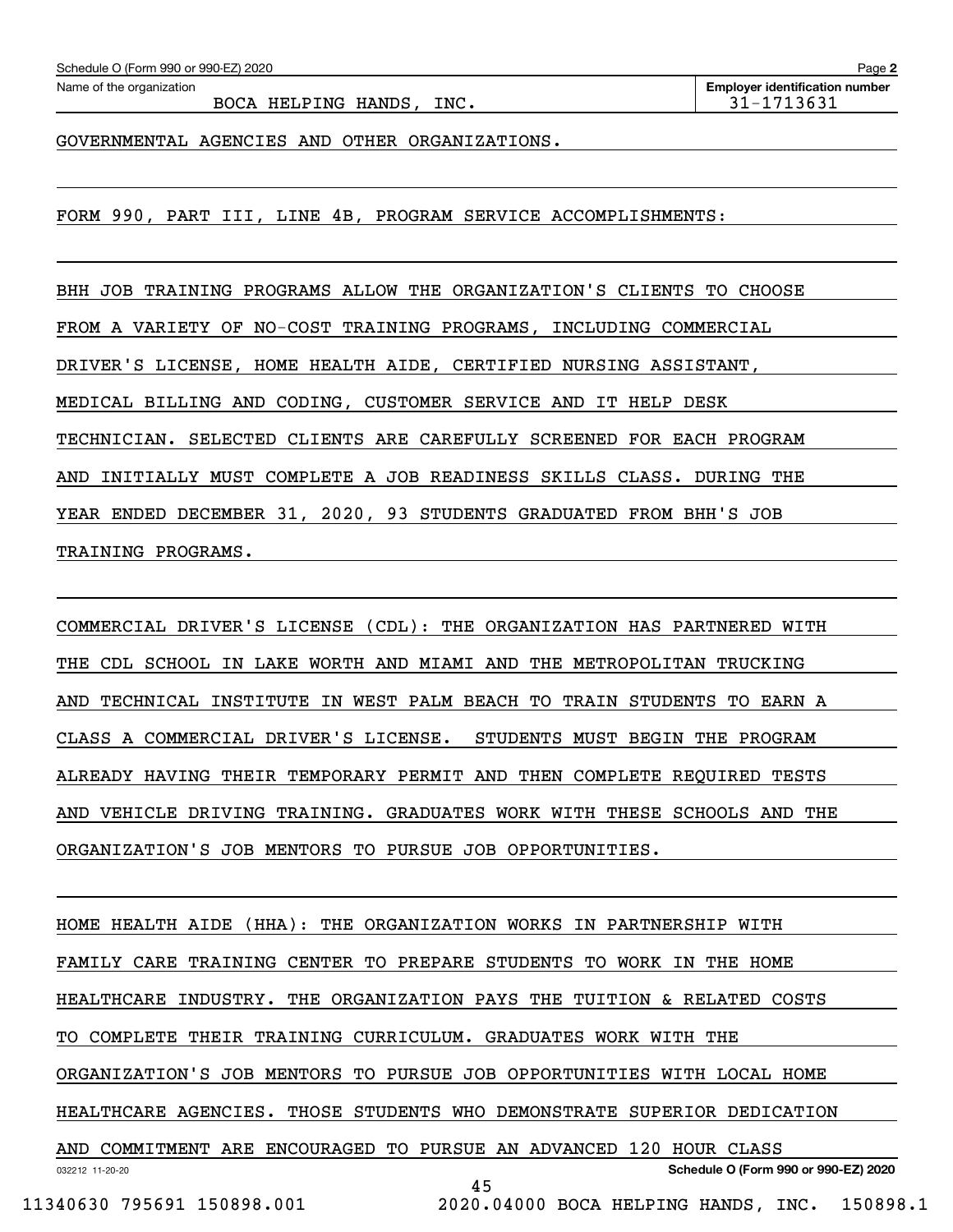GENERALLY LEADS TO HIGHER WAGES AS WELL AS GREATER OPPORTUNITIES FOR

EMPLOYMENT AND ADVANCEMENT.

CERTIFIED NURSING ASSISTANT (CNA): THE ORGANIZATION HAS PARTNERED WITH THE FAMILY CARE TRAINING CENTER AND MEDICAL INSTITUTE OF PALM BEACH TO PREPARE STUDENTS TO WORK IN THE HOME HEALTHCARE INDUSTRY. THE ORGANIZATION HAS PAID THE TUITION AND RELATED COSTS TO COMPLETE THEIR TRAINING CURRICULUM, WHICH INCLUDES HANDS-ON TRAINING AND CLINICAL EXPERIENCE. UPON COMPLETION, STUDENTS TAKE FLORIDA'S BOARD OF NURSING (PROMETRIC) NURSE AIDE EXAM TO OBTAIN THEIR CERTIFICATION. GRADUATES WORK WITH THE ORGANIZATION'S JOB MENTORS TO PURSUE JOB OPPORTUNITIES WITH LOCAL HOME HEALTHCARE AGENCIES AND HOSPITALS.

032212 11-20-20 **Schedule O (Form 990 or 990-EZ) 2020** MEDICAL BILLING AND CODING (MBC): THE ORGANIZATION CONTRACTED A CERTIFIED PROFESSIONAL CODER (CPC) INSTRUCTOR TO TRAIN STUDENTS TO WORK IN THE RAPIDLY GROWING HEALTHCARE FIELD. STUDENTS LEARN THE CURRICULUM FOR 9 MONTHS AND THEN PREPARE TO TAKE THEIR CPC CERTIFICATION. GRADUATES WORK WITH THE ORGANIZATION'S JOB MENTORS TO PURSUE JOB OPPORTUNITIES THAT CAN INCLUDE WORKING AT HEALTH SYSTEMS AND HOSPITALS, PHYSICIAN OFFICES AND AMBULATORY SURGERY CENTERS, AMONGST MANY OTHERS. AS MANY AS ONE-THIRD OF CODERS ARE ABLE TO WORK REMOTELY. CUSTOMER SERVICE REPRESENTATIVE:THE ORGANIZATION PARTNERS WITH CALL4HEALTH, A MEDICAL HEALTHCARE CALL CENTER IN DELRAY BEACH, TO TRAIN AND PLACE STUDENTS IN JOBS IN THE RAPIDLY GROWING CALL CENTER INDUSTRY. STUDENTS ARE ABLE TO OBTAIN A JOB AS A PATIENT CARE REPRESENTATIVE IN AS LITTLE AS 2-3 WEEKS. CALL4HEALTH SUSPENDED THEIR RECRUITMENT IN MARCH 2020 THROUGH THE REST OF THE YEAR BUT HAS SINCE REOPENED AND 46

 <sup>11340630 795691 150898.001 2020.04000</sup> BOCA HELPING HANDS, INC. 150898.1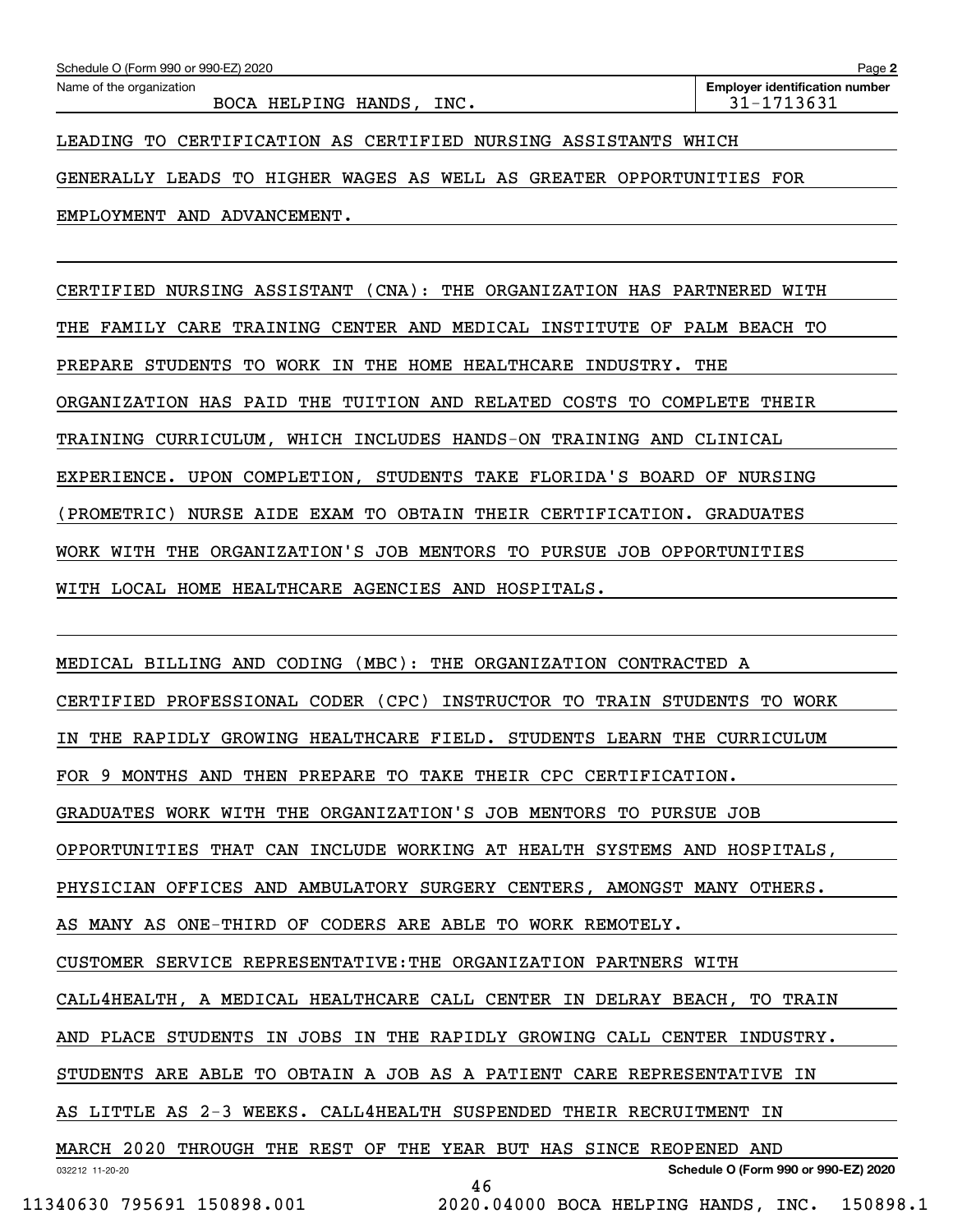BOCA HELPING HANDS, INC.  $31-1713631$ 

RESUMED RECRUITMENT.

IT HELP DESK TECHNICIAN: THIS PROGRAM PREPARES STUDENTS TO WORK AS COMPUTER SERVICE TECHNICIANS IN PARTNERSHIP WITH THE ACADEMY, WHICH PROVIDES THE NECESSARY TRAINING FOR GRADUATES TO EARN COMPTIA A+ AND NETWORK+ CERTIFICATIONS. STUDENTS ATTEND WEEKLY CLASSES OVER A TEN-WEEK PERIOD AND GRADUATES WORK WITH THE ACADEMY AND BHH JOB MENTORS TO PURSUE JOB OPPORTUNITIES.

FORM 990, PART III, LINE 4C, PROGRAM SERVICE ACCOMPLISHMENTS: THROUGH ITS RESOURCE CENTER, BOCA HELPING HANDS PROVIDES LIMITED FINANCIAL ASSISTANCE TO QUALIFYING BOCA RATON RESIDENTS IN CRISIS. CLIENTS MAY RECEIVE LIMITED, EMERGENCY FINANCIAL ASSISTANCE AID WITH RENT (MUST HAVE A 3-DAY NOTICE FROM LANDLORD) AND UTILITIES (MUST HAVE A FINAL NOTICE FROM FPL OR THE LOCAL WATER UTILITY). ASSISTANCE AMOUNTS FOR FAMILIES ARE LIMITED FOR A TWELVE-MONTH PERIOD AND SITUATIONS ARE REVIEWED ON A CASE-BY-CASE BASIS. NOT ALL CLIENTS QUALIFY NOR ARE FUNDS AVAILABLE TO ASSIST EVERY QUALIFIED APPLICANT. CLIENTS MUST GO THROUGH A SCREENING PROCESS TO MEET CRITERIA TO BE APPROVED. ALL FINANCIAL ASSISTANCE PROVIDED BY THE ORGANIZATION FOR THESE CRISIS SITUATIONS IS PAID DIRECTLY TO THE LANDLORDS, UTILITY COMPANIES AND SIMILAR ENTERPRISES ONLY.

032212 11-20-20 **Schedule O (Form 990 or 990-EZ) 2020** CHILDREN'S ASSISTANCE PROGRAM ("CAP"): CAP HELPS FULL-TIME (40 HOURS OR MORE) WORKING PARENTS AND FULL-TIME-STUDENT PARENTS BY PROVIDING LIMITED FINANCIAL ASSISTANCE FOR SUMMER CAMP, AFTER-SCHOOL CARE, AND DAY CARE FOR QUALIFYING BOCA RATON RESIDENTS OF 1 YEAR OR LONGER. THOSE INTERESTED IN APPLYING FOR CAP MUST GO THROUGH A SPECIFIC SCREENING 47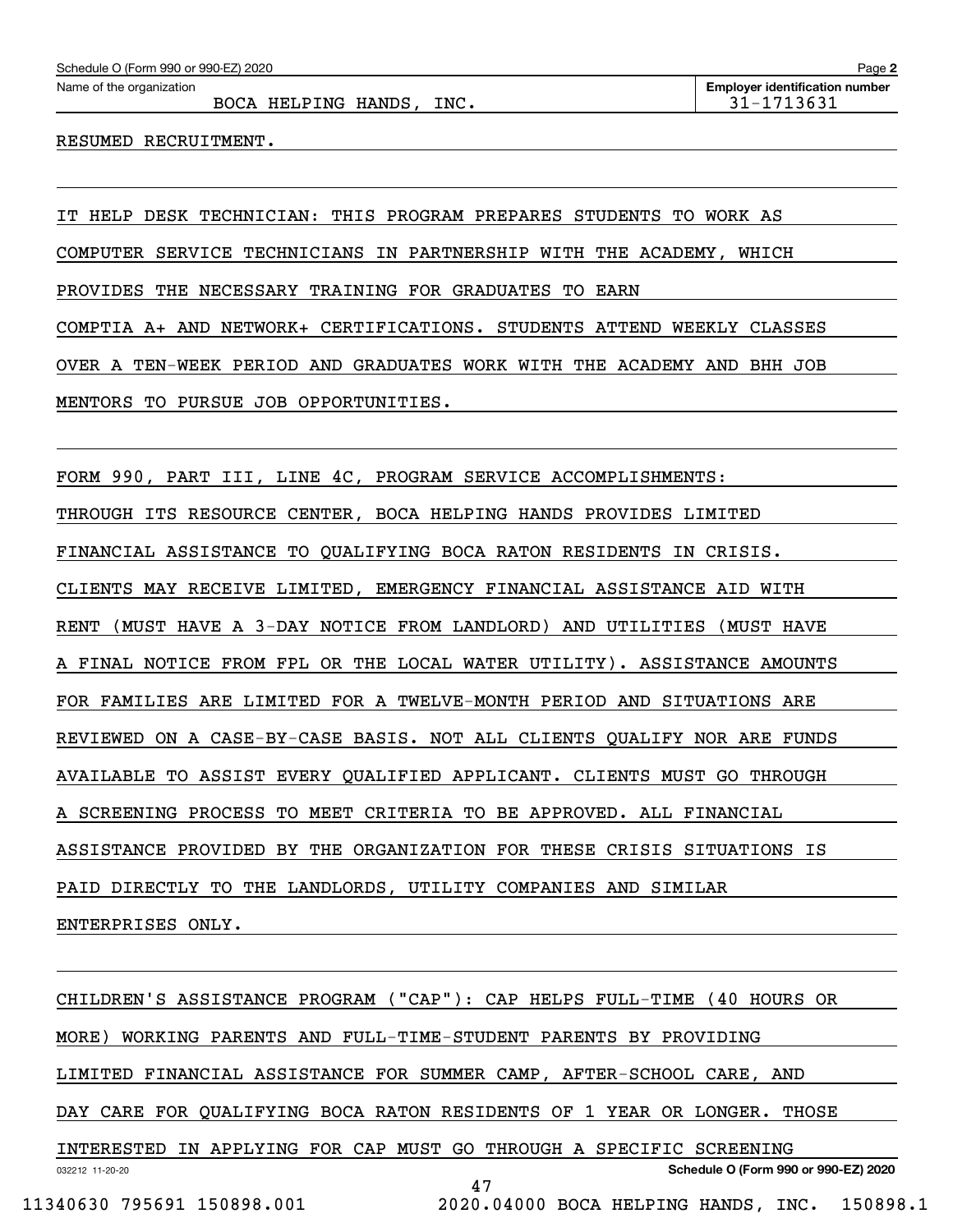BOCA HELPING HANDS, INC.  $\vert$  31-1713631

PROCESS TO MEET CRITERIA TO BE APPROVED.

DISCOUNTED BUS PASSES: INDIVIDUALS WISHING TO PURCHASE DISCOUNTED 31-DAY PALM TRAN BUS PASSES HAVE BEEN ABLE TO DO SO AT BOCA HELPING HANDS ON TUESDAYS FROM 9:00AM TO 12:30PM. ONE-DAY BUS PASSES HAVE ALSO BEEN AVAILABLE FOR PURCHASE. DISCOUNTED RATES DEPEND ON INCOME ELIGIBILITY. IN ORDER TO PURCHASE DISCOUNTED BUS PASSES, INDIVIDUALS MUST PROVIDE ACCEPTED VALID DOCUMENTATION BASED ON PALM TRAN'S GUIDELINES.

AFFORDABLE HEALTHCARE ACCESS: BHH AND GENESIS COMMUNITY HEALTH CENTER, INC. ("GENESIS"), A FLORIDA NOT-FOR-PROFIT HEALTHCARE ORGANIZATION, HAVE ESTABLISHED COLLABORATION AGREEMENTS WHEREBY GENESIS IS PROVIDING HEALTHCARE SERVICES (MEDICAL, DENTAL AND BEHAVIORAL) TO BHH CLIENTS AND OTHERS. THESE SERVICES INCLUDE PRIMARY CARE FOR FAMILIES, LAB SERVICES, HIV RAPID TESTING, PHYSICAL EXAMINATIONS FOR WORK AND SCHOOL, HEALTH BENEFITS COUNSELING, DENTAL SERVICES, BEHAVIORAL CARE SERVICES AND MORE.

ENGLISH FOR SPEAKERS OF OTHER LANGUAGES: BOCA HELPING HANDS VOLUNTEER INSTRUCTORS FACILITATE ENGLISH FOR SPEAKERS OF OTHER LANGUAGES (ESOL) CLASSES SO THAT CLIENTS CAN LEARN ENGLISH AND STRENGTHEN THEIR SPEAKING AND LISTENING SKILLS. CONVERSATION CAFE GIVES ESOL STUDENTS THE CHANCE TO PRACTICE HAVING CASUAL ENGLISH CONVERSATIONS WITH VOLUNTEERS AND OTHER STUDENTS. SURVIVAL ENGLISH IS AN IMMERSIVE ONLINE COURSE WITH ADDITIONAL INTERACTION BETWEEN STUDENTS AND THE INSTRUCTOR. ALL ESOL COURSES HAVE BEEN CONDUCTED VIRTUALLY DURING THE PANDEMIC.

48

032212 11-20-20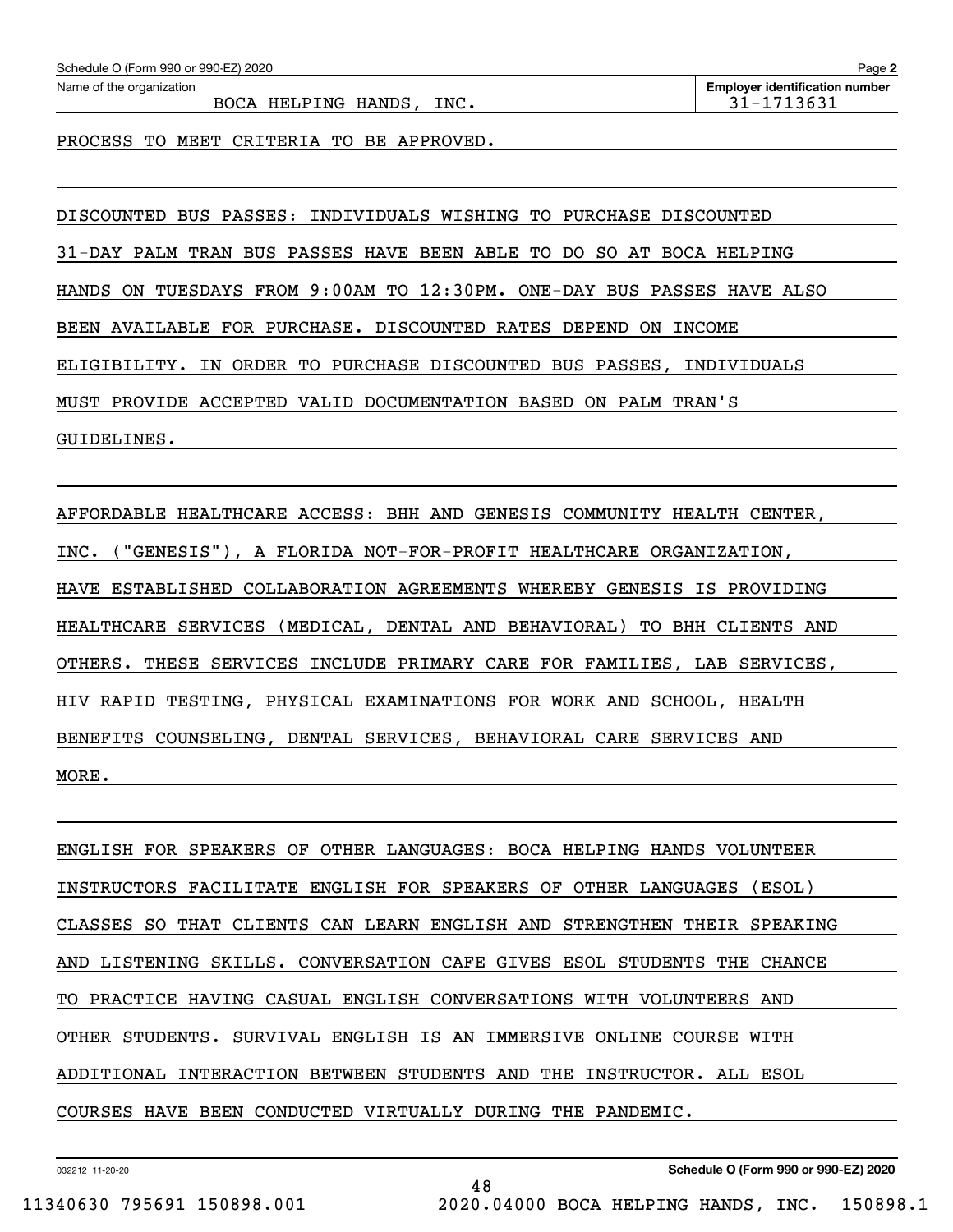| Schedule O (Form 990 or 990-EZ) 2020                                    | Page 2                                              |
|-------------------------------------------------------------------------|-----------------------------------------------------|
| Name of the organization<br>BOCA HELPING HANDS, INC.                    | <b>Employer identification number</b><br>31-1713631 |
| DURING THE YEAR ENDED DECEMBER 31, 2020, THE ORGANIZATION'S RESOURCE    |                                                     |
| CENTER PROVIDED APPROXIMATELY \$67,000 IN FINANCIAL ASSISTANCE FOR      |                                                     |
| CRISIS SITUATIONS AND THE CHILDREN'S ASSISTANCE PROGRAM AND \$14,000 IN |                                                     |
| TO MAKE HEALTHCARE ACCESS MORE AFFORDABLE.<br>FUNDING                   |                                                     |

FORM 990, PART III, LINE 4D, OTHER PROGRAM SERVICES:

THE ORGANIZATION ADMINISTERS BHH BACKPACKS, WHICH ADDRESSES THE CRITICAL PROBLEM OF WHAT LOW-INCOME CHILDREN IN "TITLE 1" SCHOOLS (WHOSE PRIMARY WEEKDAY MEALS ARE FREE SCHOOL BREAKFAST AND FREE OR REDUCED-COST SCHOOL LUNCH) EAT OVER THE WEEKEND. EACH FRIDAY DURING THE SCHOOL YEAR, THE ORGANIZATION SENDS HUNDREDS OF LOCAL ELEMENTARY SCHOOLCHILDREN HOME WITH SIX MEALS, THREE SNACKS, TWO SHELF-STABLE MILKS AND TWO JUICE BOXES IN BACKPACKS FOR THE WEEKEND. PRIOR TO THE PANDEMIC, THERE WERE 12 PARTICIPATING SCHOOLS. THERE ARE CURRENTLY SIX PARTICIPATING SCHOOLS, WITH THE REMAINDER EXPECTED TO REJOIN THE PROGRAM IN THE COMING SCHOOL YEAR. THE ORGANIZATION PURCHASES THE FOOD AND THEN DELIVERS THE APPROPRIATE AMOUNT OF EACH FOOD ITEM TO EACH OF THE SCHOOLS ON A WEEKLY BASIS DURING THE ACADEMIC SCHOOL YEAR. LOCAL FAITH COMMUNITIES AND OTHER ORGANIZATIONS VOLUNTEER TO PACK THE BACKPACKS EACH WEEK. THE SPECIFIC FOOD ITEMS USED IN THE BACKPACKS COST APPROXIMATELY \$10 PER CHILD/PER WEEK. DURING THE YEAR ENDED DECEMBER 31, 2020, THE ORGANIZATION INCURRED APPROXIMATELY \$137,000 IN EXPENSES RELATED TO FOOD PURCHASES IN CONNECTION WITH THIS PROGRAM. EXPENSES \$ 233,352. INCLUDING GRANTS OF \$ 137,170. REVENUE \$ 986.

FORM 990, PART VI, SECTION A, LINE 2:

GARY PETERS AND GREGORY PETERS ARE RELATED (FATHER AND SON) AND BOTH SERVE

49

ON THE BOARD.

032212 11-20-20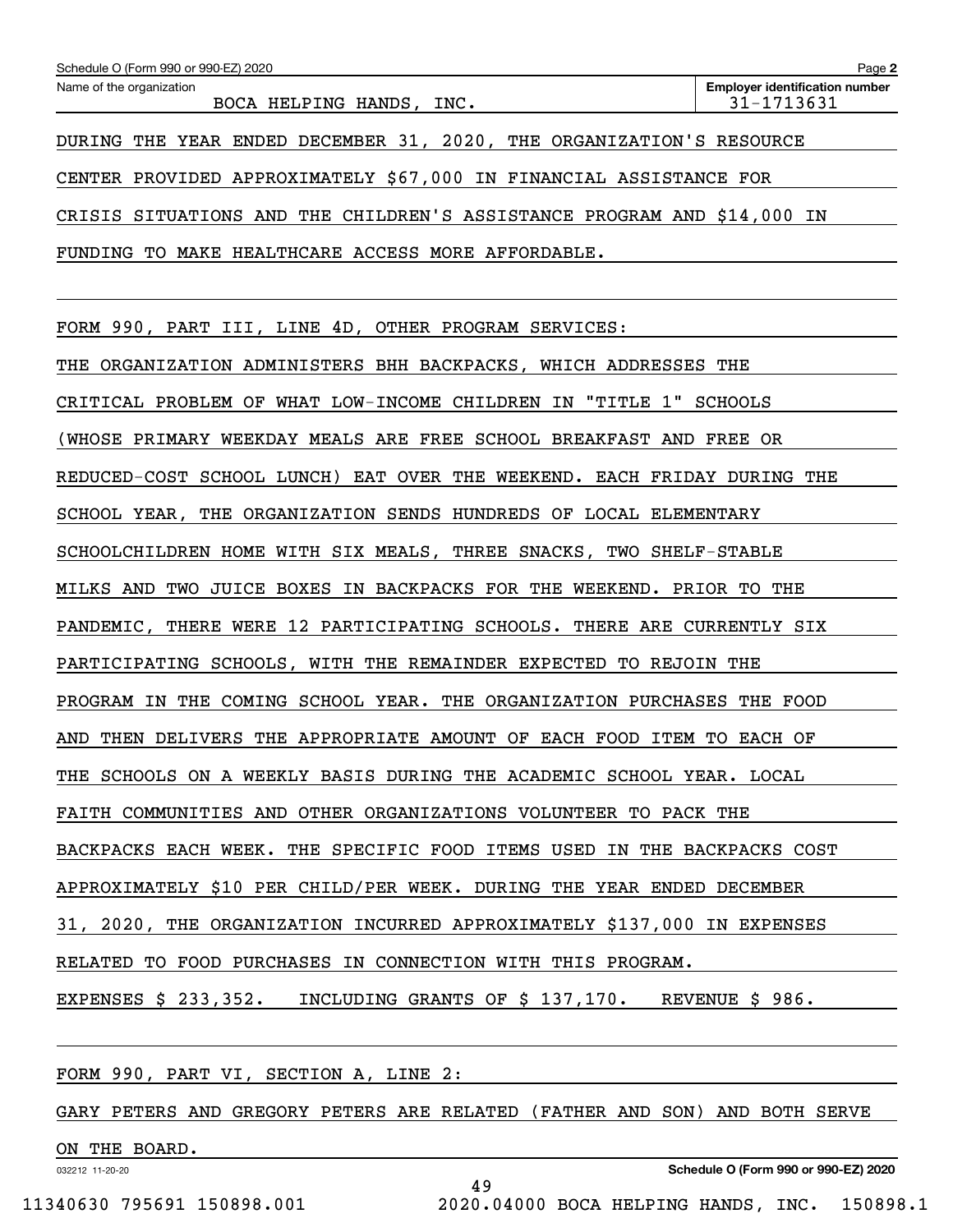BOCA HELPING HANDS, INC.  $\vert$  31-1713631

FORM 990, PART VI, SECTION B, LINE 11B:

THE MEMBERS OF THE BOARD OF DIRECTORS ARE PROVIDED WITH FORM 990 PRIOR TO

FILING. THE ORGANIZATION'S INDEPENDENT AUDITOR REVIEWS FORM 990 PRIOR TO FILING.

FORM 990, PART VI, SECTION B, LINE 12C:

THE ORGANIZATION MONITORS COMPLIANCE WITH ITS CONFLICT OF INTEREST POLICY BY REQUIRING ANNUAL CONFLICT OF INTEREST POLICY STATEMENTS TO BE SUBMITTED AND BY REVIEWING ALL POTENTIAL CONFLICT OF INTEREST TRANSACTIONS.

FORM 990, PART VI, SECTION B, LINE 15:

THE ORGANIZATION'S PROCESS FOR DETERMINING COMPENSATION OF ITS EXECUTIVE DIRECTOR INCLUDED, AT THE TIME OF HIRING, A REVIEW BY A SPECIAL COMMITTEE OF THE BOARD OF DIRECTORS OF COMPENSATION OF SIMILAR OFFICERS AND POSITIONS IN COMPARABLE CHARITABLE ORGANIZATIONS, AND A BACKGROUND CHECK ON THE CANDIDATES PRESENTED TO THE BOARD OF DIRECTORS FOR APPROVAL. THE CANDIDATES WERE COMPREHENSIVELY INTERVIEWED BY THE COMMITTEE. THE PROCESS ALSO ALLOWED FOR THE OPPORTUNITY FOR EACH MEMBER OF THE BOARD OF DIRECTORS TO INTERVIEW EACH CANDIDATE. THE EXECUTIVE DIRECTOR AND HIS COMPENSATION WERE APPROVED AT A FULL BOARD OF DIRECTORS MEETING AND SUBSEQUENT INCREASES TO HIS COMPENSATION ARE ALSO APPROVED BY THE MEMBERS OF THE BOARD OF DIRECTORS.

032212 11-20-20 **Schedule O (Form 990 or 990-EZ) 2020** FORM 990, PART VI, SECTION C, LINE 19: THE ORGANIZATION MAKES ITS GOVERNING DOCUMENTS, CONFLICT OF INTEREST POLICY AND AUDITED FINANCIAL STATEMENTS AVAILABLE TO THE PUBLIC UPON REASONABLE REQUEST. THE AUDITED FINANCIAL STATEMENTS ARE ALSO AVAILABLE ON THE 50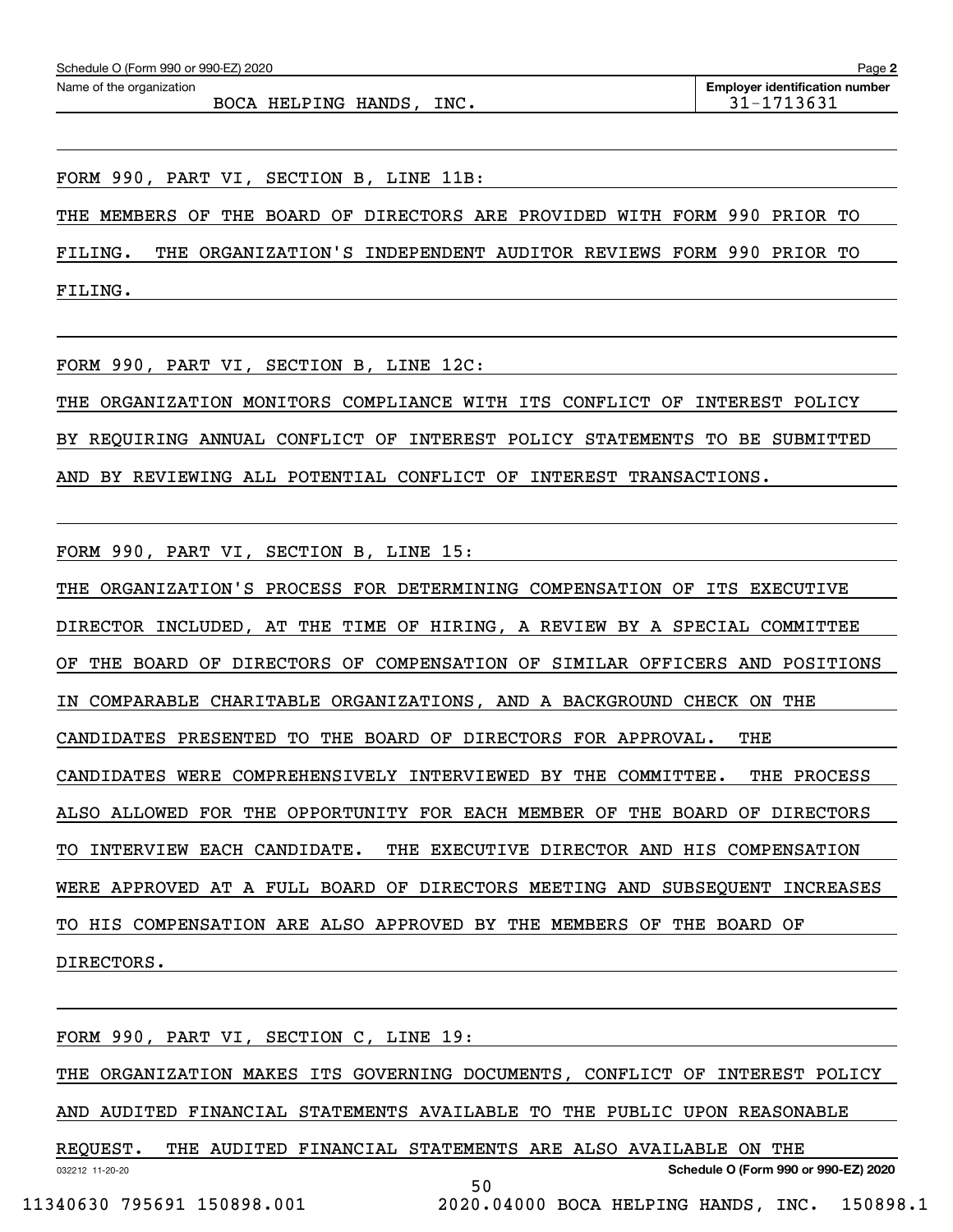|                 | SELECTION PROCESS FROM THE PRIOR YEAR. |    |                                              |                                      |  |
|-----------------|----------------------------------------|----|----------------------------------------------|--------------------------------------|--|
|                 |                                        |    |                                              |                                      |  |
|                 |                                        |    |                                              |                                      |  |
|                 |                                        |    |                                              |                                      |  |
|                 |                                        |    |                                              |                                      |  |
|                 |                                        |    |                                              |                                      |  |
|                 |                                        |    |                                              |                                      |  |
|                 |                                        |    |                                              |                                      |  |
|                 |                                        |    |                                              |                                      |  |
|                 |                                        |    |                                              |                                      |  |
|                 |                                        |    |                                              |                                      |  |
|                 |                                        |    |                                              |                                      |  |
|                 |                                        |    |                                              |                                      |  |
|                 |                                        |    |                                              |                                      |  |
|                 |                                        |    |                                              |                                      |  |
|                 |                                        |    |                                              |                                      |  |
|                 |                                        |    |                                              |                                      |  |
|                 |                                        |    |                                              |                                      |  |
|                 |                                        |    |                                              |                                      |  |
|                 |                                        |    |                                              |                                      |  |
|                 |                                        |    |                                              |                                      |  |
|                 |                                        |    |                                              |                                      |  |
|                 |                                        |    |                                              |                                      |  |
|                 |                                        |    |                                              |                                      |  |
|                 |                                        |    |                                              |                                      |  |
|                 |                                        |    |                                              |                                      |  |
|                 |                                        |    |                                              |                                      |  |
|                 |                                        |    |                                              |                                      |  |
|                 |                                        |    |                                              | Schedule O (Form 990 or 990-EZ) 2020 |  |
| 032212 11-20-20 |                                        | 51 |                                              |                                      |  |
|                 | 11340630 795691 150898.001             |    | 2020.04000 BOCA HELPING HANDS, INC. 150898.1 |                                      |  |
|                 |                                        |    |                                              |                                      |  |

ORGANIZATION'S WEBSITE.

BOCA HELPING HANDS, INC. 1980 1201 12021

Echedule O (Form 990 or 990-EZ) 2020<br>Name of the organization **number** Name of the organization **number**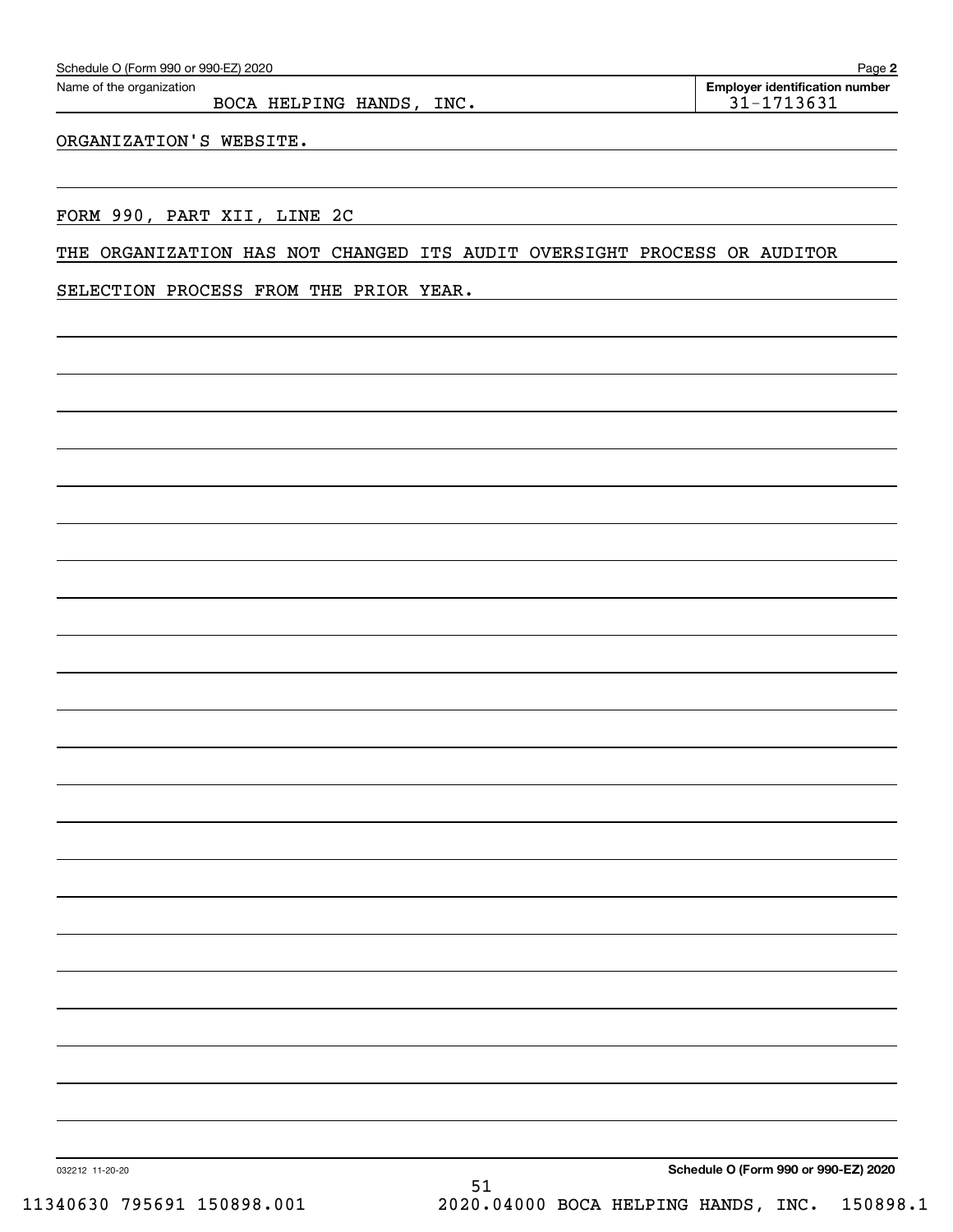**Related Organizations and Unrelated Partnerships**

**Complete if the organization answered "Yes" on Form 990, Part IV, line 33, 34, 35b, 36, or 37.** |

**Attach to Form 990.**  |

OMB No. 1545-0047

**Open to Public 2020**

**Employer identification number**

31-1713631

**| Go to www.irs.gov/Form990 for instructions and the latest information. Inspection**

Name of the organization

Department of the Treasury Internal Revenue Service

**SCHEDULE R (Form 990)**

BOCA HELPING HANDS, INC.

**Part I Identification of Disregarded Entities.**  Complete if the organization answered "Yes" on Form 990, Part IV, line 33.

| (a)<br>Name, address, and EIN (if applicable)<br>of disregarded entity | (b)<br>Primary activity | (c)<br>Legal domicile (state or<br>foreign country) | (d)<br>Total income | (e)<br>End-of-year assets | (f)<br>Direct controlling<br>entity |
|------------------------------------------------------------------------|-------------------------|-----------------------------------------------------|---------------------|---------------------------|-------------------------------------|
|                                                                        |                         |                                                     |                     |                           |                                     |
|                                                                        |                         |                                                     |                     |                           |                                     |
|                                                                        |                         |                                                     |                     |                           |                                     |
|                                                                        |                         |                                                     |                     |                           |                                     |

#### **Identification of Related Tax-Exempt Organizations.** Complete if the organization answered "Yes" on Form 990, Part IV, line 34, because it had one or more related tax-exempt **Part II** organizations during the tax year.

| (a)<br>Name, address, and EIN<br>of related organization | (b)<br>Primary activity   | (c)<br>Legal domicile (state or<br>foreign country) | (d)<br><b>Exempt Code</b><br>section | (e)<br>Public charity<br>status (if section | (f)<br>Direct controlling<br>entity |     | Section 512(b)(13)<br>controlled<br>entity? |
|----------------------------------------------------------|---------------------------|-----------------------------------------------------|--------------------------------------|---------------------------------------------|-------------------------------------|-----|---------------------------------------------|
|                                                          |                           |                                                     |                                      | 501(c)(3))                                  |                                     | Yes | No                                          |
| BOCA HELPING HANDS ENDOWMENT FUND, INC. -                | TO BENEFIT, SUPPORT AND   |                                                     |                                      |                                             |                                     |     |                                             |
| 45-5110682, 1501 NW 1ST COURT, BOCA RATON,               | ENHANCE THE LONG RANGE    |                                                     |                                      |                                             | <b>BOCA HELPING</b>                 |     |                                             |
| FL 33432                                                 | GOALS OF THE ORGANIZATION | FLORIDA                                             | 501 C3                               | LINE 7                                      | HANDS, INC.                         |     | X                                           |
|                                                          |                           |                                                     |                                      |                                             |                                     |     |                                             |
|                                                          |                           |                                                     |                                      |                                             |                                     |     |                                             |
|                                                          |                           |                                                     |                                      |                                             |                                     |     |                                             |

**For Paperwork Reduction Act Notice, see the Instructions for Form 990. Schedule R (Form 990) 2020**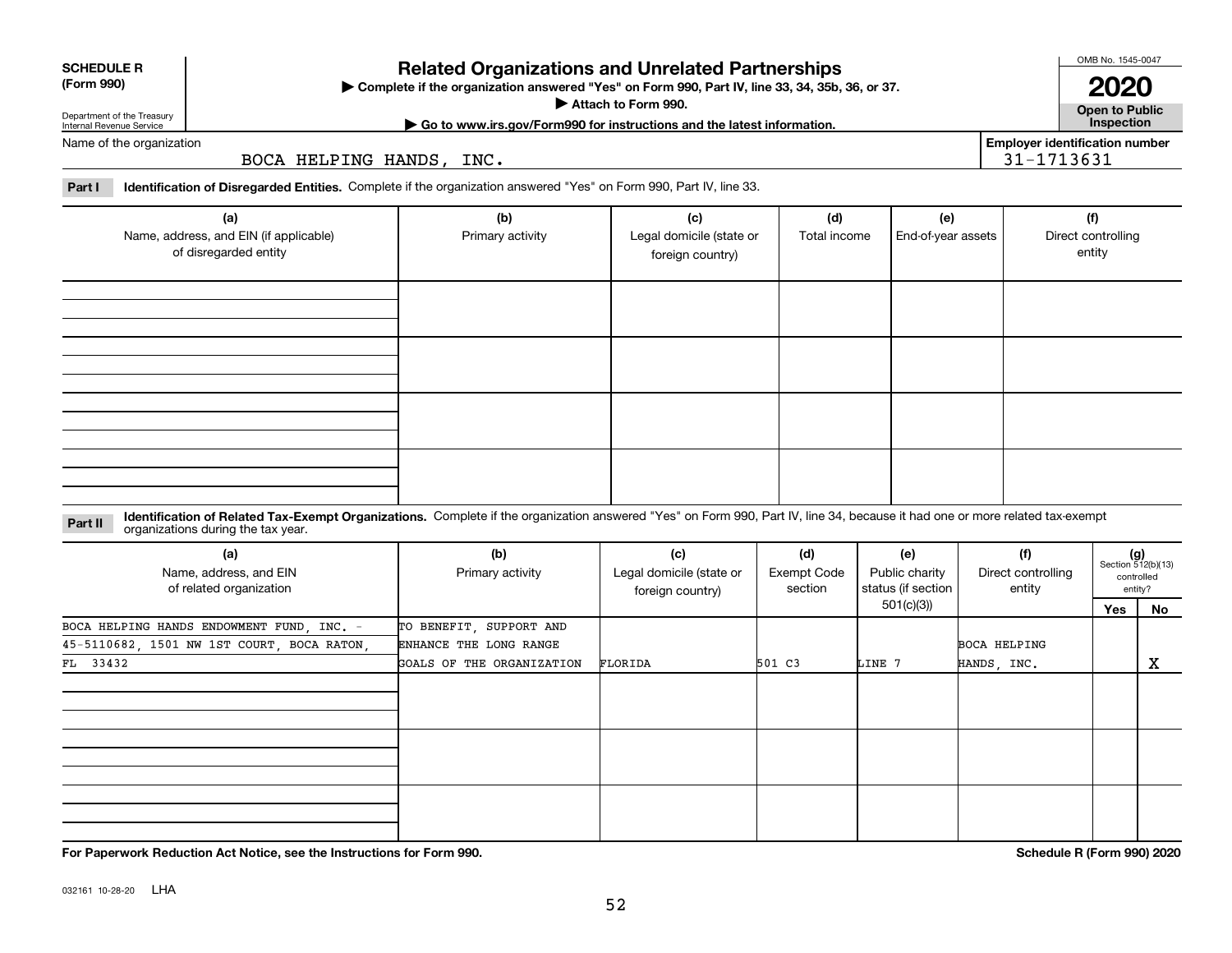**Identification of Related Organizations Taxable as a Partnership.** Complete if the organization answered "Yes" on Form 990, Part IV, line 34, because it had one or more related **Part III** organizations treated as a partnership during the tax year.

| (a)                                               | (b)              | (c)                  | (d)                          | (e)                                                                 | (f)                      | (g)                     |         | (h)              | (i)                                       | (j) | (k)                                                       |
|---------------------------------------------------|------------------|----------------------|------------------------------|---------------------------------------------------------------------|--------------------------|-------------------------|---------|------------------|-------------------------------------------|-----|-----------------------------------------------------------|
| Name, address, and EIN<br>of related organization | Primary activity | Legal<br>domicile    | Direct controlling<br>entity | Predominant income                                                  | Share of total<br>income | Share of<br>end-of-year |         | Disproportionate | Code V-UBI<br>amount in box               |     | General or Percentage<br>managing<br>partner?<br>partner? |
|                                                   |                  | (state or<br>foreign |                              |                                                                     |                          | assets                  |         | allocations?     |                                           |     |                                                           |
|                                                   |                  | country)             |                              | related, unrelated,<br>excluded from tax under<br>sections 512-514) |                          |                         | Yes $ $ | No               | 20 of Schedule<br>K-1 (Form 1065) Yes No. |     |                                                           |
|                                                   |                  |                      |                              |                                                                     |                          |                         |         |                  |                                           |     |                                                           |
|                                                   |                  |                      |                              |                                                                     |                          |                         |         |                  |                                           |     |                                                           |
|                                                   |                  |                      |                              |                                                                     |                          |                         |         |                  |                                           |     |                                                           |
|                                                   |                  |                      |                              |                                                                     |                          |                         |         |                  |                                           |     |                                                           |
|                                                   |                  |                      |                              |                                                                     |                          |                         |         |                  |                                           |     |                                                           |
|                                                   |                  |                      |                              |                                                                     |                          |                         |         |                  |                                           |     |                                                           |
|                                                   |                  |                      |                              |                                                                     |                          |                         |         |                  |                                           |     |                                                           |
|                                                   |                  |                      |                              |                                                                     |                          |                         |         |                  |                                           |     |                                                           |
|                                                   |                  |                      |                              |                                                                     |                          |                         |         |                  |                                           |     |                                                           |
|                                                   |                  |                      |                              |                                                                     |                          |                         |         |                  |                                           |     |                                                           |
|                                                   |                  |                      |                              |                                                                     |                          |                         |         |                  |                                           |     |                                                           |
|                                                   |                  |                      |                              |                                                                     |                          |                         |         |                  |                                           |     |                                                           |
|                                                   |                  |                      |                              |                                                                     |                          |                         |         |                  |                                           |     |                                                           |
|                                                   |                  |                      |                              |                                                                     |                          |                         |         |                  |                                           |     |                                                           |
|                                                   |                  |                      |                              |                                                                     |                          |                         |         |                  |                                           |     |                                                           |
|                                                   |                  |                      |                              |                                                                     |                          |                         |         |                  |                                           |     |                                                           |
|                                                   |                  |                      |                              |                                                                     |                          |                         |         |                  |                                           |     |                                                           |

**Identification of Related Organizations Taxable as a Corporation or Trust.** Complete if the organization answered "Yes" on Form 990, Part IV, line 34, because it had one or more related **Part IV** organizations treated as a corporation or trust during the tax year.

| (a)<br>Name, address, and EIN<br>of related organization | (b)<br>Primary activity | (c)<br>Legal domicile<br>(state or<br>foreign | (d)<br>Direct controlling<br>entity | (e)<br>Type of entity<br>(C corp, S corp,<br>or trust) | (f)<br>Share of total<br>income | (g)<br>Share of<br>end-of-year<br>assets | (h)<br>Percentage<br>ownership | $\begin{array}{c} \textbf{(i)}\\ \text{Section}\\ 512 \text{(b)} \text{(13)}\\ \text{controlled} \\ \text{entity?} \end{array}$ |
|----------------------------------------------------------|-------------------------|-----------------------------------------------|-------------------------------------|--------------------------------------------------------|---------------------------------|------------------------------------------|--------------------------------|---------------------------------------------------------------------------------------------------------------------------------|
|                                                          |                         | country)                                      |                                     |                                                        |                                 |                                          |                                | Yes No                                                                                                                          |
|                                                          |                         |                                               |                                     |                                                        |                                 |                                          |                                |                                                                                                                                 |
|                                                          |                         |                                               |                                     |                                                        |                                 |                                          |                                |                                                                                                                                 |
|                                                          |                         |                                               |                                     |                                                        |                                 |                                          |                                |                                                                                                                                 |
|                                                          |                         |                                               |                                     |                                                        |                                 |                                          |                                |                                                                                                                                 |
|                                                          |                         |                                               |                                     |                                                        |                                 |                                          |                                |                                                                                                                                 |
|                                                          |                         |                                               |                                     |                                                        |                                 |                                          |                                |                                                                                                                                 |
|                                                          |                         |                                               |                                     |                                                        |                                 |                                          |                                |                                                                                                                                 |
|                                                          |                         |                                               |                                     |                                                        |                                 |                                          |                                |                                                                                                                                 |
|                                                          |                         |                                               |                                     |                                                        |                                 |                                          |                                |                                                                                                                                 |
|                                                          |                         |                                               |                                     |                                                        |                                 |                                          |                                |                                                                                                                                 |
|                                                          |                         |                                               |                                     |                                                        |                                 |                                          |                                |                                                                                                                                 |
|                                                          |                         |                                               |                                     |                                                        |                                 |                                          |                                |                                                                                                                                 |
|                                                          |                         |                                               |                                     |                                                        |                                 |                                          |                                |                                                                                                                                 |
|                                                          |                         |                                               |                                     |                                                        |                                 |                                          |                                |                                                                                                                                 |
|                                                          |                         |                                               |                                     |                                                        |                                 |                                          |                                |                                                                                                                                 |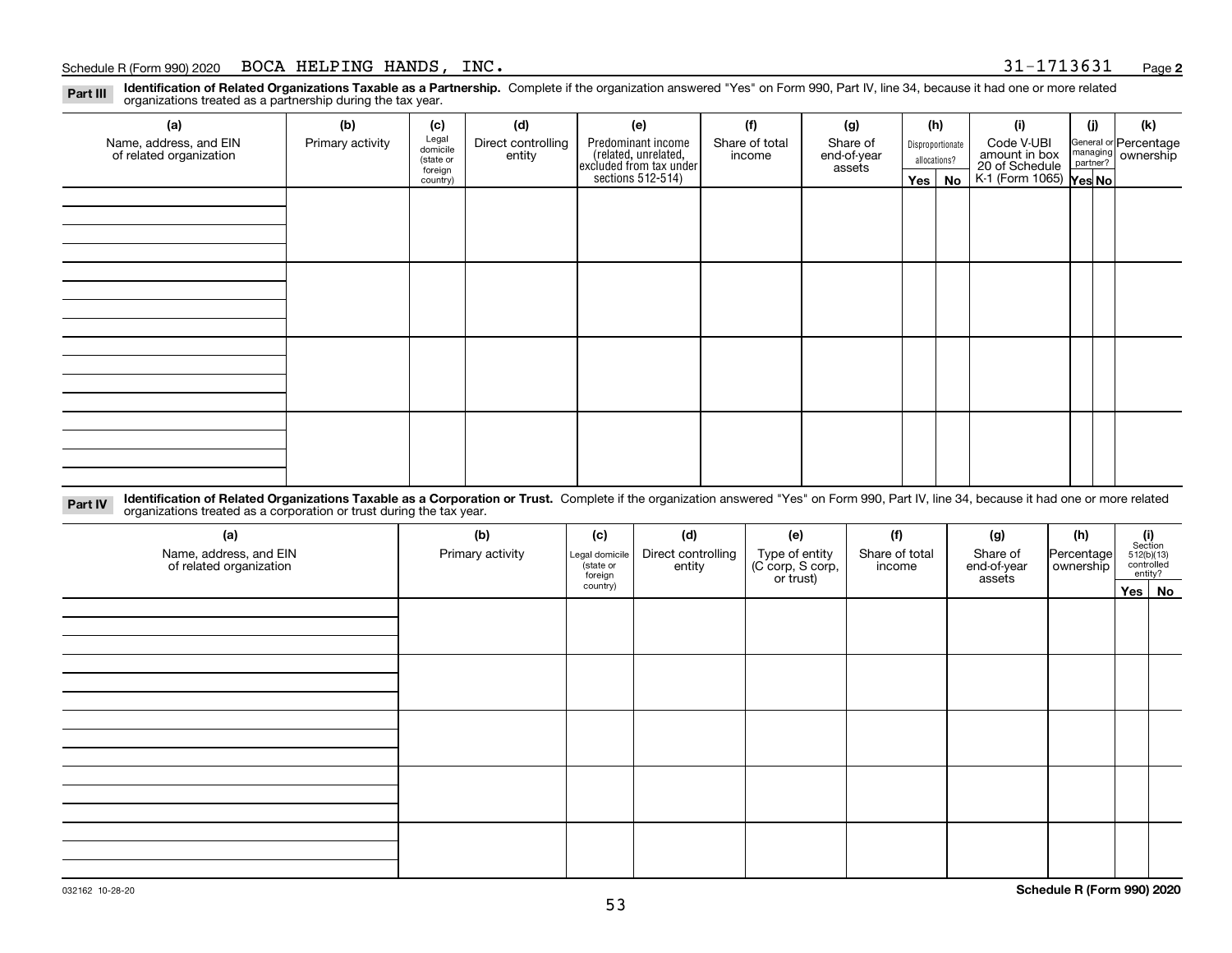**Part V** T**ransactions With Related Organizations.** Complete if the organization answered "Yes" on Form 990, Part IV, line 34, 35b, or 36.

| Note: Complete line 1 if any entity is listed in Parts II, III, or IV of this schedule.                                                                                                                                                                                                              |                 | Yes | No          |
|------------------------------------------------------------------------------------------------------------------------------------------------------------------------------------------------------------------------------------------------------------------------------------------------------|-----------------|-----|-------------|
| During the tax year, did the organization engage in any of the following transactions with one or more related organizations listed in Parts II-IV?                                                                                                                                                  |                 |     |             |
|                                                                                                                                                                                                                                                                                                      | 1a              |     | х           |
| b Gift, grant, or capital contribution to related organization(s) matching material content and contribution to related organization(s) matching material contribution to related organization(s) matching material material c                                                                       | 1b              |     | $\mathbf X$ |
| c Gift, grant, or capital contribution from related organization(s) www.communities.com/www.communities.com/www.communities.com/www.communities.com/www.communities.com/www.communities.com/www.communities.com/www.communitie                                                                       | 1c              |     | X           |
|                                                                                                                                                                                                                                                                                                      | 1 <sub>d</sub>  |     | $\mathbf X$ |
|                                                                                                                                                                                                                                                                                                      | 1e              |     | X           |
| Dividends from related organization(s) www.communically.communically.communically and all properties are constrained as a constrained organization of the constraint of the construction of the constraint of the constraint o                                                                       | 1f              |     | х           |
| g Sale of assets to related organization(s) www.communicallycommunicallycommunicallycommunicallycommunicallycommunicallycommunicallycommunicallycommunicallycommunicallycommunicallycommunicallycommunicallycommunicallycommun                                                                       | 1a              |     | X           |
| h Purchase of assets from related organization(s) manufactured and content to content and content and content and content and content and content and content and content and content and content and content and content and                                                                        | 1 <sub>h</sub>  |     | $\mathbf X$ |
| Exchange of assets with related organization(s) www.communically.communically contract and a set with related organization(s)                                                                                                                                                                        | 1i              |     | $\mathbf x$ |
| Lease of facilities, equipment, or other assets to related organization(s) manufactured content to the set of facilities, equipment, or other assets to related organization(s) manufactured content to the set of the set of                                                                        | 1i.             |     | X           |
| k Lease of facilities, equipment, or other assets from related organization(s) manufaction content and content to the assets from related organization(s) manufaction content and content and content and content and content                                                                        | 1k              |     | х           |
| Performance of services or membership or fundraising solicitations for related organization(s) manufaction manufactured content and the services or membership or fundraising solicitations for related organization(s) manufa                                                                       | 11              |     | $\mathbf x$ |
| m Performance of services or membership or fundraising solicitations by related organization(s)                                                                                                                                                                                                      | 1m              |     | X           |
|                                                                                                                                                                                                                                                                                                      | 1n              | X   |             |
| <b>o</b> Sharing of paid employees with related organization(s)                                                                                                                                                                                                                                      | 10 <sub>o</sub> | X   |             |
|                                                                                                                                                                                                                                                                                                      |                 |     | х           |
| p Reimbursement paid to related organization(s) for expenses [11111] [12] reasonal content of the separation (s) for expenses [11111] [12] reasonal content content of the separation (s) for expenses [1111] [12] reasonal co                                                                       | 1p.             |     | X           |
|                                                                                                                                                                                                                                                                                                      | 1q              |     |             |
|                                                                                                                                                                                                                                                                                                      |                 | X   |             |
| r Other transfer of cash or property to related organization(s)<br>r Other transfer of cash or property to related organization(s) www.community.com/www.community.com/www.communi<br>S Other transfer of cash or property from related organization(s) www.community.community.community.community. | 1r              |     | X           |
| 2 If the answer to any of the above is "Yes." see the instructions for information on who must complete this line, including covered relationships and transaction thresholds.                                                                                                                       | 1s              |     |             |

| (a)<br>Name of related organization         | (b)<br>Transaction<br>type (a-s) | (c)<br>Amount involved | (d)<br>Method of determining amount involved |
|---------------------------------------------|----------------------------------|------------------------|----------------------------------------------|
| (1) BOCA HELPING HANDS ENDOWMENT FUND, INC. | $\mathbf R$                      | 372,128. CASH          |                                              |
| (2)                                         |                                  |                        |                                              |
| (3)                                         |                                  |                        |                                              |
| (4)                                         |                                  |                        |                                              |
| (5)                                         |                                  |                        |                                              |
| (6)                                         |                                  |                        |                                              |

 $\overline{\phantom{a}}$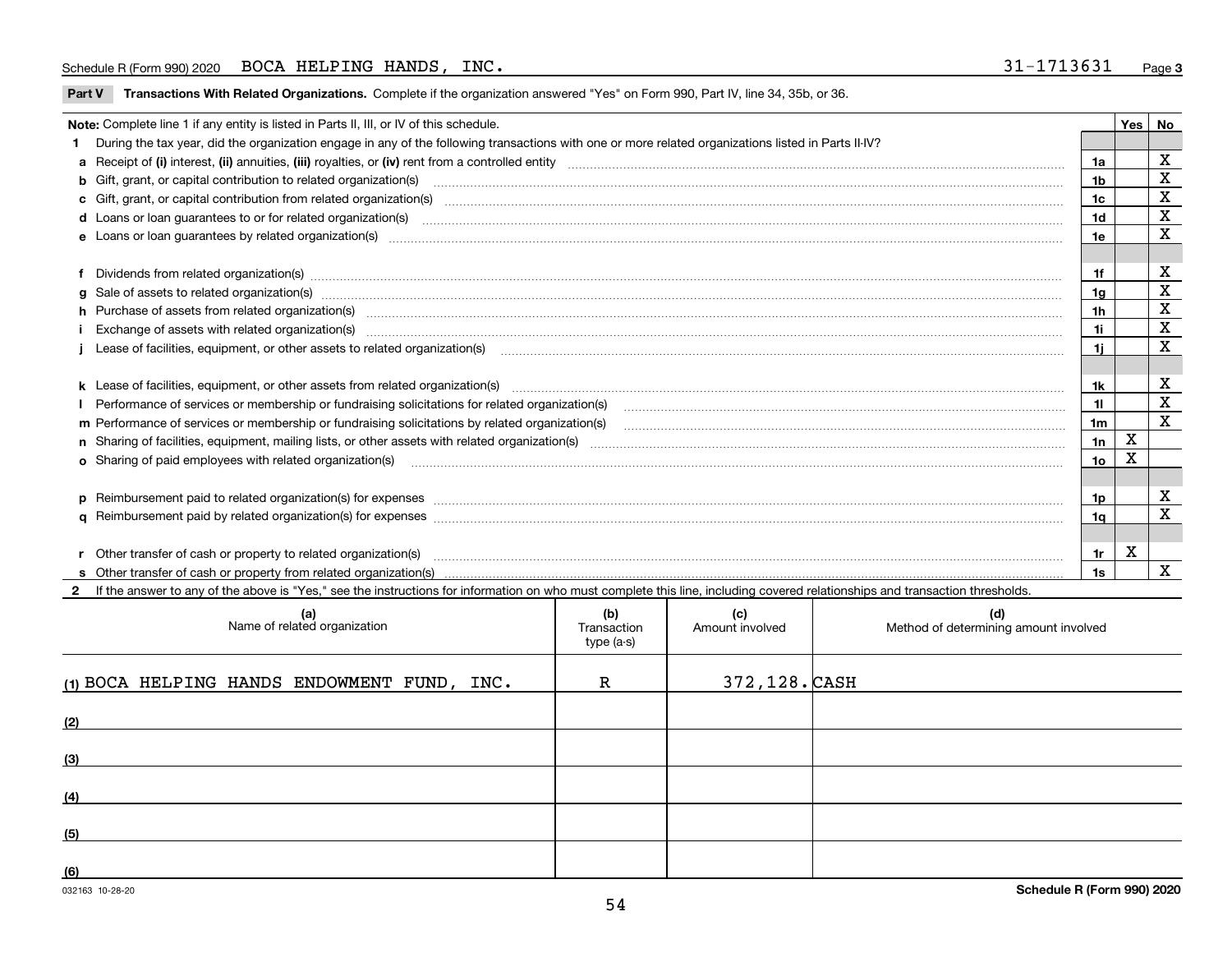#### Schedule R (Form 990) 2020 Page BOCA HELPING HANDS, INC. 31-1713631

**Part VI Unrelated Organizations Taxable as a Partnership. Complete if the organization answered "Yes" on Form 990, Part IV, line 37.** 

Provide the following information for each entity taxed as a partnership through which the organization conducted more than five percent of its activities (measured by total assets or gross revenue) that was not a related organization. See instructions regarding exclusion for certain investment partnerships.

| ັ                      | ັ<br>ັ           |                   |                                                                                            |                                                                                              |          |             |                                  |                                                                                                  |        |     |
|------------------------|------------------|-------------------|--------------------------------------------------------------------------------------------|----------------------------------------------------------------------------------------------|----------|-------------|----------------------------------|--------------------------------------------------------------------------------------------------|--------|-----|
| (a)                    | (b)              | (c)               | (d)                                                                                        | $(e)$<br>Are all                                                                             | (f)      | (g)         | (h)                              | (i)                                                                                              | (i)    | (k) |
| Name, address, and EIN | Primary activity | Legal domicile    |                                                                                            |                                                                                              | Share of | Share of    |                                  |                                                                                                  |        |     |
| of entity              |                  | (state or foreign | Predominant income<br>(related, unrelated,<br>excluded from tax under<br>sections 512-514) | $\begin{array}{c}\n\text{partners} & \text{sec.} \\ 501(c)(3) & \text{orgs.?} \n\end{array}$ | total    | end-of-year | Disproportionate<br>allocations? | Code V-UBI<br>amount in box 20 managing<br>of Schedule K-1<br>(Form 1065)<br>$\overline{Yes}$ No |        |     |
|                        |                  | country)          |                                                                                            |                                                                                              | income   | assets      |                                  |                                                                                                  |        |     |
|                        |                  |                   |                                                                                            | Yes No                                                                                       |          |             | Yes No                           |                                                                                                  | Yes No |     |
|                        |                  |                   |                                                                                            |                                                                                              |          |             |                                  |                                                                                                  |        |     |
|                        |                  |                   |                                                                                            |                                                                                              |          |             |                                  |                                                                                                  |        |     |
|                        |                  |                   |                                                                                            |                                                                                              |          |             |                                  |                                                                                                  |        |     |
|                        |                  |                   |                                                                                            |                                                                                              |          |             |                                  |                                                                                                  |        |     |
|                        |                  |                   |                                                                                            |                                                                                              |          |             |                                  |                                                                                                  |        |     |
|                        |                  |                   |                                                                                            |                                                                                              |          |             |                                  |                                                                                                  |        |     |
|                        |                  |                   |                                                                                            |                                                                                              |          |             |                                  |                                                                                                  |        |     |
|                        |                  |                   |                                                                                            |                                                                                              |          |             |                                  |                                                                                                  |        |     |
|                        |                  |                   |                                                                                            |                                                                                              |          |             |                                  |                                                                                                  |        |     |
|                        |                  |                   |                                                                                            |                                                                                              |          |             |                                  |                                                                                                  |        |     |
|                        |                  |                   |                                                                                            |                                                                                              |          |             |                                  |                                                                                                  |        |     |
|                        |                  |                   |                                                                                            |                                                                                              |          |             |                                  |                                                                                                  |        |     |
|                        |                  |                   |                                                                                            |                                                                                              |          |             |                                  |                                                                                                  |        |     |
|                        |                  |                   |                                                                                            |                                                                                              |          |             |                                  |                                                                                                  |        |     |
|                        |                  |                   |                                                                                            |                                                                                              |          |             |                                  |                                                                                                  |        |     |
|                        |                  |                   |                                                                                            |                                                                                              |          |             |                                  |                                                                                                  |        |     |
|                        |                  |                   |                                                                                            |                                                                                              |          |             |                                  |                                                                                                  |        |     |
|                        |                  |                   |                                                                                            |                                                                                              |          |             |                                  |                                                                                                  |        |     |
|                        |                  |                   |                                                                                            |                                                                                              |          |             |                                  |                                                                                                  |        |     |
|                        |                  |                   |                                                                                            |                                                                                              |          |             |                                  |                                                                                                  |        |     |
|                        |                  |                   |                                                                                            |                                                                                              |          |             |                                  |                                                                                                  |        |     |
|                        |                  |                   |                                                                                            |                                                                                              |          |             |                                  |                                                                                                  |        |     |
|                        |                  |                   |                                                                                            |                                                                                              |          |             |                                  |                                                                                                  |        |     |
|                        |                  |                   |                                                                                            |                                                                                              |          |             |                                  |                                                                                                  |        |     |
|                        |                  |                   |                                                                                            |                                                                                              |          |             |                                  |                                                                                                  |        |     |
|                        |                  |                   |                                                                                            |                                                                                              |          |             |                                  |                                                                                                  |        |     |
|                        |                  |                   |                                                                                            |                                                                                              |          |             |                                  |                                                                                                  |        |     |
|                        |                  |                   |                                                                                            |                                                                                              |          |             |                                  |                                                                                                  |        |     |
|                        |                  |                   |                                                                                            |                                                                                              |          |             |                                  |                                                                                                  |        |     |
|                        |                  |                   |                                                                                            |                                                                                              |          |             |                                  |                                                                                                  |        |     |
|                        |                  |                   |                                                                                            |                                                                                              |          |             |                                  |                                                                                                  |        |     |
|                        |                  |                   |                                                                                            |                                                                                              |          |             |                                  |                                                                                                  |        |     |
|                        |                  |                   |                                                                                            |                                                                                              |          |             |                                  |                                                                                                  |        |     |
|                        |                  |                   |                                                                                            |                                                                                              |          |             |                                  |                                                                                                  |        |     |
|                        |                  |                   |                                                                                            |                                                                                              |          |             |                                  |                                                                                                  |        |     |
|                        |                  |                   |                                                                                            |                                                                                              |          |             |                                  |                                                                                                  |        |     |
|                        |                  |                   |                                                                                            |                                                                                              |          |             |                                  |                                                                                                  |        |     |
|                        |                  |                   |                                                                                            |                                                                                              |          |             |                                  |                                                                                                  |        |     |
|                        |                  |                   |                                                                                            |                                                                                              |          |             |                                  |                                                                                                  |        |     |
|                        |                  |                   |                                                                                            |                                                                                              |          |             |                                  |                                                                                                  |        |     |
|                        |                  |                   |                                                                                            |                                                                                              |          |             |                                  |                                                                                                  |        |     |
|                        |                  |                   |                                                                                            |                                                                                              |          |             |                                  |                                                                                                  |        |     |

**Schedule R (Form 990) 2020**